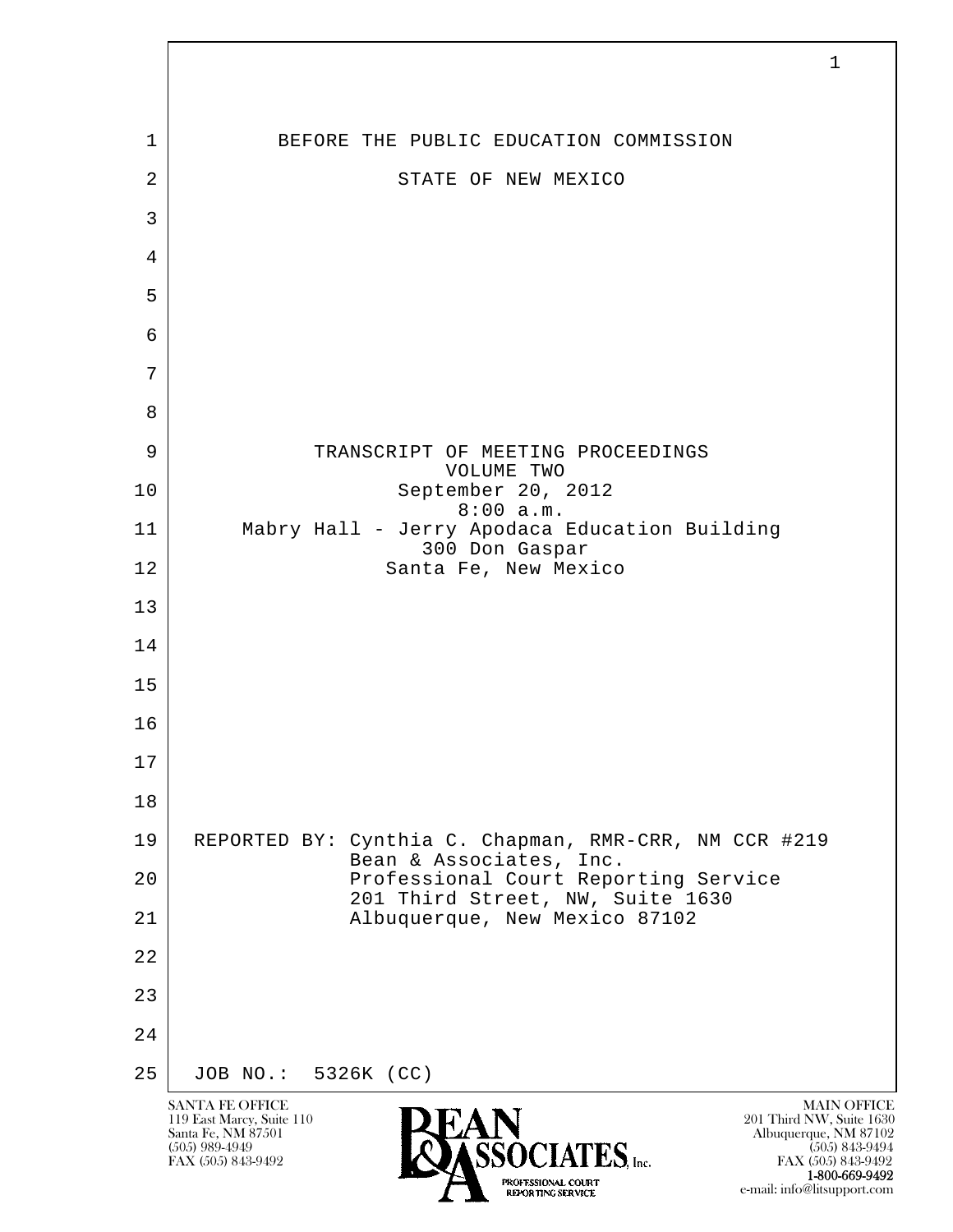| $\mathbf 1$    | A P P E A R A N C E S                                                                                 |
|----------------|-------------------------------------------------------------------------------------------------------|
| $\overline{2}$ | COMMISSIONERS:                                                                                        |
| 3              | MR. M. ANDREW GARRISON, Chair<br>MS. CAROLYN SHEARMAN, Vice Chair                                     |
| 4              | MR. EUGENE GANT, Secretary<br>MS. CARLA LOPEZ                                                         |
| 5              | MS. MILLIE POGNA<br>MR. VINCE BERGMAN                                                                 |
| 6              | MR. MICHAEL CANFIELD<br>MR. GILBERT PERALTA                                                           |
| 7              |                                                                                                       |
| 8              | STAFF:                                                                                                |
| 9              | MS. KELLY CALLAHAN, Director-Charter Schools Division<br>MS. BEVERLY FRIEDMAN, PED Liaison to the PEC |
| 10             | MS. CHELLEY CHERRIN<br>MS. RACHEL STOFICK                                                             |
| 11             | MR. BRAD RICHARDSON                                                                                   |
| 12             | MS. KAREN EHLERT                                                                                      |
| 13             | ALSO PRESENT:                                                                                         |
| 14             | MR. RAMON VIGIL, PEC Counsel                                                                          |
| 15             |                                                                                                       |
| 16             |                                                                                                       |
| 17             |                                                                                                       |
| 18             |                                                                                                       |
| 19             |                                                                                                       |
| 20             |                                                                                                       |
| 21             |                                                                                                       |
| 22             |                                                                                                       |
| 23             |                                                                                                       |
| 24             |                                                                                                       |
| 25             |                                                                                                       |

**1-800-669-9492**<br> **EXALTERIONAL CN BT** e-mail: info@litsupport.com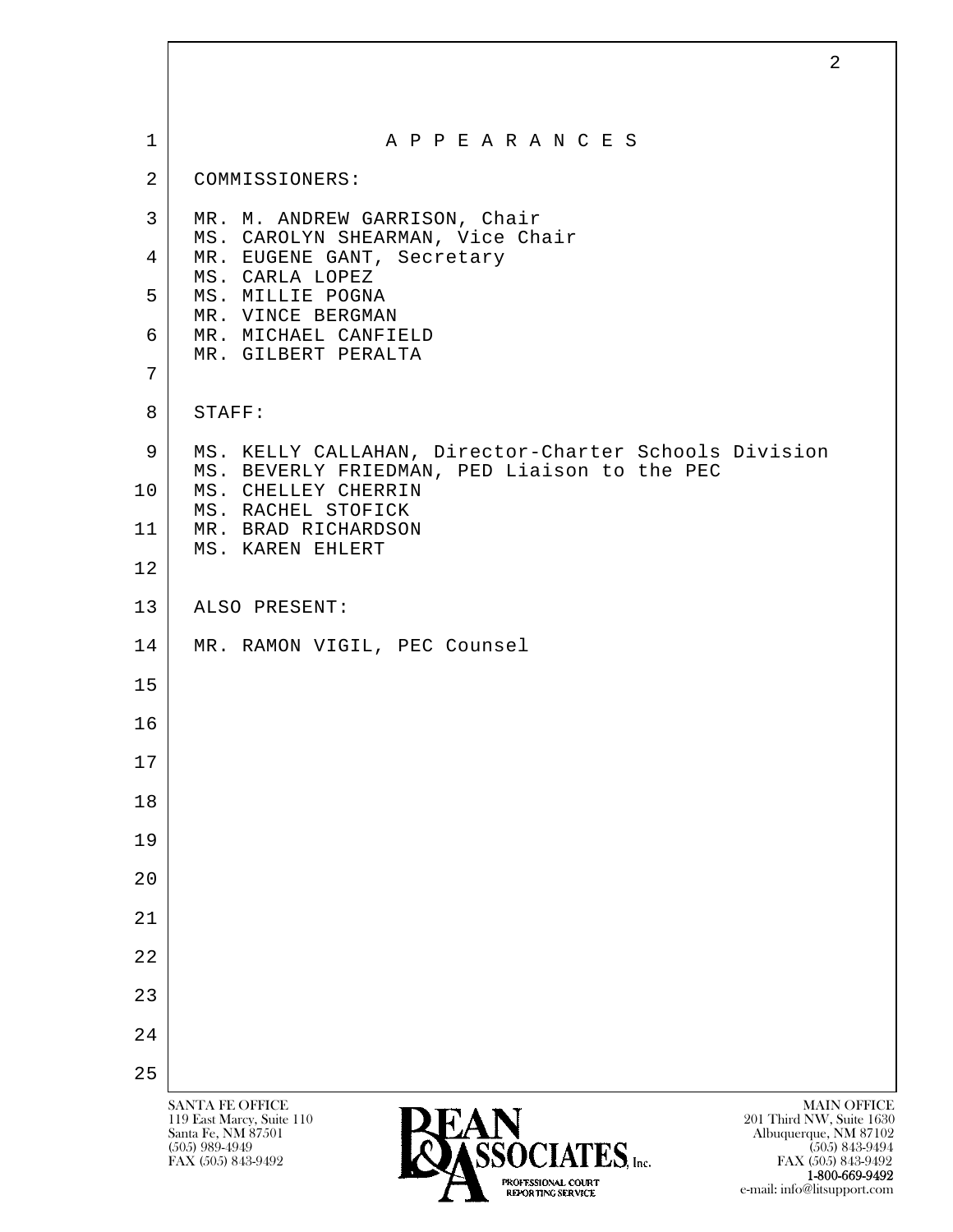| $\mathbf 1$    | INDEX TO PROCEEDINGS                                                           |      |
|----------------|--------------------------------------------------------------------------------|------|
| $\overline{2}$ |                                                                                | PAGE |
| 3              | CALL TO ORDER                                                                  | 4    |
| 4              | ROLL CALL                                                                      | 4    |
| 5              | PLEDGE OF ALLEGIANCE AND SALUTE TO THE<br>NEW MEXICO FLAG                      | 5    |
| 6<br>7         | 8. APPROVAL/DISAPPROVAL OF NEW CHARTER SCHOOL<br>APPLICATIONS, Continued       |      |
| 8              | STARSHINE LISA LAW PEACE SCHOOL-SANTA FE<br>К.                                 | 8    |
| 9              | NEW MEXICO CONNECTIONS-SANTA FE<br>L.                                          | 37   |
| 10             | TAOS MOUNTAIN CHARTER SCHOOL<br>М.<br>Application Withdrawn                    | 83   |
| 11             | TAOS INTERNATIONAL SCHOOL<br>Ν.                                                | 83   |
| 12<br>9.<br>13 | APPROVAL OF A DRAFT DOCUMENT FOR THE<br>PERFORMANCE FRAMEWORKS AND PERFORMANCE | 98   |
| 14             | CONTRACTS                                                                      |      |
| 15             | 10. CHARTER SCHOOL DIVISION REPORT ON<br>SOUTHWEST LEARNING CENTER             | 113  |
| 16             | 11. PEC COMMENTS                                                               | 126  |
| 17             | 13. ADJOURNMENT                                                                | 144  |
| 18             | REPORTER'S CERTIFICATE                                                         | 145  |
| 19             |                                                                                |      |
| 20             |                                                                                |      |
| 21             |                                                                                |      |
| 22             |                                                                                |      |
| 23             |                                                                                |      |
| 24             |                                                                                |      |
| 25             |                                                                                |      |

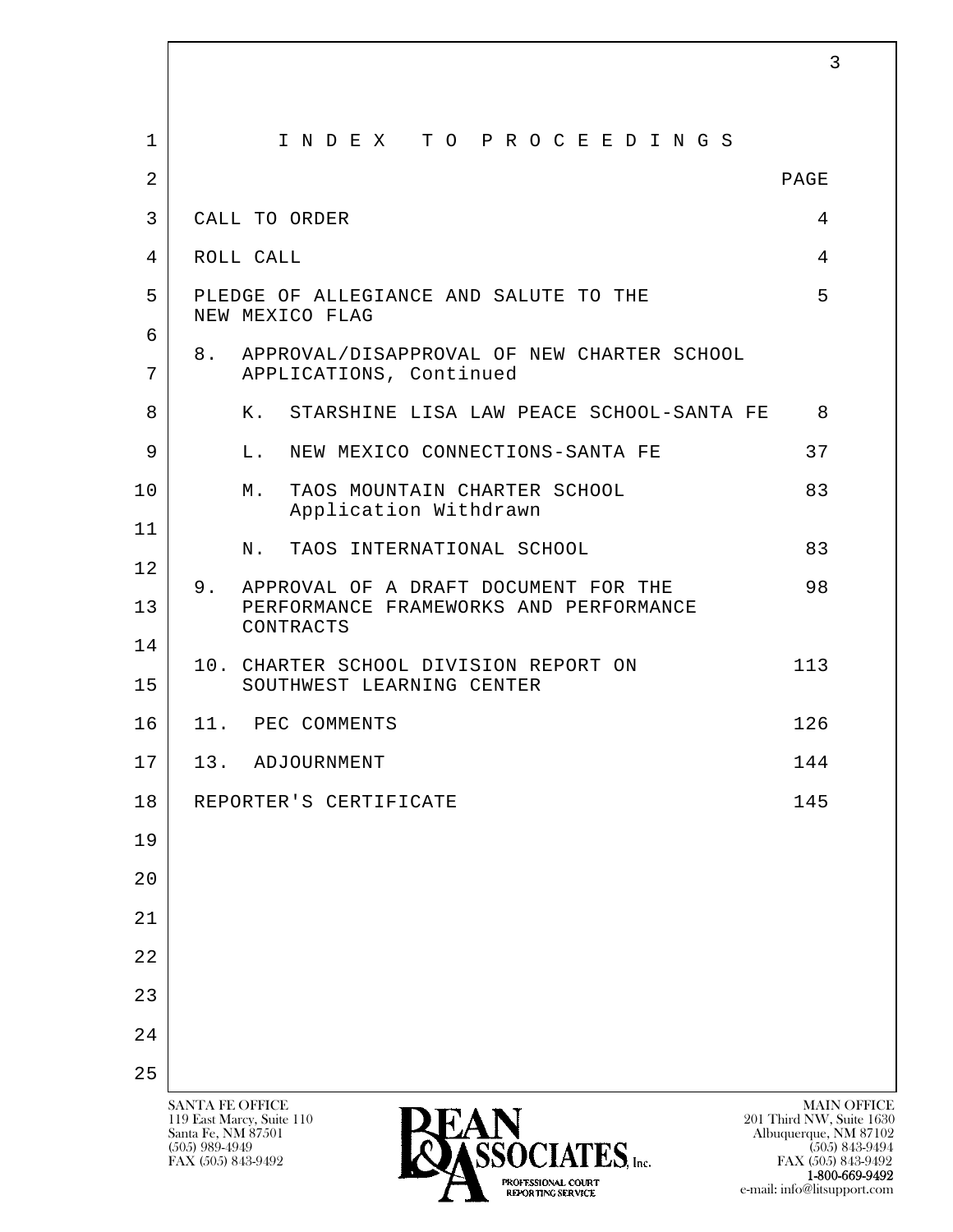| $\mathbf 1$ | September 20, 2012                                 |
|-------------|----------------------------------------------------|
| 2           | (Hearing reconvenes, 8:00 a.m.)                    |
| 3           | VICE CHAIR SHEARMAN: I call back into              |
| 4           | session this regularly scheduled meeting of the    |
| 5           | Public Education Commission which was recessed     |
| 6           | yesterday afternoon to reconvene this morning.     |
| 7           | Chairman Garrison has let us know he'll be a few   |
| 8           | minutes late this morning, so in order to keep on  |
| 9           | time we're going to proceed. First I'd like to ask |
| 10          | Secretary Gant to call the roll, please.           |
| 11          | COMMISSIONER GANT: Commissioner Peralta.           |
| 12          | COMMISSIONER PERALTA: Here.                        |
| 13          | COMMISSIONER GANT: Commissioner Canfield.          |
| 14          | COMMISSIONER CANFIELD: Here.                       |
| 15          | COMMISSIONER GANT: Commissioner Bergman.           |
| 16          | COMMISSIONER BERGMAN: Here.                        |
| 17          | COMMISSIONER GANT: Commissioner Lopez.             |
| 18          | COMMISSIONER LOPEZ: Here.                          |
| 19          | THE CHAIR: Commissioner Carr has not               |
| 20          | arrived. Commissioner Pogna.                       |
| 21          | COMMISSIONER POGNA: Here.                          |
| 22          | COMMISSIONER GANT: Commissioner Shearman.          |
| 23          | VICE CHAIR SHEARMAN:<br>Here.                      |
| 24          | COMMISSIONER GANT: Commissioner Gant,              |
| 25          | here. We have a quorum.                            |

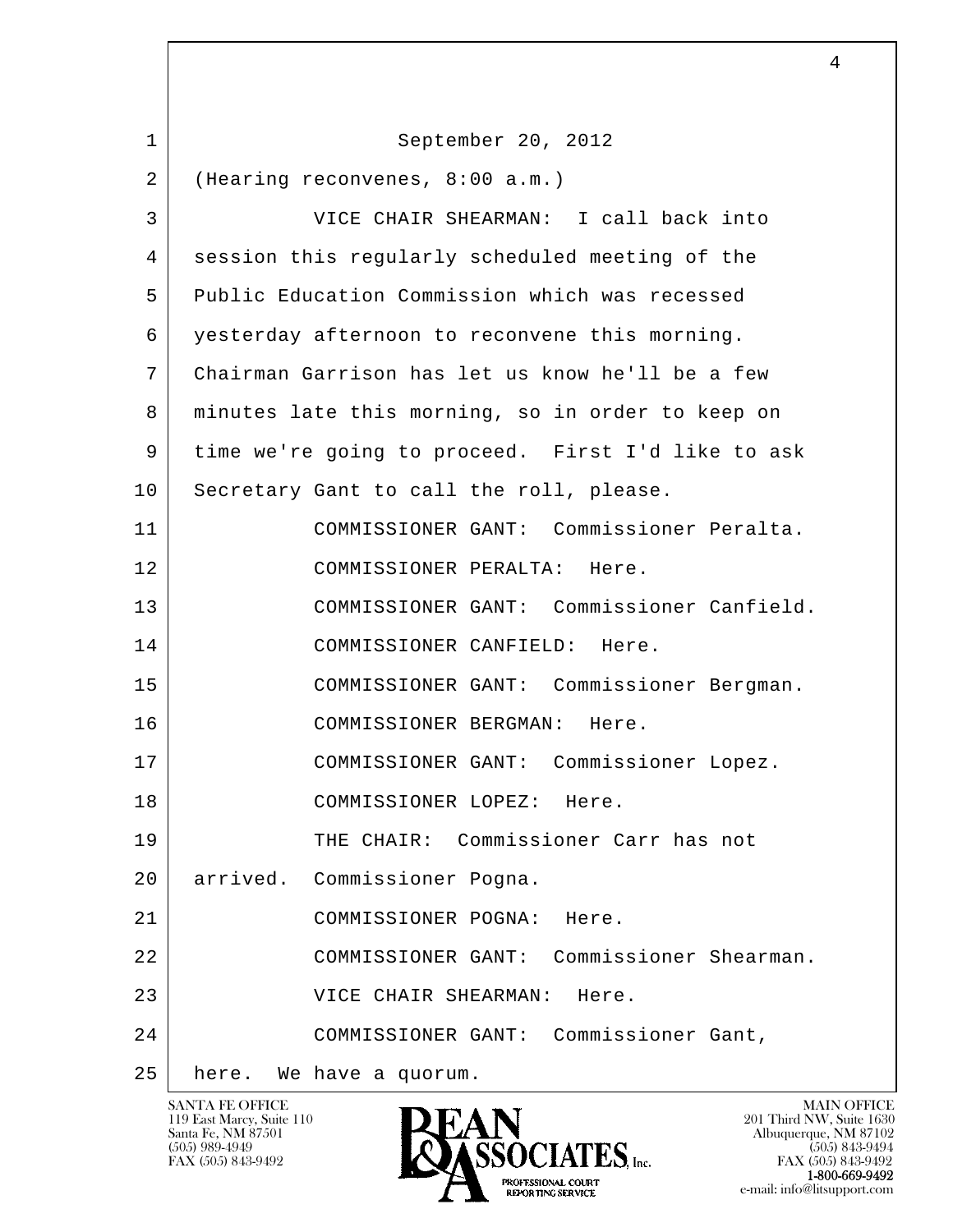l  $\overline{\phantom{a}}$  1 VICE CHAIR SHEARMAN: Thank you, sir. 2 Next is the Pledge of Allegiance. And I would ask 3 Commissioner Bergman to lead us in that; and then 4 Salute to the New Mexico Flag, Commissioner Pogna. 5 (Pledge of Allegiance and Salute to the 6 New Mexico Flag.) 7 VICE CHAIR SHEARMAN: Let me read to you 8 the statement of precedence and authority for this 9 | meeting today. 10 This meeting is being conducted pursuant 11 to New Mexico Statutes Annotated, Title 22, 12 Section 8B-6K 2009. The purpose of this two-day 13 meeting is to hear the recommendations from the 14 Charter School Division, hear the applicants' 15 responses to the recommendations, provide the 16 opportunity for discussion among the Commissioners, 17 and for the Commissioners to take action on each 18 application. 19 According to NMSA 1978, 22-8B-6L, the 20 Commission may approve, approve with condition, or 21 deny the application. The Commission may deny an 22 application if: 23 One -- or pardon me -- A: The application 24 is incomplete or inadequate; 25 | B: The application does not propose to

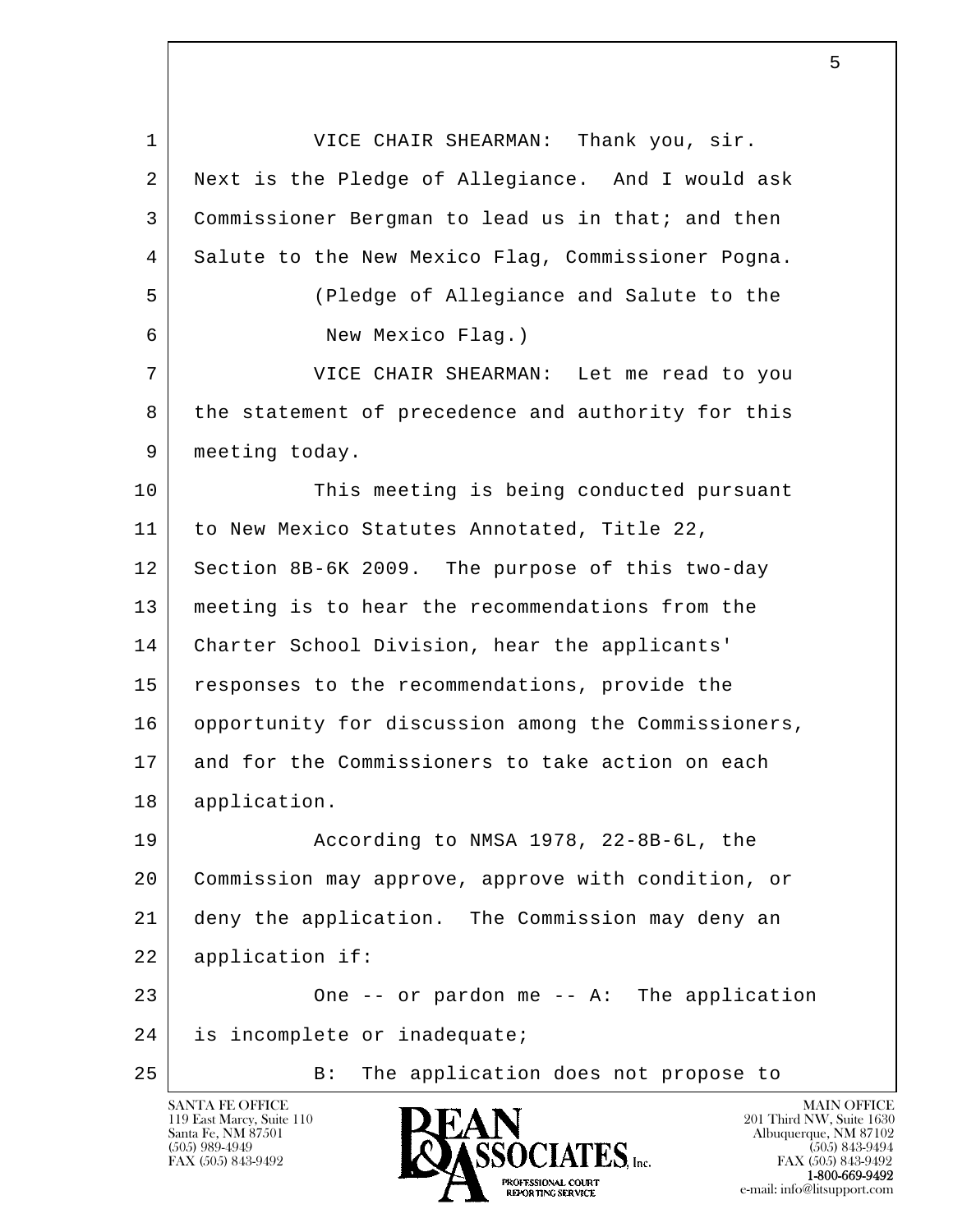1 offer an educational program consistent with the 2 requirements and purposes of the Charter Schools 3 Act;

 4 C: The proposed head administrator or 5 other administrative or fiscal staff was involved 6 with another charter school whose charter was denied 7 or revoked for fiscal mismanagement, or the proposed 8 head administrator or other administrative or fiscal 9 staff was discharged from a public school for fiscal 10 mismanagement;

11 D: For a proposed State-chartered charter 12 school, it does not request to have the governing 13 | body of the charter school designated as a Board of 14 Finance, or the governing board -- pardon me -- 15 governing body does not qualify as a Board of 16 Finance, or;

17 E: The application is otherwise contrary 18 to the best interests of the charter school's 19 projected students, the local community, or the 20 school district in whose geographic boundaries the 21 charter school applies to operate.

l  $\overline{\phantom{a}}$ 22 Prior to taking action on each of the 23 applications, the Commission will follow this

24 process:

25 The Charter School Division will have ten

119 East Marcy, Suite 110<br>Santa Fe, NM 87501



FAX (505) 843-9492<br>**1-800-669-9492**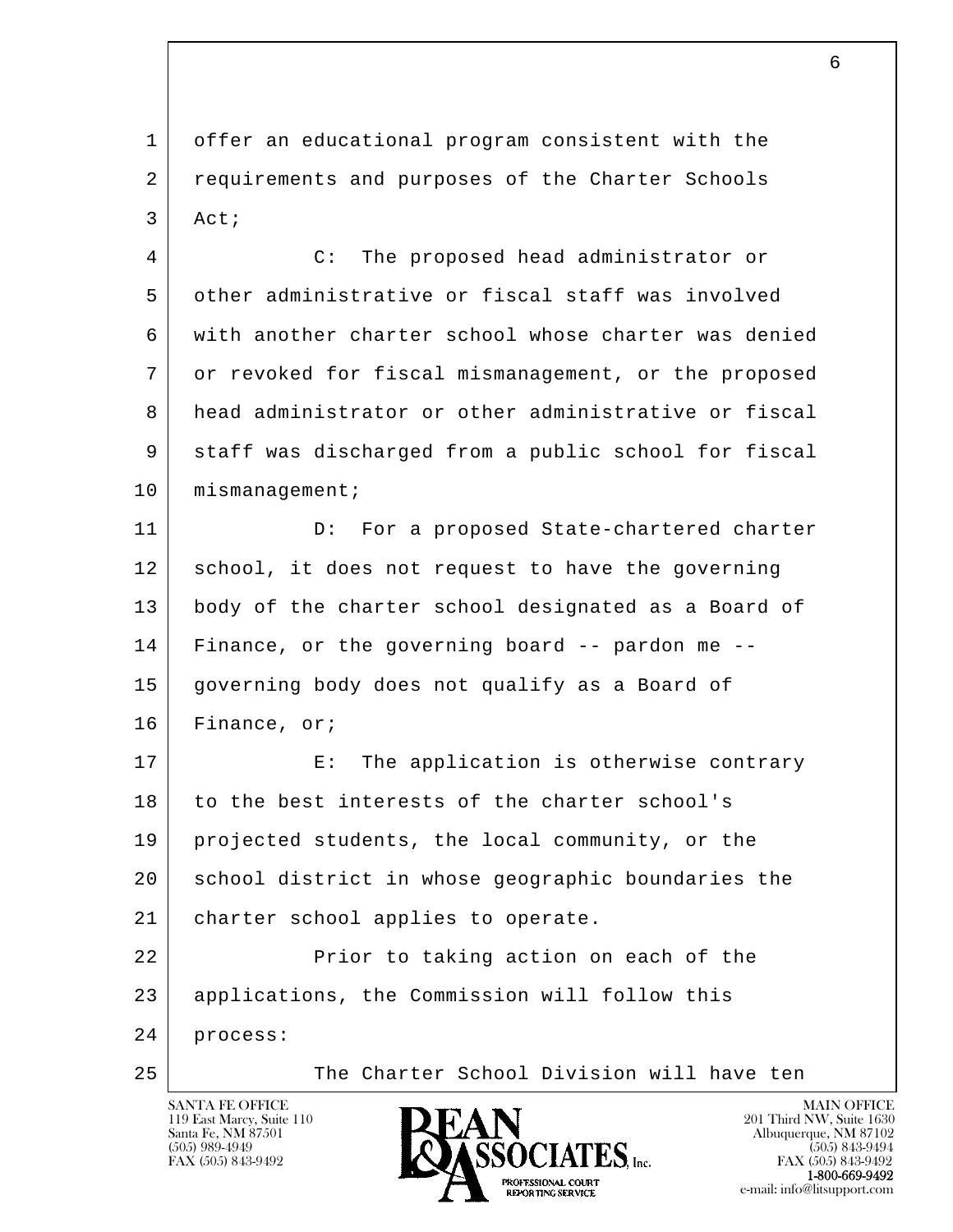| $\mathbf{1}$ | minutes to present its recommendation.<br>The        |
|--------------|------------------------------------------------------|
| 2            | applicant will have 15 minutes to respond to the     |
| 3            | CSD's recommendation. The PED will have up to        |
| 4            | 30 minutes to ask questions of the applicant and/or  |
| 5            | the CSD, but is not required to do so.<br>The        |
| 6            | Commission will hold discussion as it deems          |
| 7            | necessary prior to holding a vote on the             |
| 8            | application. As stated in law, the Commission will   |
| 9            | then vote to approve, approve with condition, or     |
| 10           | deny the application.                                |
| 11           | If the Commission decides to reject or               |
| 12           | modify CSD's recommendation to approve and/or the    |
| 13           | proposed conditions, the Commission will articulate  |
| 14           | the reasons for rejecting or modifying the           |
| 15           | recommendations and/or the conditions.               |
| 16           | There is a footnote to that. And I will              |
| 17           | read the footnote.                                   |
| 18           | 6.80.4.13, NMACW: If the chartering                  |
| 19           | authority denies a charter school application or     |
| 20           | approves the application with conditions, it shall   |
| 21           | state its reason for the denial or imposition of     |
| 22           | conditions in writing within 14 days of the meeting. |
| 23           | The written decision must be based upon the vote     |
| 24           | that was taken at the public hearing and the -- and  |
| 25           | reflect the stated reasons for the vote of the       |

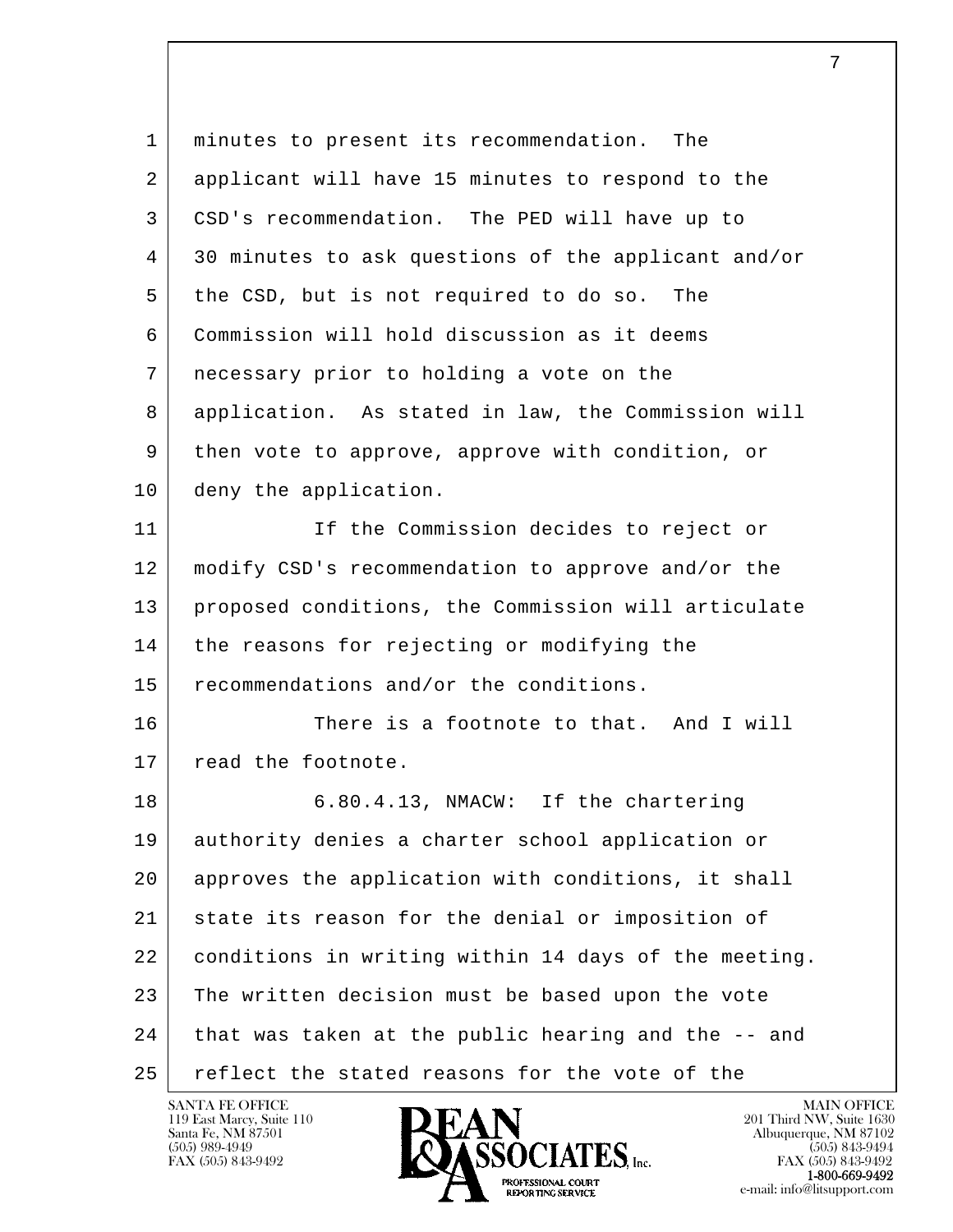l  $\overline{\phantom{a}}$  1 chartering authority to deny a charter school 2 application or approve the application with 3 conditions. 4 Commissioners, are we ready to proceed? 5 (Commissioners so indicate.) 6 COMMISSIONER SHEARMAN: Thank you. 7 Charter School Division Director Kelly Callahan will 8 have ten minutes for her presentation. 9 | MS. CALLAHAN: Madame Chair, 10 Commissioners, thank you for this opportunity. In 11 | the matter of StarShine Lisa Law Peace School, 12 Santa Fe, the Charter School Division recommends 13 that the application for the StarShine Lisa Law 14 Peace School, Santa Fe, be denied. The basis for 15 this recommendation is stated in the Charter School 16 | Division's Application, Final Recommendation and 17 Evaluation for the school, which is located in the 18 Public Education Commission document notebook under 19 Tab 8K. 20 The basis for the recommendation is that 21 the application is incomplete and/or inadequate 22 based on the evidence identified from the 23 application rubric, from the application review team 24 analysis, and from the capacity interview team 25 | analysis, which is located under Tab 8K.

8

119 East Marcy, Suite 110<br>Santa Fe, NM 87501

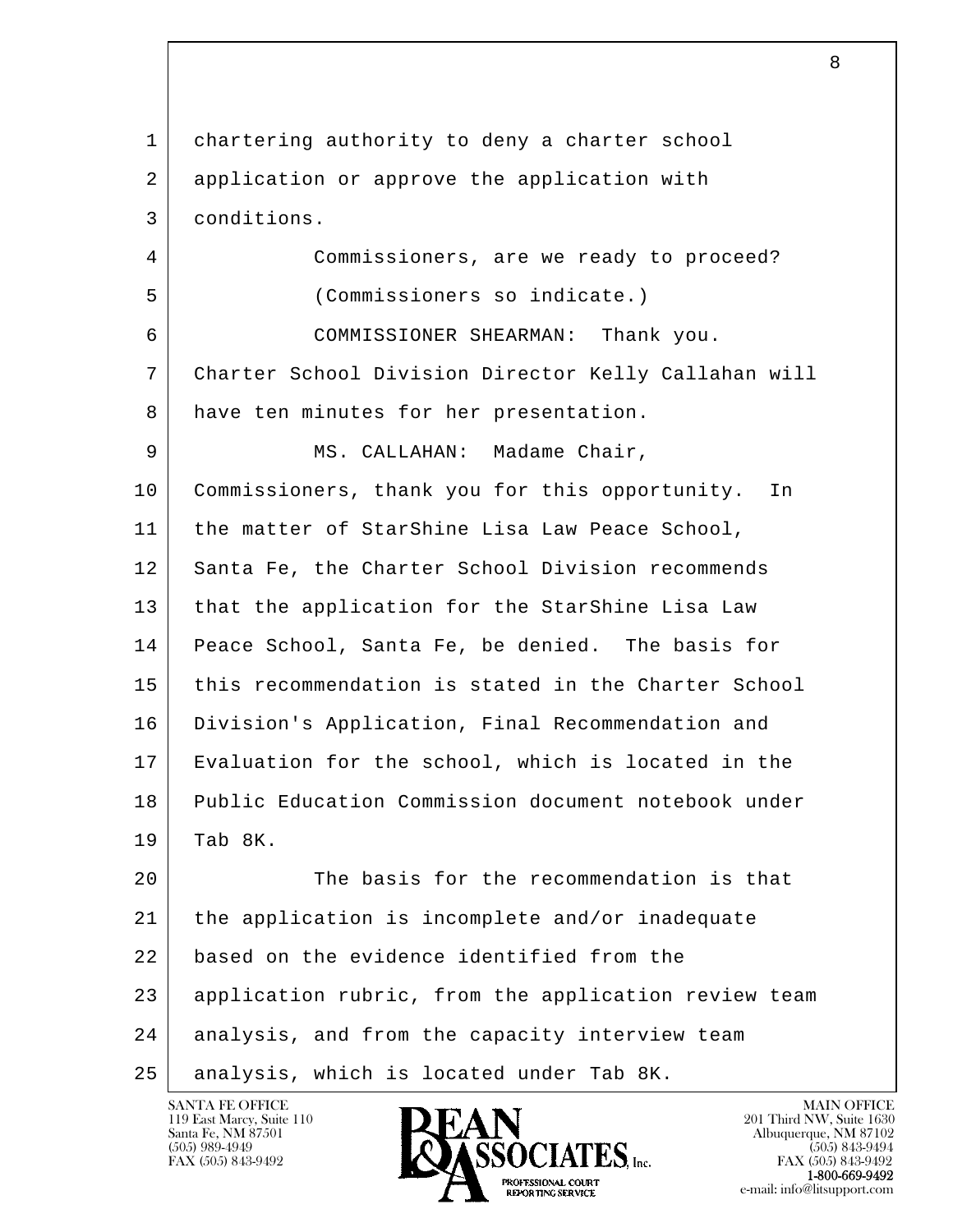l  $\overline{\phantom{a}}$ 1 A recommendation for denial means that, 2 overall, the application contains serious 3 deficiencies and is consequently incomplete and/or 4 inadequate. The deficiencies were not or could not 5 be clarified or corrected by the applicants during 6 the capacity interview or weren't addressed 7 substantively at the community input hearing. 8 Madame Chair, that is the recommendation 9 of the Charter School Division. 10 VICE CHAIR SHEARMAN: Thank you, Director 11 Callahan. Would you let the record reflect also 12 that Commissioner Carr is in attendance? 13 At this time, I would ask that the 14 StarShine Lisa Law Peace School representatives come 15 forward to the table. 16 COMMISSIONER GANT: Madame Chair, would 17 you please request that all cell phones, pagers, 18 et cetera, all the noise-makers be turned off at 19 this time? 20 VICE CHAIR SHEARMAN: Thank for you that 21 reminder. Would you please turn off all your 22 electronic devices? Thank you. 23 For the record, representatives of the 24 StarShine Academy, please state the name of your 25 | school, the names of the founders of the school, and

е произведение в произведении с произведении в соответстве в действия в достаточность в действия в действия в д<br>В действия в действия в действия в действия в действия в действия в действия в действия в действия в действия



FAX (505) 843-9492<br>1-800-669-9492 e-mail: info@litsupport.com<br>REPORTING SERVICE e-mail: info@litsupport.com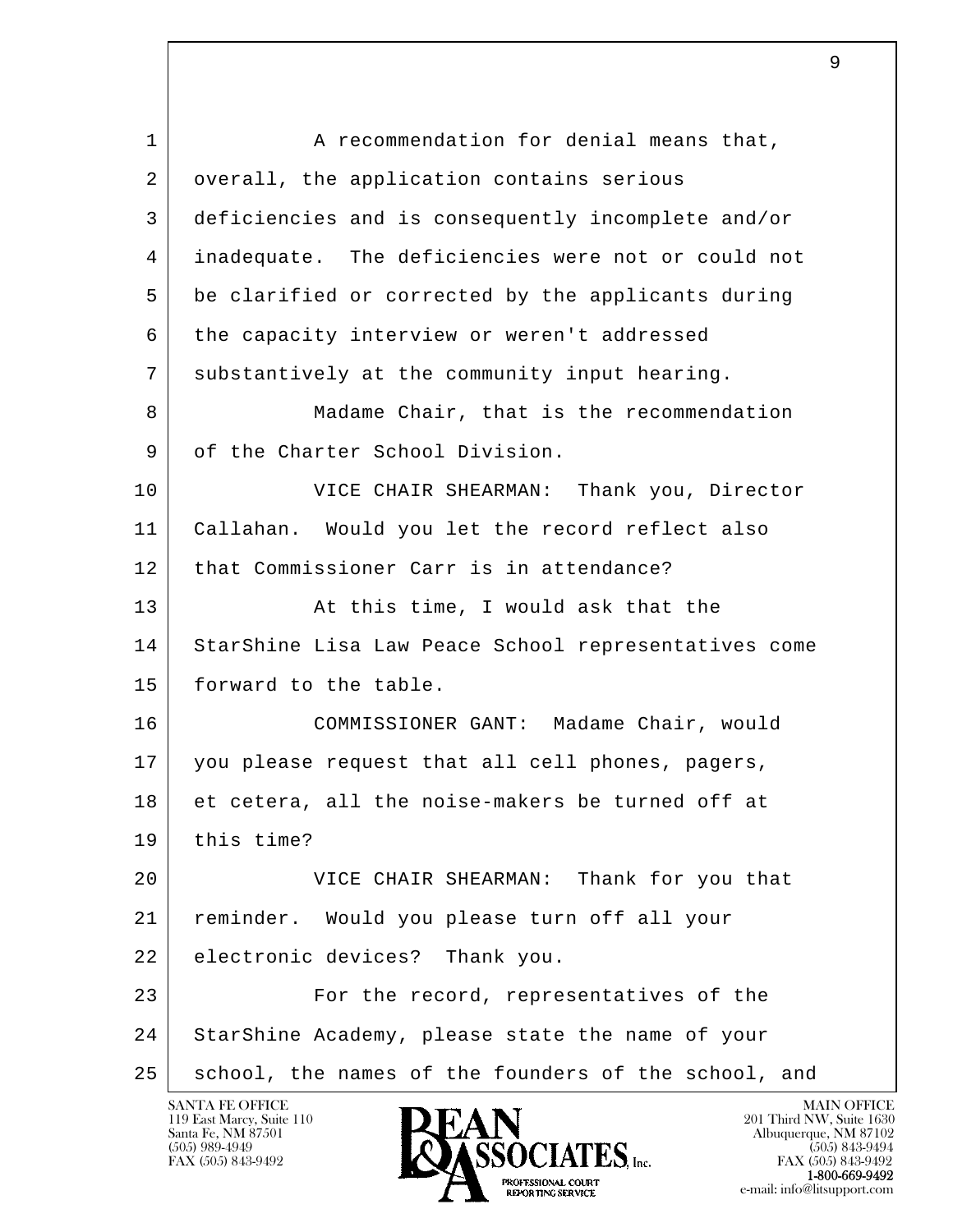l  $\overline{\phantom{a}}$  1 any other person or persons who are here today on 2 behalf of your school. You will have 15 minutes to 3 respond to the recommendations by the Charter School 4 Division. Good morning. 5 MR. CONDOS: Good morning, Madame 6 Chairman, members of the Commission. I am Leo 7 Condos. I am a charter school attorney who's had 8 the privilege of helping over 300 charter schools 9 | throughout the United States. 10 | I have had the specific privilege of 11 assisting the StarShine Academy in Arizona for the 12 | last ten years, including through their recent 13 20-year extension. With me here we have the Arizona 14 primary backbone of the organization with Dr. Byron 15 Davies here. (Indicates.) 16 VICE CHAIR SHEARMAN: Pardon me for 17 interrupting you. I don't think the clip is on that 18 | microphone to clip the volume button down. 19 MR. CONDOS: Oh, okay. I see. 20 VICE CHAIR SHEARMAN: And if each one 21 would use the microphone, please, it would help us 22 all to hear. 23 And please let the record reflect that 24 Chairman Garrison is now in attendance. Thank you. 25 | MR. CONDOS: With me is Dr. Byron Davies,

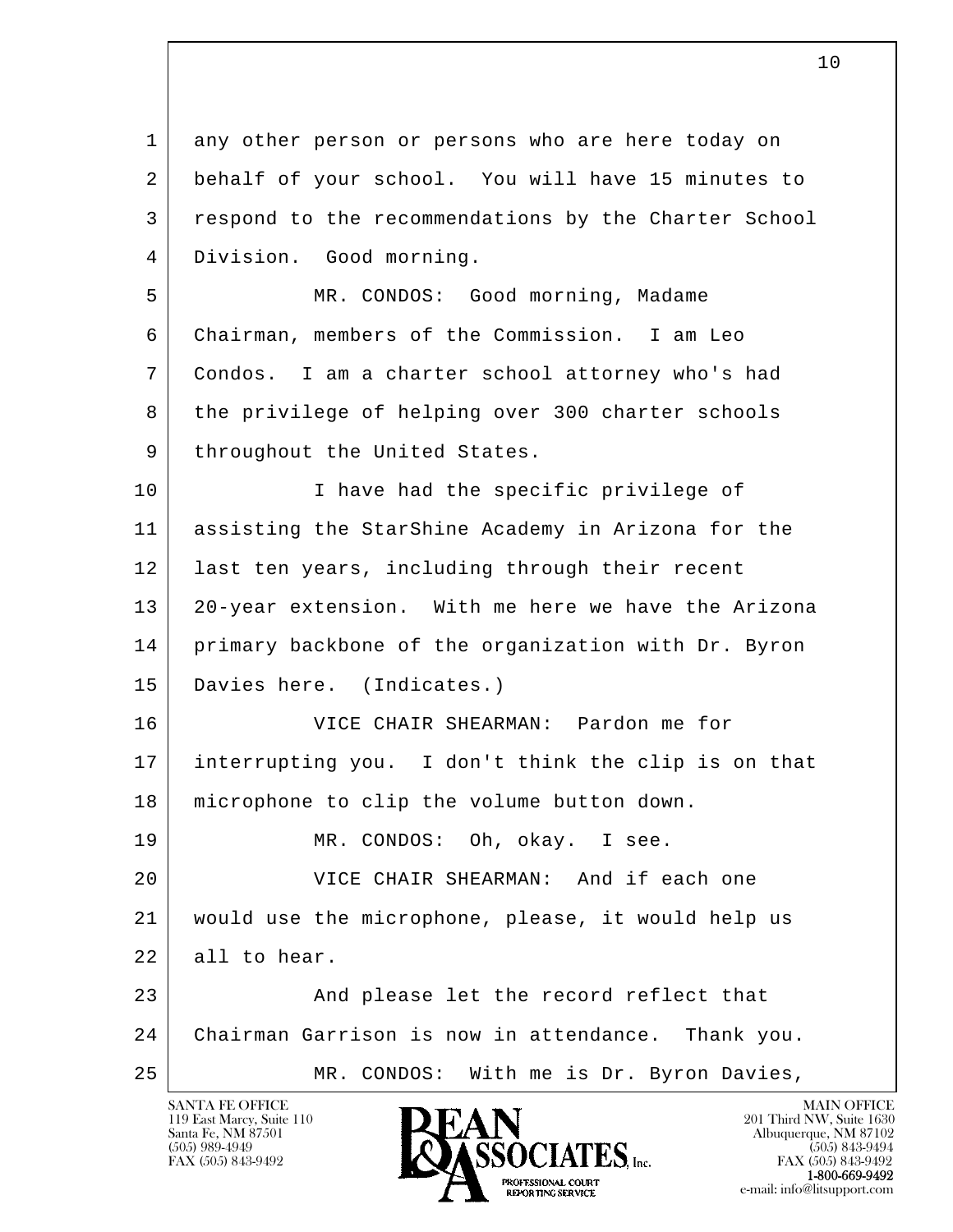l  $\overline{\phantom{a}}$  1 who has assisted the school with much of its 2 curriculum and its analysis with respect to the 3 peace component and some of the elements that seem 4 to be a question. 5 I also have Mr. Rich Rose, who is the CFO 6 of the Arizona StarShine, the parent of the model, 7 so to speak, that is -- you know, we're requesting 8 for New Mexico to look at. And we have two Board 9 members. 10 MS. LYNCH: Donna Lynch. 11 MS. GUTIERREZ: And I'm Grace J. 12 Gutierrez. 13 MR. CONDOS: And I think that's all the 14 | Board members who have made it so far. 15 First of all, when we look at this, I 16 believe that you have to look at this school that's 17 | going to hopefully open in New Mexico as a 18 replication of a school that has been operating in 19 Arizona for approximately ten years. That school in 20 Arizona -- and, hopefully, will be an indication of 21 what you can look at here in New Mexico -- has been 22 accredited by the NCA, and it is the only school in 23 Arizona -- charter school -- that has obtained 24 international accreditation, so that students here 25 can have credits that will be recognized both in the

119 East Marcy, Suite 110<br>Santa Fe, NM 87501

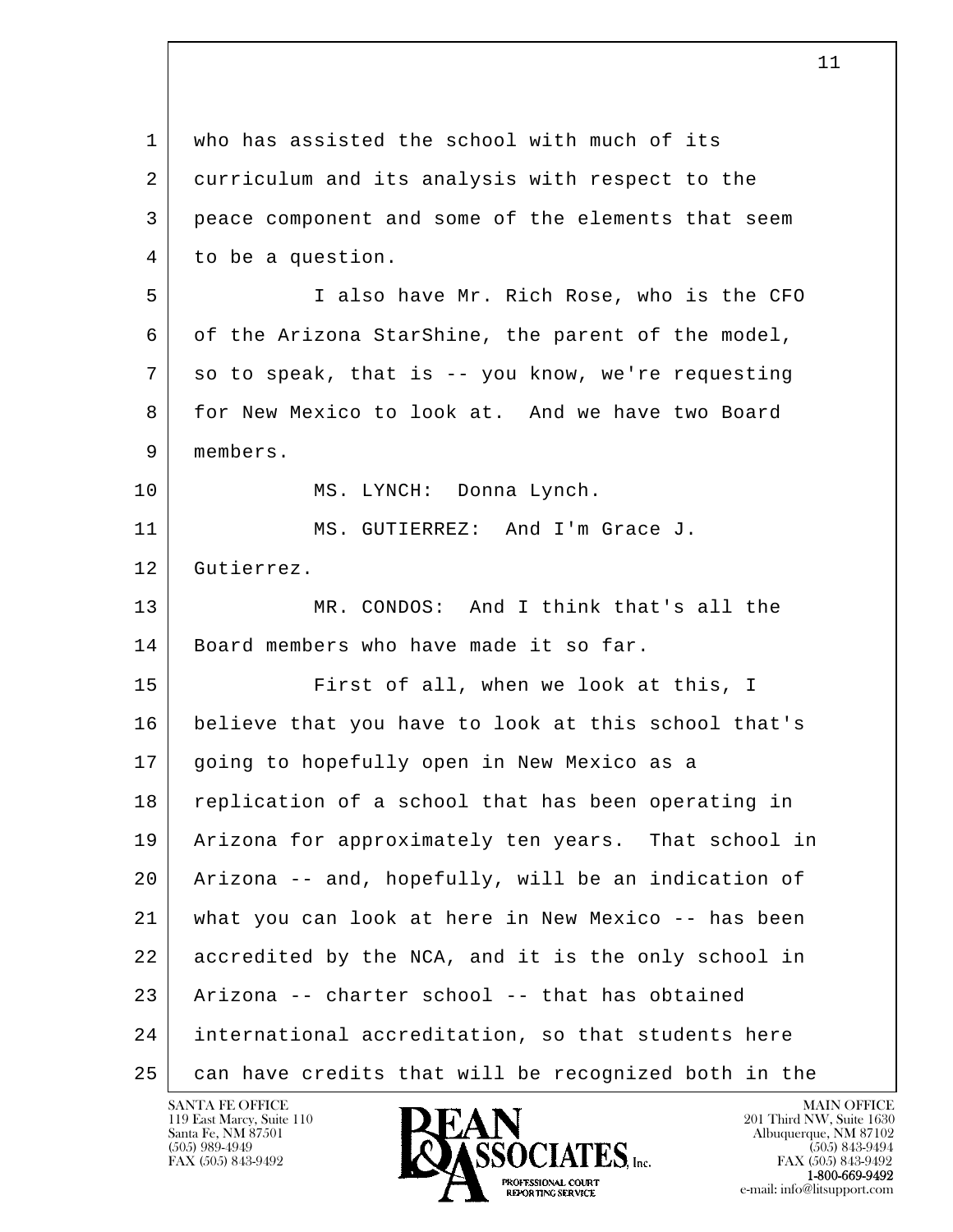1 United States and in other countries.

|     | The application before you clearly could             |
|-----|------------------------------------------------------|
|     | have been written a bit better. I think we can all   |
| 4   | agree to that, especially after having reviewed the  |
| 5   | transcript and looking at some of the questions that |
| 6 I | were raised at that particular time.                 |

 7 What the Board has to understand, at least 8 at this point, which wasn't really brought up at the 9 last time, that while the application was being 10 prepared and while it was initially submitted at the 11 open meeting, the Arizona StarShine was going 12 through the renewal process for an additional 13 | 20 years, and all the documentation items that 14 needed to go follow that.

l  $\overline{\phantom{a}}$ 15 In addition to that, they were moving from 16 their old campus to a new campus, getting ready for 17 250 kids, while they were proceeding with 18 construction for the school itself, and also to --19 for the expanded basis of their community efforts, 20 which the school spawns for the parents in the 21 community as well as the kids. So while that is not 22 an absolute excuse and is not intended to, that 23 would hopefully assist you in understanding why some 24 of the detail or some of the specifics of their 25 program may not have been totally clear.



FAX (505) 843-9492 FAX (505) 843-9492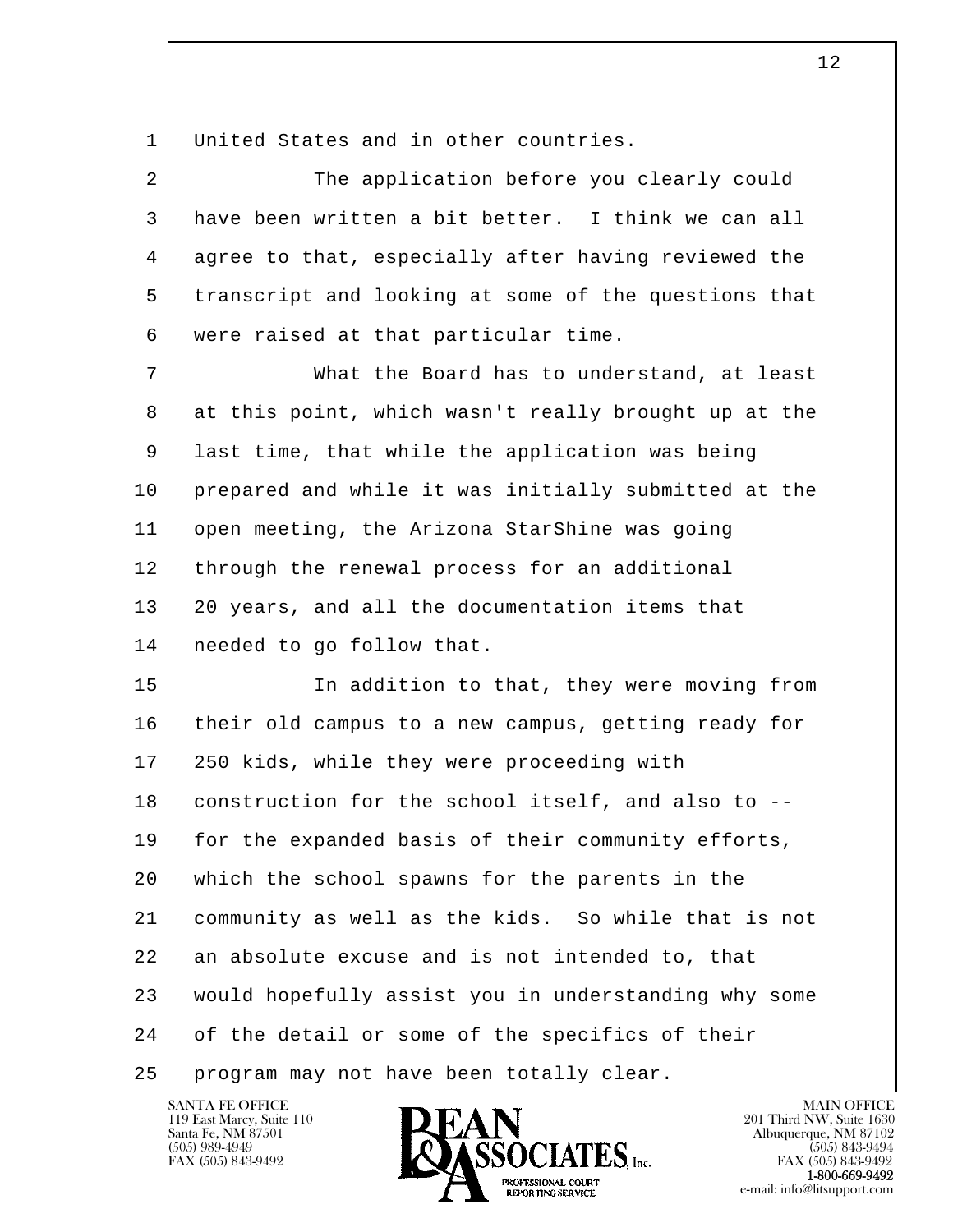l  $\overline{\phantom{a}}$ 1 The good thing is -- and, again, we're 2 talking a replication utilizing the model that has 3 been used in Arizona. The Arizona charter was 4 granted a 20-year extension after operating for ten 5 years. So the Arizona Board of Charter Schools felt 6 that the school was doing adequately enough to give 7 them another 20-year and continue on with their 8 charter. 9 | The reviewing the transcript, some -- and 10 in some of the other questions in the rubric, it 11 appears that there were some key areas that needed 12 some clarification. 13 First of all, there needed to be some 14 budget clarification, because it really wasn't 15 clear, I believe, from the questions that you could 16 | really see where the money was and where it was 17 going and how it was going to be utilized; some 18 additional clarification with respect to the 19 teacher-student ratio and how it was figured into 20 the budget, since there was some questions as to the 21 number of teachers possibly being inadequate to 22 satisfy the programs that were being advocated; the 23 role of the "peace" portion of the school, and how 24 it was integrated into the total curriculum and 25 total educational process; and then some question as

119 East Marcy, Suite 110<br>Santa Fe, NM 87501



e-mail: info@litsupport.com<br>REPORTING SERVICE e-mail: info@litsupport.com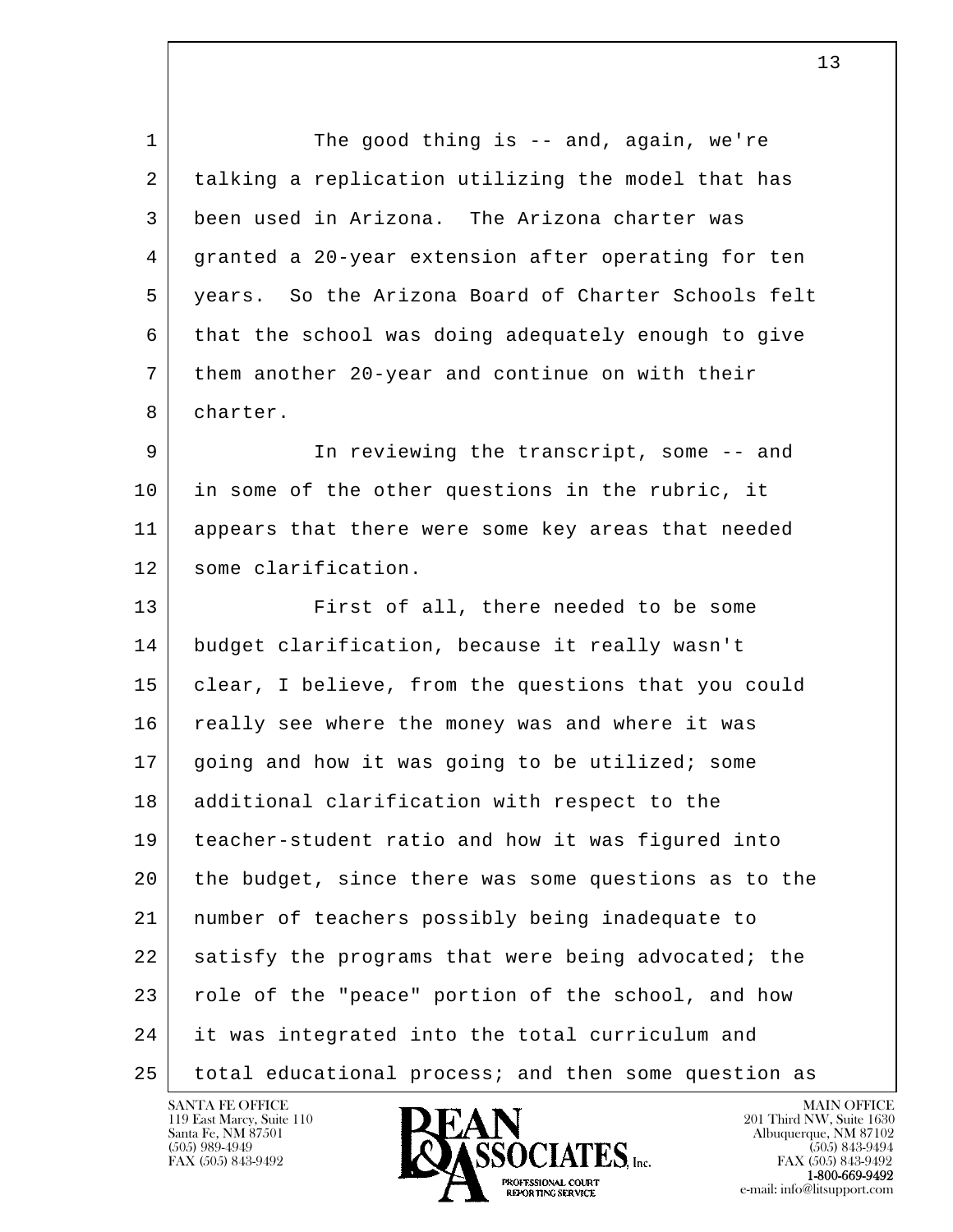l  $\overline{\phantom{a}}$ 1 to the understanding of the board and their 2 understanding or adopting of policies and procedures 3 that would be utilized as the process goes through. 4 When you, I believe, have a big 5 opportunity that has been placed upon your 6 shoulders, and that's to shepherd the charter school 7 movement in the State of New Mexico, in that 8 responsibility, I believe you all take very 9 seriously the fact that you want to open a quality 10 school that is going to benefit the students in 11 New Mexico and be in accordance with the charter 12 school statute. 13 That statute is one of the better statutes 14 in the United States, because it has a number of 15 specific items that want to be addressed. 16 Charter schools, by their very nature, are 17 created to be different from the traditional 18 district schools. Your statute says that the 19 curriculum is to be structured in some sort of 20 different, innovative way, with teaching methods -- 21 excuse me -- and effective practices, a little 22 different from the norm that's out there. 23 The school is supposed to have and develop 24 innovative forms of measuring the student learning 25 and achievement. They need to address how they're

119 East Marcy, Suite 110<br>Santa Fe, NM 87501

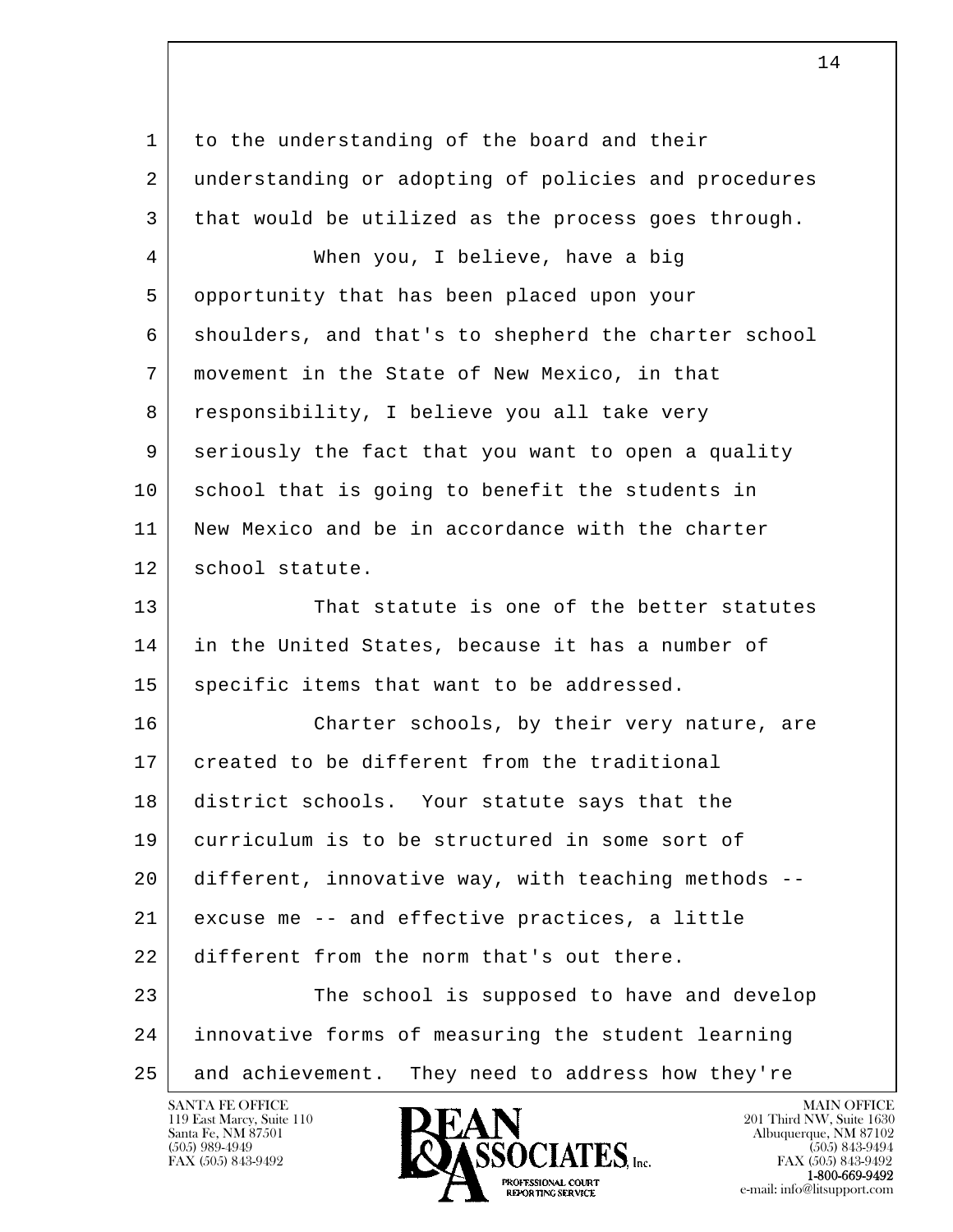1 going to be assisting the students, especially the 2 at-risk students, creating new opportunities for 3 teachers, improving student achievement, providing 4 parts [verbatim] and students with an educational 5 enhancement for new developments, encouraging 6 parental and community involvement in the public 7 school system, using site-based budgeting and 8 holding the charter schools accountable for that.

9 Those are very strong points. And the 10 problems with charter schools are that, because they 11 are a different type of educational system in the 12 | way that they teach the basic requirements that are 13 required by whatever state we have, such as 14 | New Mexico in this case, they often don't lend 15 themselves as easily to a review process or a rubric 16 process, because there's some deviation in there. 17 And I think that may be found in some of the 18 questions and the answers that were raised in the 19 rubric.

l  $\overline{\phantom{a}}$ 20 The school that's being proposed to you 21 here in New Mexico will satisfy every one of those 22 | charter school requirements under the Charter School 23 Act. It is a very unique type of school, in the  $24$  sense that it is looking at the child as a whole. 25 Scores by themselves don't always indicate the

119 East Marcy, Suite 110<br>Santa Fe, NM 87501

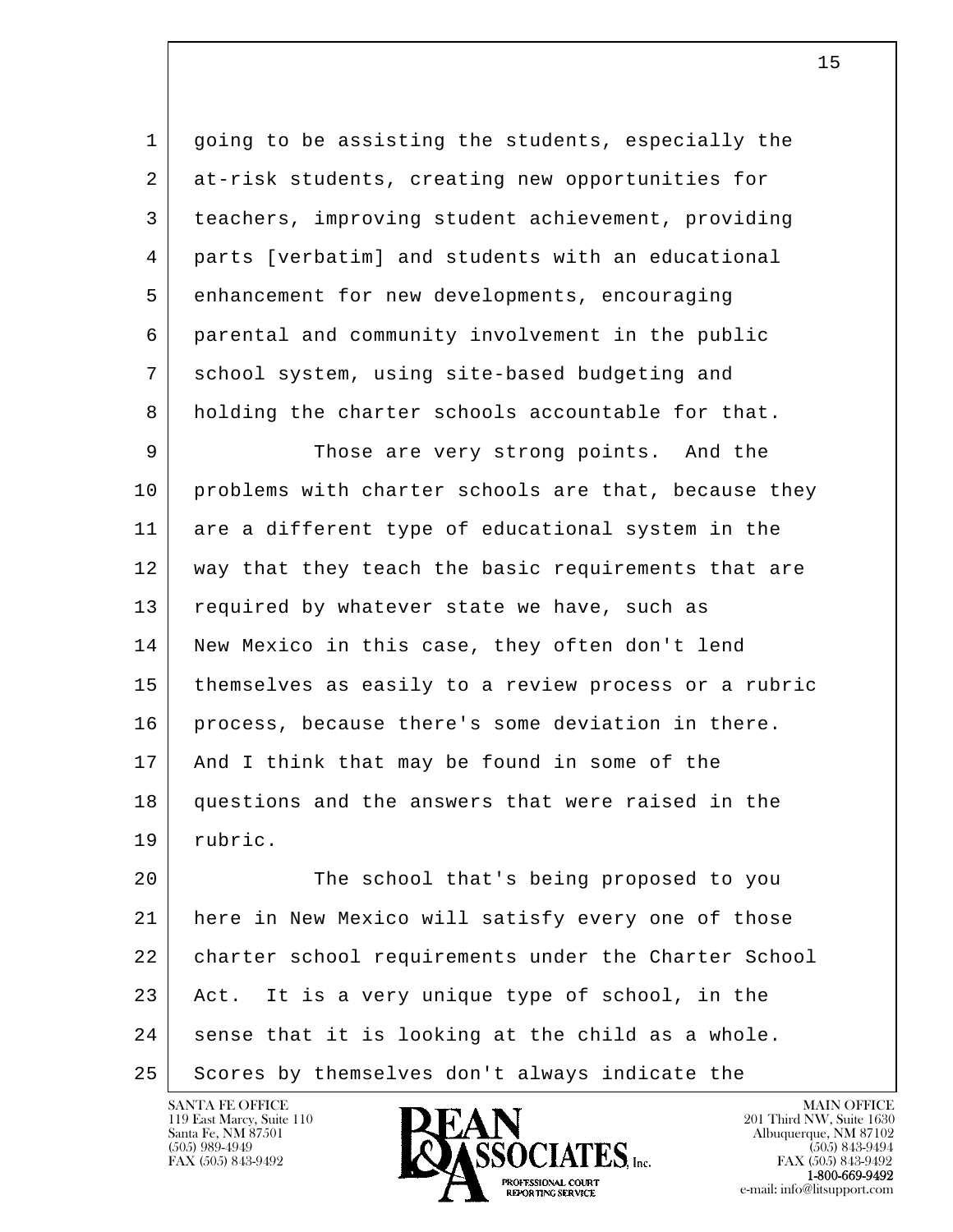| $\mathbf 1$    | student's progress. This school will focus upon        |
|----------------|--------------------------------------------------------|
| $\overline{a}$ | high-risk students or students that are at risk.<br>In |
| 3              | all probability, the high population will probably     |
| 4              | be in the surrounding areas, you know, of a Hispanic   |
| 5              | type of background. And these are children that        |
| 6              | normally, in the system, often get lost. But           |
| 7              | they're the children that need the assistance to       |
| 8              | break whatever cultural barrier they have which        |
| 9              | keeps people in poverty. And so their normal path      |
| 10             | could very well be, if they fall out of the system,    |
| 11             | to proceed down a road which will either lead them     |
| 12             | to problems with the law, gangs, their potential       |
| 13             | death in the future.                                   |
| 14             | And so what StarShine's methodology is, to             |
| 15             | create a positive feeling in themselves to get them    |
| 16             | to school so they enjoy school. Because a lot of       |
| 17             | these kids usually were high non-attendance and        |
| 18             | In Arizona, their percentage is<br>absentees.          |
| 19             | 96 percent of these kids come to school, because if    |
| 20             | they don't come to school, they don't learn.           |
| 21             | With the educational assistance and the                |
| 22             | curriculum they've got, this school has utilized and   |
| 23             | brought in the best models that they could find.       |
| 24             | And so they're a proven type of educational            |
| 25             | practices, which, again, goes along with the Charter   |

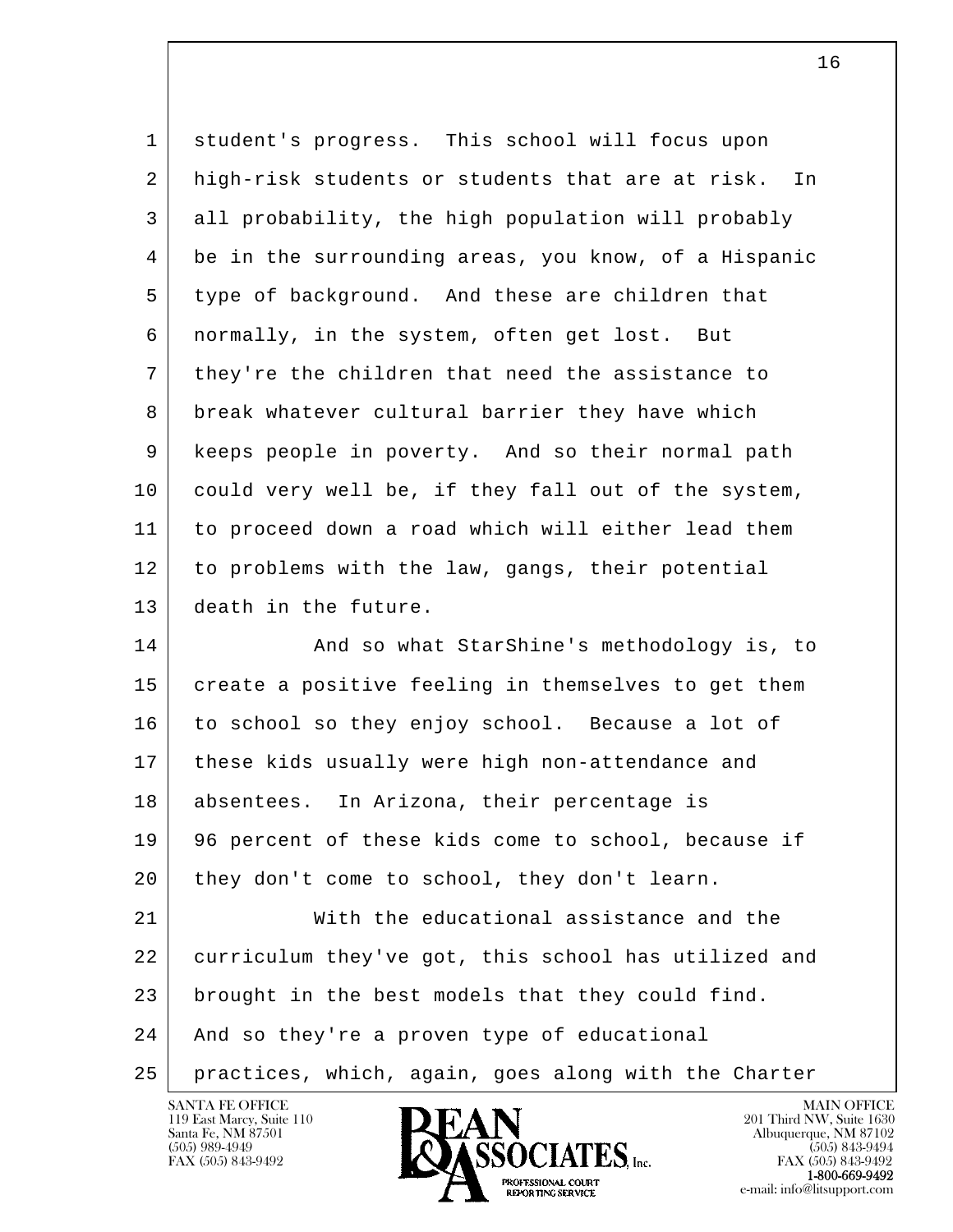1 School Act.

| $\overline{2}$ | They have submitted a quality school with              |
|----------------|--------------------------------------------------------|
| 3              | respect to helping the child enhance themselves, to    |
| 4              | become a meaningful person in life, help them          |
| 5              | accomplish what their life goals could be.             |
| 6              | One of the impressive parts of the Arizona             |
| 7              | school -- and I believe you'll see it here -- is       |
| 8              | they have a "peace" component, which also parallels    |
| 9              | with the United Nations program. They started          |
| 10             | originally with Oprah's Ambassadorship program and     |
| 11             | deviated a little bit to enhance a little bit more.    |
| 12             | But when you walk out to a campus -- and one of the    |
| 13             | reasons this is one of my favorite schools is that     |
| 14             | you're greeted by every one of the students, who you   |
| 15             | encounter.                                             |
| 16             | First thing they say is they give you                  |
| 17             | their name, and they reach out and shake your hand,    |
| 18             | a tool that we all need in latter life in business,    |
| 19             | in whatever needs to be successful, the                |
| 20             | communication factor. They state their name.           |
| 21             | They're all given a country that they're               |
| 22             | the ambassador of; so there's a pride factor there.    |
| 23             | They will also tell you about other countries.<br>They |
| 24             | will tell you they're the ambassador from whatever     |
| 25             | country it is. And then they tell you what they're     |

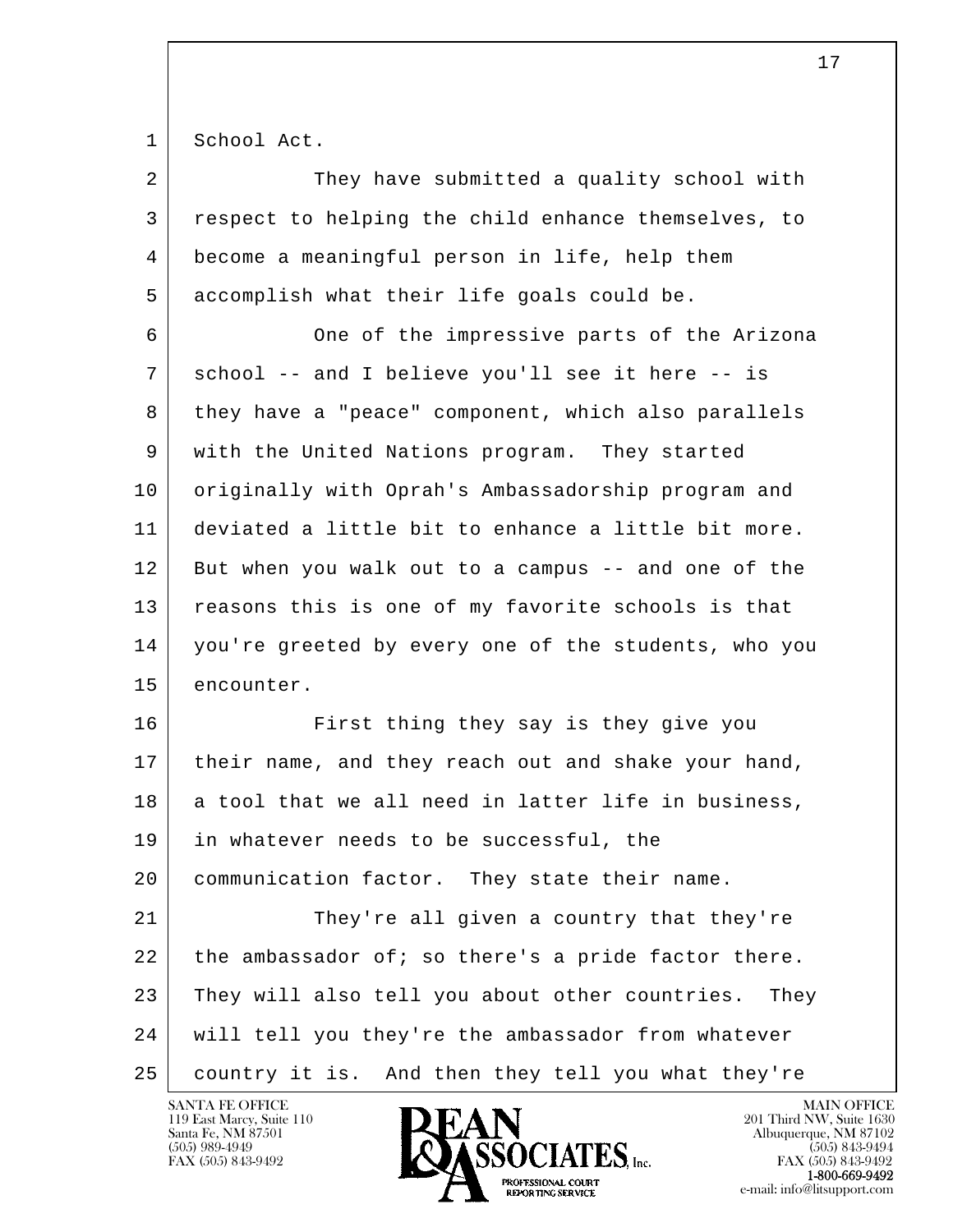l  $\overline{\phantom{a}}$  1 going to be when they grow up, what their profession 2 is going to be. 3 So those three items clearly establish a 4 pride in the child, and it sets some sort of goal 5 for them.  $6$  And that's what we have to look at is  $-$  7 you know, as well, is the whole child and the 8 learning environment that enhances a student to 9 proceed. And that's some part that wasn't as clear 10 in the application. But I believe last year when 11 they were here, they illustrated a lot of the 12 passion that they have and a lot of the passion that 13 exists with respect to this program. They're 14 | committed to help these children. 15 Now, the other part that I believe you 16 have to look at is when you you're reviewing an 17 application -- and I would submit that the quality 18 of the people and the quality of the program that's 19 going to be coming before you -- 20 MS. CALLAHAN: Five minutes? 21 MR. CONDOS: Five minutes? The -- that 22 portion is evidenced here by having quality 23 individuals who are bringing this for you. These 24 individuals did some due diligence and found that 25 they liked the StarShine program; they asked them to

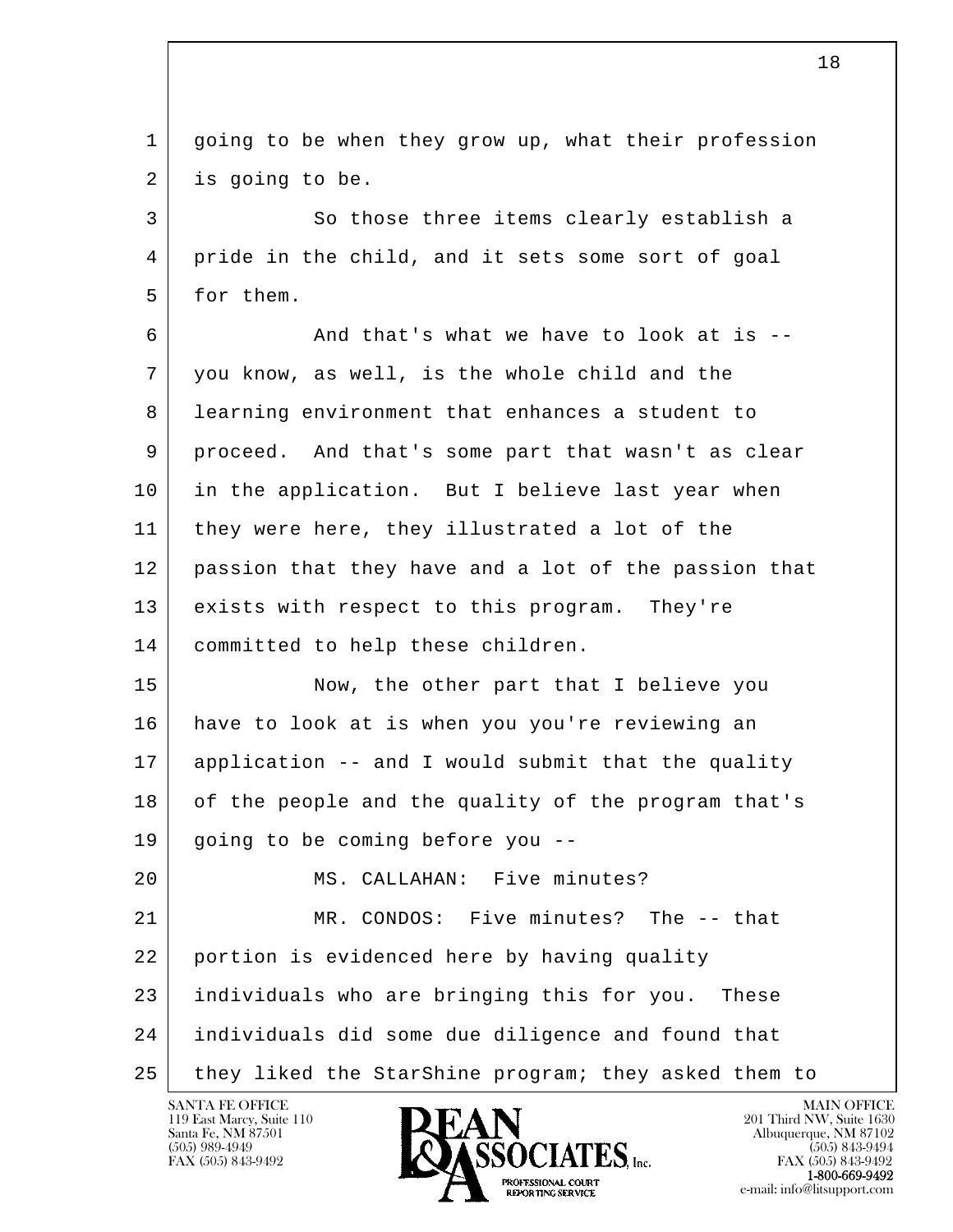1 come here and replicate the program.

| $\overline{2}$ | With respect to the financials, I have               |
|----------------|------------------------------------------------------|
| 3              | Rich Rose here who can answer any questions that you |
| 4              | may have with respect to the financial aspects. And  |
| 5              | recently, this board -- these people on the board    |
| 6              | found an opportunity that might be even more         |
| 7              | enhancing for the school and for the City of         |
| 8              | Santa Fe. And that's the St. Catherine complex       |
| 9              | there, where some -- it is now available; the school |
| 10             | and some of their developers are talking about       |
| 11             | possibly utilizing that. So we have two good         |
| 12             | alternatives as far as where the school can go.      |
| 13             | Both of these will enhance the community.            |
| 14             | Now, specifically with the recommendation,           |
| 15             | the items talk about that the handout says that if   |
| 16             | an applicant school response to one of the questions |
| 17             | is labeled incomplete or inadequate, it should       |
| 18             | receive a score of zero for that section. There are  |
| 19             | no zeros on this particular rubric for StarShine     |
| 20             | Academy. So, by that definition, your definition     |
| 21             | here, there really are no specific areas that have   |
| 22             | been labeled incomplete or inadequate.               |
| 23             | In fact, much of it is a perception, a               |
| 24             | lack of clarity; the fact that much of it cannot be  |
| 25             | supplemented also reflects on this. But as you go    |

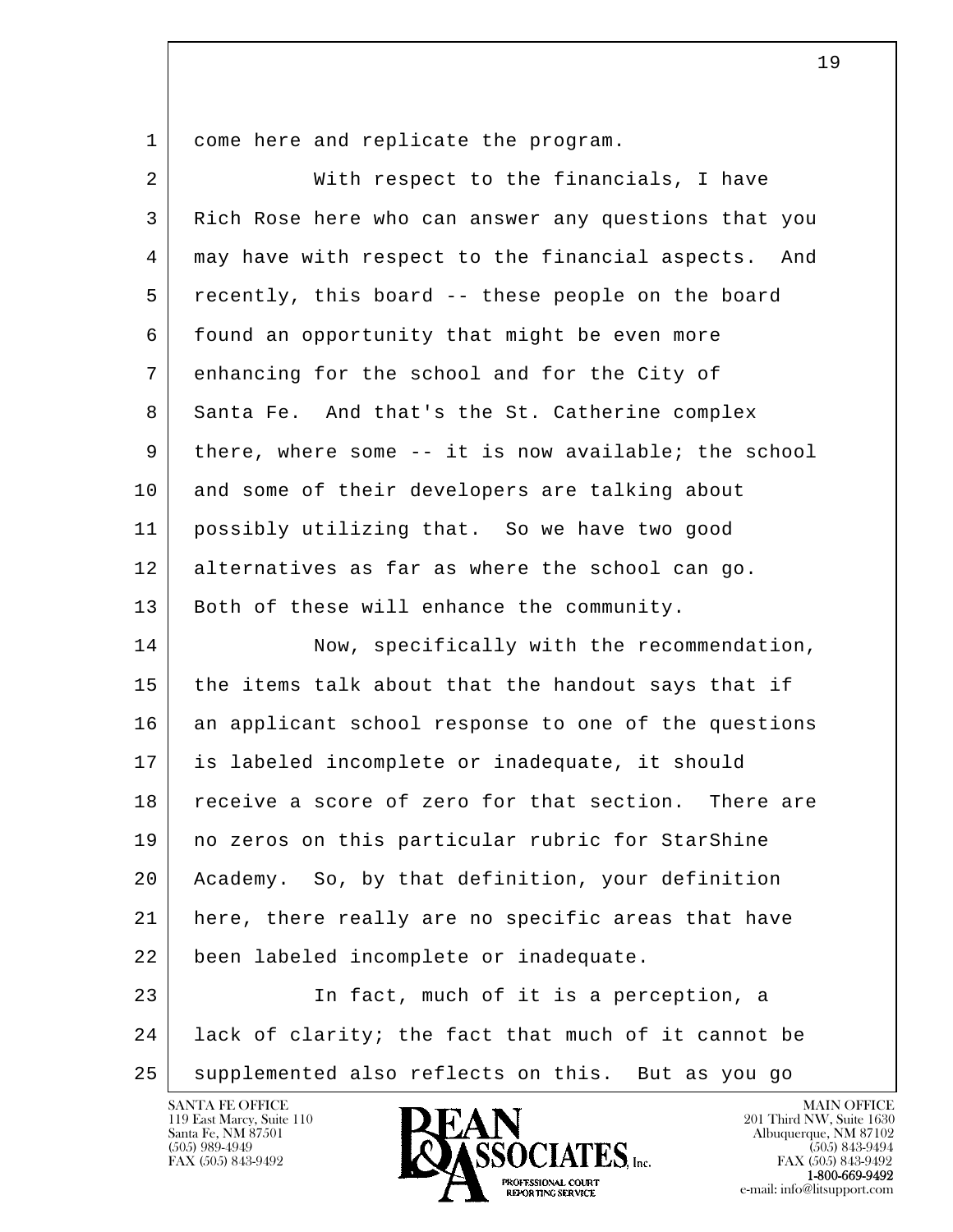1 forward, I think we satisfy all the requirements  $2$  that are there, that the application is complete, 3 that the rubric shows that the average was  $1.4$ , 4 which is above the middle that partially meets, 5 almost to the full-meet level. And, again, there's 6 no zeros in this application to show an inadequate 7 | or incomplete application.

8 The program itself clearly follows and 9 will enhance the purpose of the charter school 10 statutes. There's no revocation of any fiscal 11 mismanagement or anybody involved here. The 12 governing body will be the Board of Finance. It's 13 basically statutory. And a governing body -- they 14 understand governing bodies, have run it for ten 15 years in Arizona, where you have the board who sets 16 the policy, who is the final reviewer, financials -- 17 approves the budget. Then -- and it's clearly not 18 adverse to the best interests of the students 19 around.

l  $\overline{\phantom{a}}$ 20 So we believe that the application has 21 fulfilled the requirements that are set out in the 22 statute, that there should really be no legitimate 23 basis for a denial on those conditions. 24 However, even in saying that, we can

25 understand where the Board may have some concerns.



FAX (505) 843-9492<br>1-800-669-9492

 $2.0$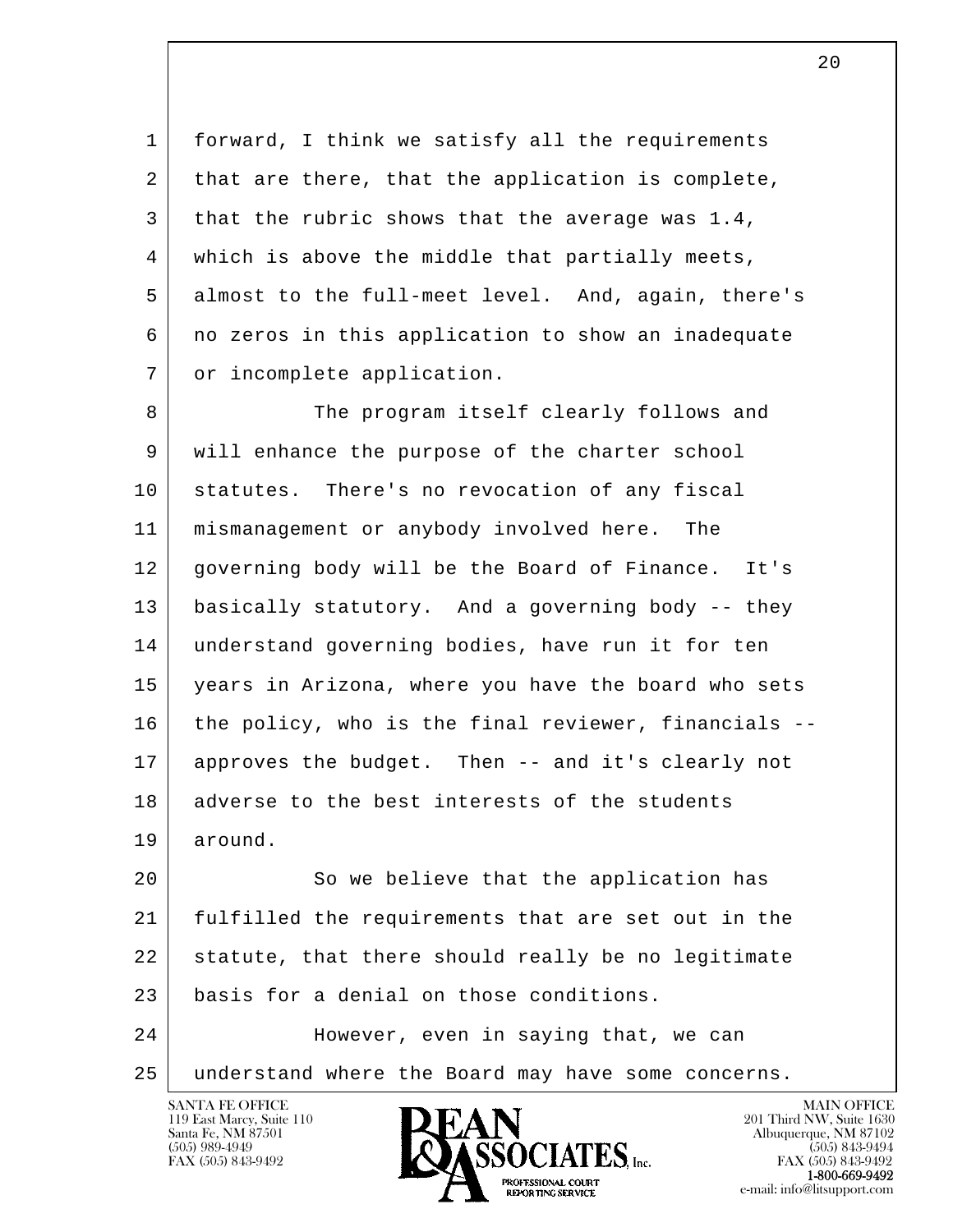l  $\overline{\phantom{a}}$  1 And your statute provides that you can provide an 2 approval as the contract is going forward, that you 3 have certain requirements, three of which are in 4 your paperwork that you pass out. But this Board 5 can condition the approval on certain items, such 6 as, "We want an updated budget to really reflect the 7 operation," if you still have questions with respect 8 to that; and any other conditions that you think 9 maybe will give you a better comfort level with this 10 | particular charter. 11 But the school is committed to the 12 students. It has a proven -- the model has a proven 13 | track record. And I'm hoping that this Board will 14 approve the charter application, allow this new 15 | charter to open here. 16 The other part is that if this was a 17 schlocky type of charter or a deficient type of 18 | charter, the folks that have come out and asked for 19 them would not be putting their reputation on the 20 line. We're talking about some quality folks in the 21 community who have an interest in helping the 22 children. They don't have to do that. They have 23 | good jobs. But they are making this commitment, and

25 that this model that StarShine uses is a good model

24 they have done their due diligence in figuring out

119 East Marcy, Suite 110<br>Santa Fe, NM 87501

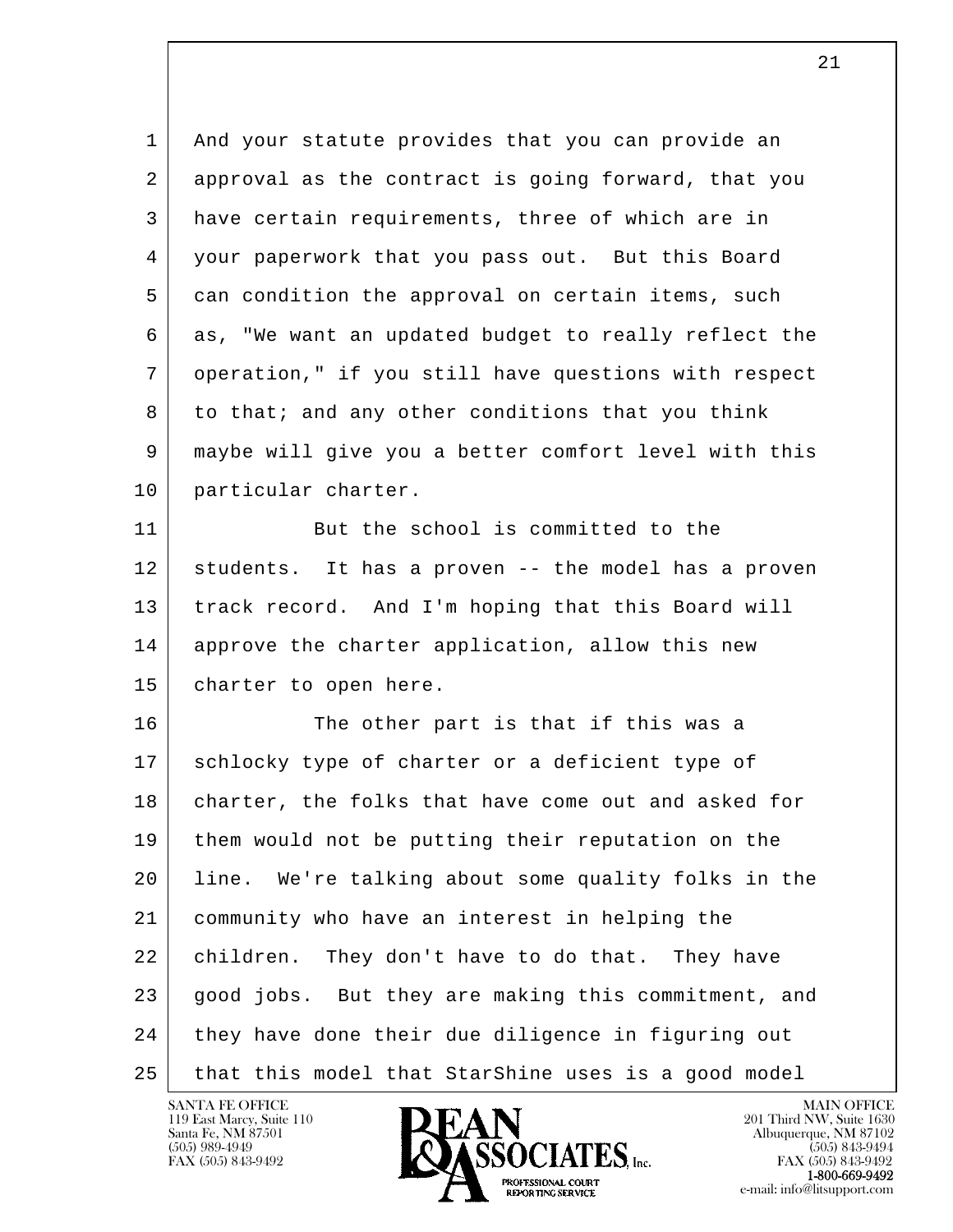1 for what they want to utilize here.

| $\overline{2}$ | Education will be aligned with all the              |
|----------------|-----------------------------------------------------|
| 3              | State standards that you have. Measurements will be |
| 4              | aligned with whatever measurements are required,    |
| 5              | plus their own measurements. As you notice in       |
| 6              | there, there was reference to Galileo, which was an |
| 7              | assessment process. They'll test the kid in the     |
| 8              | beginning, and then they do an IEP of their own     |
| 9              | individual plan and then move forward.              |
| 10             | MS. CALLAHAN: It's time.                            |
| 11             | THE CHAIR: Thank you for your time.                 |
| 12             | We're now to the point where we will -- the         |
| 13             | Commissioners will ask questions of the applicant   |
| 14             | and of the Charter School Division. The floor is    |
| 15             | open for questions.                                 |
| 16             | COMMISSIONER LOPEZ: Mr. Chair?                      |
| 17             | THE CHAIR: Commissioner Lopez.                      |
| 18             | COMMISSIONER LOPEZ: Clearly -- and I                |
| 19             | represent Santa Fe. And so clearly, you've brought  |
| 20             | passion; you've brought people; you have a school   |
| 21             | from another state. But you did not bring the one   |
| 22             | thing that this Commission is charged with.<br>And  |
| 23             | that's evaluating the application. And it's two     |
| 24             | years in a row that this application has not -- not |
| 25             | done the job.                                       |

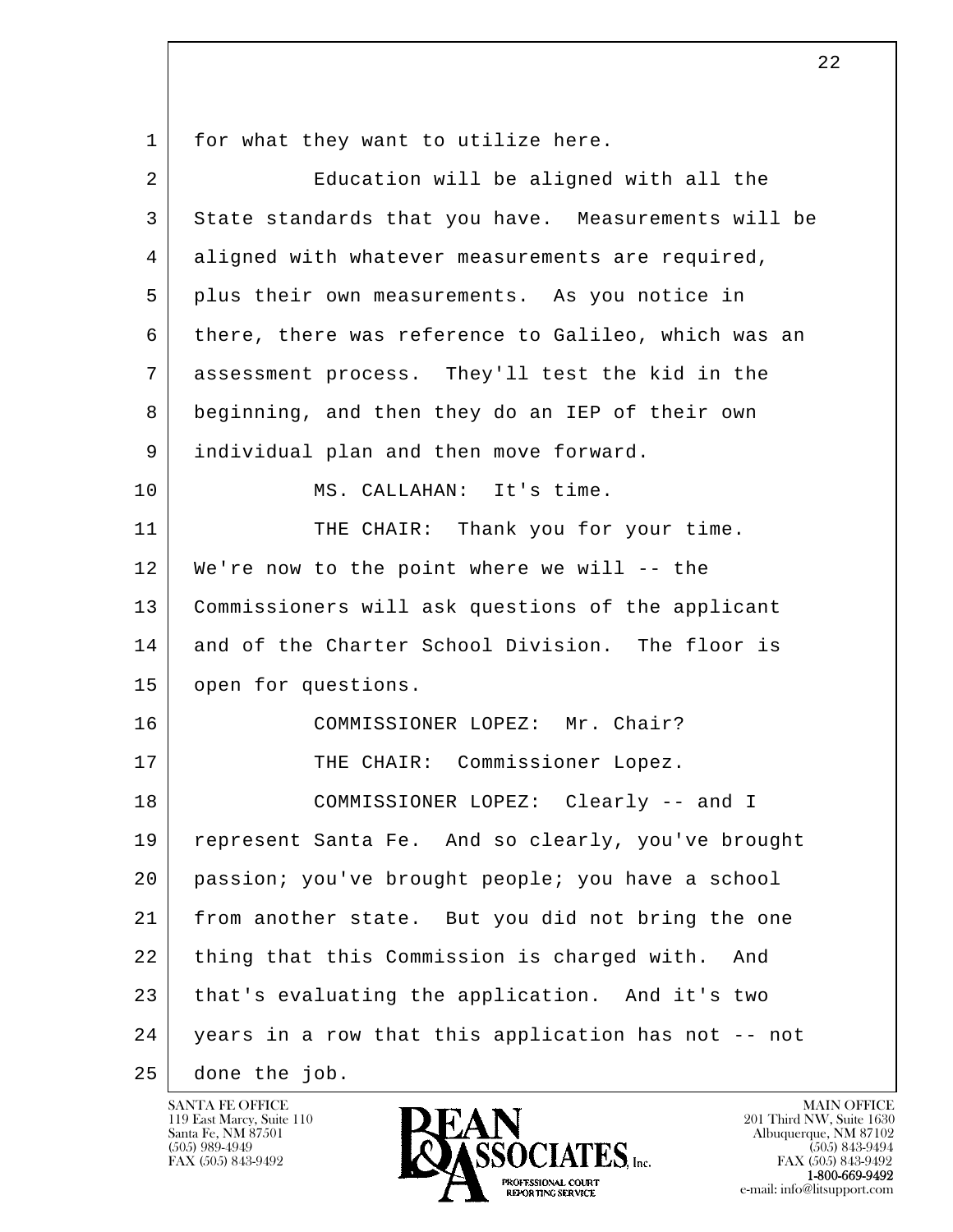| $\mathbf 1$ | And, you know, I really, really mulled               |
|-------------|------------------------------------------------------|
| 2           | this one over. I know all the -- I've spoken to      |
| 3           | many people from this school -- or some people from  |
| 4           | this school. And you know, in my mind, it's -- it's  |
| 5           | like you're saying, "Hey" -- or if I went to you and |
| 6           | said, "Hey. I'm well-known in the community, and     |
| 7           | everybody trusts me, so lend me \$100,000, and we'll |
| 8           | worry about the paperwork later. We don't know what  |
| 9           | the terms are going to be. We don't know how we're   |
| 10          | going to enforce it down the line."                  |
| 11          | And I really struggled with this one. But            |
| 12          | I really cannot support it now; I just cannot.       |
| 13          | Thank you, Mr. Chair.                                |
| 14          | THE CHAIR: Thank you, Commissioner Lopez.            |
| 15          | Commissioner Gant.                                   |
| 16          | COMMISSIONER GANT: Mr. Chair, members,               |
| 17          | only a couple of comments, was -- I expected, as I   |
| 18          | do with all of them, when they come to address us    |
| 19          | for the 15 minutes, to address specific issues and   |
| 20          | how they could be fixed. Didn't hear it.             |
| 21          | If I went to a court of law, and there               |
| 22          | were issues in the court of law, I would expect an   |
| 23          | attorney to address specific issues that were        |
| 24          | brought up by the Commission. And I didn't hear it.  |
| 25          | I would have liked to have heard from the            |

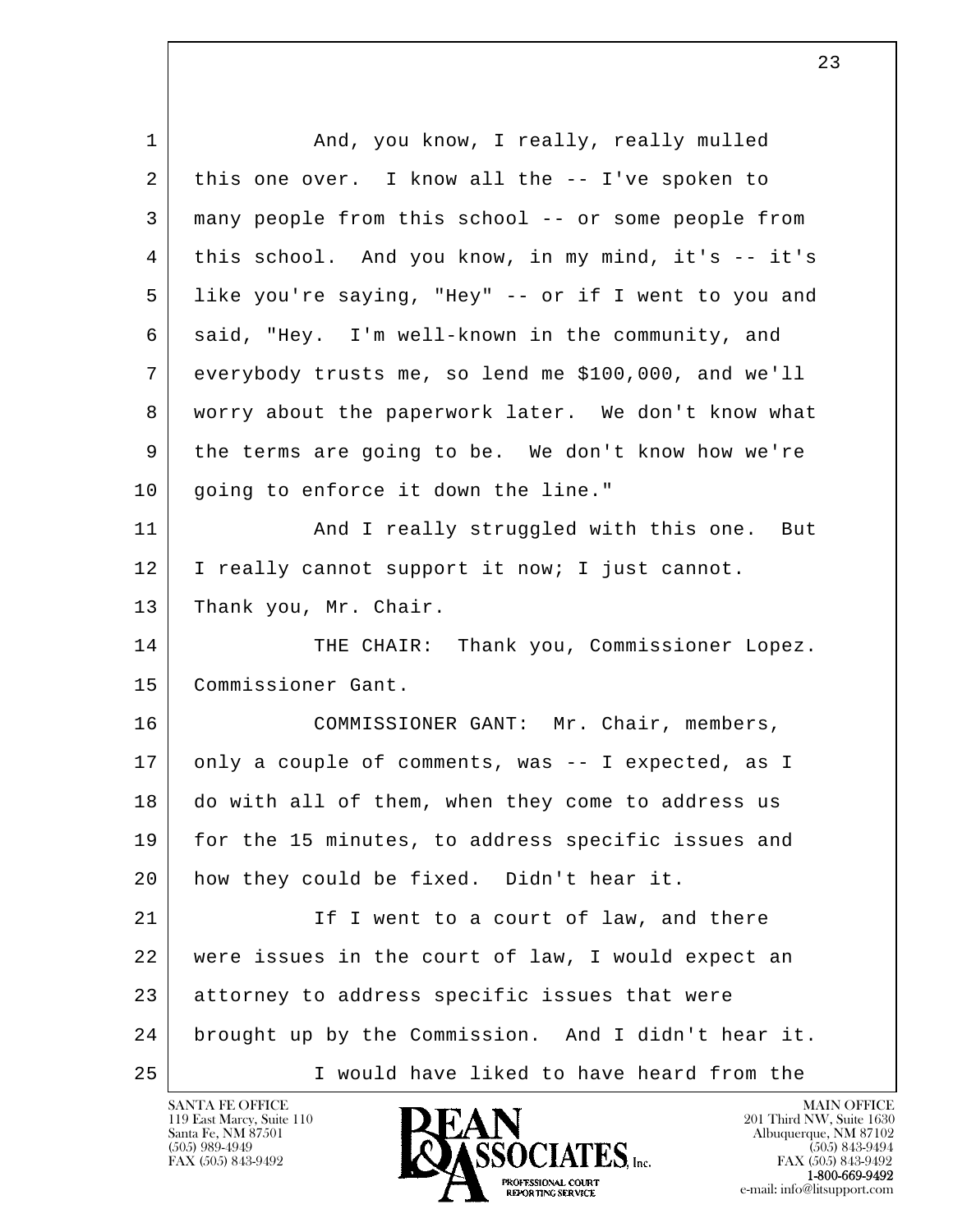l  $\overline{\phantom{a}}$  1 locals, who -- who will represent the schools, not 2 someone from Arizona. I want somebody I could talk 3 to that has ownership in this state to the charter. 4 Didn't hear it. 5 I'm not going to ask any more questions, 6 because I asked probably too many of them on the -- 7 at the community hearing. 8 And lastly, we all do it. But the issues 9 in Arizona are not problems in New Mexico and should 10 not have even been brought up, in my view. I know 11 that sounds hard. But that's what they're paid to 12 do is fix the issues in Arizona and give us a solid 13 | charter in the State of New Mexico. Thank you. 14 THE CHAIR: Thank you, Commissioner Gant. 15 Other questions from Commissioners? Then I will 16 give -- I will speak my piece. As I look through 17 the -- the recommendation by the Charter School 18 Division, it is about an application that can be 19 improved, and I think you all are closer than you 20 think. 21 And if I could give you some of my 22 philosophy on the high-risk student that you're 23 trying to reach, I think that's the important piece 24 that needs to be expanded on and needs to be 25 showcased in unison with the other things that

119 East Marcy, Suite 110<br>Santa Fe, NM 87501



FAX (505) 843-9492<br>1-800-669-9492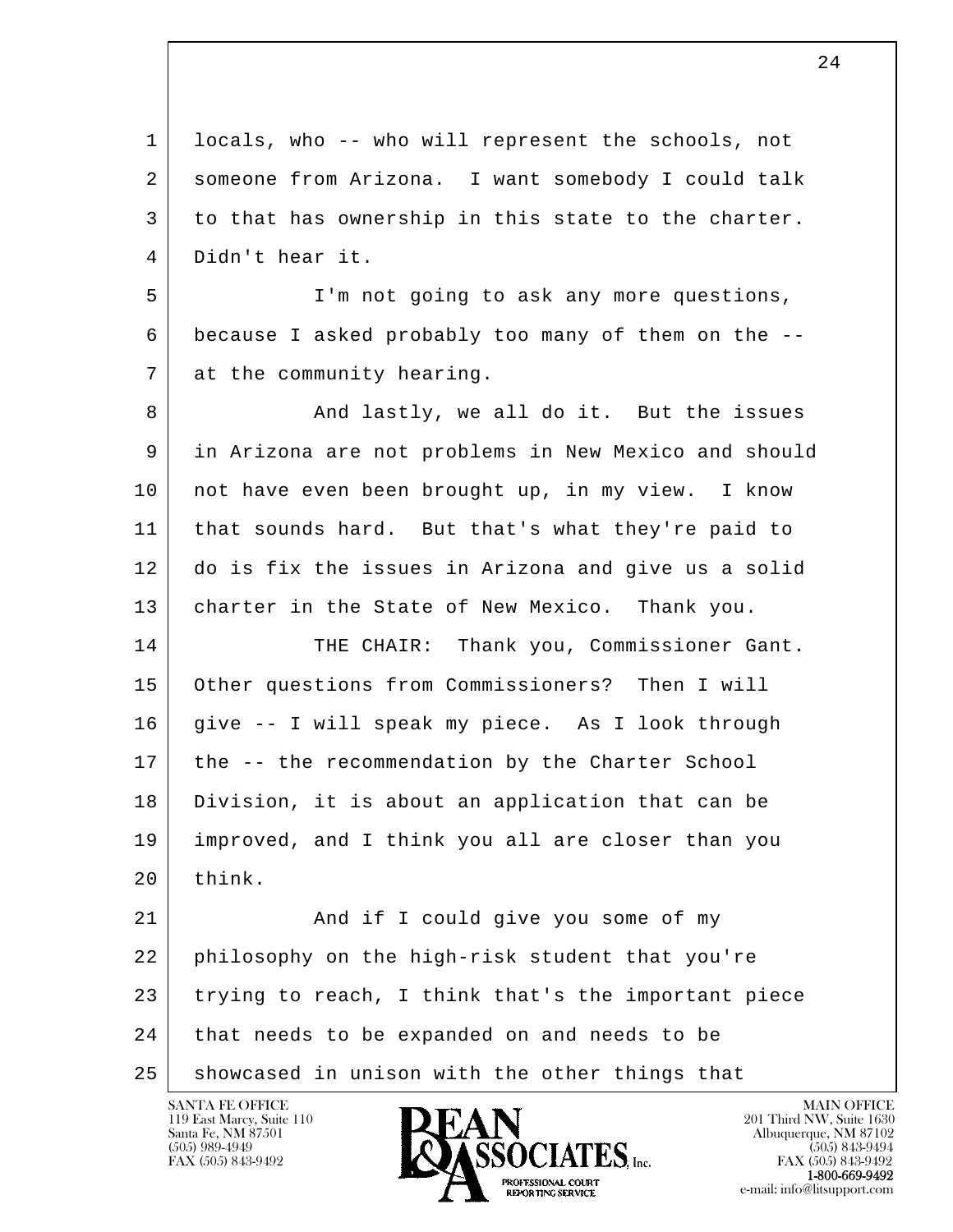1 you're showing.

| $\overline{2}$ | So let me speak to that. I think the                             |
|----------------|------------------------------------------------------------------|
| 3              | great positive for you all is you have an                        |
| $\overline{4}$ | established school in Arizona. Yes, Arizona is                   |
| 5              | different from New Mexico. But it is still                       |
| 6              | children. And if they're high-risk, they're                      |
| 7              | high-risk. If you look at the six criminogenic                   |
| 8              | needs, factors of children who are incarcerated, if              |
| 9              | you look at children with -- if you don't have                   |
| 10             | self-esteem, you don't have much. If you don't have              |
| 11             | knowledge, you cannot build self-efficacy.                       |
| 12             | I would love to see those things in the                          |
| 13             | application. How are you going to stare down at the              |
| 14             | awful things that are happening in these children's              |
| 15             | lives, and how are you going to rebuild them? Where              |
| 16             | is the counseling team? Where is the budget that's               |
| 17             | going to have this system of support, versus what I              |
| 18             | saw was a -- one ESL teacher in the budget? There                |
| 19             | are just things lacking that aren't matching right               |
| 20             | now.                                                             |
| 21             | You had mentioned some wonderful things,                         |
| 22             | and I totally agree with you. Look at -- some of                 |
| 23             | them growing up, just being a meaningful person.<br>$\mathbf{I}$ |
| 24             | don't know if you -- if -- if you meant to say that,             |
| 25             | but I really liked it; to just be meaningful, to be              |

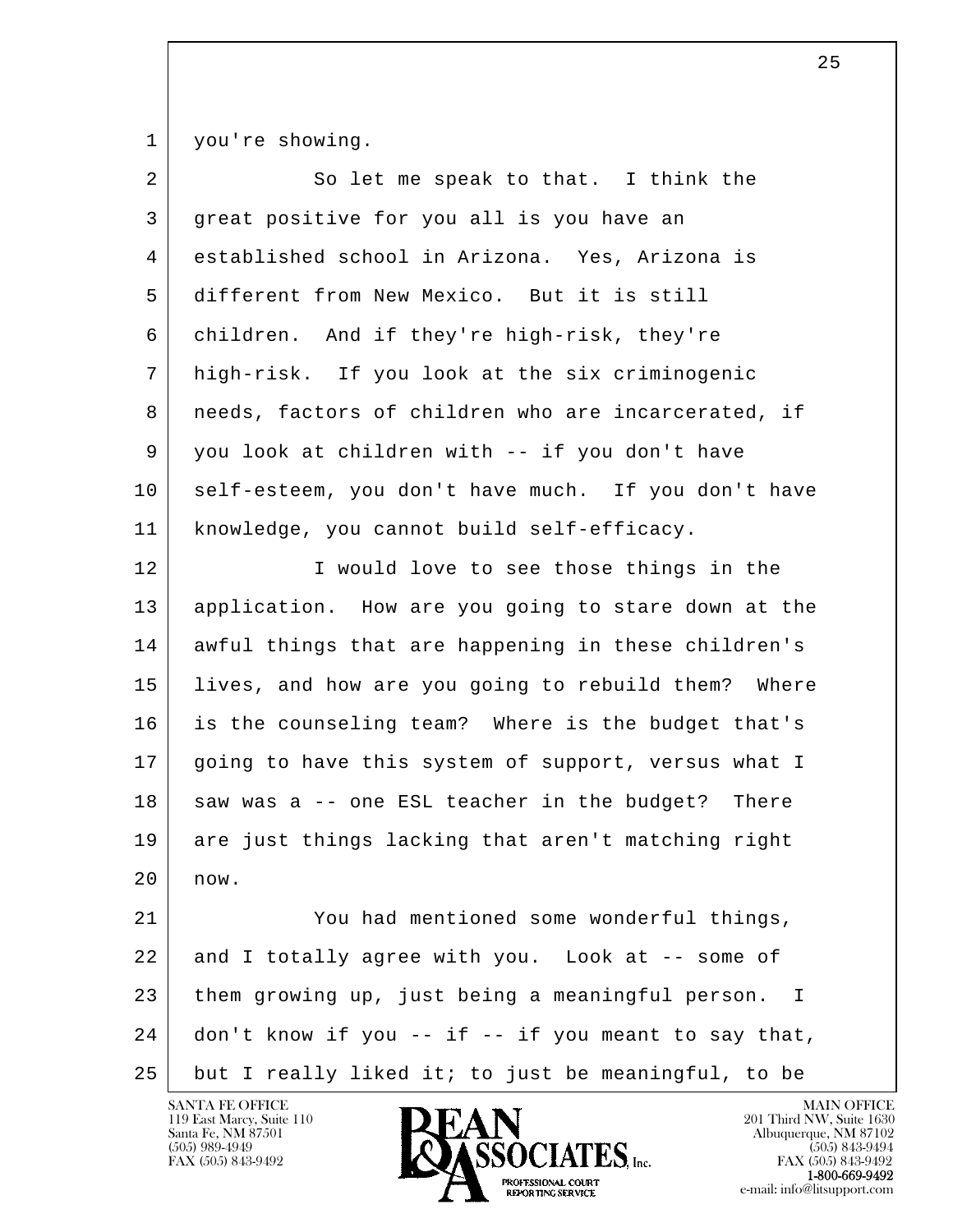l  $\overline{\phantom{a}}$  1 able to -- to go into society and be a meaningful 2 | part of it. I always tell people that I like to be 3 the -- I like to be part of the sum of things. I 4 just like to be part of the sum of things, because 5 we're all -- we're all connected. We're all 6 inseparable in a way. 7 How are you going to make that connection 8 through attuning and through role-modeling and 9 | through imitation? 10 I would love to see the 11 attitudes-and-belief surveys, children assessing 12 their quality of life, and your team of teachers 13 doing something with that information, to speak to 14 | the individual child. When I stare at at-risk, 15 you're looking at sexual abuse; you're looking at a 16 | child whose father was murdered in a drug deal, and 17 then three years later, his mom was killed. It's 18 just those things that you do not read about, you do 19 not see too much in the media, because it's that 20 bad. 21 It's almost like the car wreck on the 22 freeway that you don't -- they're not going to show 23 the body, because it's traumatic, because it's 24 | gruesome. Some of these children -- most all -- if 25 they're labeled as at-risk, believe you me, it is

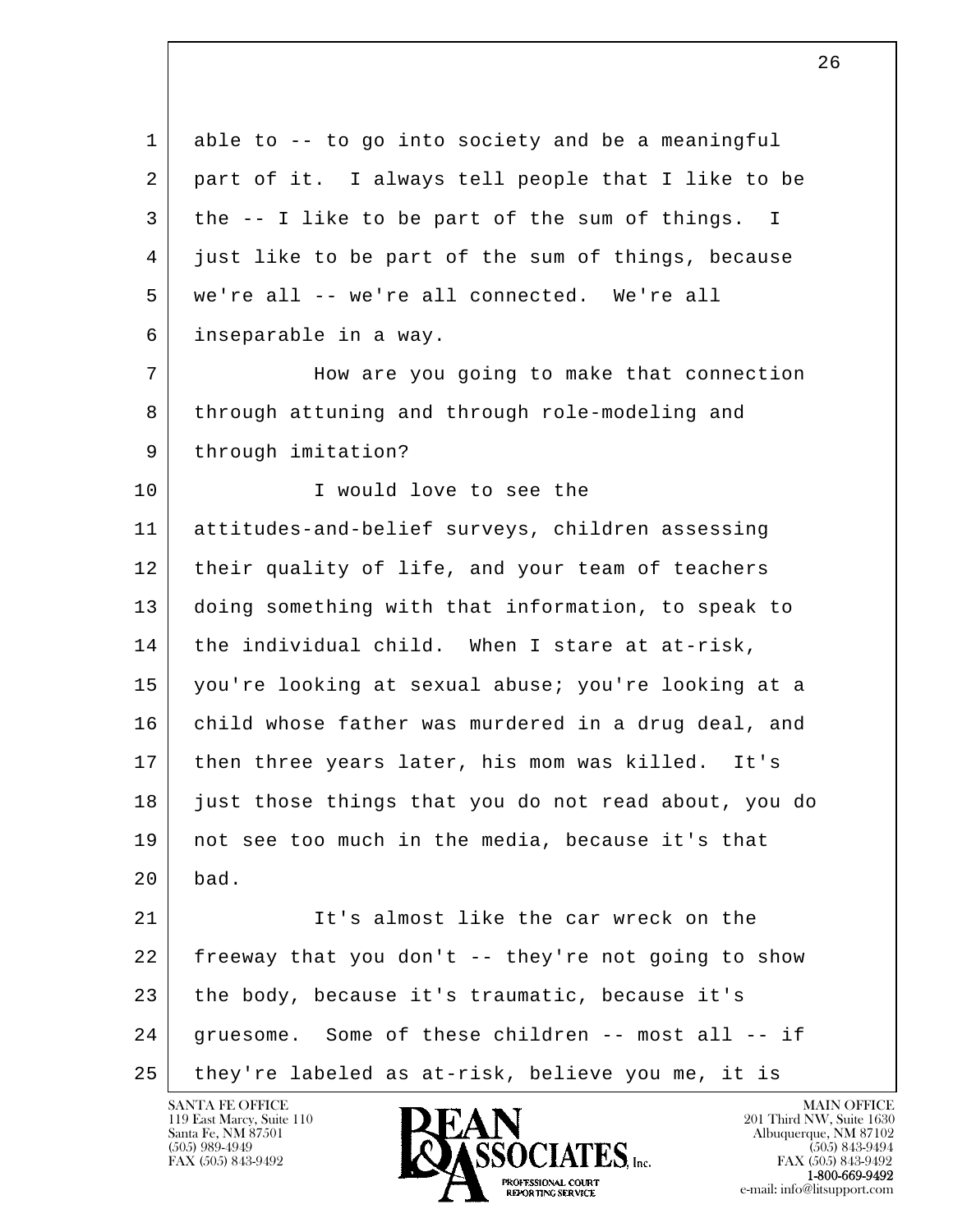1 at-risk.

| $\overline{2}$ | And those are the things in the                                                                               |
|----------------|---------------------------------------------------------------------------------------------------------------|
|                |                                                                                                               |
| 3              | application, to match the organizational structure,                                                           |
| 4              | to match the budget to that absolute goal of                                                                  |
| 5              | rebuilding some of these kids. And they're -- some                                                            |
| 6              | at-risk kids, it's just about where they live or                                                              |
| 7              | maybe how much -- or lack of money that parents are                                                           |
| 8              | making.                                                                                                       |
| 9              | Maybe they don't have all those six                                                                           |
| 10             | criminogenic factors and needs going on. They're                                                              |
| 11             | resilient. How are we going to build resilience?<br>$\mathbb{I}$                                              |
| 12             | link that to the University of Pennsylvania --                                                                |
| 13             | there's a wonderful children's program, the                                                                   |
| 14             | Resilience Program up at Penn University. And --                                                              |
| 15             | well, U. Penn. And those things in this                                                                       |
| 16             | application, I think you won't be hitting singles or                                                          |
| 17             | doubles; you'd be hitting home runs.                                                                          |
| 18             | But please come back before this                                                                              |
| 19             | Commission and bring everything and put it in the                                                             |
| 20             | application. I really don't think you're that far                                                             |
| 21             | But you need to work hard on this document.<br>away.                                                          |
| 22             | Any other questions? Concerns?<br>Seeing none, we                                                             |
| 23             | will entertain a motion.                                                                                      |
| 24             | COMMISSIONER BERGMAN: Mr. Chair?                                                                              |
| 25             | Commissioner Bergman.<br>THE CHAIR:                                                                           |
|                | <b>SANTA FE OFFICE</b><br><b>MAIN OFFICE</b><br>DEAN<br>201 Third NW, Suite 1630<br>119 East Marcy, Suite 110 |

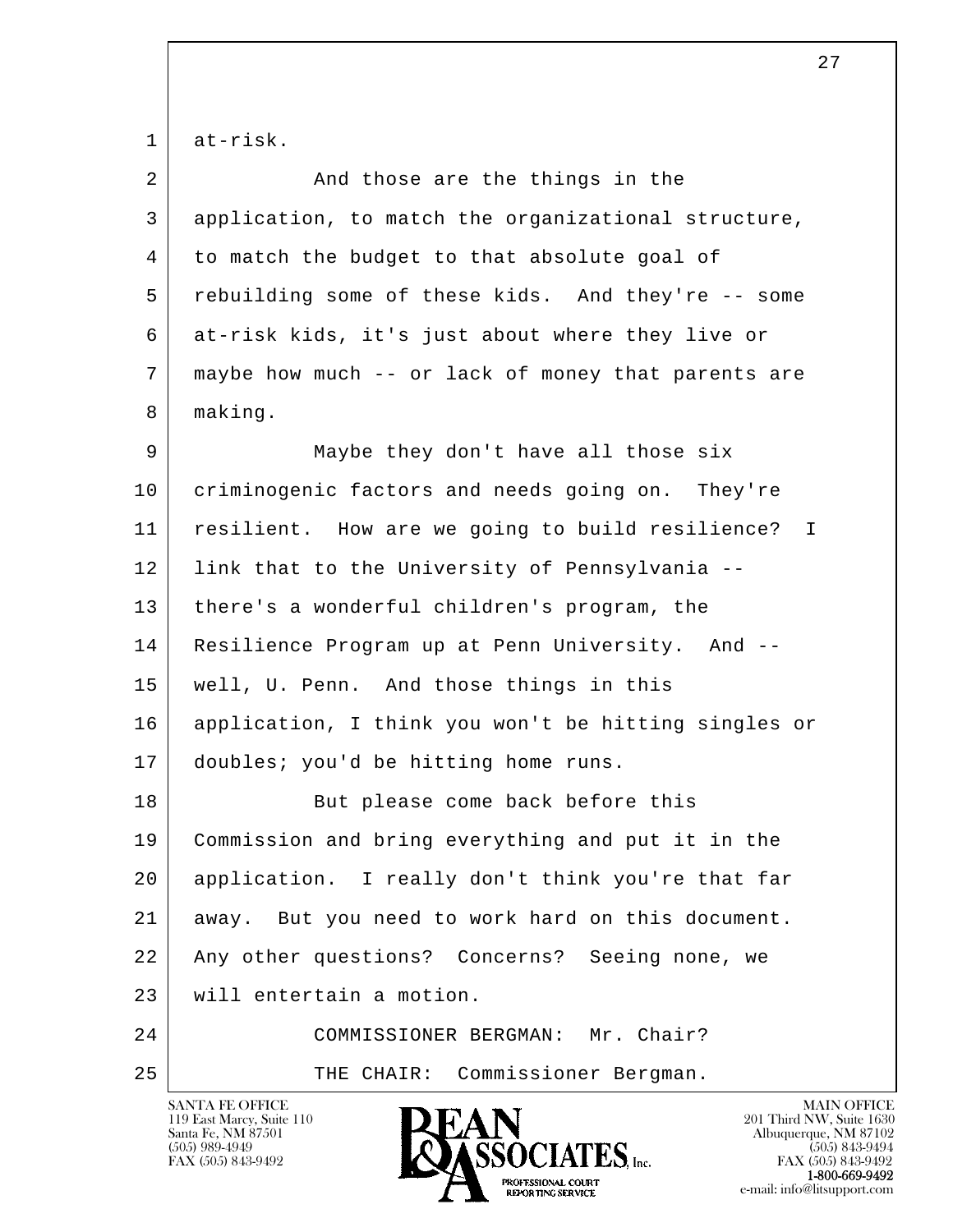l  $\overline{\phantom{a}}$ 1 | DR. DAVIES: Excuse me. Do we get to 2 respond to your question? 3 THE CHAIR: I didn't ask one. 4 DR. DAVIES: Didn't ask a question? 5 THE CHAIR: Yes. Thank you, Dr. Davies. 6 COMMISSIONER BERGMAN: We're ready now. 7 THE CHAIR: We're not ready, because I 8 | want to hear what Dr. Davies has to say. 9 DR. DAVIES: Thank you. Thank you. One 10 of the things I want to talk about StarShine and why 11 it's a peace school, why -- we don't have a lot -- 12 and we do have SpEd people; we do have ELL people; 13 we do have the professionals that deal with that. 14 But where we succeed is by creating a 15 unique environment that creates respect in kids, 16 | respect for themselves, love for themselves. We  $17$  give a lot of -- well, we call it "love" -- to the 18 kids. We believe in noncoercive education. We 19 don't try to beat anything into the kids. We try to 20 appeal to their goals and to what they want to do. 21 | Talso want to address the specific issue, 22 because this came up in the earlier session, about 23 why StarShine is a peace academy. 24 StarShine was founded in the wake of 9/11 25 to make a difference in how people understand and

119 East Marcy, Suite 110<br>Santa Fe, NM 87501

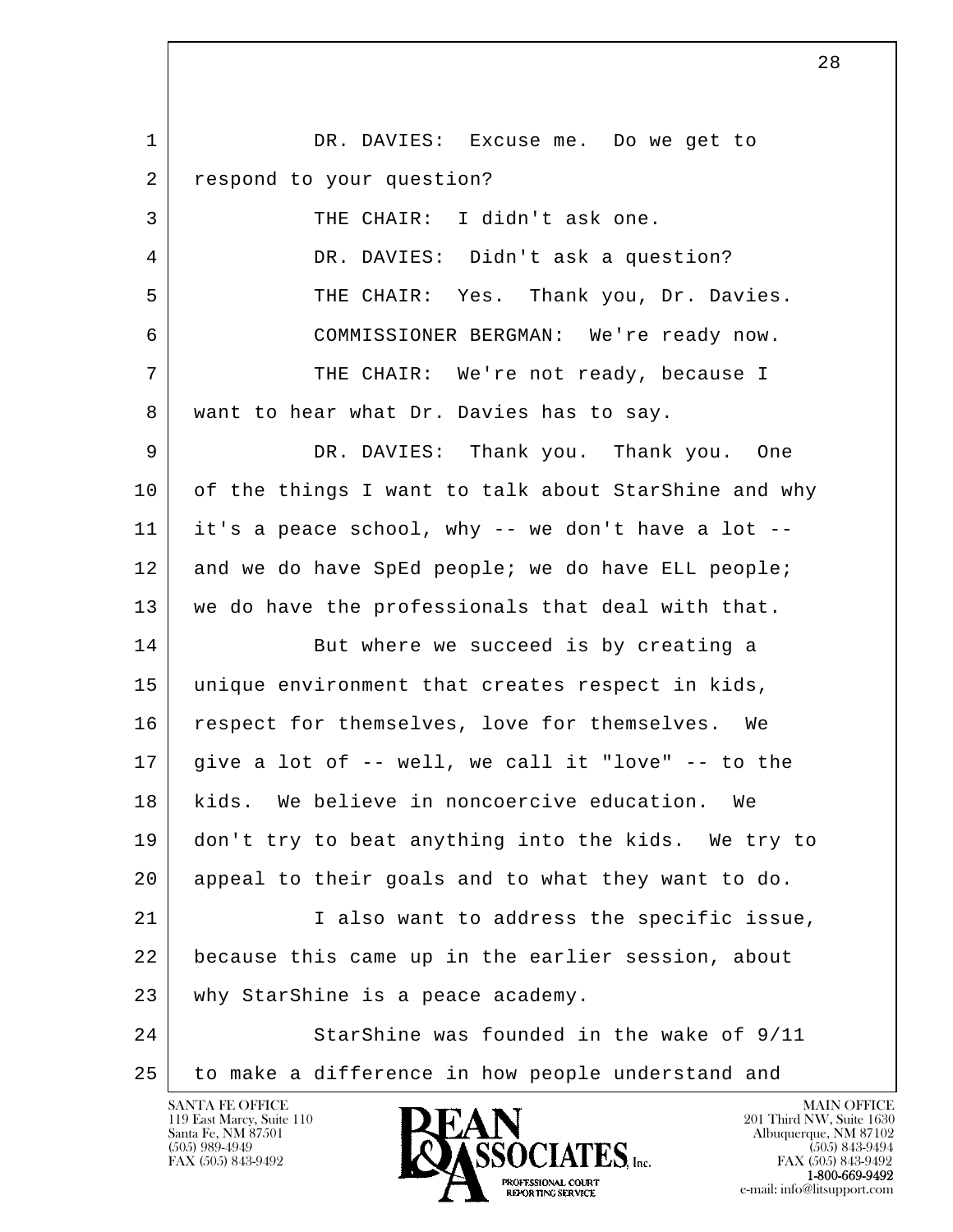1 deal with one another. StarShine has worked with 2 the UN since its inception and was honored last week 3 by a visit from the United Nations Director of 4 Global Learning. StarShine has managed the UN Peace 5 Art contest, and currently has a collection of 6 30,000 items of peace art from children around the 7 world.

8 Each year, starting in 2002, every 9 StarShine campus hosts 11 days of peace and 10 sustainability, running from 9/11 through the annual 11 UN International Day of Peace on 9/21. Each of the 12 11 days, students and teachers, with the help of 13 distinguished visitors, explore a different topic in 14 peace and sustainability, ranging from celebrations 15 of art and music to demonstrations of solar energy. 16 Today, for example, kids and teachers at 17 our school in Phoenix are exploring peaceful 18 | school-making.

l  $\overline{\phantom{a}}$ 19 During the entire school year, we are 20 guided by StarShine's 15 guiding principles, many of 21 which address issues in peace-making, international 22 | awareness, noncoercive behavior, and how to create 23 value through financial awareness and 24 entrepreneurship. We collaborate scientifically 25 with scientists and engineers around the word to

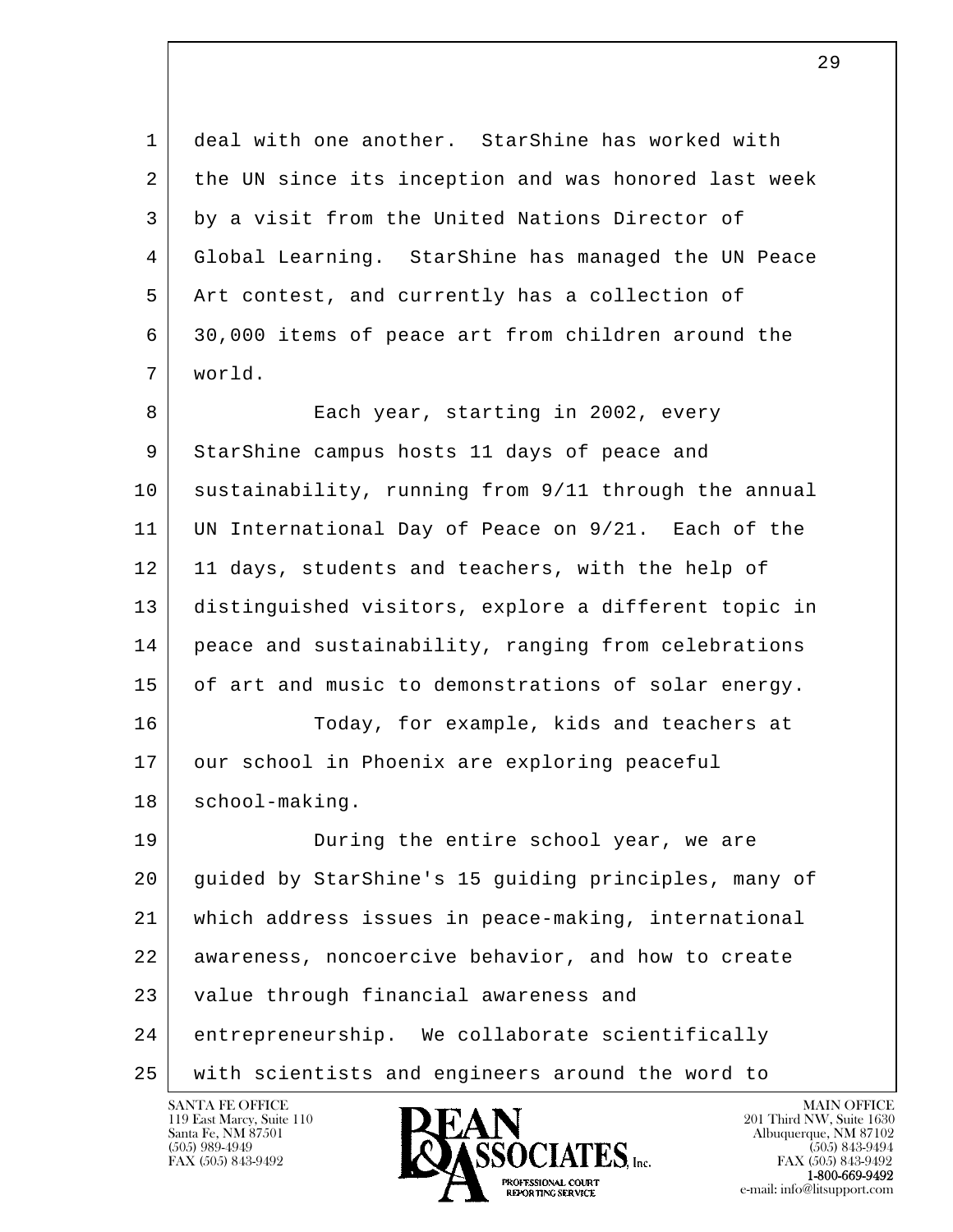l  $\overline{\phantom{a}}$  1 better understand how people can successfully work 2 together in small and large groups. 3 I personally just completed another visit 4 to Zurich, Switzerland, to continue a collaboration 5 with Dr. Rudolph Starkerman on development of his 6 mathematical models of human behavior. While in 7 Zurich, I also attended a conference on commercial 8 developments in cold fusion energy production and am 9 now beginning the development of curriculum 10 materials on this topic for our STEM program. 11 | I want to show you a few photographs from 12 | my visit to Switzerland. This is important, so 13 please be patient. My assistant will show the 14 photographs. 15 | Be aware -- that's the first one. Be 16 aware that I undertook this visit at no cost to 17 StarShine, and stayed in a youth hostel one night 18 with seven roommates to keep my costs down. 19 First, the photo with Rudolph Starkerman 20 who is helping StarShine to understand the 21 intricacies of human behavior. Second -- the second 22 photo. Sally? 23 THE CHAIR: Dr. Davies, do me a favor. 24 | Limit the comments to perhaps a response to my 25 comments, would you?

119 East Marcy, Suite 110<br>Santa Fe, NM 87501

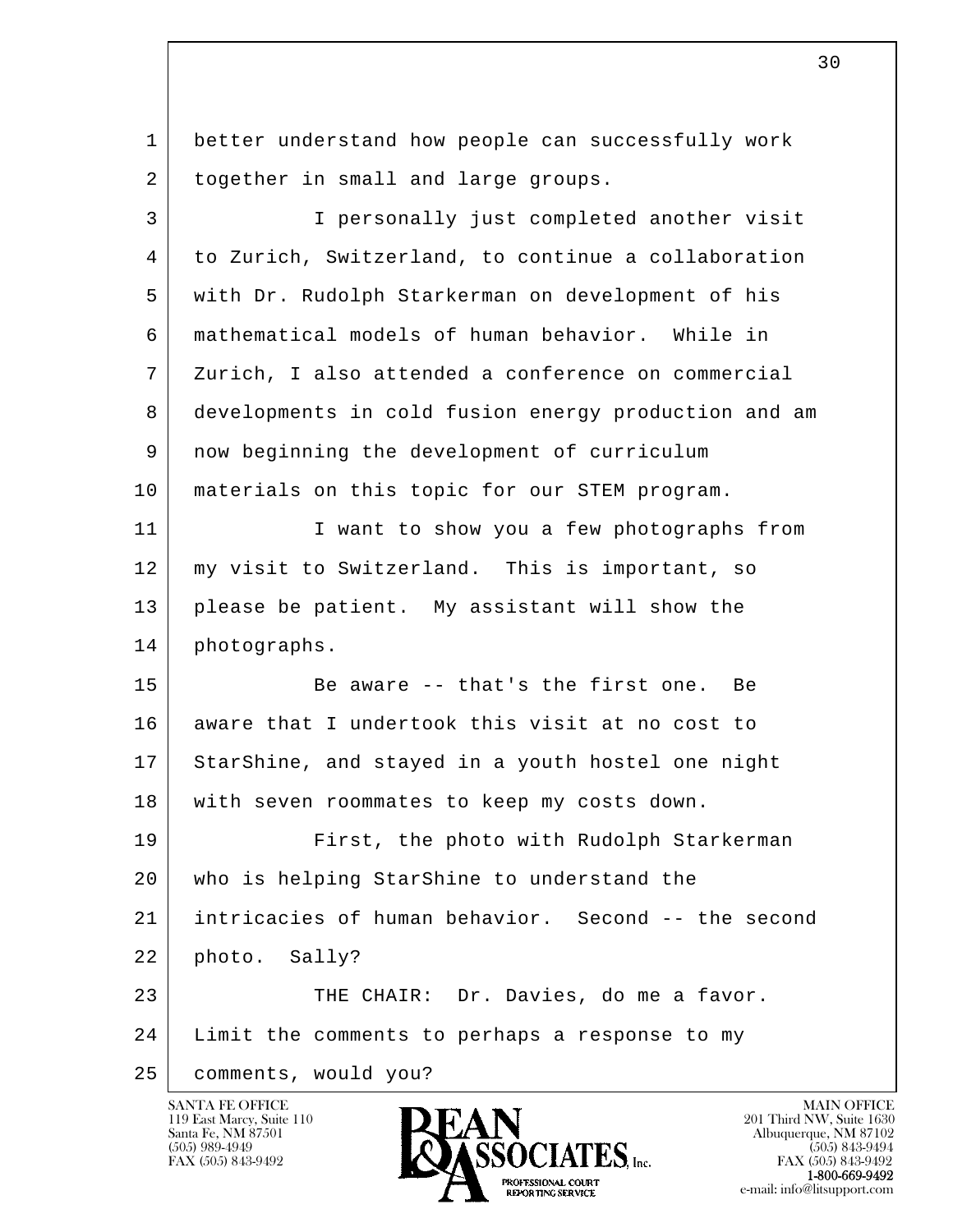l  $\overline{\phantom{a}}$ 1 DR. DAVIES: Well, one minute, please? 2 THE CHAIR: Sure, go ahead. 3 DR. DAVIES: Okay. Second, the photo with 4 Andrea Rossi, the developer of the E-Cat cold-fusion 5 device, which promises to bring limitless, 6 pollution-free energy to mankind at a very low cost. 7 Third, the one I'm most proud of. On that day, I 8 had run out of clean StarShine shirts and hadn't 9 done laundry yet, so you see me out of uniform. 10 | Twas next to a busy square in Baden, 11 Switzerland, approaching an elevator to take me down 12 to the river level. As I approached, a small bird 13 hit a window above and fell to the ground 14 unconscious, its beak pointing down into the metal 15 grate, which formed the surface in front of the 16 elevator. While others stood around, more stunned 17 than the bird, it seemed, I picked up the bird and 18 held it in my hand. 19 While many people and a few dogs passed 20 by, I held the stunned bird in the palm of my hand, 21 stroking its head and its chest and its wing 22 feathers. At first, its legs were splayed, but it 23 gradually gained control of its muscles. I sat and 24 I sat, finally waiting a half-hour for the bird to 25 regain its composure and accumulating a couple of

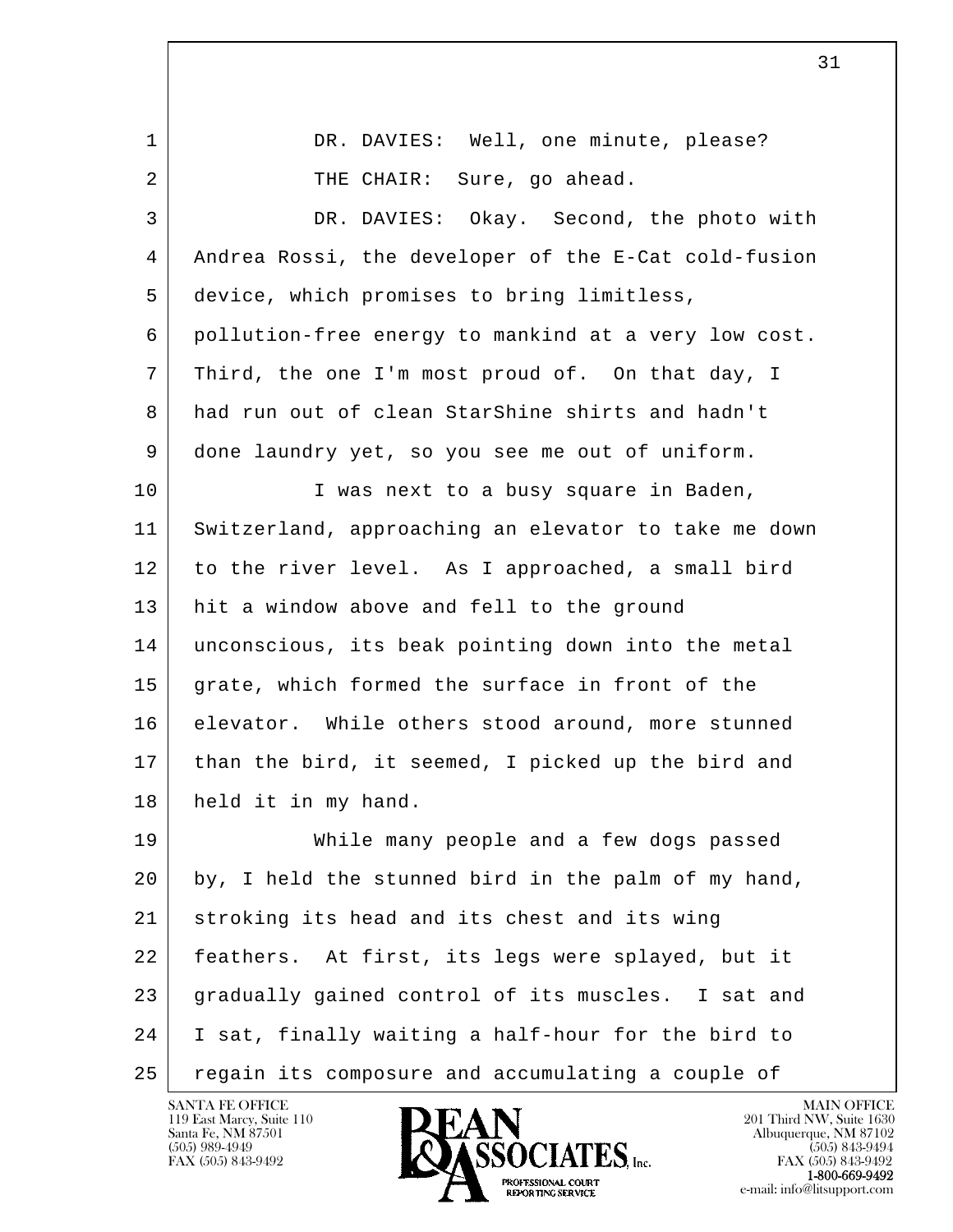1 | tiny droppings in the process.

2 Initially, the eyes were closed, but 3 gradually began to blink. Finally, it stood erect, 4 flapped its wings and was gone.

 5 This, ladies and gentlemen, is the kind of 6 care and patience we exercise with the least among 7 us, helping to build the best. I'll end by slightly 8 paraphrasing a quote from a spiritual friend of 9 mine. There is a tide in the affairs of men, which, 10 taken at the flood, leads on to greatness. I don't 11 need to continue with the bad part, because we know 12 this will turn out well. This is such a tide. 13 StarShine is making a difference worldwide. We ask 14 you to help StarShine become The School Different 15 for The City Different. Thank you.

l  $\overline{\phantom{a}}$ 16 THE CHAIR: Thank you, Dr. Davies. And 17 what Dr. Davies is speaking to is what I think is 18 your -- is your strength. And that's expanding the 19 socio-ecological model of these children who are at 20 | risk; many of them, home, if they have one, isn't 21 | that great, in their perception. And the only other 22 thing they have is school. And so to expand that to 23 community and international networks is that 24 difference. Yes, ma'am.

25 MS. GUTIERREZ: Can I speak, sir?

119 East Marcy, Suite 110<br>Santa Fe, NM 87501

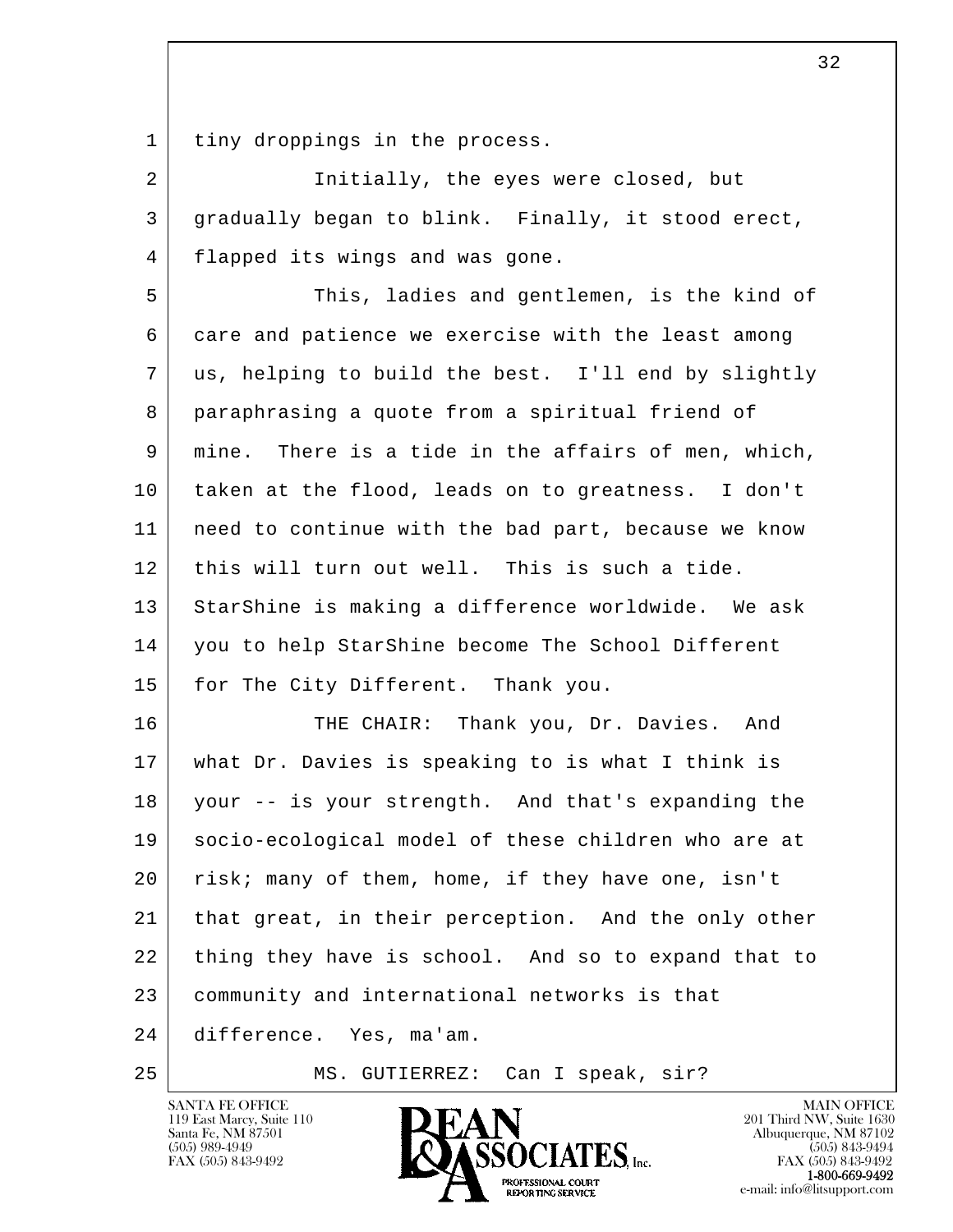l  $\overline{\phantom{a}}$ 1 THE CHAIR: No, this is the -- I will not 2 allow any more -- and this is why, is because this 3 is the Commissioner's question period. And so -- 4 MS. GUTIERREZ: I just wanted to speak to 5 what you had said. 6 THE CHAIR: No, thank you. Commissioner 7 Canfield. 8 COMMISSIONER CANFIELD: Thank you, 9 Mr. Chair. I would like to add some comments. And 10 I'm going to follow along with what 11 Commissioner Lopez said. And that -- I am here 12 today listening. I was also at the public hearing. 13 | And I hear the passion, the commitment, and your 14 mission. I get it. I think, to give you some 15 feedback, I'm sorry I cannot support this. But 16 | that's not why. 17 So my -- you mentioned in your words, you 18 know, that you gave us about accountability. I'm 19 accountable to the citizens of the State of New 20 Mexico. And when -- when -- we have a fiduciary 21 responsibility. And when we attended the -- looked 22 at your application and attended the -- the 23 communications session, I have no confidence that -- 24 that there was ability to manage the budget. They 25 were unable to answer questions about the budget.

119 East Marcy, Suite 110<br>Santa Fe, NM 87501

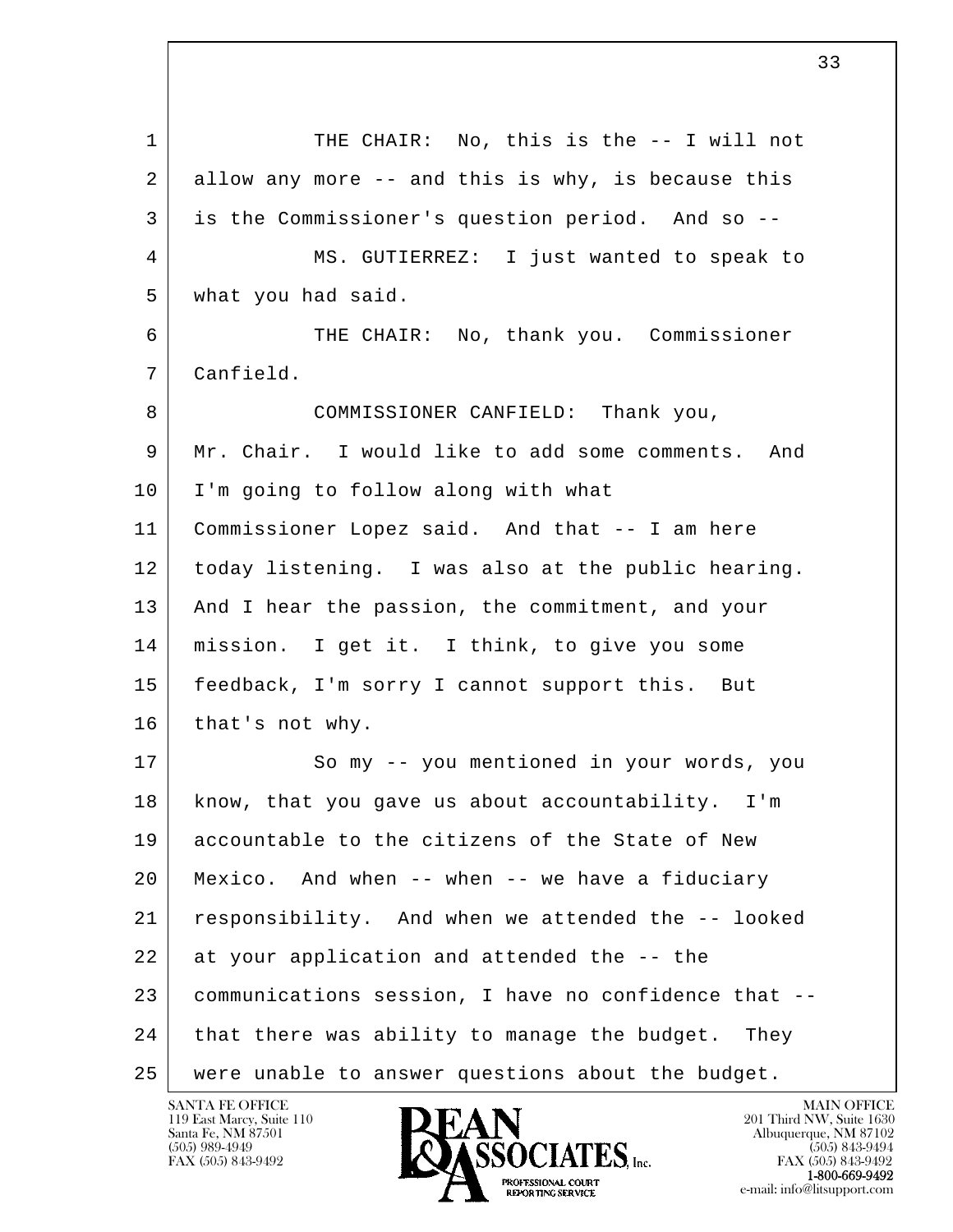l  $\overline{\phantom{a}}$ 1 and so my advice would be is if this 2 doesn't pass today and you do decide to come back, I 3 think it's an easy sell on your mission. I think 4 what you need to demonstrate is the ability to 5 manage the school in the context of State of New 6 Mexico. 7 That would be my advice. And I wish you 8 all the best. 9 MR. CONDOS: Mr. Chairman? 10 THE CHAIR: Thank you, Commissioner 11 Canfield. Well said. 12 MR. CONDOS: Mr. Chairman, if we could 13 respond? 14 THE CHAIR: No, sir. I've already given 15 some great consideration already. 16 MR. CONDOS: We understand that. 17 THE CHAIR: So we will continue with any 18 other questions or comments by Commissioners. 19 Seeing none, the Chair will entertain a motion. 20 Commissioner Bergman. 21 COMMISSIONER BERGMAN: I need to do it. 22 | THE CHAIR: And we're back, deja vù. 23 COMMISSIONER BERGMAN: I'm attaching my 24 high-technology device. 25 I would move that this Commission consider

119 East Marcy, Suite 110<br>Santa Fe, NM 87501

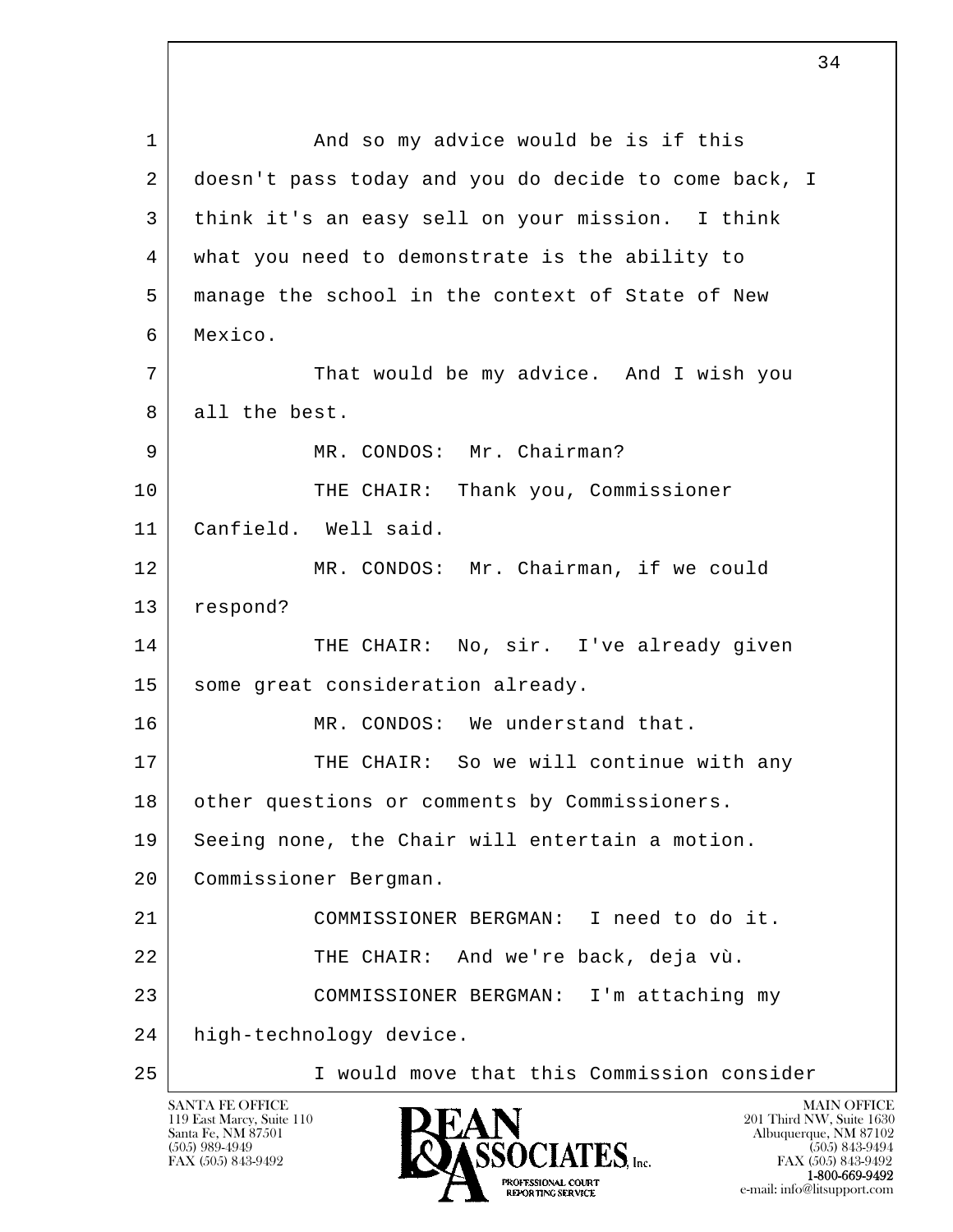1 | the following resolution:

| 2  | Whereas, the Public Education Commission,             |
|----|-------------------------------------------------------|
| 3  | pursuant to the provisions of the Charter School      |
| 4  | Act, received and reviewed a charter school           |
| 5  | application from StarShine Lisa Law Peace School,     |
| 6  | Santa Fe;                                             |
| 7  | Whereas, the Public Education Commission,             |
| 8  | pursuant to the provisions of the Charter School      |
| 9  | Act, held a public hearing regarding said             |
| 10 | application;                                          |
| 11 | And, whereas, the Public Education                    |
| 12 | Commission, pursuant to the provisions of the         |
| 13 | Charter School Act, held a meeting on September 19    |
| 14 | and 20, 2012, to hear the recommendations of the      |
| 15 | Charter School Division of the Public Education       |
| 16 | Department and comments from the charter school       |
| 17 | applicants.                                           |
| 18 | Now, therefore, be it resolved that the               |
| 19 | application of StarShine Lisa Law Peace School,       |
| 20 | Santa Fe, be denied for the following reasons:        |
| 21 | Overall, its application contained serious            |
| 22 | deficiencies and is consequently incomplete and/or    |
| 23 | The deficiencies were not or could not<br>inadequate. |
| 24 | be clarified or corrected by the applicants during    |
| 25 | the capacity interview or weren't addressed           |

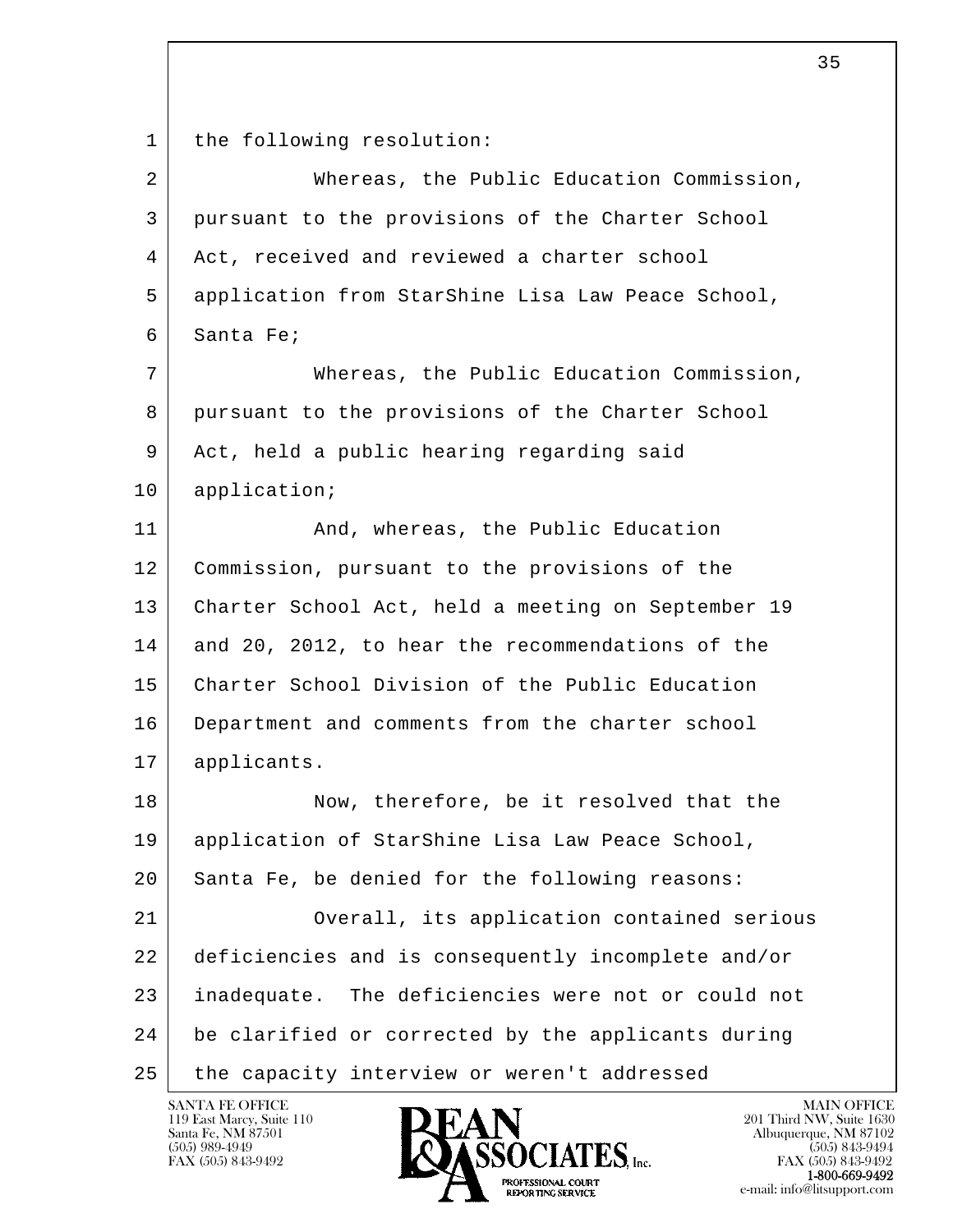l  $\overline{\phantom{a}}$  1 substantively during the community input hearing. 2 Be it further resolved that the Public 3 Education Commission adopt the Final -- excuse me -- 4 adopts the Application, Final Recommendation and 5 Evaluation of this charter school applicant issued 6 by the Charter School Division of the Public 7 Education Department in support of the above-listed 8 reason. 9 COMMISSIONER GANT: Second. 10 THE CHAIR: Seconded by Commissioner Gant. 11 Is there any discussion? Seeing none, we will 12 proceed with a roll-call vote through 13 | Secretary Gant. 14 COMMISSIONER GANT: Commissioner Peralta. 15 COMMISSIONER PERALTA: Yes. 16 COMMISSIONER GANT: Commissioner Canfield. 17 COMMISSIONER CANFIELD: Yes. 18 COMMISSIONER GANT: Commissioner Bergman. 19 COMMISSIONER BERGMAN: Yes. 20 COMMISSIONER GANT: Commissioner Lopez. 21 COMMISSIONER LOPEZ: Yes. 22 COMMISSIONER GANT: Commissioner Carr. 23 COMMISSIONER CARR: Yes. 24 COMMISSIONER GANT: Commissioner Pogna. 25 COMMISSIONER POGNA: Yes.

119 East Marcy, Suite 110<br>Santa Fe, NM 87501

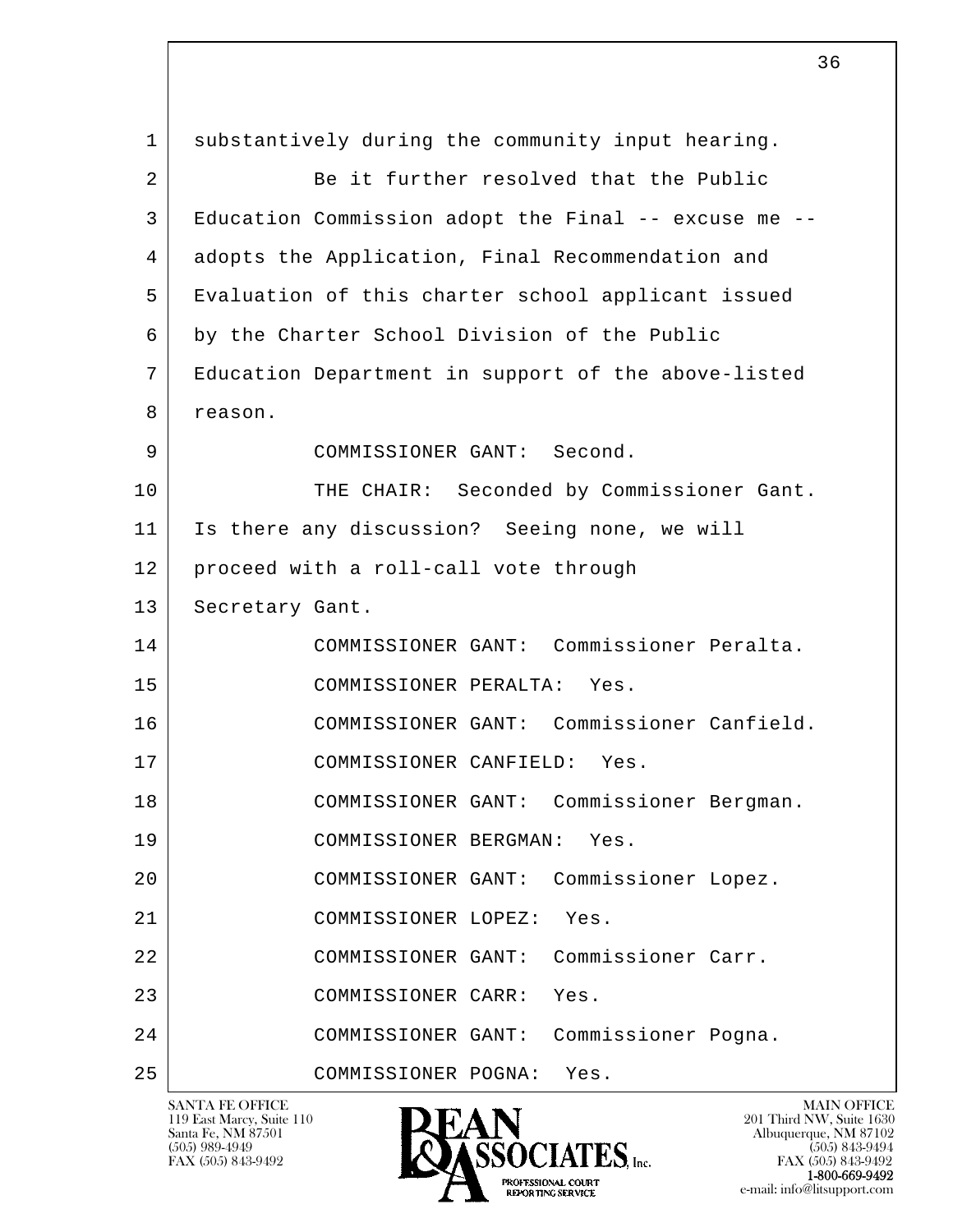l  $\overline{\phantom{a}}$  1 COMMISSIONER GANT: Commissioner Shearman. 2 COMMISSIONER SHEARMAN: Yes. 3 COMMISSIONER GANT: Commissioner Garrison. 4 THE CHAIR: Yes. 5 COMMISSIONER GANT: Commissioner Gant 6 votes yes. Nine-oh in favor; none opposed. 7 THE CHAIR: The motion passes unanimously, 8 and the StarShine application is denied. I want to 9 thank everyone for their hard work and for your 10 attendance today and for the support that you bring. 11 | MR. CONDOS: Thank you, Commissioners. 12 THE CHAIR: Item L is New Mexico 13 Connections in Santa Fe. It's a virtual school. 14 | And we will begin with the Charter School Division 15 recommendation. Ten minutes. 16 MS. CALLAHAN: Mr. Chair, Commissioners, 17 on the matter of New Mexico Connections Virtual 18 School in Santa Fe, the Charter School Division 19 recommends that the application for New Mexico 20 Connections Virtual School, Santa Fe, be approved 21 with provisions that must be completed pursuant to 22 the Charter School Act and will become material 23 terms in the charter school performance contract. 24 The PEC may identify other potential 25 material terms which will be part of the performance

119 East Marcy, Suite 110<br>Santa Fe, NM 87501

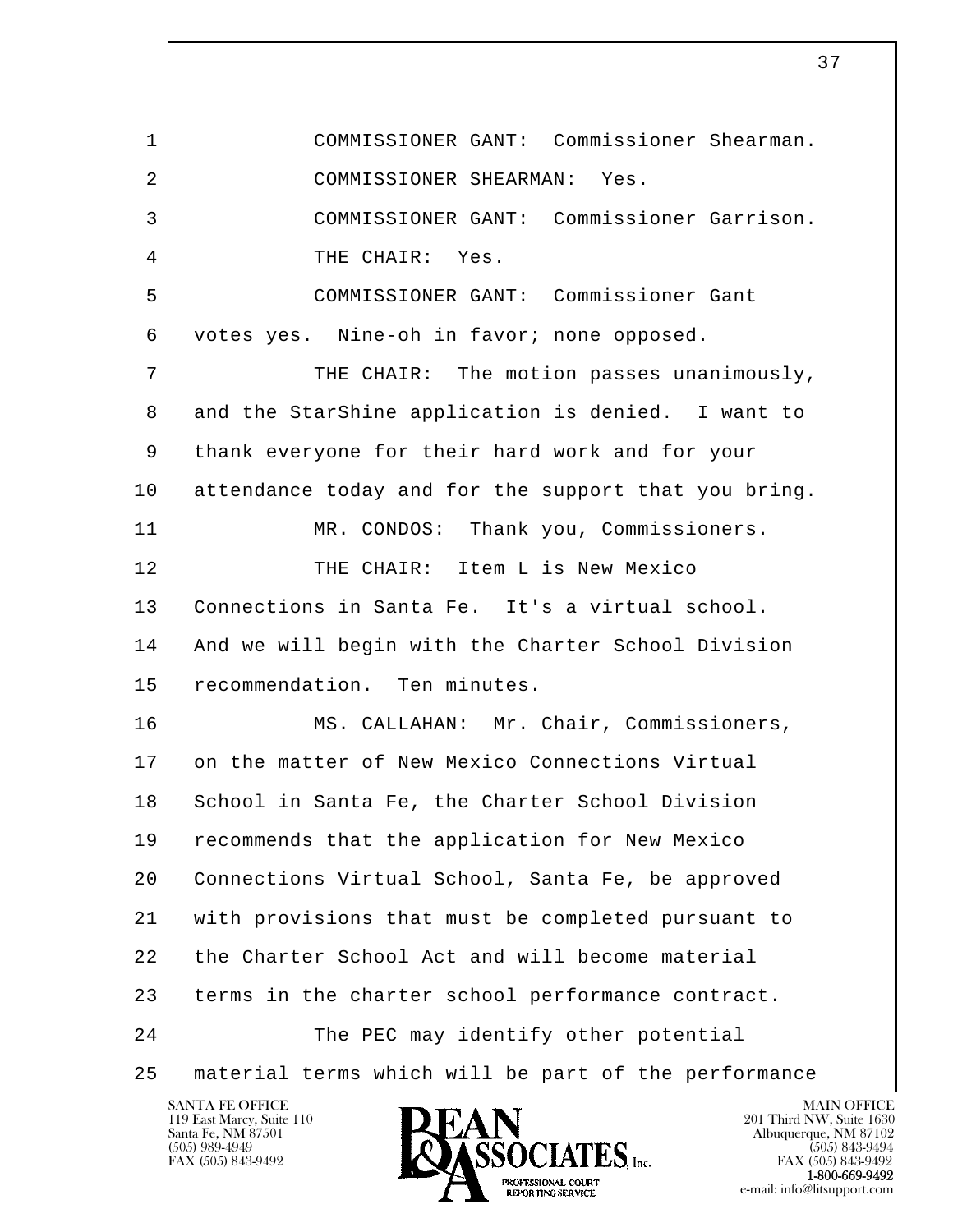l  $\overline{\phantom{a}}$ 1 contract negotiation process. 2 The basis for this recommendation is 3 stated in the Charter School Division's Application, 4 Final Recommendation and Evaluation for the school, 5 which is located in the Public Education Commission 6 document notebook under Tab 8L. 7 The statutory provisions that must be 8 completed by New Mexico Connections Virtual School, 9 Santa Fe, are: 10 | 1. Planning Year Checklist. The 11 applicant will complete the 2012-13 Planning Year 12 | Checklist, as developed by the Charter School 13 Division, according to time lines set forth therein, 14 which shall include regular progress reporting to 15 the Charter Schools Division. 16 No. 2: Board of Finance designation. The 17 governing body of the charter school must submit an 18 application to the Public Education Commission to be 19 designated as a Board of Finance pursuant to 20 6.80.4.16 NMAC, on or before the end of its planning 21 year, June 30, 2013. The applicant acknowledges 22 that it shall not receive any state or federal 23 funding, if available, until such time as it has 24 been granted Board of Finance status by the PEC. 25 | 3. Public Schools Facility Authority,

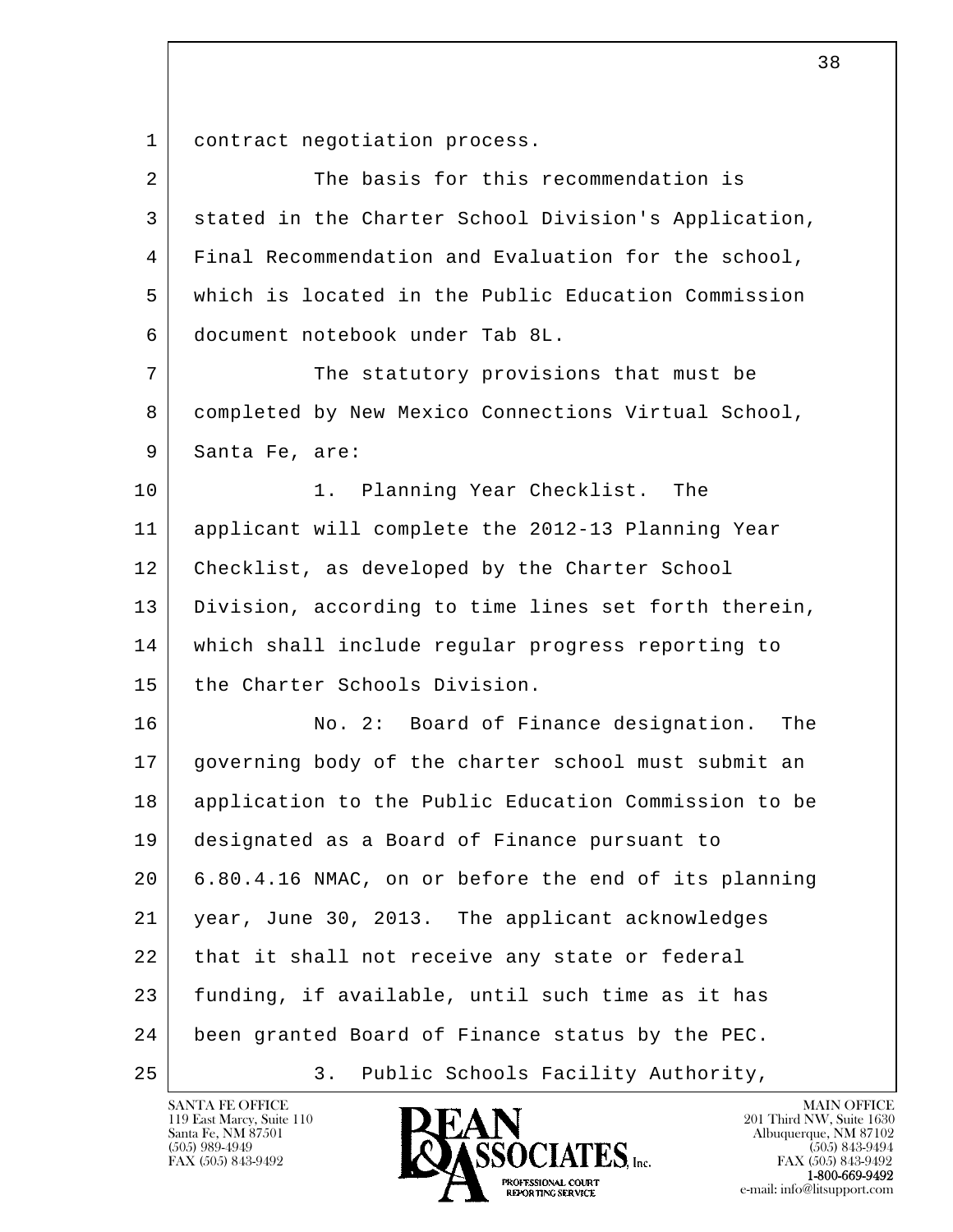| 1  | PSFA, certification of facilities. The charter        |
|----|-------------------------------------------------------|
| 2  | school will demonstrate to the Charter School         |
| 3  | Division that, prior to commencing operations, that   |
| 4  | it has sought and obtained certification from the     |
| 5  | PSFA, that the facility the charter school intends    |
| 6  | to occupy will receive a weighted New Mexico          |
| 7  | Condition Index, wNMCI, rating equal to or better     |
| 8  | than the average condition for all New Mexico public  |
| 9  | schools for the year the charter intends to occupy    |
| 10 | the facility, or, the charter school can demonstrate  |
| 11 | that within 18 months of occupancy that it has a      |
| 12 | plan for achieving the wNMCI. This is pursuant to     |
| 13 | 22-8B-4.2(C), 2011, New Mexico Statutes 1978.         |
| 14 | Performance contract. The charter<br>4.               |
| 15 | school shall be effective upon the applicant and the  |
| 16 | Public Education Commission negotiating and signing   |
| 17 | the performance contract, pursuant to 22-8B-9,        |
| 18 | New Mexico Statutes 1978                              |
| 19 | Commencement of operations. Prior to<br>5.            |
| 20 | the end of the planning year, June 30, 2013, the      |
| 21 | charter school shall demonstrate that it has          |
| 22 | completed the above provisions stated herein, or by   |
| 23 | operation of law, before commencing full operation    |
| 24 | for the remainder of its charter school term.<br>This |
| 25 | is pursuant to 22-8B-12, New Mexico Statutes 1978.    |

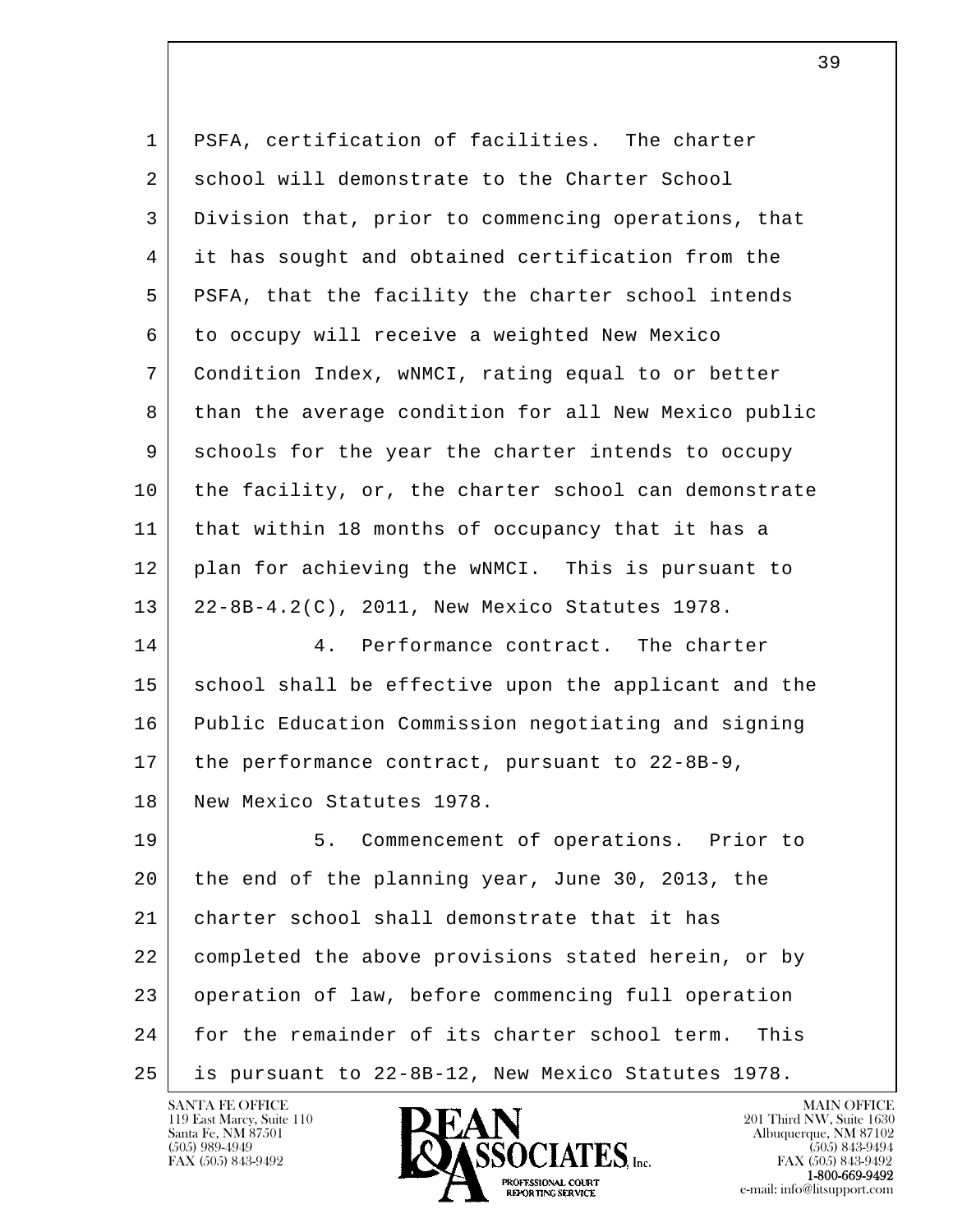l  $\overline{\phantom{a}}$ 1 and that is our recommendation. 2 THE CHAIR: Thank you, Ms. Callahan. Good 3 morning. Please introduce yourselves and your title 4 and any other person here that's representing the 5 school for the record. 6 MR. GESSING: My name is Paul Gessing, 7 board member. 8 MR. BOITANO: Good morning, Mr. Chair. My 9 | name is Mark Boitano, board member. 10 MR. LOPEZ: Patrick Lopez, board member. 11 MS. ROBINSON: Good morning, all. My name 12 is Jeanine Robinson, board member. 13 THE CHAIR: Good morning. You have 14 | 15 minutes to give us your presentation, and you may 15 begin. 16 MR. BOITANO: Mr. Chairman and members of 17 the PEC, good morning. 18 We want to thank the Public Education 19 Department for their recommendation of our charter 20 application. Our eight board members worked hard on 21 the application. We're very excited about the 22 possibility that this charter will mean for students 23 and learning throughout the State of New Mexico. 24 We have talked about, together, the -- the 25 importance of approving high-quality charter

40

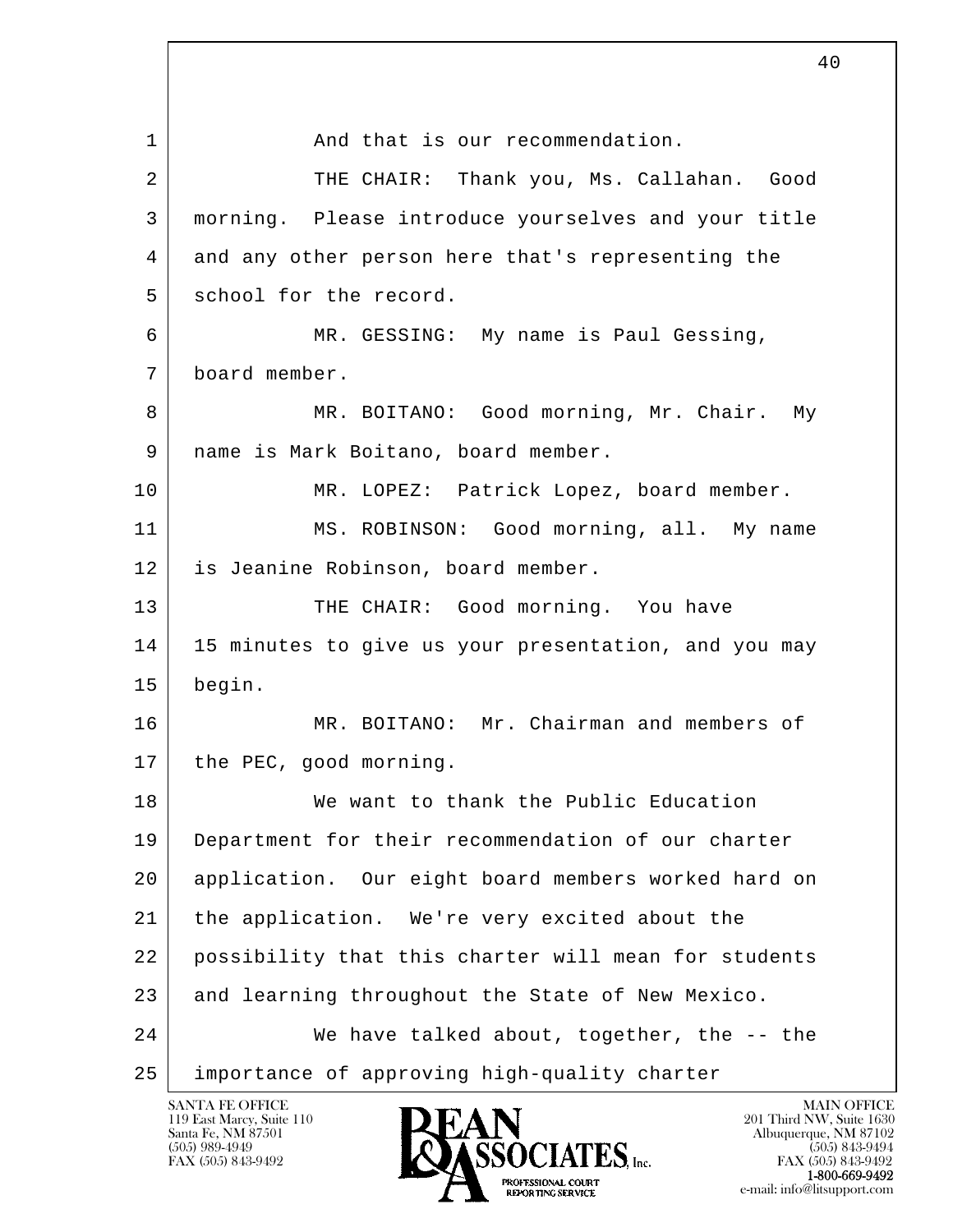1 schools, and we've shared common concerns about the 2 | mediocrity of charter schools in the State of New 3 Mexico. And the process that you've created, along 4 with the Charter School Division and the PED, I 5 think is very, very important. It was validating 6 that the PED recognized the capacity of our board 7 and the merits of the application, as is evidenced 8 by our score.

9 We appreciate the new application process, 10 which is quantifiable through the work the PED is 11 doing on developing and scoring based upon a rubric. 12 We understand initially, there were 40-plus letters 13 of intent, and 14 applications came through. And 14 | three applicants actually withdrew their 15 application, and the PEC considered eleven charters. 16 | And the fact that four of eleven were approved by 17 the PED, again, I think underscores the significance 18 of the new system that we've created that will lead 19 to higher-quality charter schools in the State of 20 New Mexico.

l  $\overline{\phantom{a}}$ 21 Our board has reviewed the PED final 22 recommendations and evaluation to the PEC 23 thoroughly, and we will work with the Public 24 Education Department on refining and improving the 25 | goals of the charter contract.

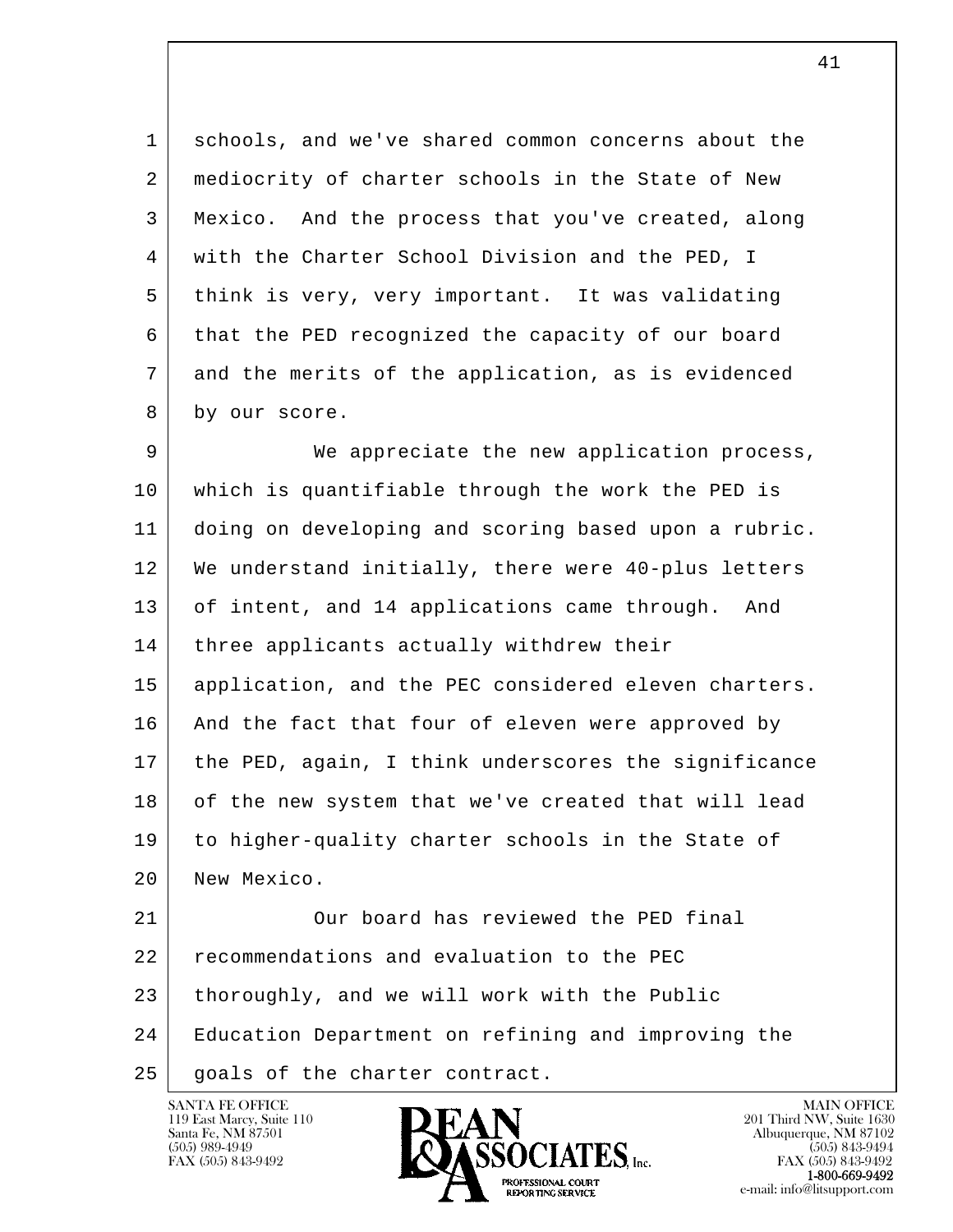1 | In particular, there were three areas that 2 the PED asked us to focus on.

 3 Number one, accountability goals. We feel 4 it's important to note that meeting the State 5 average is a significant goal, given that many of 6 our students will have previously failed in their 7 earlier school. The reviewers also were concerned 8 that the statewide average fluctuates; but, in 9 comparison, our population will also fluctuate as 10 the school grows.

11 | Our school may be a temporary place for 12 | many students, as stated in the mission statement, 13 where we put for a period of time. We think the 14 goals are high-achieving goals, but we're willing to 15 work with the PED to refine and elaborate on those 16 goals.

 17 Number two, special education. All our 18 policy will be created through the planning year and 19 will be in alignment with New Mexico special 20 education law. Each of the issues outlined in the 21 feedback will be addressed, including due process 22 for special ed students.

l  $\overline{\phantom{a}}$ 23 The third area that the PED asked us to 24 take a look at was our organizational plan and 25 governance. An organizational chart was provided on

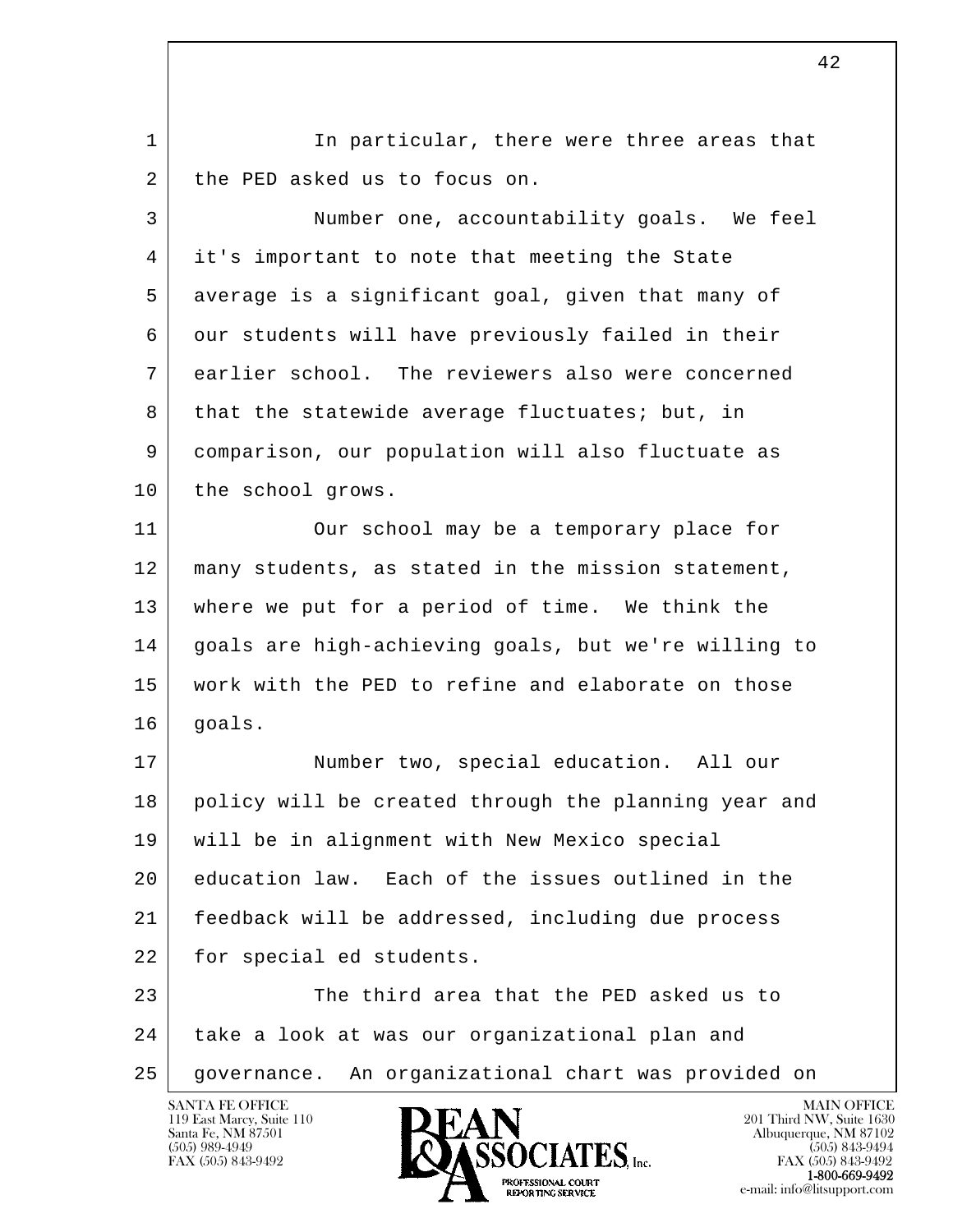1 Page 44 of our application. Employee procedures, 2 including due process, will be created over the 3 planning year and be in alignment with the 4 New Mexico Personnel Act. We will also submit a 5 date and time line for the lottery and identify the 6 conditions for disenrollment, reenrollment, and 7 transfers, and how that applies to the lottery 8 process.

 9 Mr. Chairman, members of the Commission, 10 you know, experts tell us that virtual schools are 11 the next step in a process that began in the 1980s 12 with correspondence courses, further developed with 13 online learning. And virtual learning is certainly 14 a wave of the future. Experts tell us that virtual 15 learning allows us to customize and personalize so 16 that students can grow and develop and learn at 17 their own pace, which is very significant.

l  $\overline{\phantom{a}}$ 18 We talked about that during the initial 19 meeting with you. We had a neurologist that came 20 and testified that virtual learning is really the 21 normal way that the human mind learns and develops 22 and grows. And certainly, virtual schools are a 23 method to bring about transformation within the 24 education system.

25 You know, I know there's been some concern

119 East Marcy, Suite 110<br>Santa Fe, NM 87501



FAX (505) 843-9492<br>1-800-669-9492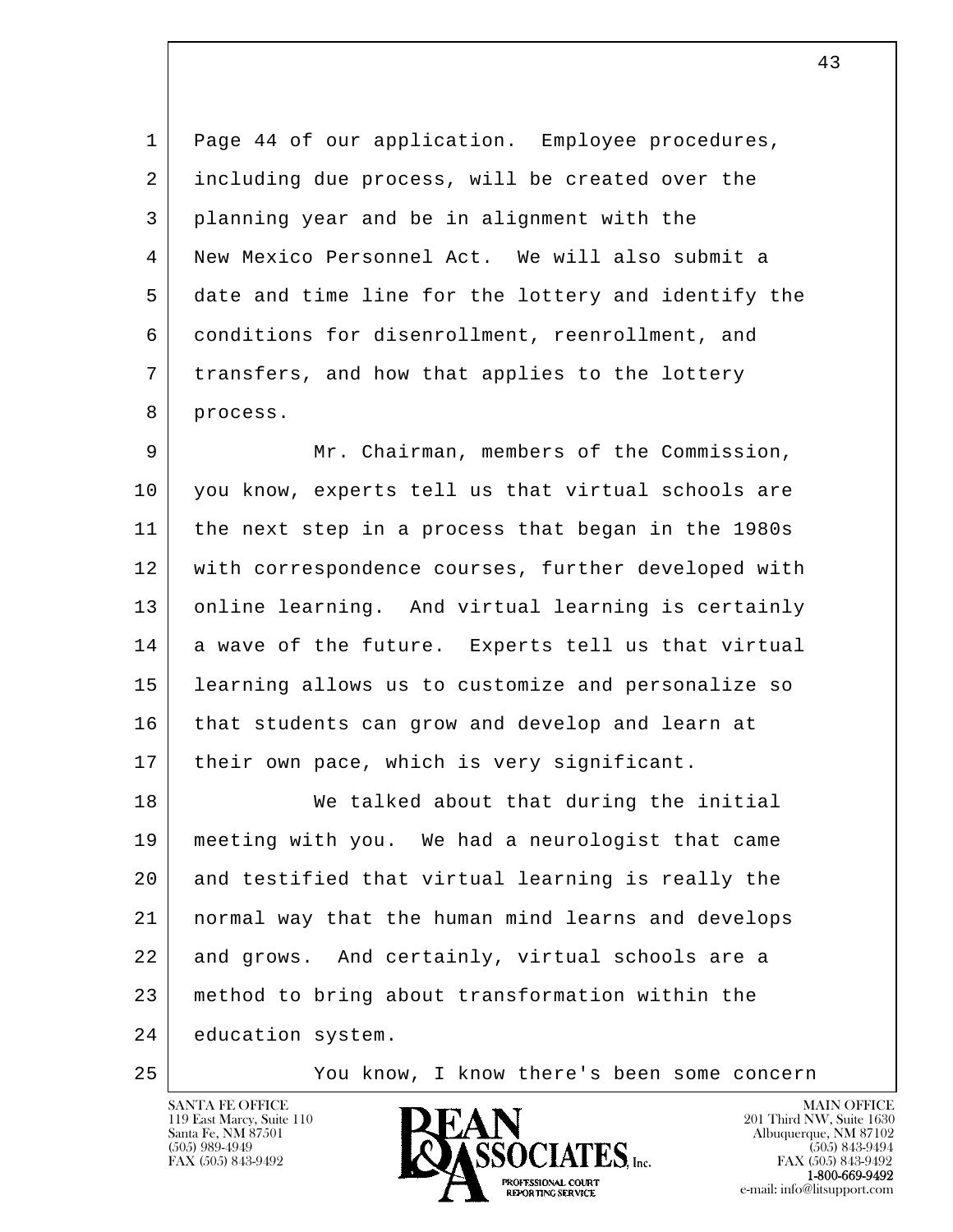1 on the part of the Commission about our State law 2 and whether or not our State law allows virtual 3 schools. It's been an interesting question. We've 4 had a number of attorneys look at the opinion that 5 you've seen from the Charter School Division. And 6 the attorneys that we've talked to have said it's a 7 very weak opinion. 8 We talked about this a little bit when we 9 met with you, because several of the grounds that 10 | that opinion are built on reference State law that

 11 does not apply to charter schools. 12 It references attendance zones; and

13 | charter schools do not use attendance zones. It 14 referenced enrollment areas; and, as you know, 15 charter schools are specifically exempt in State 16 statute from enrollment areas.

17 You know, there's ambiquity in the law; I 18 think we can all agree to that. But nowhere is 19 there a prohibition; nowhere in the law is there a 20 prohibition on allowing virtual schools in the state 21 of New Mexico.

l  $\overline{\phantom{a}}$ 22 | You've heard testimony from the LESC. You 23 have quite a bit of documentation from the LESC 24 regarding the research that they have done over a 25 long period of time on charter schools and virtual



FAX (505) 843-9492<br>**1-800-669-9492**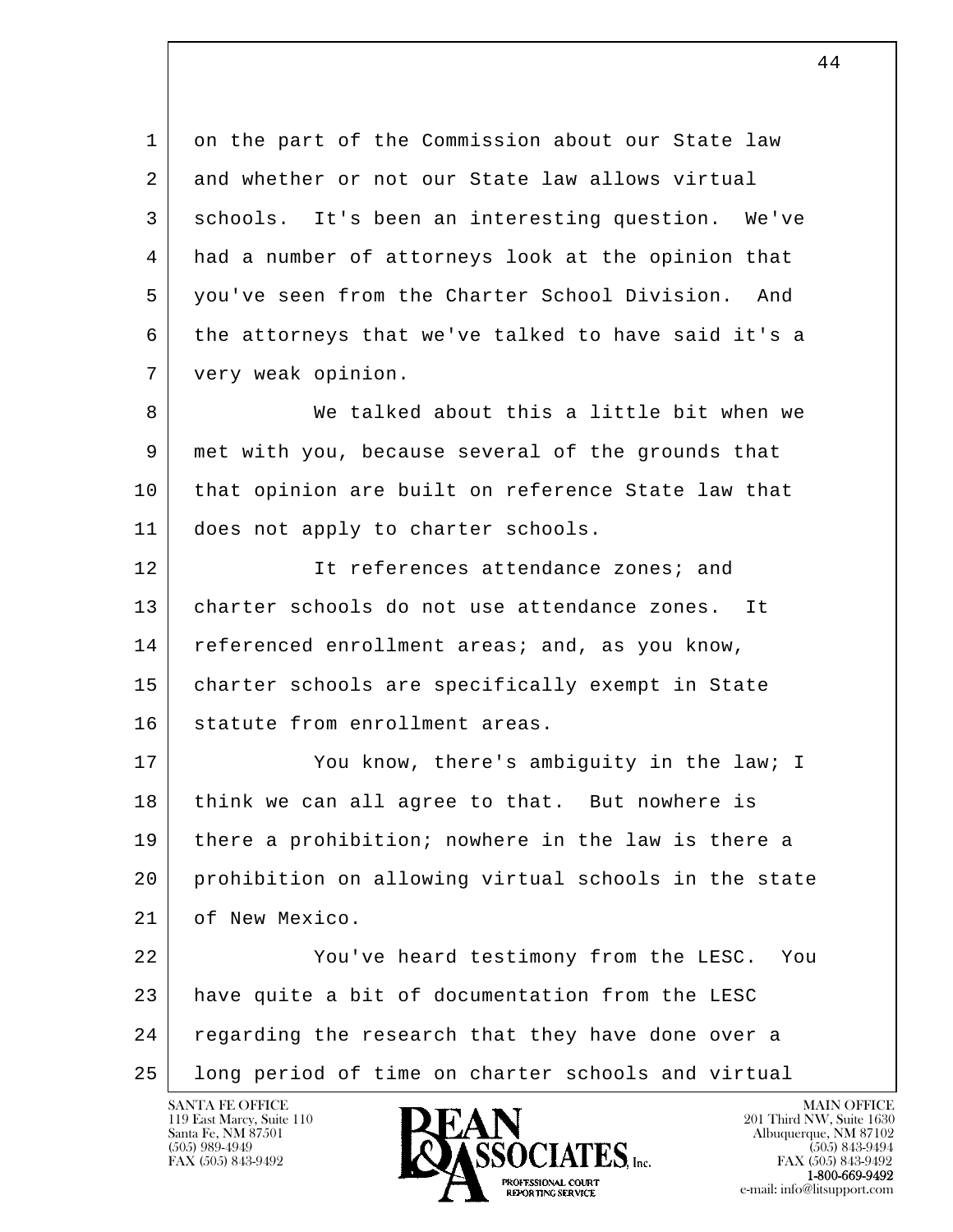1 schools. When asked whether or not there's a 2 prohibition in State law for approving charter 3 schools [verbatim], in a public hearing, the LESC 4 said no, there is no prohibition to authorizing 5 virtual schools.

6 So I think we can all agree there is 7 ambiguity. But we cannot all agree that there's a 8 prohibition in State law when it comes to 9 authorizing charter schools [verbatim].

10 Mr. Chair, members of the Committee, 11 there's been a tremendous amount of support for this 12 school. We have over 3,000 people in the state of 13 New Mexico that have indicated an interest in 14 enrolling in a school that doesn't even exist. You 15 know, should you authorize us and we be allowed to 16 bring this school onto the table of choice for 17 students and parents in the state of New Mexico, 18 there are lots of people that are very interested in 19 enrolling in this school.

l  $\overline{\phantom{a}}$  20 We had over 40 letters of support from a 21 broad coalition of people in our charter 22 application. And, as you heard during the -- the 23 Commission hearing, we had to hold back the public 24 testimony and the evidence of support for New Mexico 25 Connections Academy because of the limit of time.

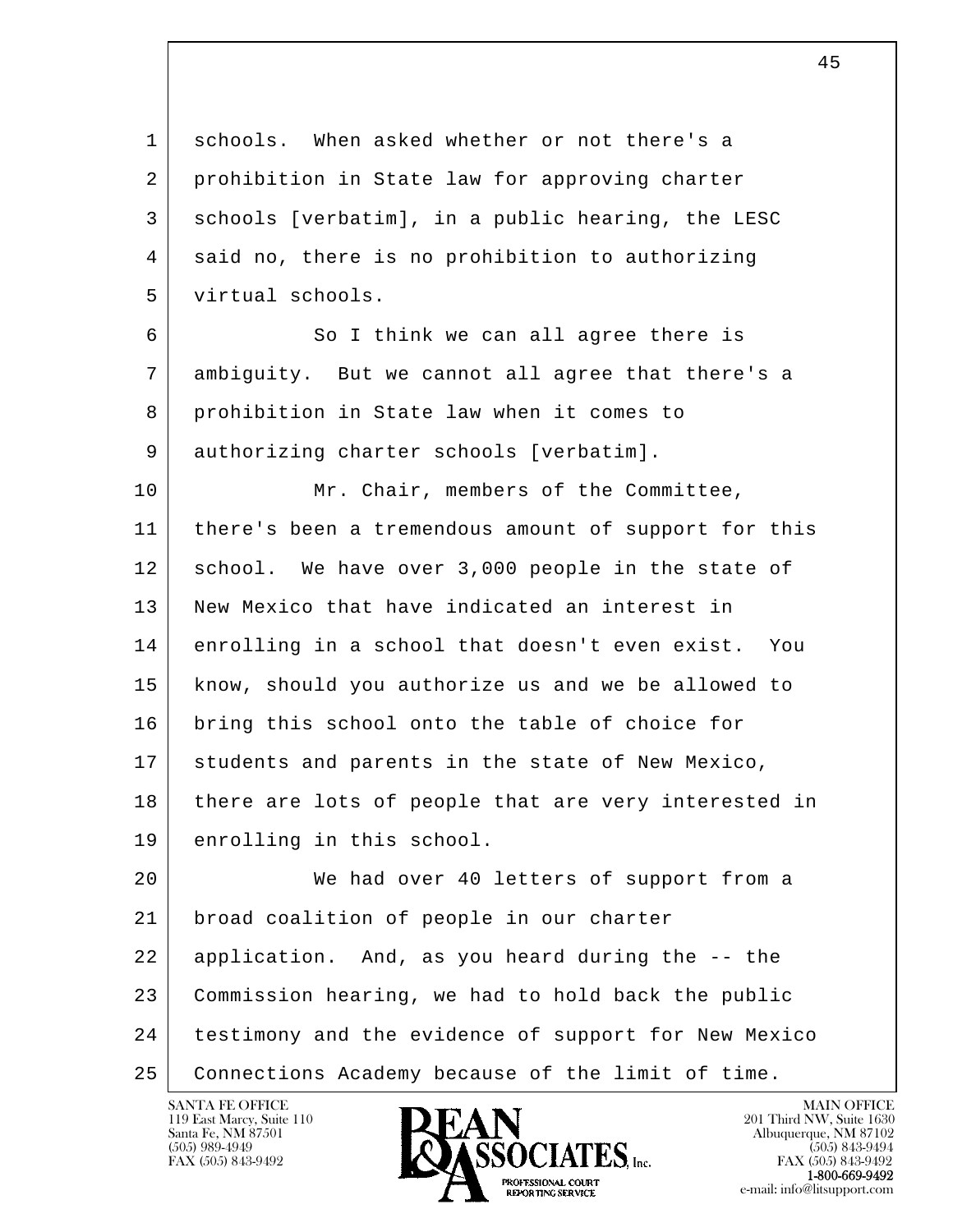l  $\overline{\phantom{a}}$  1 So there's been a tremendous amount of support. 2 So, again, we thank you for the process 3 that you've helped to create -- along with the PED 4 and the Charter School Division, to create highly 5 accountable and very good charter schools in the 6 State of New Mexico. We believe our application 7 fits into that criteria. We have the recommendation 8 of the PED, and we hope that you will vote in favor 9 of authorizing New Mexico Connections Academy. 10 Thank you. 11 | THE CHAIR: Thank you, gentlemen. 12 Ouestions from Commissioners? The floor is open. 13 Commissioner Bergman. 14 COMMISSIONER BERGMAN: Thank you, 15 Mr. Chair. I do not have questions, per se, but I 16 do have comments that I wish to bring forth at this 17 time. 18 I'm going to start by reading from the 19 Charter School Act, from the 22-8B-6, Section (L). 20 This Legislature has provided specific reasons why 21 this Commission -- we have to use to deny a charter 22 | school application. And one of those reasons is 23 that the application is otherwise contrary to the 24 best interests of the charter school's projected 25 students, the local community, or the school

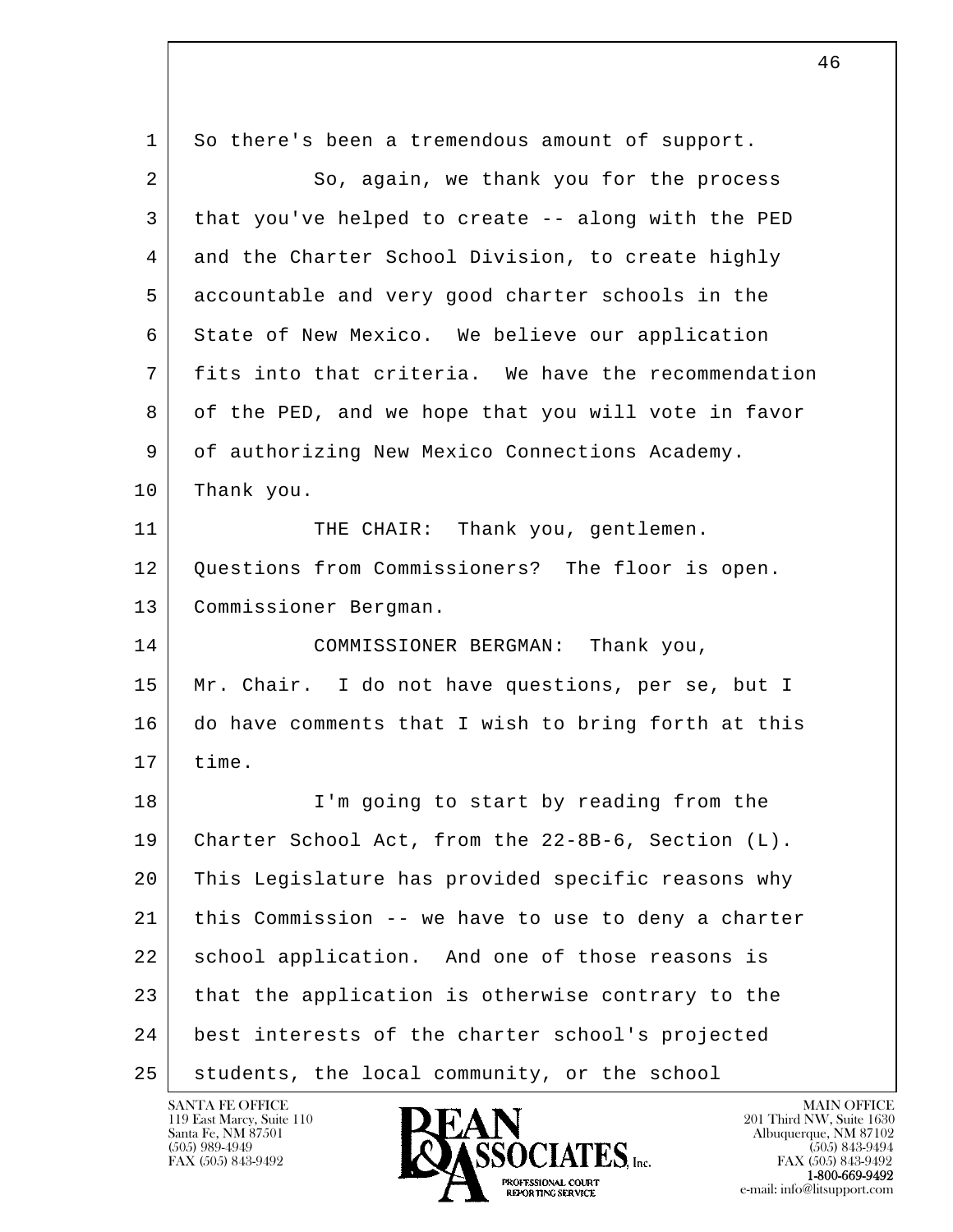1 district in whose geographic boundaries the charter 2 school applies to operate.

 3 Now, since you have applied to be a 4 statewide virtual charter school, and you have 5 indicated in your application that you are going to 6 recruit students statewide and enroll students 7 statewide, then that, in essence, makes the entire 8 state of New Mexico your district. And let me tell 9 you the reasons why I read that.

10 | I believe that if this application is 11 approved, it would establish a precedent which 12 | future statewide virtual charter school applicants 13 would be able to point to the New Mexico Connections 14 and state that, "Well, our application was as good 15 as theirs, and the PEC approved that application; 16 therefore, they must approve our application."

l  $\overline{\phantom{a}}$ 17 I further believe that an approval of this 18 application will lead to a flood of new applicants 19 in the next two or three years from other groups 20 that want to have their very own statewide virtual 21 charter school. And another provision in the 22 Charter School Act states that no more than 15 new 23 charter schools may open in any given year. That 24 means that, theoretically, at least, we could see 15 25 new virtual charter -- statewide virtual charter

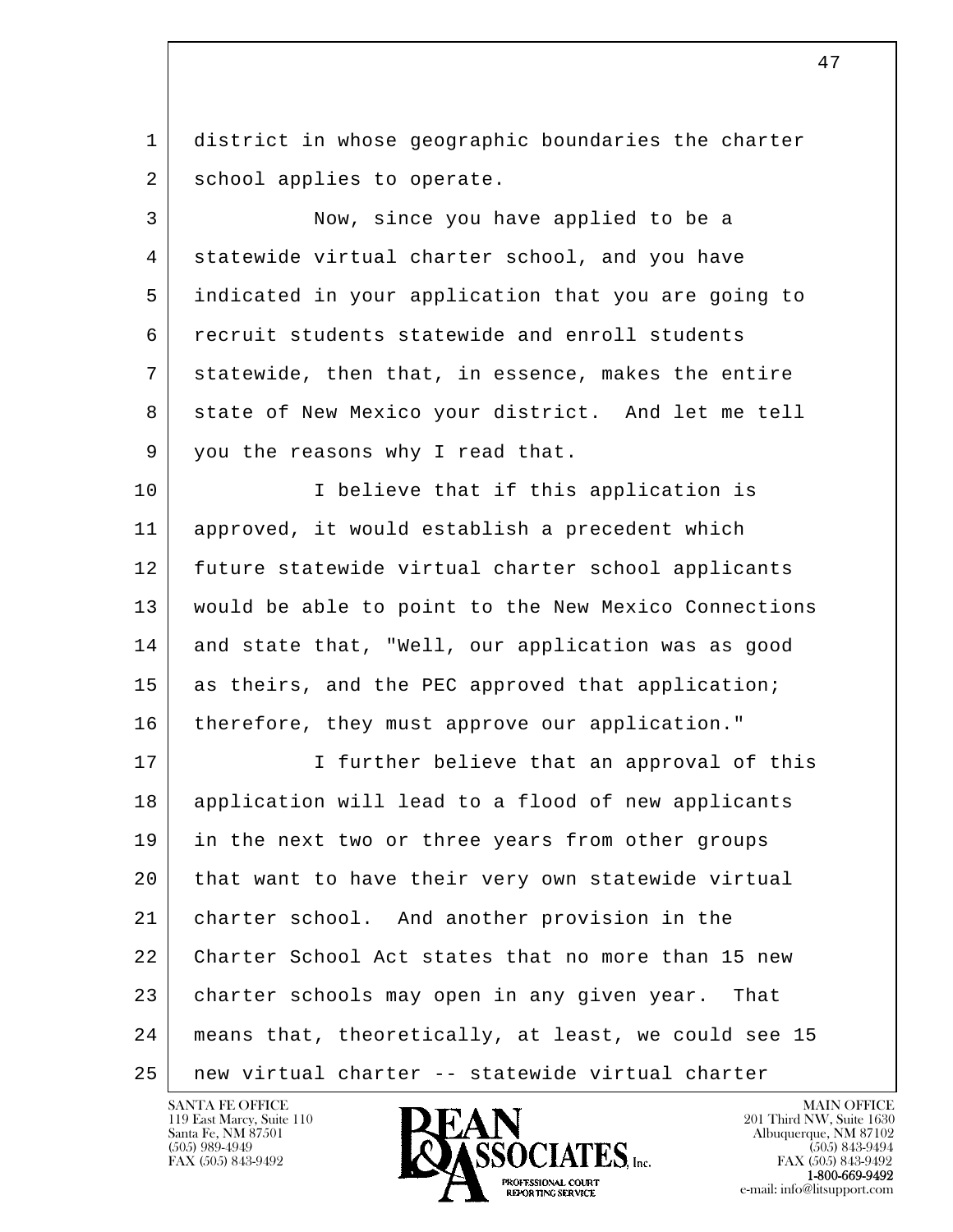l  $\overline{\phantom{a}}$ 1 schools in the next cycle that would more than 2 likely have to be approved; and then each subsequent 3 year, the same possibility would happen. 4 And what I would see coming down the road, 5 then, is -- and as Mr. Boitano has indicated, there 6 is no legislative guidance, really, in this. 7 There's no prohibition; but there's also no guidance 8 from the Legislature in this particular area. 9 So my -- I guess this is a question. No, 10 it's not a question. I'm just going to make it a 11 comment, an observation. 12 I foresee that in three or four years in 13 | this state, that there could be a fairly large 14 | number of these schools operating in this state, 20 15 30, 40, and they all will probably ask for an 16 enrollment cap similar to what this one is; they 17 could ask for 1,500 students or 2,000 students. And 18 the implications are that these 20 or 30 schools 19 would be drawing out of the pool of students in this 20 state 30,000 or 40,000 or 50,000 students, if they 21 had caps of 1,500 or 2,000 students each. 22 | That will have significant negative 23 impacts on the 89 school districts in this state. I 24 just saw a piece in the paper just a few days ago 25 that indicated there's about 330,000 students in

48

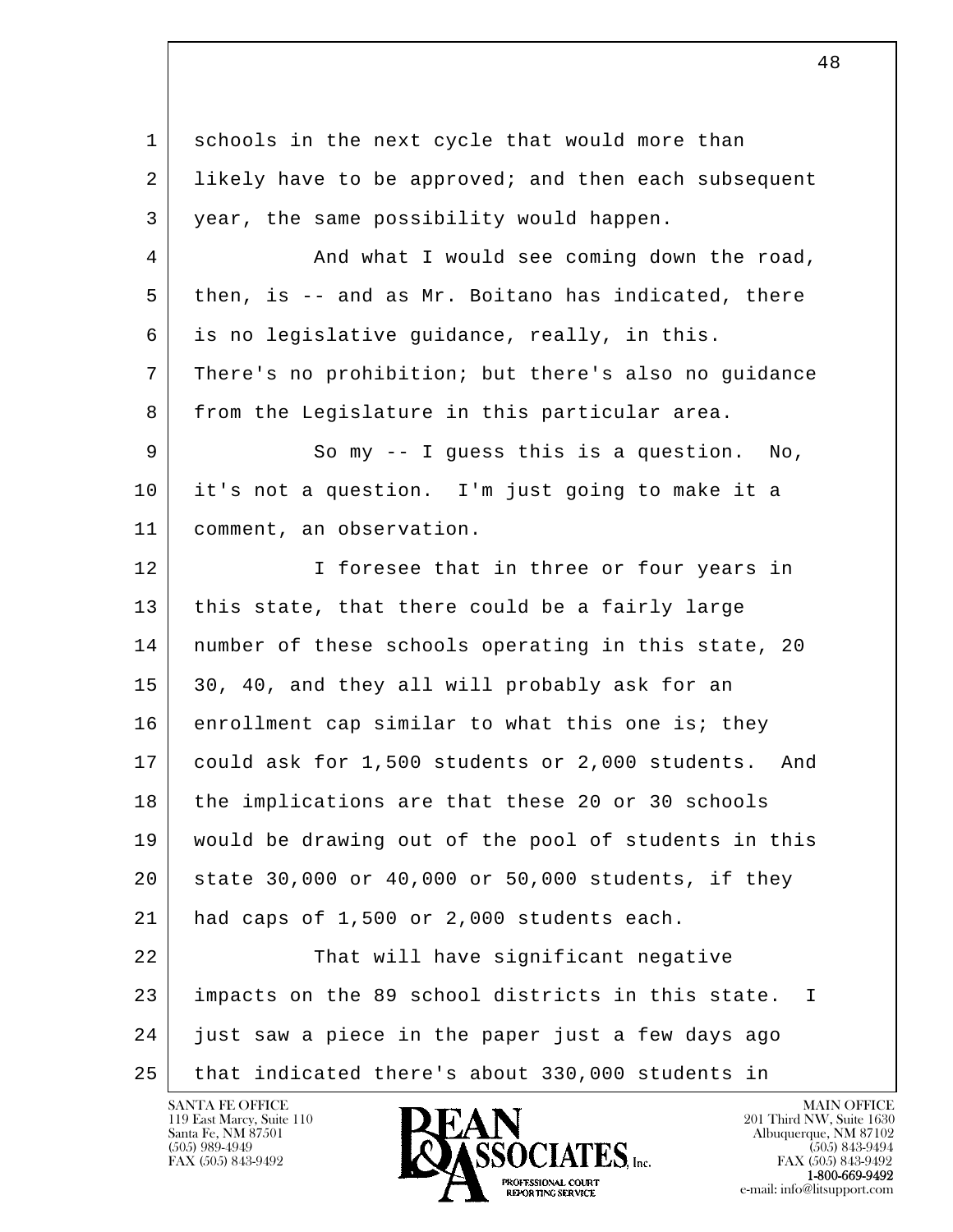1 this state right now. So 30,000 would be -- a 2 little bit less than 10 percent. That means that 3 the potential possible -- and I acknowledge it's a 4 hypothetical -- could have an impact on those 5 89 districts, there would be a direct funding impact 6 on those districts, because that funding would 7 leave -- for instance, I'm from Roswell. The 8 funding from all the students from Roswell that join 9 this charter school will leave there and come to 10 Santa Fe, because that's where you indicate your 11 offices will be. 12 So I just wanted to raise that concern, 13 because I have not seen anybody else, one, raise

l  $\overline{\phantom{a}}$ 14 | that concern; and then I would just reiterate that 15 that negative impact on the 89 school districts in 16 this state -- or potential negative impact -- would 17 not -- would not be in the best interests of the 18 students of those 89 school districts, would not be 19 in the best interests of all the communities in the 20 state for which these students would be pulled from; 21 and, perhaps most importantly, I think it would not 22 be in the best interests of the students who are 23 left behind who choose not to join these virtual 24 charter schools. Because if there is a significant 25 negative budget impact in their district, classes



FAX (505) 843-9492<br>1-800-669-9492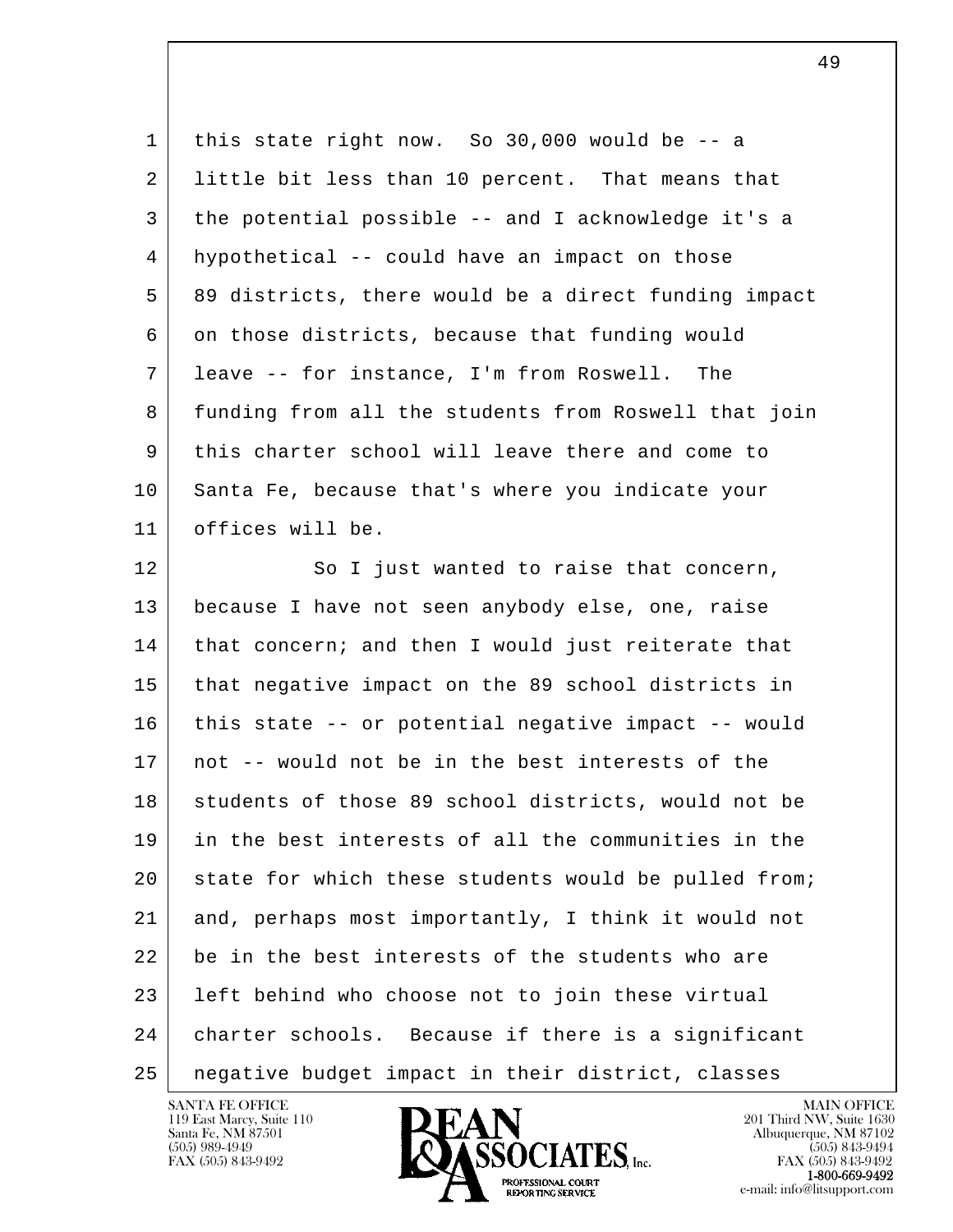l  $\overline{\phantom{a}}$ SANTA FE OFFICE MAIN OFFICE MAIN OFFICE MAIN OFFICE MAIN OFFICE 1 are going to have to be canceled; teachers are going 2 to have to be laid off. 3 You'll see headlines about 4 extracurriculars being cut back or canceled 5 entirely, arts and the sciences, the choirs, and the 6 bands, and everything else. 7 and that's the concern that I have about 8 this application. And I do feel that it's not in 9 the best interests of the students in this state at 10 this time. And I certainly believe that the 11 Legislature needs to get involved in this. And they 12 may do it in the next session, and just -- so that 13 what I just put forth doesn't happen. Thank you, 14 Mr. Chair. 15 THE CHAIR: Thank you, Commissioner 16 Bergman. Commissioner Canfield. 17 COMMISSIONER CANFIELD: Thank you, 18 Mr. Chairman. Good morning. Good morning, 19 Commissioners. I take a little bit of a different 20 approach to this. And I don't specifically have 21 questions -- actually, I don't have any questions. 22 But I do want to say a few things and how I feel 23 about this. 24 I am really in support of this. And I  $25$  think it -- we really need to look at, from the

 $\sim$  50

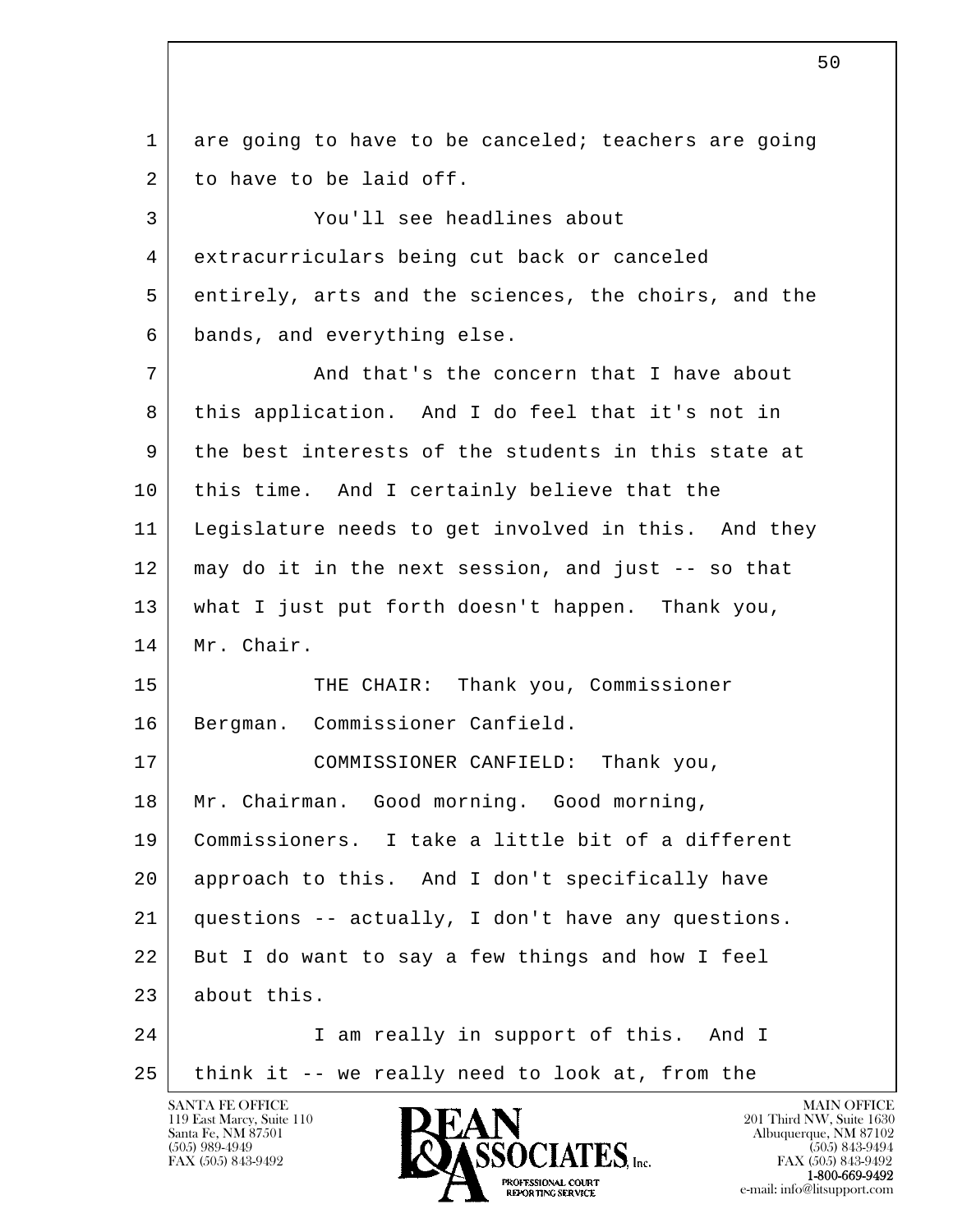| $\mathbf{1}$ | standpoint that back when this traditional education   |
|--------------|--------------------------------------------------------|
| 2            | model was -- was developed many, many years ago,       |
| 3            | things were a certain way. And they're not that way    |
| 4            | anymore. The world has changed. Our kids have          |
| 5            | changed. Technology, obviously, has changed            |
| 6            | significantly; and maybe values have even shifted a    |
| 7            | little bit. And I'm not saying that's right or         |
| 8            | wrong; I'm just saying that things are different.      |
| 9            | And we continue to try and tackle the problem with     |
| 10           | the same methodologies we used years and years ago.    |
| 11           | And so I think we have to have an open                 |
| 12           | mind to this to try -- how do we address the           |
| 13           | educational problem in New Mexico and in our           |
| 14           | country? I know in this -- in our public hearing,      |
| 15           | we talked about social interaction as an issue.<br>And |
| 16           | I agree that social interaction is important. But I    |
| 17           | think maybe when I was younger, I needed help with     |
| 18           | that, or maybe I would feel like everyone needs help   |
| 19           | with that, no matter how old they are.                 |
| 20           | But maybe our kids are different, and they             |
| 21           | don't require as much social interaction. I don't      |
| 22           | think that's good or bad. It is what it is. We         |
| 23           | have a younger generation. They think differently;     |
| 24           | they work differently; they learn differently.<br>And  |
| 25           | so I think we need to understand that.                 |

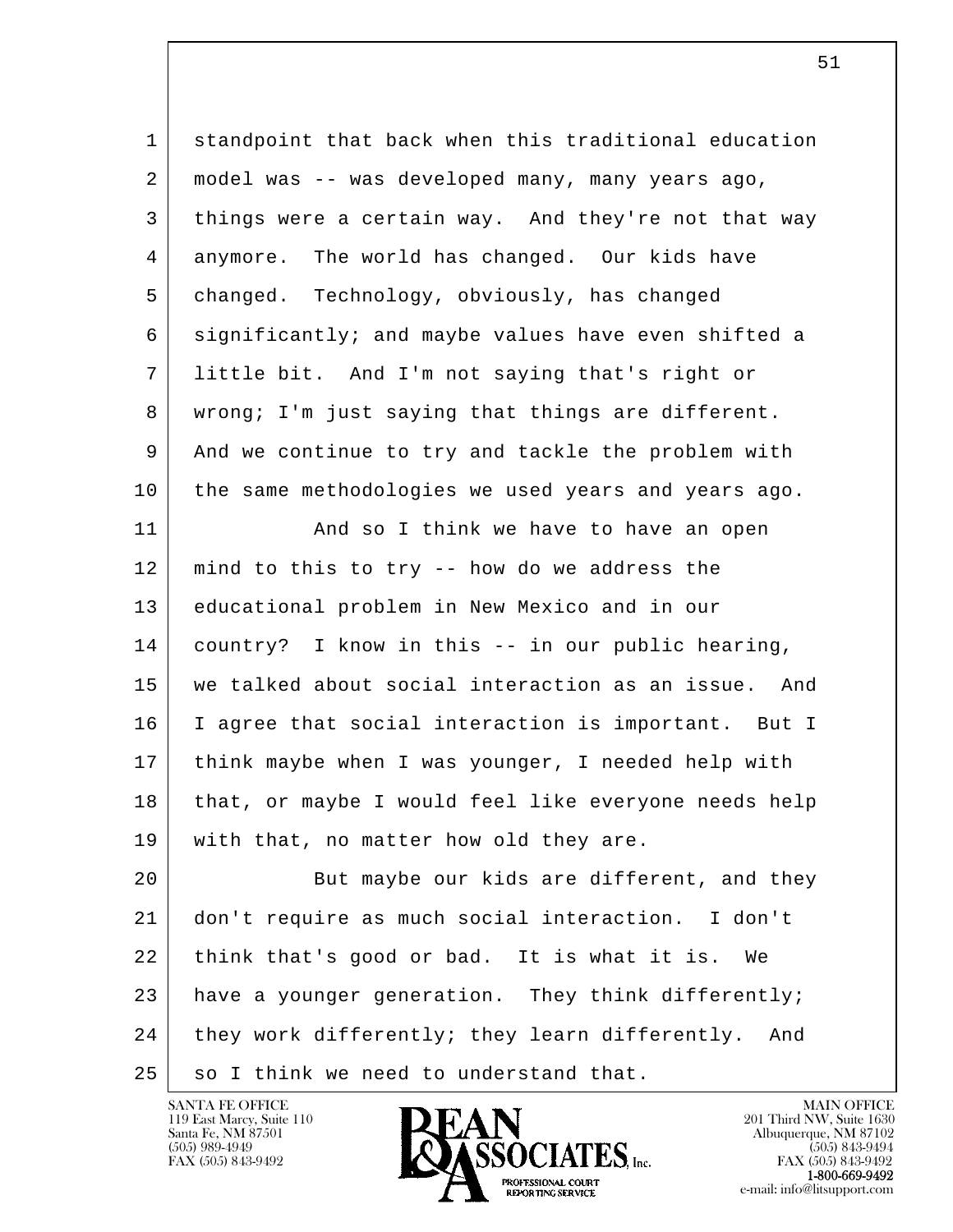| $\mathbf{1}$ | I know that numbers are going around that            |
|--------------|------------------------------------------------------|
| 2            | there's a 40-percent dropout rate in our educational |
| 3            | system right now. And, you know, in business, if     |
| 4            | that was a metric, that's a -- that's a failure. In  |
| 5            | any other organizations, if you lose 40 percent of   |
| 6            | your customers, you're a failure. And so I think we  |
| 7            | need to keep an open mind to those 40 percent and    |
| 8            | how we can -- how we can salvage those individuals.  |
| 9            | And that alone, if this virtual school could address |
| 10           | some of that 40 percent, I would vote for it. So I   |
| 11           | think it's that important.                           |
| 12           | You know, we talked about costs. And I               |
| 13           | appreciate the Commissioner's comments. But I think  |
| 14           | that this could offer us significant opportunity.    |
| 15           | I'm not sure it's right now; I'm not sure the model  |
| 16           | is correct; I'm not sure the laws are proper or      |
| 17           | correct. I'm really not sure of that. But I know     |
| 18           | that we've got to try.                               |
| 19           | And I think if you think about it, that              |
| 20           | education, I think, is our most expensive line item  |
| 21           | in our budget today. And we see that budgets are     |
| 22           | shrinking, anyway, and we see that costs are going   |
| 23           | The cost of bricks and mortar, the costs to<br>up:   |
| 24           | save ourselves from being sued, the costs of being   |
| 25           | The costs are tremendous in our traditional<br>sued. |

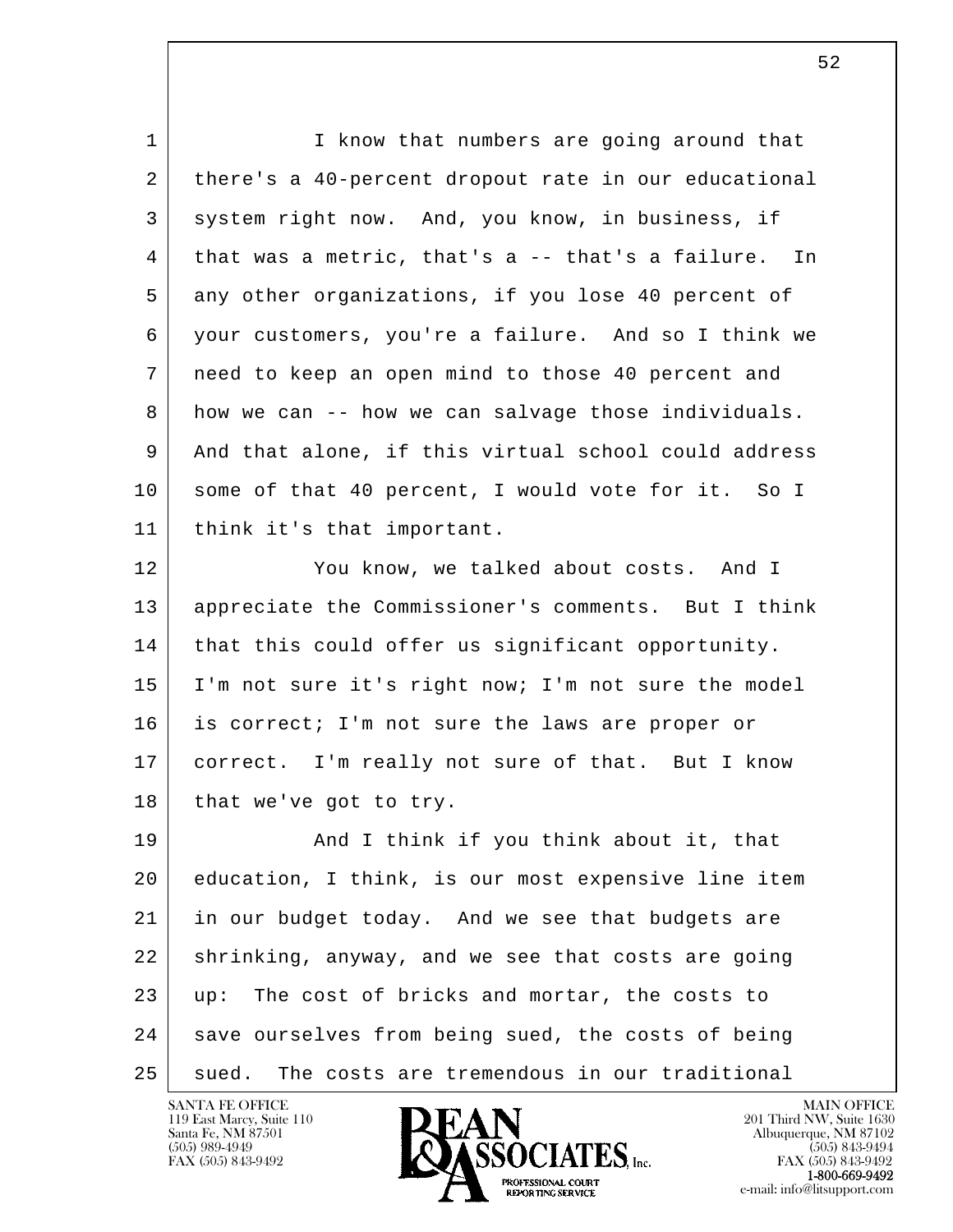1 educational model, as it is. I think this could 2 offer us a cost savings in the long run and still be 3 able to educate our kids.

4 | You know, is there risk here, I think 5 there is a risk for our Commission to approve this. 6 I'm willing to take that risk. I don't understand 7 the legal issues. I know they're there. We talked 8 about them last time, and maybe that's not to be 9 addressed at our level. But I think maybe we want 10 to send a message that says that, you know, we need 11 to look at this. We need to embrace virtual 12 learning in our system, because it offers so much 13 potential.

l  $\overline{\phantom{a}}$ 14 I know there's cross-district funding 15 issues. And if I'm a district in Roswell, I've got 16 | some concern. But I've also got kids that are 17 dropping out there, too. And I've got to look at 18 change, because if I don't, my revenue is going to 19 shrink anyway; my costs are going to go up anyway. 20 And you know, that's a death spiral in business. If 21 your revenue is shrinking and your costs are going 22 up, what do you start doing? You start cutting 23 services. You start with the fat; then you hit the 24 | meat; then you hit the bone, and you're out of

25 business.

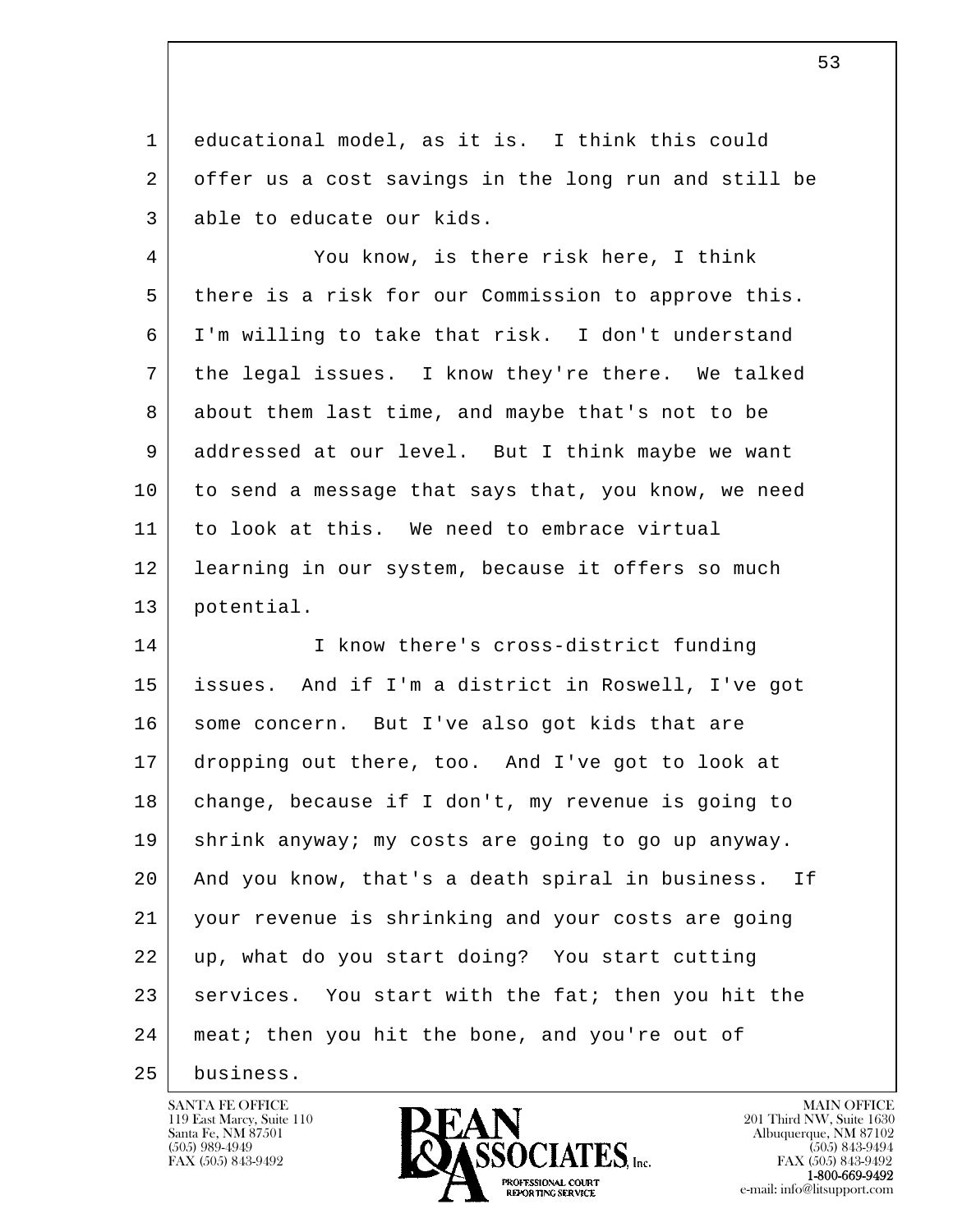l  $\overline{\phantom{a}}$ 1 I think we're on that death spiral, 2 anyway, as costs escalate and we remove programs 3 from schools. So I think this is potentially a 4 solution for some of that. So I think we need to 5 take the risk. I think we need to send the message 6 to our legislative group that we're willing to 7 embrace this. So I'm in support of this. Thank 8 you, Mr. Chair. 9 THE CHAIR: Thank you Commissioner 10 Canfield. Vice chair Shearman. 11 COMMISSIONER SHEARMAN: Thank you. We had 12 this discussion before. And I appreciate the 13 discussions of the other Commissioners. However, I 14 am looking at a legal opinion rendered by the PED's 15 counsel that says, "The Public Education Commission 16 does not have the authority to approve virtual 17 charter schools that are not brick and mortar, 18 discernible as buildings, designed to educate 19 students in particular places." 20 I am looking at a letter from the Attorney 21 General's Office, in which it states, "The plain 22 language of section 22-1-4 focuses upon residence, 23 attendance areas, allowable class sizes and other 24 descriptive terms that suggest, when passing this 25 legislation, the Legislature had in mind the

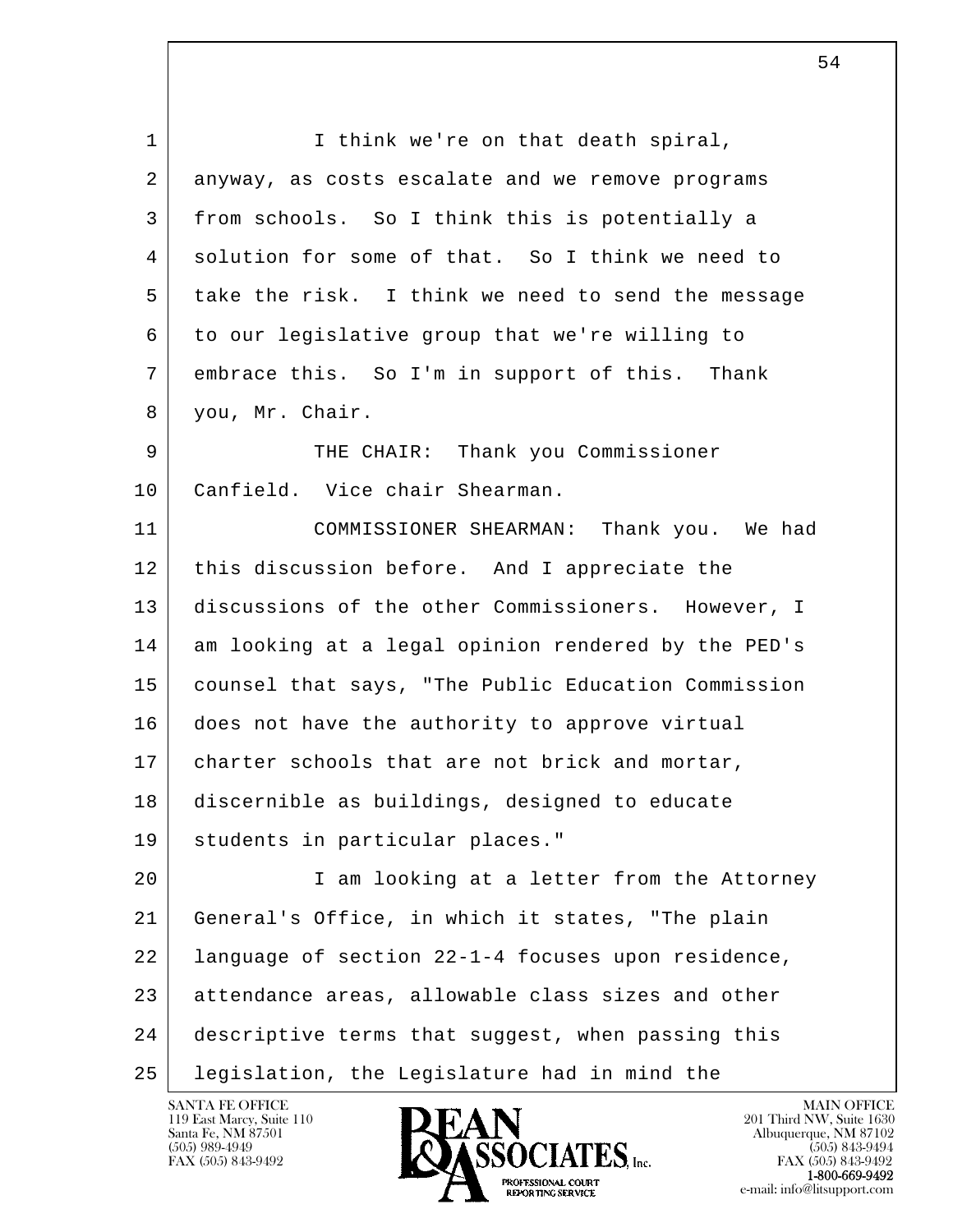| $\mathbf{1}$ | physical presence of children in school buildings."  |
|--------------|------------------------------------------------------|
| 2            | I am looking at the PED's own rule on                |
| 3            | distance education, where it says that all           |
| 4            | interaction, face to face, between student and       |
| 5            | teacher, may not be replaced with distance learning. |
| 6            | I, too, wish the Legislature would take              |
| 7            | action and solve this dilemma for us. No, it does    |
| 8            | not prohibit online or virtual schools. Neither      |
| 9            | does it approve, nor give us the ability to approve  |
| 10           | a virtual or an online school.                       |
| 11           | I think if Commissioners vote today to               |
| 12           | approve this virtual school, we will be stepping     |
| 13           | beyond our legal authority to do so. We have no      |
| 14           | authority to make law, nor to make rule. And I feel  |
| 15           | if we -- knowing that we have these legal opinions   |
| 16           | before us, if we take it upon ourselves to approve   |
| 17           | this school, regardless of whether you agree with    |
| 18           | online or virtual education or not, that, to my      |
| 19           | mind, is really not the issue today.                 |
| 20           | Today the issue is, can we legally                   |
| 21           | authorize this school? And from everything I have    |
| 22           | read, every opinion I have seen, official opinions,  |
| 23           | the answer is no, we cannot. Until either the        |
| 24           | Legislature or the courts clarify whether a virtual  |
| 25           | school in New Mexico is legal, we don't have the     |

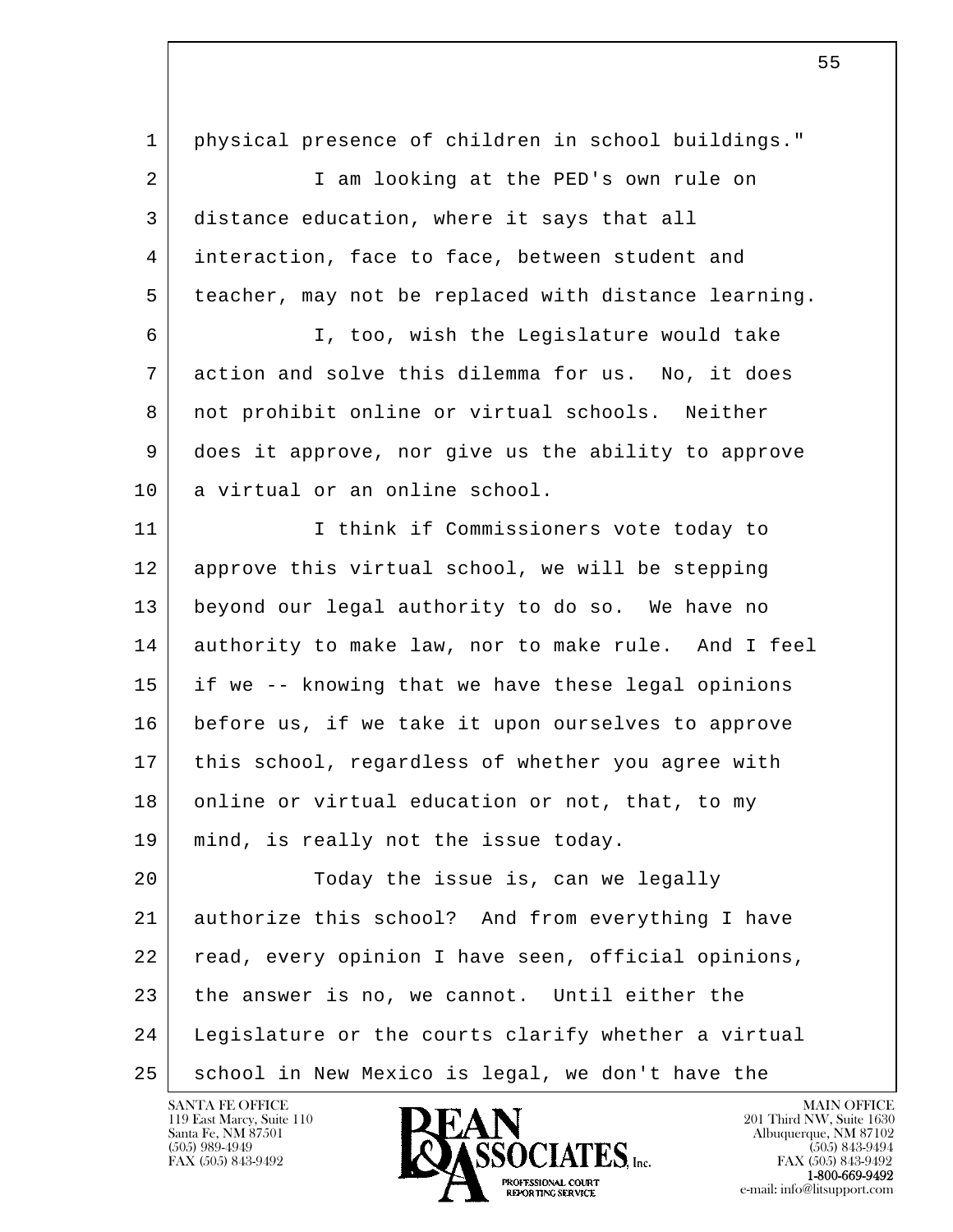l  $\overline{\phantom{a}}$  1 authority to override the courts or the Legislature 2 and, in their place, say, "Yes, we may authorize a 3 virtual school." We do not have that authority. 4 And I must say today, as I have told you 5 before, I cannot support this application for that 6 very reason. Thank you. 7 | THE CHAIR: Thank you, Vice Chair 8 Shearman. Commissioner Pogna. 9 COMMISSIONER POGNA: Thank you, 10 Mr. Chairman. I agree with practically everything 11 that Mr. Canfield stated. And I won't repeat it. 12 But -- so I'll just tell you the story about my 13 daughter. She is an adult. She is getting -- 14 finishing her third year in -- in her master's at 15 the University of North Carolina. And it's been 16 practically 99-percent virtual instruction, which is 17 absolutely perfect for her. 18 I know that in virtual education, you have 19 to be -- the child has to be disciplined. My 20 daughter would have succeeded at it whether she was 21 in first grade or now, as an adult getting her 22 master's. This is an area that many students could 23 utilize and succeed in. And I think that we -- 24 whether we have the authority or not, I believe that 25 we have to pursue this. Thank you.

119 East Marcy, Suite 110<br>Santa Fe, NM 87501

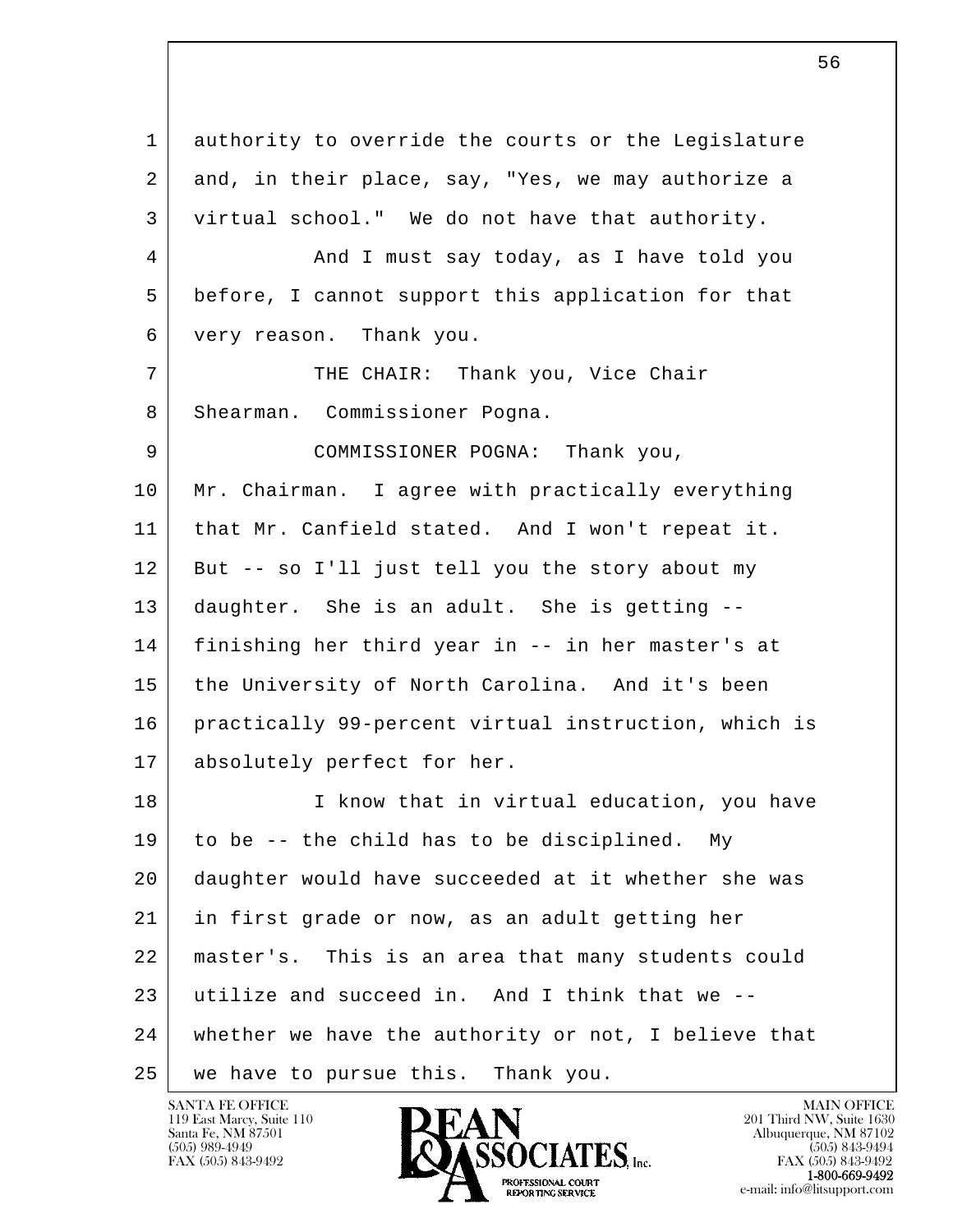1 | THE CHAIR: Thank you, Commissioner Pogna. 2 Secretary Gant? 3 COMMISSIONER GANT: Mr. Chair, members, 4 I'm just going to make some comments. I'm not going 5 to ask any questions. I've asked probably too many

 6 questions the last time. But I would start with 7 saying that if we check around, school districts 8 like APS, Las Cruces, Santa Fe -- you name them -- 9 the larger ones all have a virtual component of 10 their brick-and-mortar schools. Children can 11 take -- students can take virtual classes, 12 dual-enrollment classes, et cetera. But they still 13 have to face a teacher. They still have to be in 14 attendance, and their seat's in a chair. That's 15 part of the system.

l  $\overline{\phantom{a}}$ 16 The State of New Mexico requires that all 17 students be availed the opportunity for a free 18 public education, that public schools will provide 19 materials, to include combinations of textbooks, 20 learning kits, supplementary materials, and 21 electronic media, computers and peripherals. 22 That's Section 22-15-7(C), New Mexico's 23 | NMSA 1978. Section 22-15-17(A) NMSA states that, 24 "Any qualified student or person eligible to be" -- 25 "to be a qualified student attending public school,

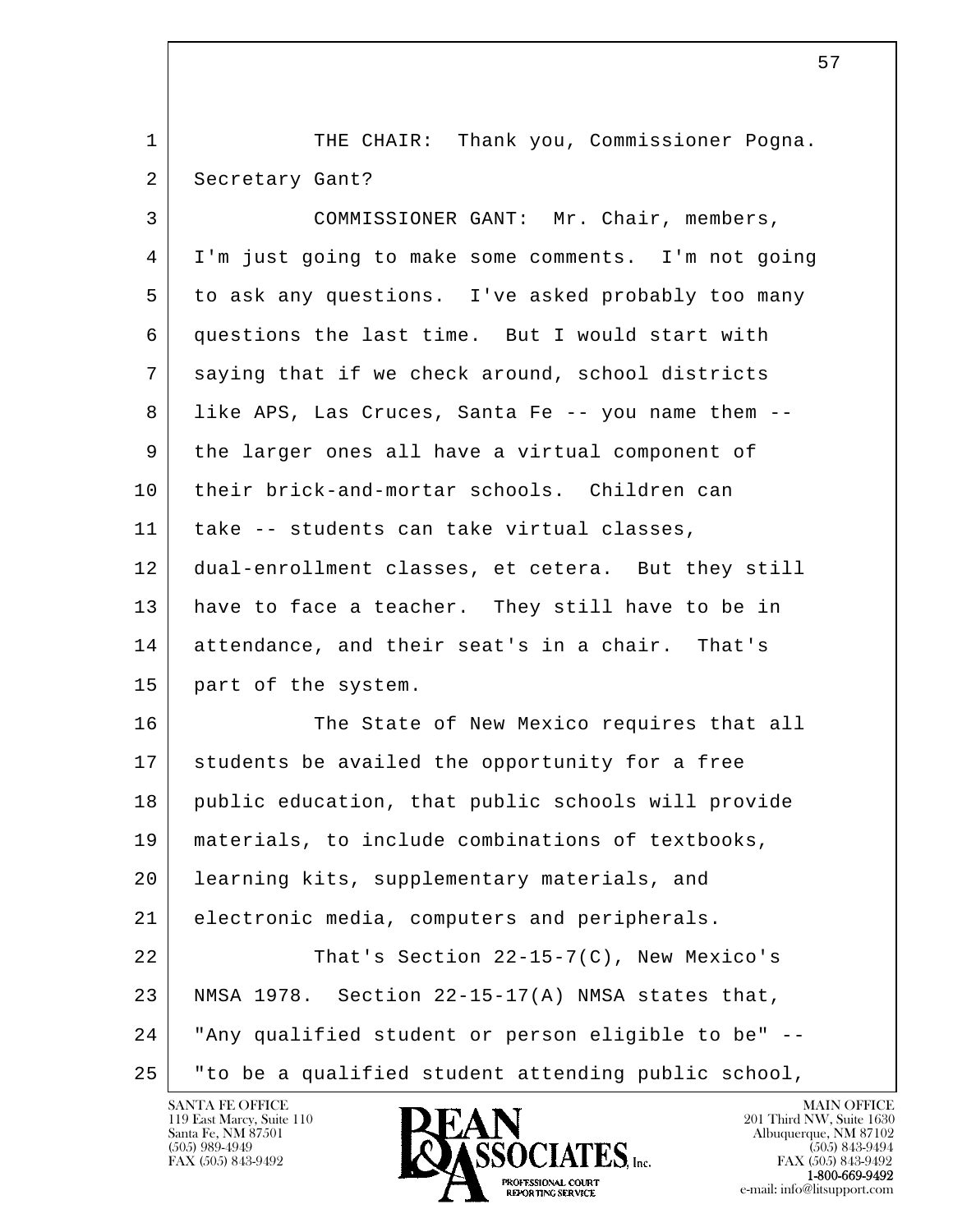| $\mathbf{1}$ | a state institute, or a private school approved by   |
|--------------|------------------------------------------------------|
| 2            | the Department, in any grade from first through      |
| 3            | twelfth of instruction, is entitled to the free use  |
| 4            | of instructional materials."                         |
| 5            | Section $22-15-7(C)$ states that, "Any               |
| 6            | school district, institute, or private school or     |
| 7            | agent receiving institutional material pursuant to   |
| 8            | the instructional materials law is responsible for   |
| 9            | distribution of the instructional material to        |
| 10           | eligible students and for the safekeeping of the     |
| 11           | instructional materials."                            |
| 12           | Since the charter application, if granted,           |
| 13           | will receive funds in the form of SEG from the State |
| 14           | to operate the school, then the charter school is    |
| 15           | responsible for distribution of educational          |
| 16           | materials to students, all students, purchased with  |
| 17           | State funds.                                         |
| 18           | There was an article in the New Mexican              |
| 19           | dated 8 September. It was reported that Senator      |
| 20           | Boitano said, "Charter" -- "The charter school       |
| 21           | includes" -- "This charter application includes a    |
| 22           | provision that the school will provide computers at  |
| 23           | the fifth year mark of its existence."<br>Then he    |
| 24           | said -- this is a quote -- "That's something" --     |
| 25           | "This is some-" -- he said, "That's something        |

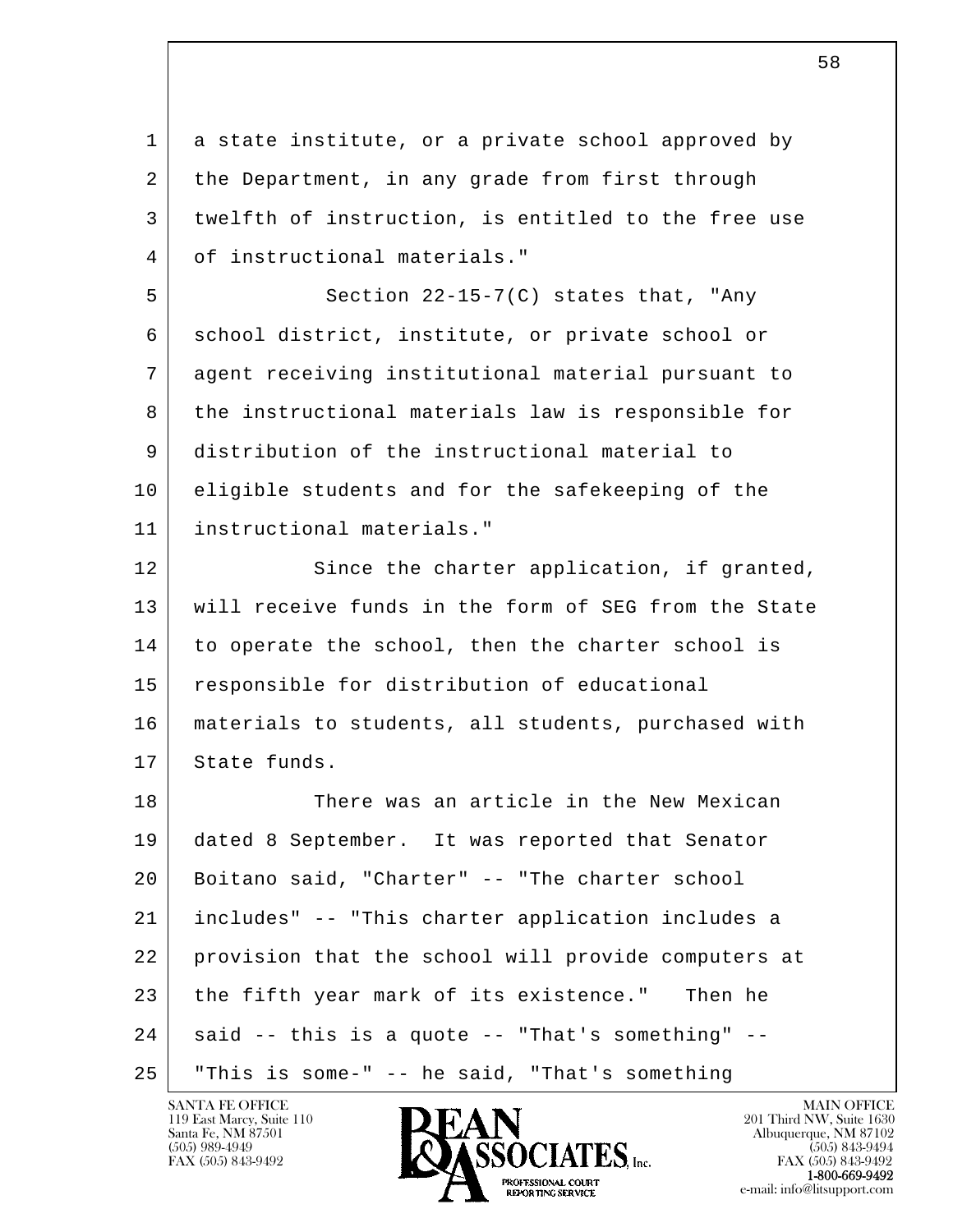l  $\overline{\phantom{a}}$  1 parents and teachers need to figure out" -- excuse  $2 \mid$  me -- "...parents..." -- excuse me -- "...parents 3 and students need to figure out." 4 This would tell me, as a parent, slash 5 student, that from the start, from the first day of 6 school of operation, that they, the student and 7 parent, must provide all IT required to attend the 8 school. 9 I do know there's a paragraph in there 10 that talks about IT, 33 percent and all that. But 11 | this is a statement that was in the public. 12 This is against all State statutes for 13 public education. Read and discuss information from  $14$  that  $-$  excuse me. 15 This also sets up a system which -- which 16 the students whose parents and guardians can afford 17 to provide computers and peripherals. What about 18 the student that lives in -- and we have many of 19 them in Cruces -- that live in hotels, cheap motels, 20 just to live somewhere, that do not have Internet 21 connections? They will not have an opportunity to 22 | go to this school. 23 It's a barrier. This is the same thing as 24 saying, "No tuition"; you will not have a tuition in 25 a public school, which a charter school is. They

 $\sim$  59

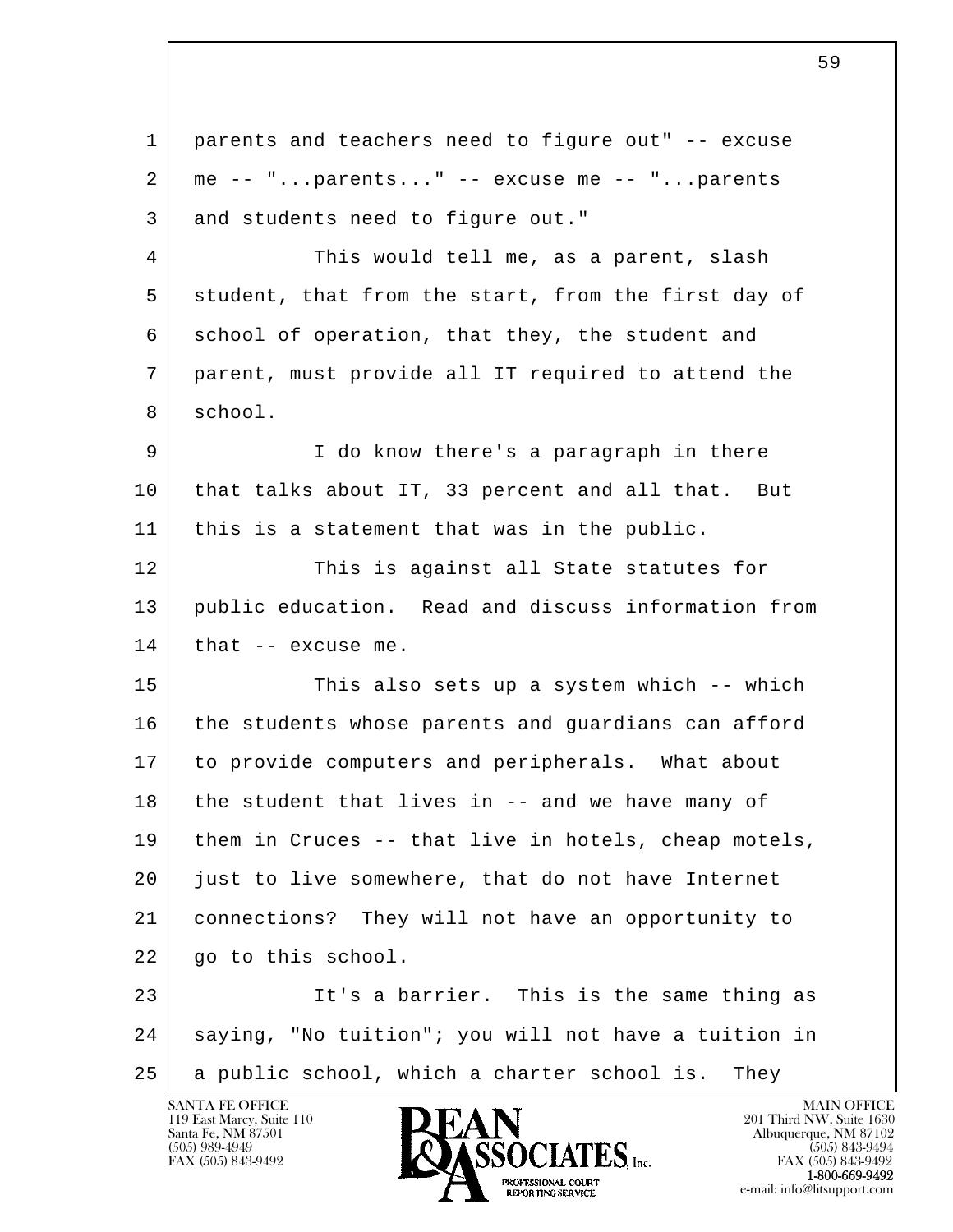l  $\overline{\phantom{a}}$  1 cannot even expect to go to this charter school. 2 | All students should be provided computers 3 regardless of economic status. The district cannot 4 pick and choose -- districts cannot pick and choose 5 which students will receive required educational 6 materials, such as books, reference materials, 7 calculators, et cetera, based on a student's 8 economic needs. 9 The same should be for charter schools for 10 providing the required educational materials to 11 support teaching of all students in the core 12 curriculum. You're required by State law to provide 13 all materials required by the student to get 14 through -- to be successful in the core curriculum; 15 | not the extra-curriculars, but the core. Computers 16 in your application are essential to success of 17 teaching the core curriculum. 18 I wonder about the legality of providing 19 Internet services to a family using SEG when there 20 is the possibility that family members will also be 21 using -- be able to use the connection for work 22 and/or pleasure when the student is not on the 23 | system. Will we allow taxpayers' money to do that? 24 Parents may bring work from home and connect to 25 | their individual offices to complete. Are we not

119 East Marcy, Suite 110<br>Santa Fe, NM 87501



FAX (505) 843-9492<br>**1-800-669-9492**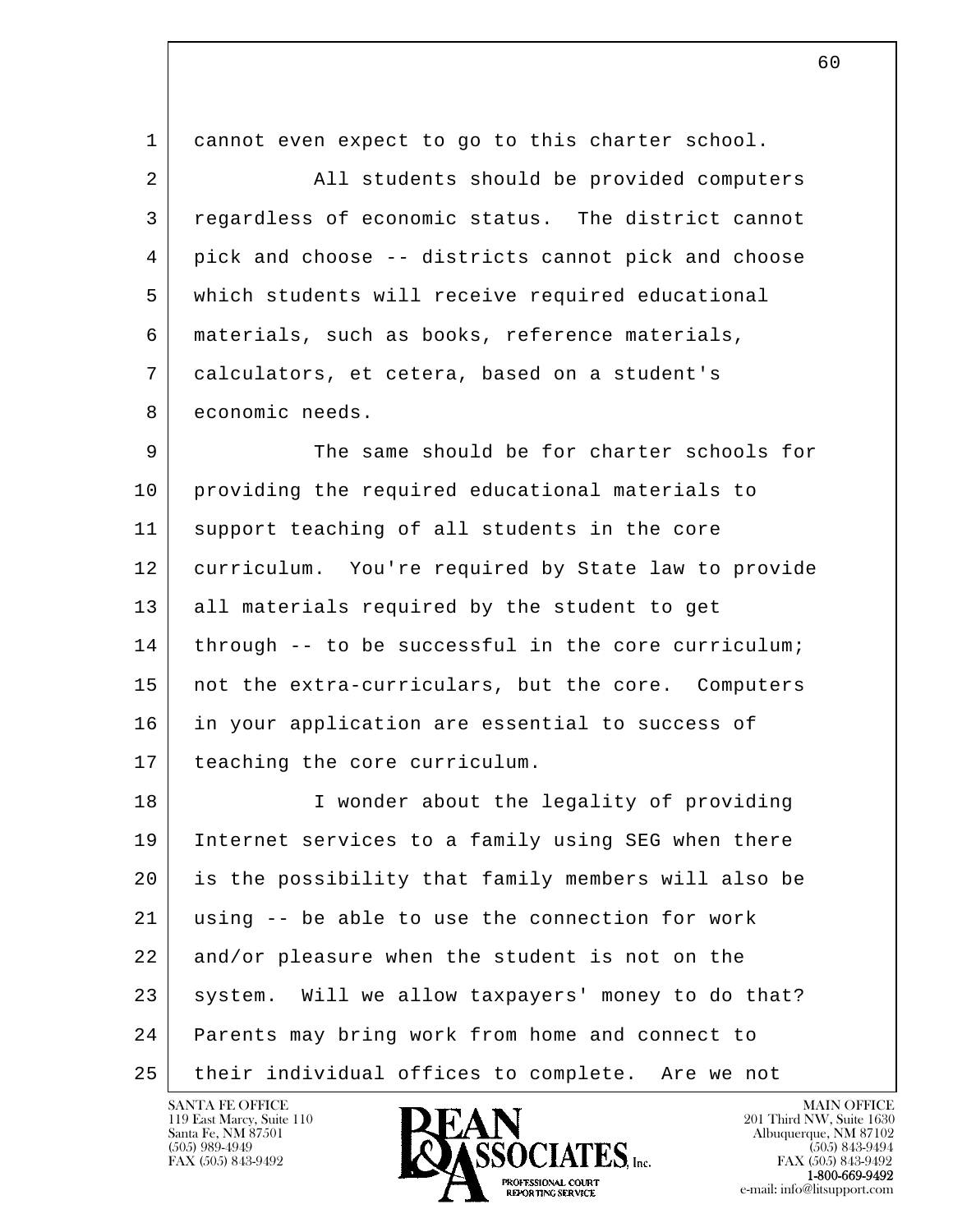| $\mathbf 1$ | paying part of the bill for their work in their      |
|-------------|------------------------------------------------------|
| 2           | offices when they work in an office?                 |
| 3           | Lastly, as an elected official who has, as           |
| 4           | do other elected officials, been sworn to uphold the |
| 5           | New Mexico Constitution and statutes, by voting in   |
| 6           | favor of this application, I firmly believe I will   |
| 7           | be -- will not be honoring the oath that I have      |
| 8           | taken. This oath requires that I support all         |
| 9           | students, and not just those that can afford to      |
| 10          | attend the school as proposed. Thank you,            |
| 11          | Mr. Chair.                                           |
| 12          | THE CHAIR: Thank you, Commissioner Gant.             |
| 13          | Any comment or response?                             |
| 14          | MR. BOITANO: Mr. Chair, yes. Thank you.              |
| 15          | I think Mr. Gessing and I would like to just         |
| 16          | address -- respond to a couple of the concerns that  |
| 17          | Commissioners have.                                  |
| 18          | MR. GESSING: Mr. Chair, Commissioner                 |
| 19          | Bergman, I wanted to respond to your specific issues |
| 20          | that you brought up relating to the potential        |
| 21          | flooding of the market, if you will, with virtual    |
| 22          | charter schools. And while this is certainly not     |
| 23          | the strategy that we are -- as far as I know, anyone |
| 24          | else -- has put together, it would be a strong       |
| 25          | indicator that if that large of a number of students |

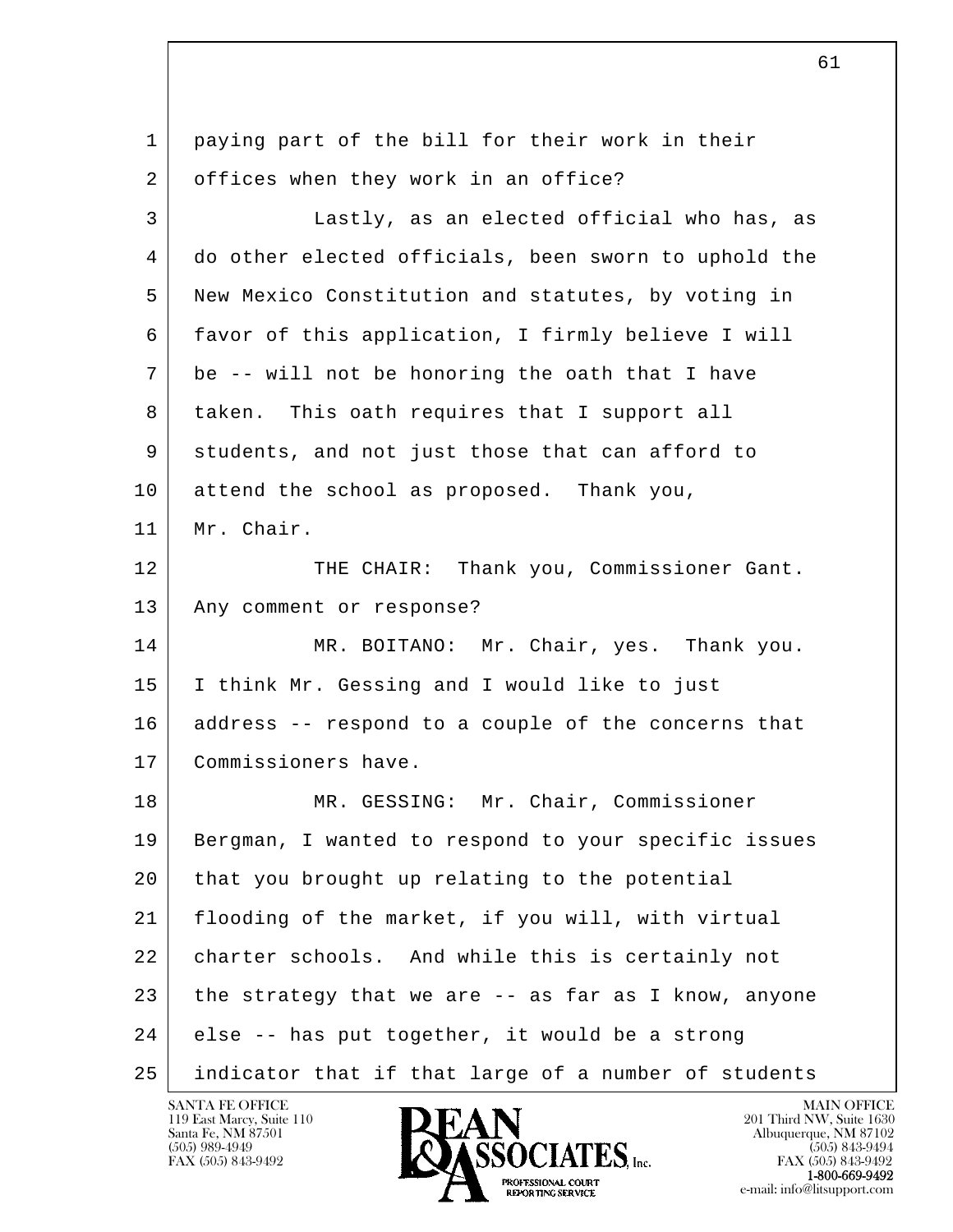1 was pursuing a virtual school in leaving their 2 existing school for that opportunity, that this 3 opportunity for the virtual school is really 4 providing something that they are not getting in 5 their current educational environment. 6 And, for us, the school system exists -- 7 this all exists, the building here, has to exist for 8 the children, not for the benefit of the districts 9 and the adults and anyone else working in those 10 buildings. 11 | And so what we need in New Mexico -- and 12 this is one aspect of this larger issue -- is we 13 need a -- a system that is set up for the benefit of 14 | the children, for the educational opportunities, to 15 provide those for the children in those schools. We 16 | need a system that's flexible enough to successfully 17 adjust and do everything that's necessary to serve

l  $\overline{\phantom{a}}$ 19 So I don't think that the problem you 20 | outlined is likely to occur. I don't see that 21 many -- I don't have a crystal ball. But I don't 22 see how many -- how that many of these types of 23 schools will come to be. This would be the second 24 serving New Mexico, with the one in Farmington being 25 the other that I know of. And, you know, if this is

119 East Marcy, Suite 110<br>Santa Fe, NM 87501

18 those children.

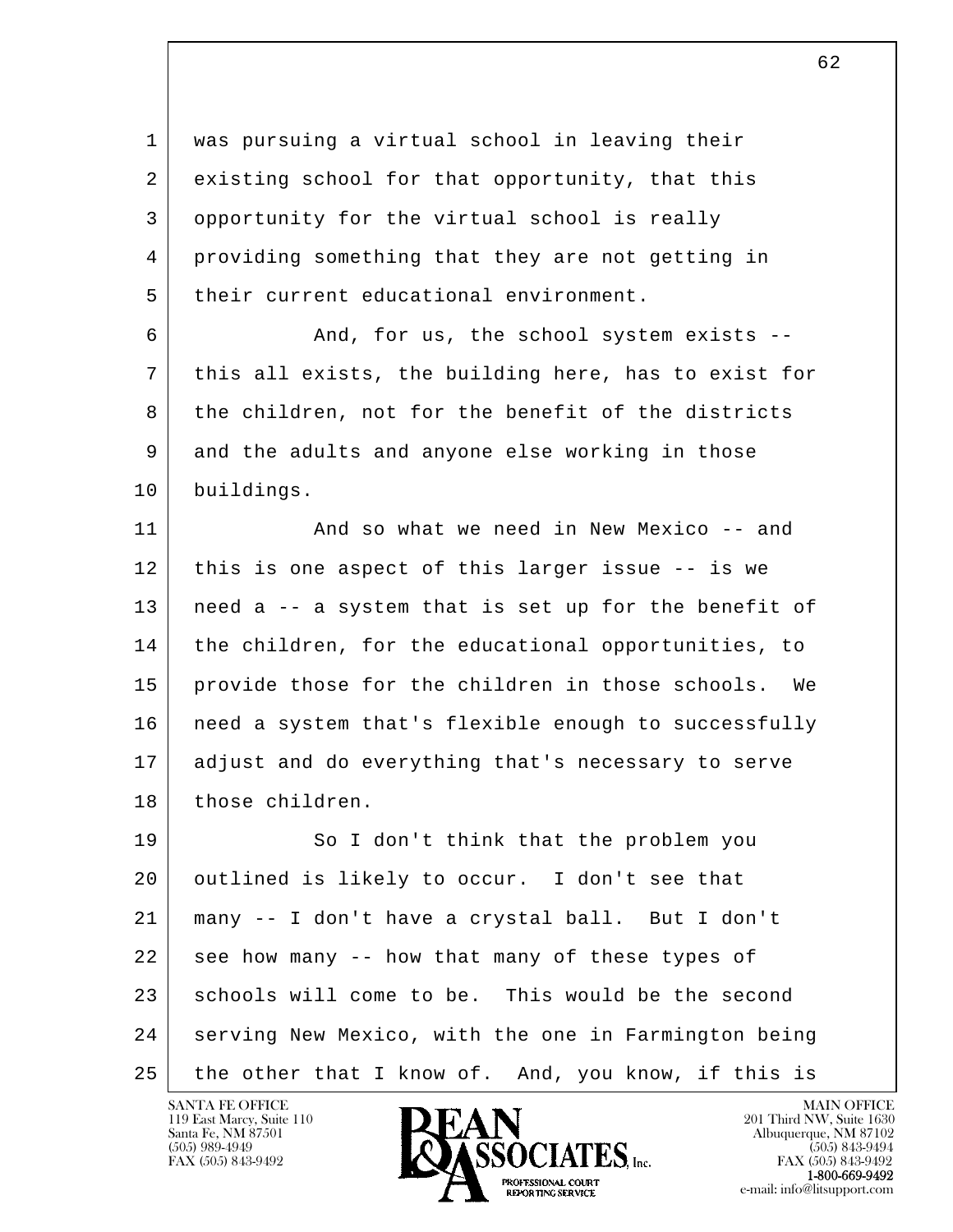l  $\overline{\phantom{a}}$ 1 an option that is pursued by that many children --2 our view has never been that it is a universal 3 option that all children are going to want to be in 4 a virtual school. 5 But if the numbers have been dramatically 6 lowballed, and it turns out that there is far 7 greater demands than we can ever fulfill, I think 8 that's a strong signal to the existing school 9 systems that they need to address that market need 10 and expand it for the benefit of the children and 11 their families. Thank you. 12 MR. BOITANO: Mr. Chair, you know, there's  $13$  a lot of  $-$  I've heard a lot of comment about the 14 negative impact that this school will have on the 15 system. And, you know, if the question is will 16 students enroll in virtual schools, the answer is 17 absolutely, yes. Will -- will students enroll in 18 charter schools? Absolutely, yes. And if that 19 means they exit the traditional system, and that's a 20 negative thing, then so be it. 21 Because that's the purpose of the Act. 22 You know, be mindful. In 1999, before we passed the 23 Charter School Act, students and parents had one 24 choice. They didn't have any choice. They were 25 forced; they were coerced to go to the school that

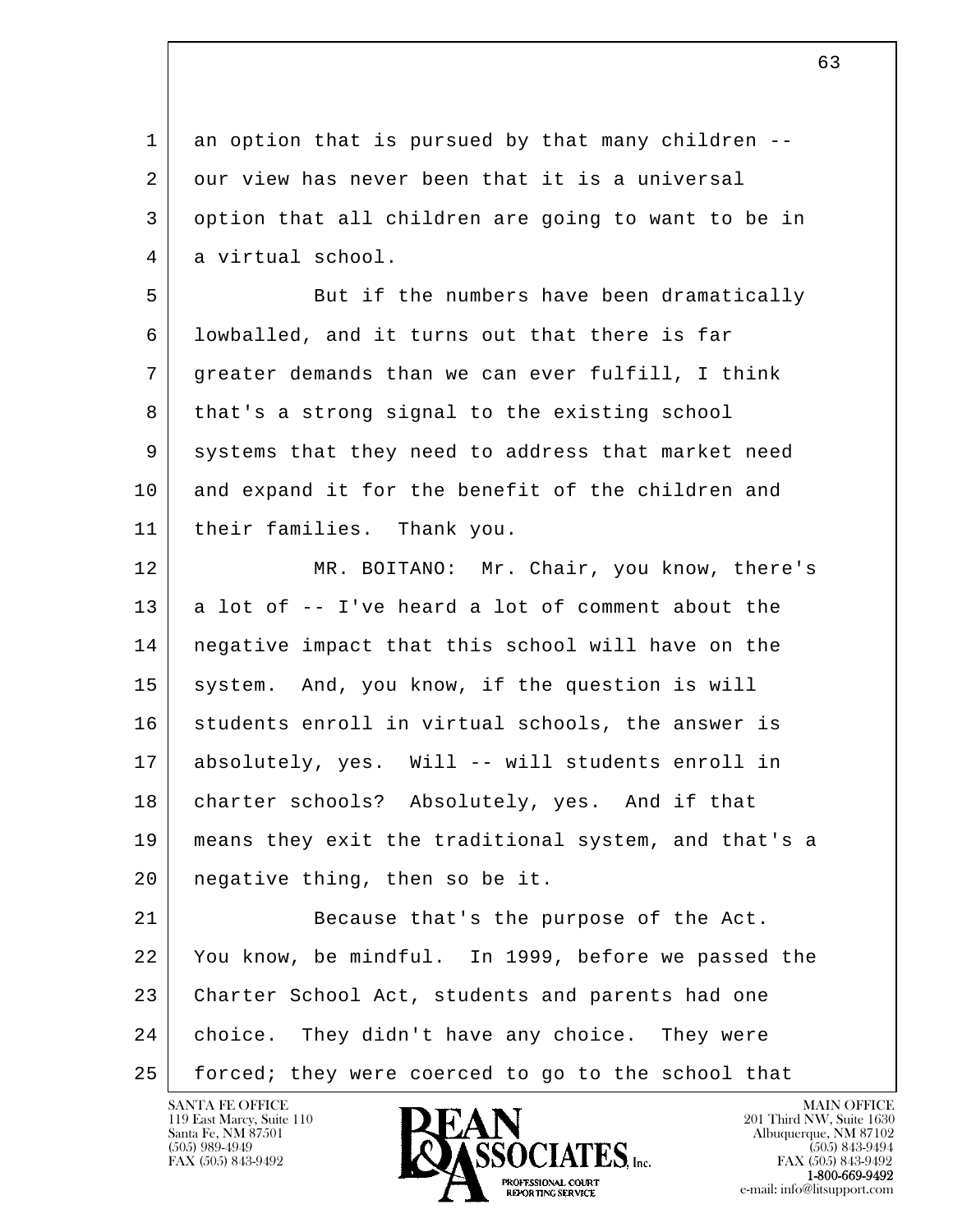1 was in their neighborhood. They had no choice. The 2 purpose of the Charter School Act is to give 3 students and parents choice.

4 So, you know, if the Commission perceives 5 that students leaving the traditional system and  $6$  going to a virtual school is a negative thing, 7 that's fine. But in the spirit of the Charter 8 School Act, that's what we want to do. We want to 9 give parents and students more choice. And I think, 10 you know, we've made a compelling case that the 11 quality of education delivered, provided by this 12 virtual school, will be very good. And so I just 13 | kind of want to mention that.

l 14 As, you know, Commissioner Gant, as far as 15 the computers go, I'm sure you've never had this 16 experience when being interviewed by the print 17 media. But you spend 15, 20 minutes, and you say a 18 | lot of stuff. And then one sentence comes out. One 19 | sentence comes out. Our -- our application says 20 that the goal is, by the fifth year, when we have 21 | sufficient funding, every parent and student will 22 have a computer. That's the goal. That's in the 23 application.

 $\overline{\phantom{a}}$ 24 For the first couple of years, we may not 25 be able to provide that to families, to students.



FAX (505) 843-9492<br>**1-800-669-9492** e-mail: info@litsupport.com<br>REPORTING SERVICE e-mail: info@litsupport.com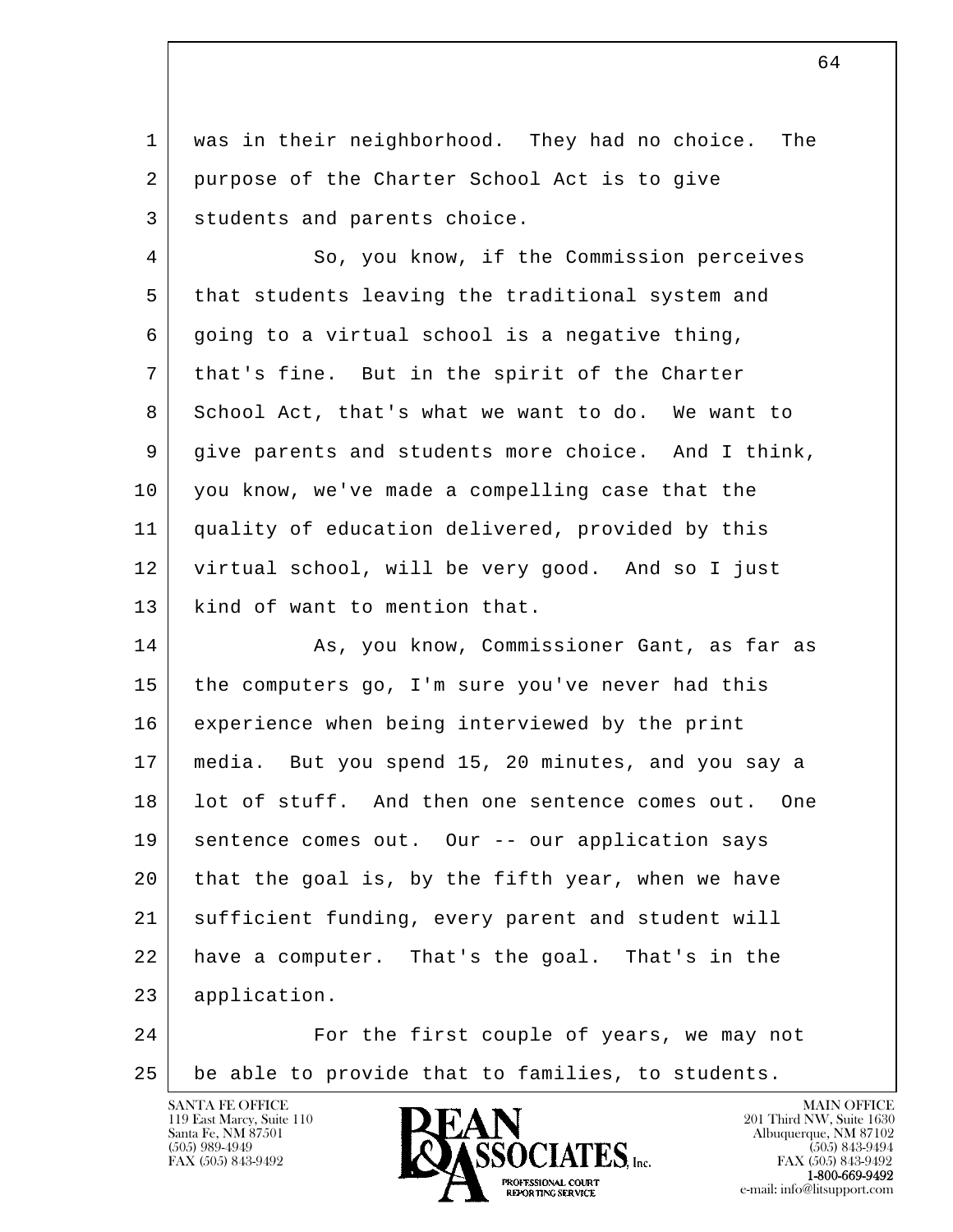1 And that's in our -- that's in our charter 2 | application. And parents need to enter a virtual 3 | school, students need to enter a virtual school, as 4 they do with any charter school, with their eyes 5 wide open, knowing that that being on the table, and 6 us telling them up front, it may not happen the 7 first year or two, but it will happen by the fifth 8 year.

9 So anyway, again, thank you. I think we 10 could -- there's obviously a difference of opinion 11 in a number of different areas. But I just want to 12 remind the Commission, this is the reason why we 13 passed the Charter School Act. And parents and 14 students choose these schools. And they are, to 15 some degree, responsible for the outcomes. So 16 they're a part of the whole accountability system 17 | that we're trying to address, parental involvement, 18 parental engagement, higher quality charter schools. 19 Thank you, Mr. Chair.

l  $\overline{\phantom{a}}$ 20 | THE CHAIR: Thank you, Senator. 21 Commissioner Lopez and then Commissioner Gant. 22 COMMISSIONER LOPEZ: Good morning. I have 23 a real concern about connectivity. It really isn't 24 anywhere it should be in New Mexico. And that 25 creates a two-tiered system. The ones who can get

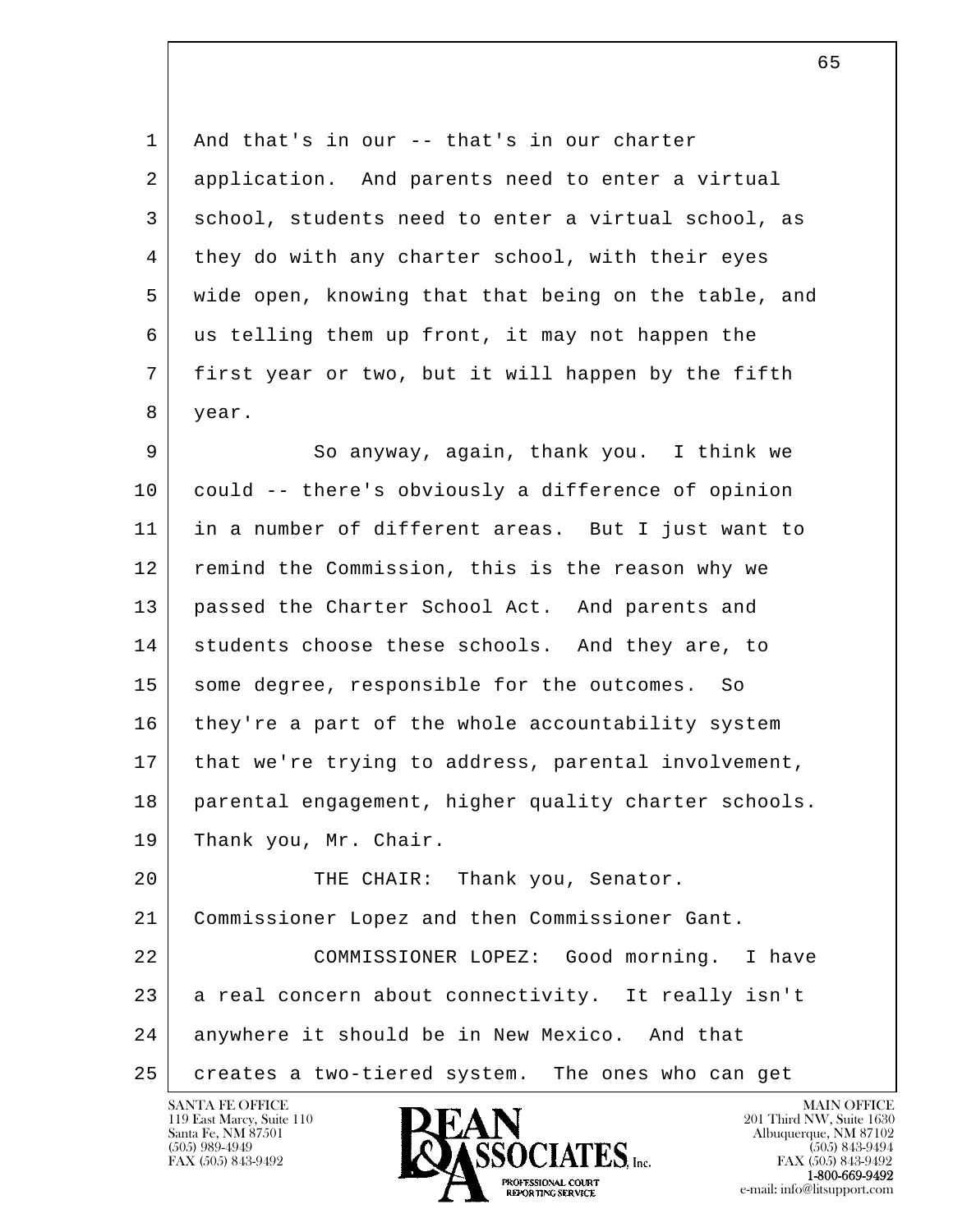l  $\overline{\phantom{a}}$  1 connectivity will be the ones who can attend this 2 school, and the ones who can't won't. And this 3 recent trip that we took on all these public 4 hearings for these applications, we were coming back 5 from Carlsbad and we had no, no connection from 6 Carlsbad all the way to I-40. It was -- like, we 7 were doing research or something. 8 So it really does create a two-tiered 9 system. I mean, the satellites aren't going to 10 point their satellites down at a community that has 11 three subscribers. And I don't see how you're going 12 to make it equal-access. It is public money. And 13 | I'm real concerned about that. 14 THE CHAIR: Thank you, Commissioner Lopez. 15 | Did you have a question, or is that just a 16 statement? 17 COMMISSIONER LOPEZ: No. A comment. 18 THE CHAIR: Commissioner Gant. 19 COMMISSIONER GANT: A comment, and then a 20 point of reference. First of all, point of 21 reference. Public Code 6.80.4.12F specifies, "A 22 charter school shall be a nonsectarian, nonreligious 23 and non-home-based public school that operates 24 within the geographic boundaries of the public 25 | school district." This regulation precludes this

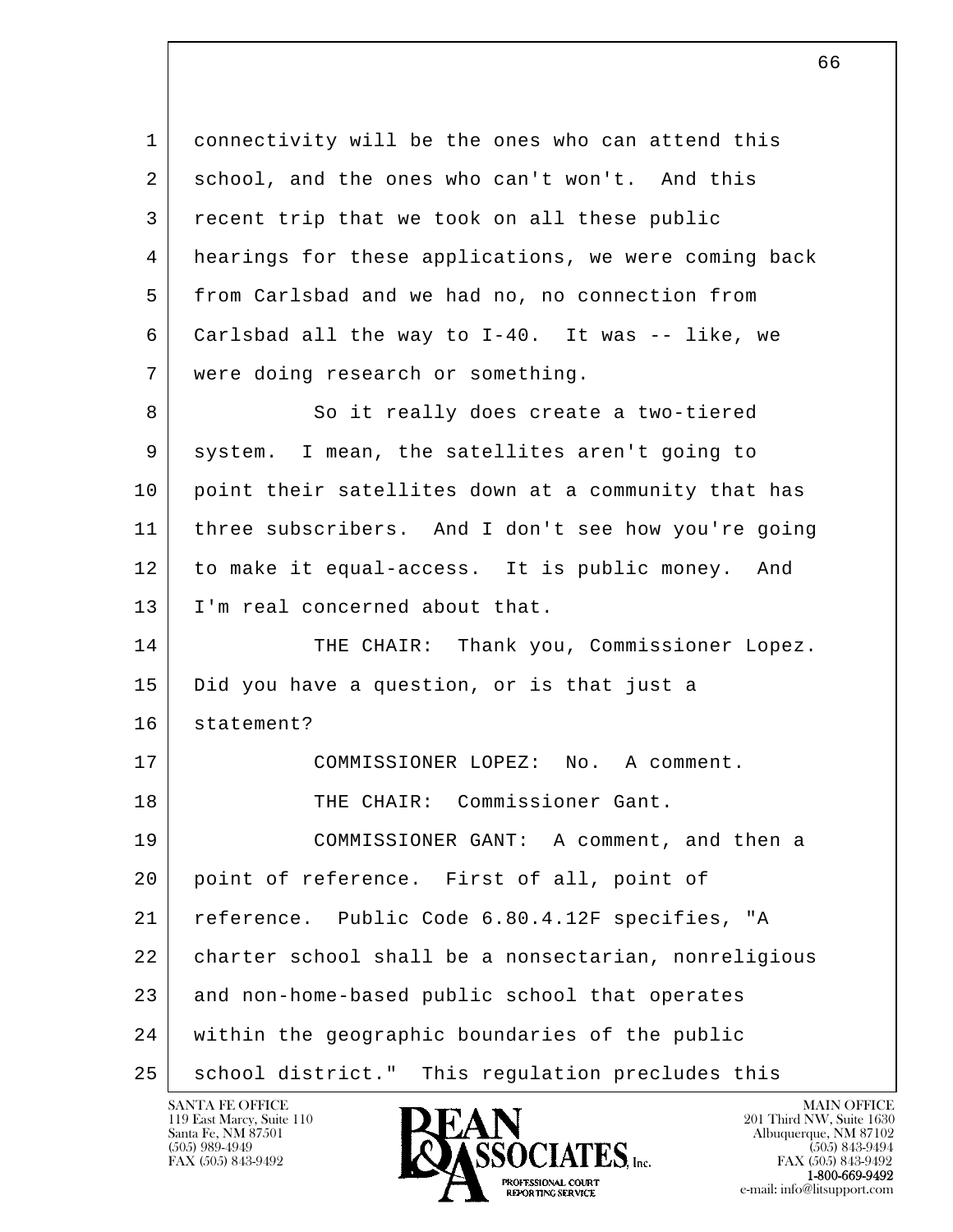l  $\overline{\phantom{a}}$  1 district -- this charter, in my view, from operating 2 outside of the boundaries of Santa Fe School 3 District. 4 Secondly, I understand, from across the 5 United States and watching what's going on, and my 6 readings, there's a lot of leadership, and some in 7 this state, that want to see privatization -- more 8 privatization of public schools. The Constitution 9 of the State of New Mexico doesn't allow for 10 privatization of public schools. It says, "All 11 students will have a right to a public -- free 12 public education." This is not free. Thank you, 13 Mr. Chair. 14 THE CHAIR: Thank you. 15 | COMMISSIONER CARR: Mr. Chair? 16 THE CHAIR: Thank you, Commissioner Gant. 17 Commissioner Carr. 18 COMMISSIONER CARR: I have some comments. 19 And you guys have probably heard my speech on 20 virtual schools before, but I'll add a few things. 21 Recent studies have shown that virtual schools are 22 | not effective for students. They have shown just 23 the opposite, that their test scores are lower, and, 24 of course, they're not as adept at interacting with 25 other people. And so I guess I'm reading a

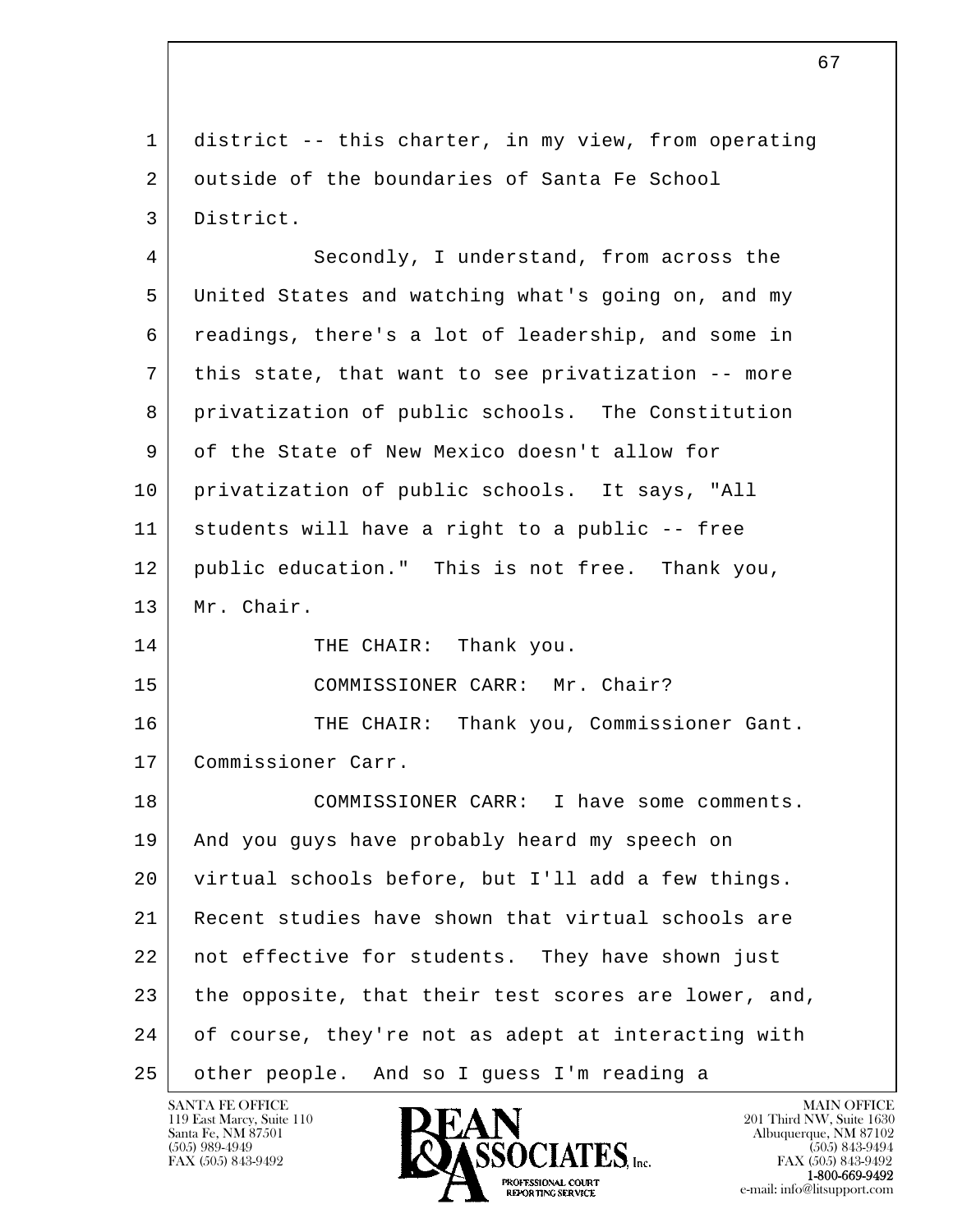1 different set of expert opinions.

| $\overline{2}$ | I believe that our children come first.              |
|----------------|------------------------------------------------------|
| 3              | The institution -- the educational institutions that |
| 4              | we have in the state exist for the sole purpose of   |
| 5              | serving students. And we have done so for over a     |
| 6              | century in this state -- well, longer than that.     |
| 7              | And to make any reference that we're not -- you      |
| 8              | know, the schools and the institutions are not here  |
| 9              | to employ teachers, to employ administrators. They   |
| 10             | are here to educate children. And I don't think      |
| 11             | anybody objects to that. But I kind of get that I    |
| 12             | am getting a different answer.                       |
| 13             | Children come first. And before minor                |
| 14             | arguments about the law -- and I don't think they    |
| 15             | are minor arguments; I think they are significant.   |
| 16             | I concur with Commissioner Bergman and Commissioner  |
| 17             | Shearman and Commissioner Gant on everything that    |
| 18             | they said. They said it -- stated it much better     |
| 19             | than I can at the present time.                      |
| 20             | I'm not willing to put students at risk in           |
| 21             | an experiment that hasn't been proven to work in the |
| 22             | I support virtual education for certain<br>past.     |
| 23             | individuals, certain classes, as something that adds |
| 24             | to a curriculum that's already within a              |
| 25             | brick-and-mortar school. As a veteran, I would not   |
|                |                                                      |

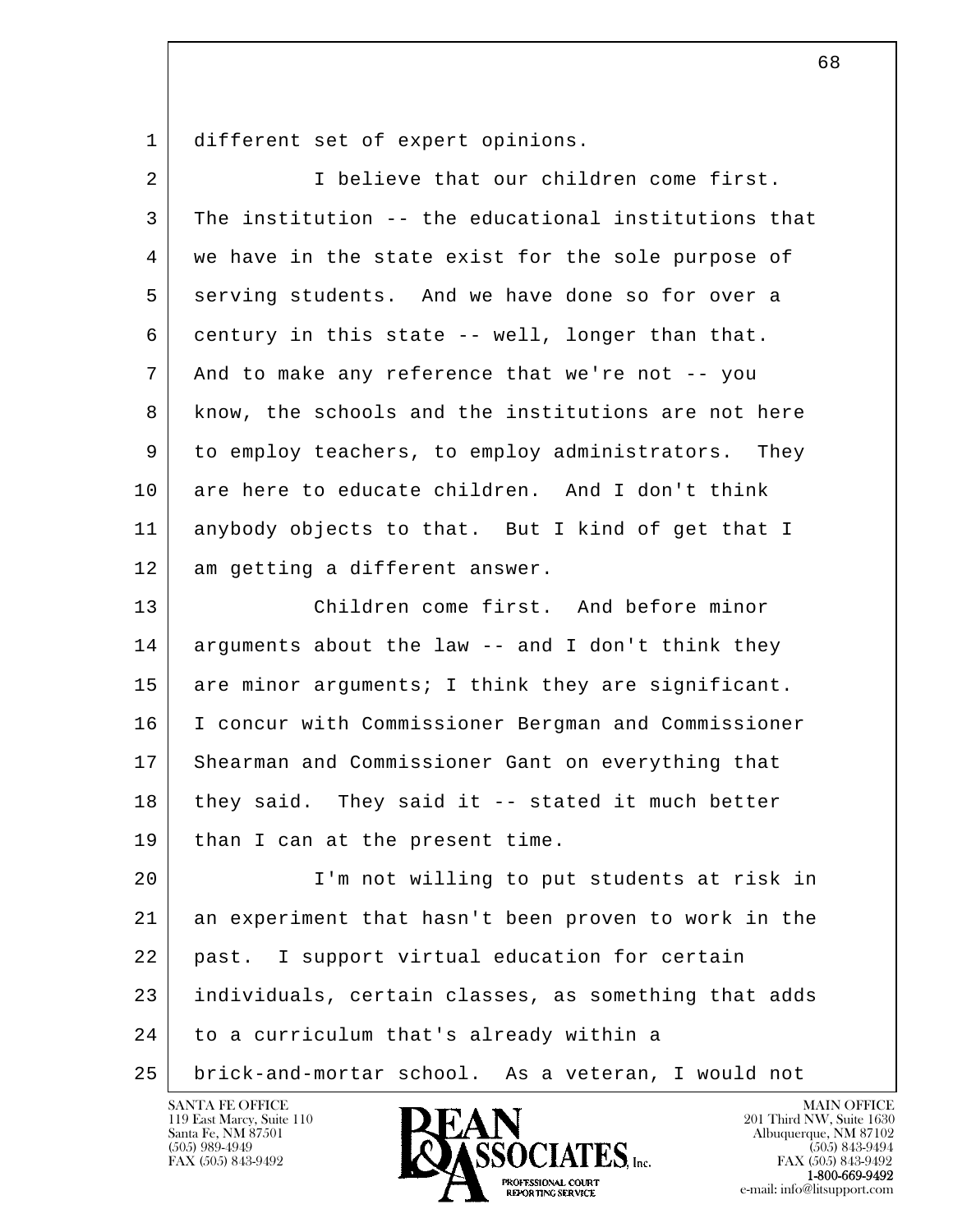1 put my soldiers at risk without looking at all the 2 data and doing all the research that needs to be 3 done.

4 There is a great deal of -- there is a 5 great movement in other states where states that 6 allow charter schools for profit. And adding in 7 computers to the mix makes that profit go way up for 8 those schools that are out of state. You don't have 9 to have very many teachers; you don't have to have 10 all the facilities; you don't have to have all the 11 interaction that you need.

12 Teachers cannot be replaced with a 13 computer. I'll -- guess I'm getting too old, maybe, 14 and maybe I'm just old-fashioned. But I don't think 15 so. Parents can't be replaced with a computer. You 16 know, you can't play football on a computer. You 17 can't play soccer on a computer. You can't do 18 experiments in a science lab on a computer. Well, 19 they say you can; but, you know, I don't want a 20 doctor working on me who had all of his classes on a 21 computer.  $22$   $\vert$  and if you -- I'm -- and then last thing

l  $\overline{\phantom{a}}$  23 I'll say is, in our system, parents are not held 24 accountable. When we do the test scores and teacher 25 evaluations and school evaluations, they're not held

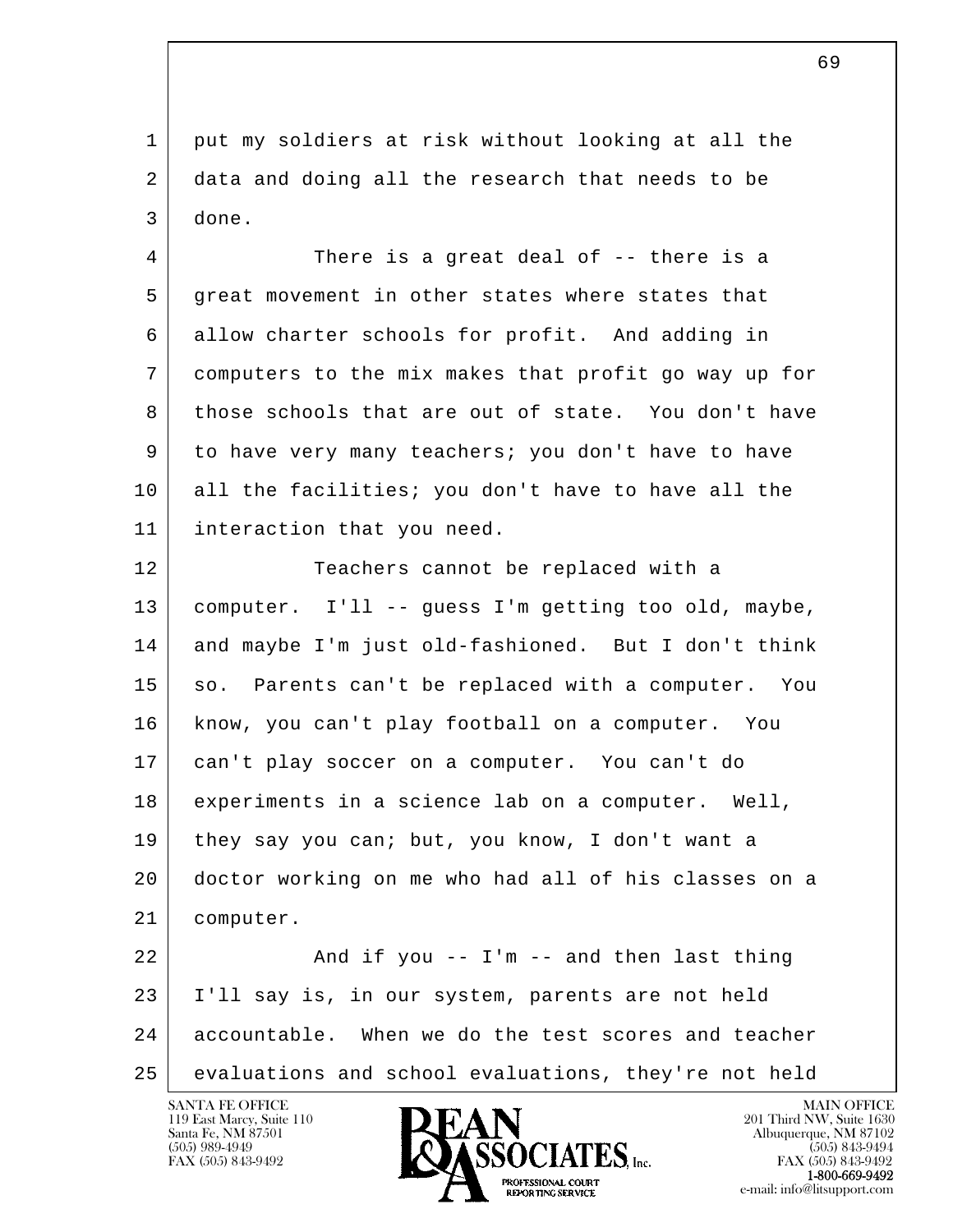l  $\overline{\phantom{a}}$  1 accountable. They're supposed to have their kids in 2 school every day; and, if their kids are truant, 3 they could be held accountable. But they're not 4 even held accountable under the current law in 5 regards to truancy, most of the time. So -- great. 6 We've been working on getting parents involved all 7 the time. 8 And I cannot support this for all the 9 reasons that I stated, and all the reasons that 10 Commissioner Gant, Commissioner Shearman, and 11 Commissioner Bergman also stated. 12 THE CHAIR: Thank you. Commissioner Carr. 13 | Are there any other questions? Commissioner 14 Bergman. 15 COMMISSIONER BERGMAN: It's not a 16 question; it is a comment. Just kind of responding 17 to what I heard there -- your response -- we're not 18 going to go back and forth. But you may have taken 19 my comment as my being opposed to virtual learning. 20 I am not opposed to virtual learning. 21 | T am actually a very strong supporter of 22 IDEAL New Mexico, which is a state arm that provides 23 distance learning to kids all over the state, to 24 kids who don't have access to things like physics, 25 for instance, because they're in too small a school

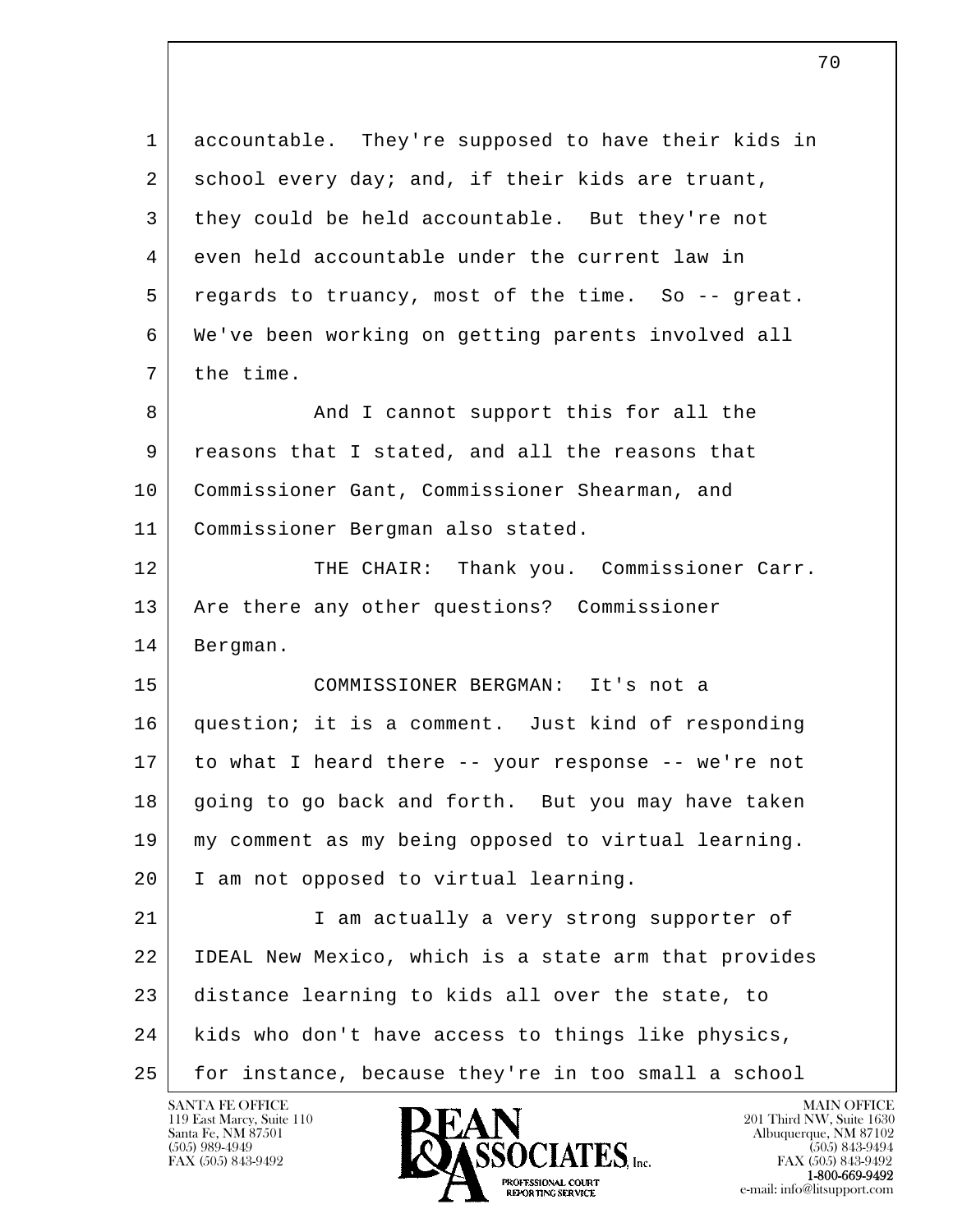1 district.

| 2  | A specific instance that I heard a person            |
|----|------------------------------------------------------|
| 3  | from IDEAL New Mexico share several years ago, which |
| 4  | included a student in my district, which includes    |
| 5  | Capitan, which is where this student was, a little   |
| 6  | tiny district. And this young lady wanted to take    |
| 7  | French, because, of course, Capitan only offered     |
| 8  | Spanish. She took French through IDEAL New Mexico.   |
| 9  | And that's great for that young lady. And I know     |
| 10 | that's happening right now all over this state.      |
| 11 | So I am not opposed to virtual learning or           |
| 12 | distance learning. And, yes, what I laid out there   |
| 13 | probably is a worst-case scenario. But I felt like   |
| 14 | somebody needed to say it, because if we wait, and   |
| 15 | it turns out I am right, then it's going to be too   |
| 16 | late to correct the problem, which is why I then     |
| 17 | talk about the Legislature. It needs to be           |
| 18 | corrected before a possible worst-case scenario does |
| 19 | happen in this state.                                |
| 20 | But I support distance learning and                  |
| 21 | virtual learning, but not in this particular         |
| 22 | Thank you, Mr. Chair.<br>context.                    |
| 23 | THE CHAIR: Thank you, Commissioner                   |
| 24 | Bergman. Any other questions from Commissioners?     |
| 25 | Senator Boitano, we had a -- an exchange the last    |
|    |                                                      |

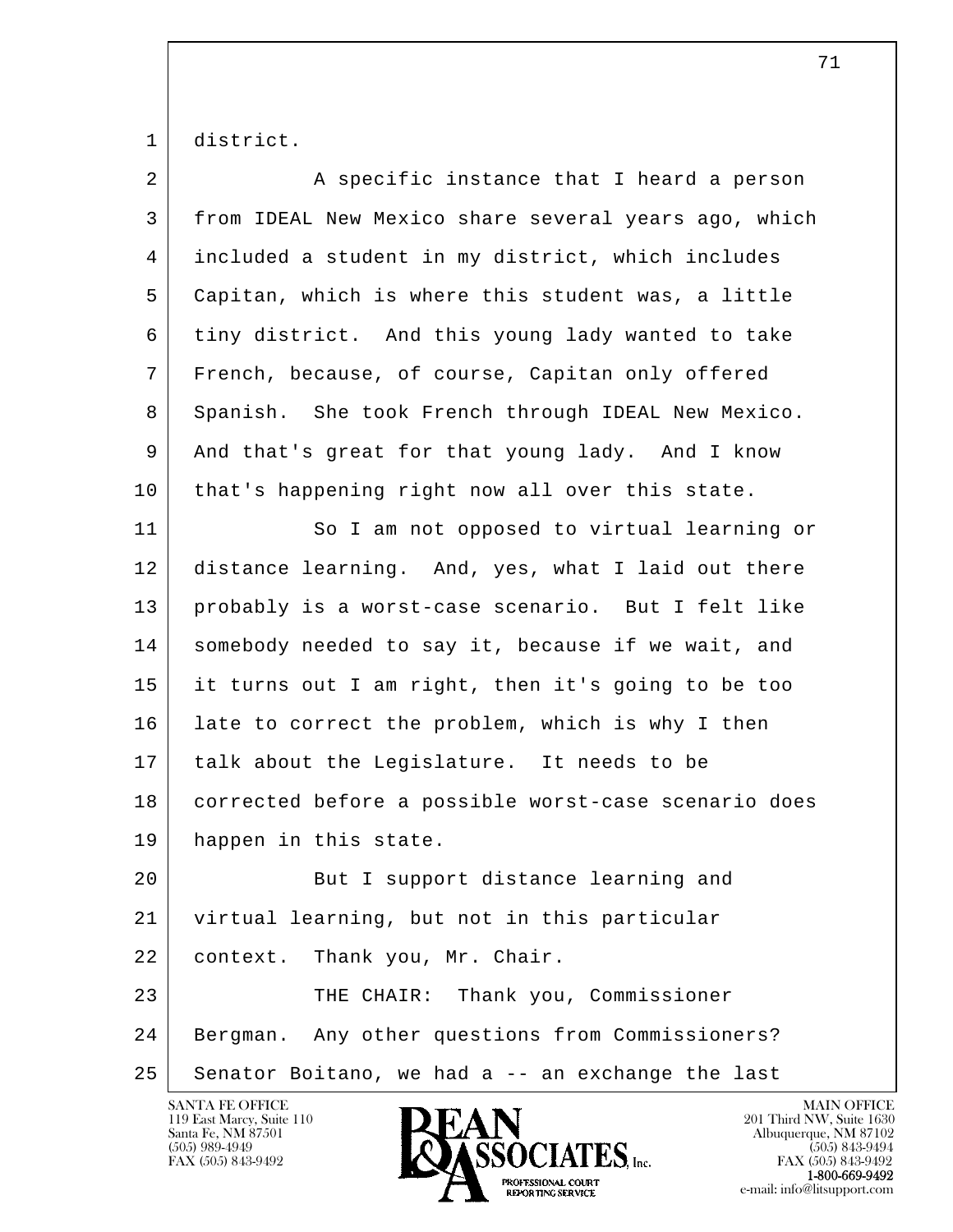| $\mathbf{1}$   | meeting in the community input hearing in which you  |
|----------------|------------------------------------------------------|
| $\overline{a}$ | asked, "Can the Public Education Commission approve  |
| 3              | an application with conditions?" And we, indeed,     |
| 4              | And when I think of conditions, I think of<br>can.   |
| 5              | the -- the funding considerations for virtual        |
| 6              | charter schools, the funding formula work group,     |
| 7              | September 5, 2012, this work was done by the         |
| 8              | Legislative Education Study Committee, and           |
| 9              | Dr. Harrell, Deputy Director, authored this work.    |
| 10             | And it states all the funding issues, the            |
| 11             | organizational issues that come about with charter   |
| 12             | schools. So this would be a hypothetical question    |
| 13             | for you being in the Legislature.                    |
| 14             | If the Public Education Commission                   |
| 15             | approved with conditions to address a lot of these   |
| 16             | issues cited in this report -- in this work group    |
| 17             | report, and if they indeed address them adequately,  |
| 18             | would that give your school -- and let's say it's    |
| 19             | signed by the Governor and is passed as a bill.      |
| 20             | Would that give this school enough time to -- to get |
| 21             | going for the planning year?                         |
| 22             | Because the legislative session, of                  |
| 23             | course, isn't starting till the new year, and        |
| 24             | then -- and then by the time a bill is signed and -- |
| 25             | it's hard to get ducks in a row when you don't know  |

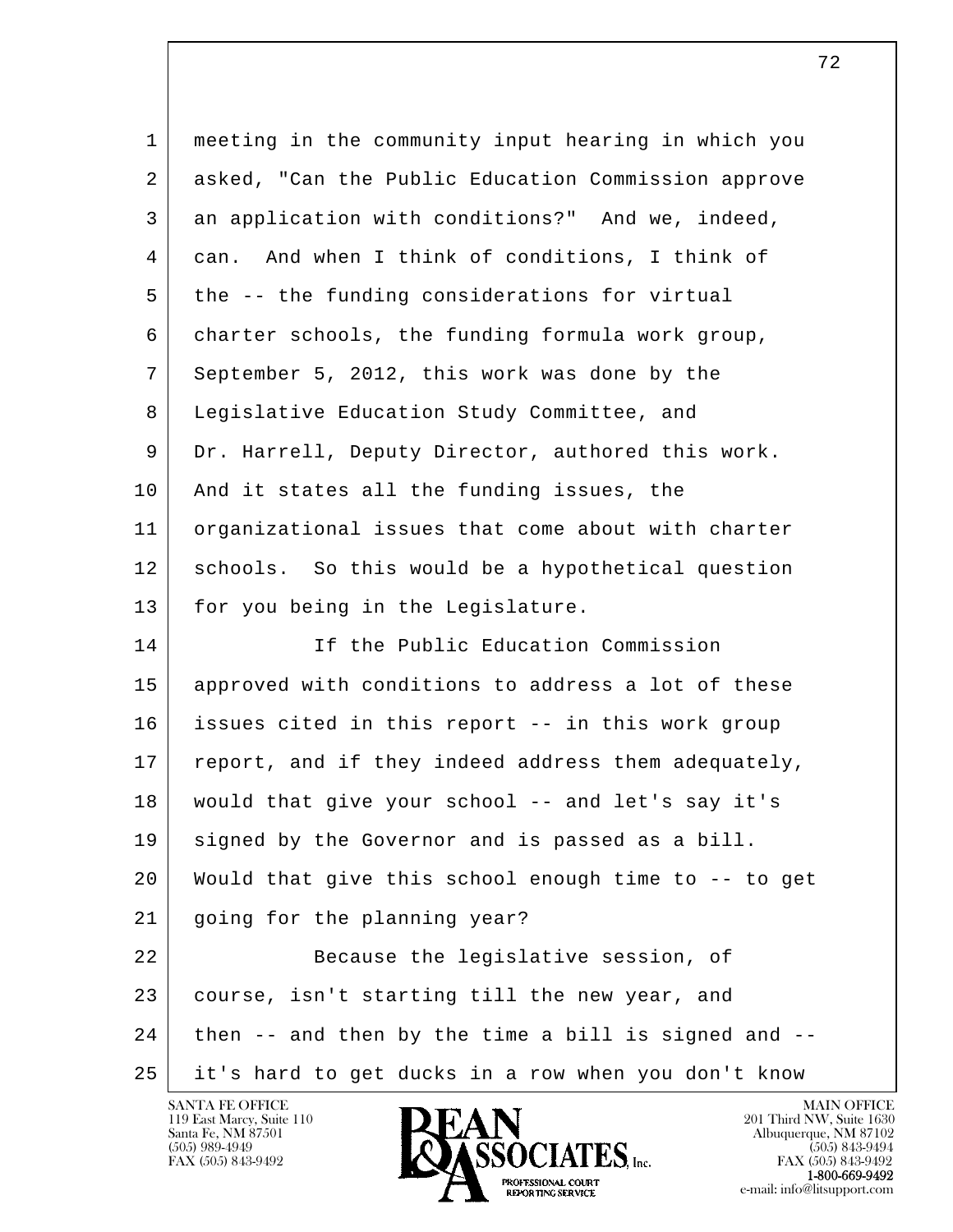1 if there's any finish line yet.

2 So this, just, hypothetical, if you could 3 give me your thoughts on that.

 4 MR. BOITANO: Well, Mr. Chairman, that's 5 a -- that's a very good question. You know, the 6 first  $-$  I mean, the answer is  $-$  I mean, from my 7 viewpoint, it would be very difficult. Because, 8 first of all, whether or not the Legislature will 9 act is very speculative. Secondly, which areas 10 might they act on? Because you outlined a number of 11 different areas there.

l  $\overline{\phantom{a}}$ 12 | And, you know, it may be that they act on 13 one area, but not another. It may be that they act 14 on two areas, but not a third and so forth. So -- 15 that's a good question. I don't know. I mean, 16 frankly, I would -- I would probably -- and I might 17 be speaking out of turn here, because I haven't 18 talked to our board about this. But I think it 19 would be kind of, you know, a slippery slope if we 20 acted on speculation what the Legislature might do. 21 It's probably a much better thing to act  $22$  on what we know is  $-$  is true now, what we know is 23 in place in rule and in statute, rather than in 24 speculation of what the Legislature might do. 25 I mean, I see David back there. And I

119 East Marcy, Suite 110<br>Santa Fe, NM 87501



FAX (505) 843-9492<br>1-800-669-9492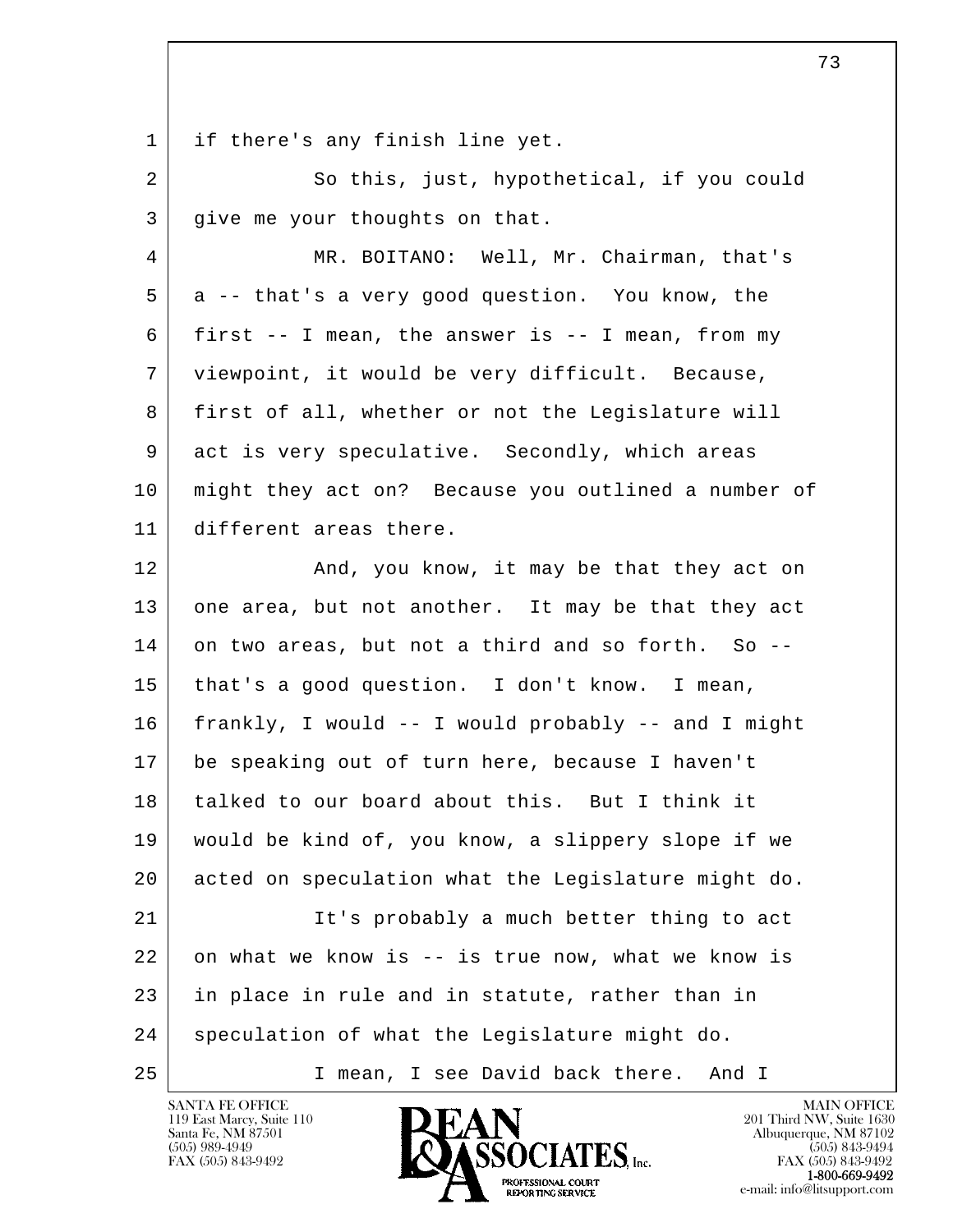1 don't know if you want to yield to him, David 2 Harrell from the LESC. But I know that the LESC is 3 considering language to address some of the issues 4 that have come up. But we haven't actually seen -- 5 and we're not going to see the bills until November. 6 We actually haven't seen the language yet at all. 7 So we don't even know which areas we're going to be 8 addressing. So it would be kind of a slippery 9 slope.

l  $\overline{\phantom{a}}$ 10 THE CHAIR: And another part -- the other 11 side of that is the -- when Governor Bill 12 Richardson -- they created the Cyber Academy Act, it 13 was a State-led collaboration between all the 14 | stakeholders, the Higher Education Commission, folks 15 trying to get this thing right by making sure that 16 all bases are covered. And I guess I would need an 17 update for the PEC. Maybe we could get a 18 presentation -- Beverly, or Ms. Callahan -- a 19 presentation on IDEAL New Mexico, to see where it's 20 at right now, and who's -- who are the stakeholders 21 in it and who isn't -- who isn't involved that  $22$  should be involved in this  $-$  in this effort. 23 Because I don't know what IDEAL is doing 24 and not doing, who they're serving and who they're 25 not serving right now, as we sit here today. And so

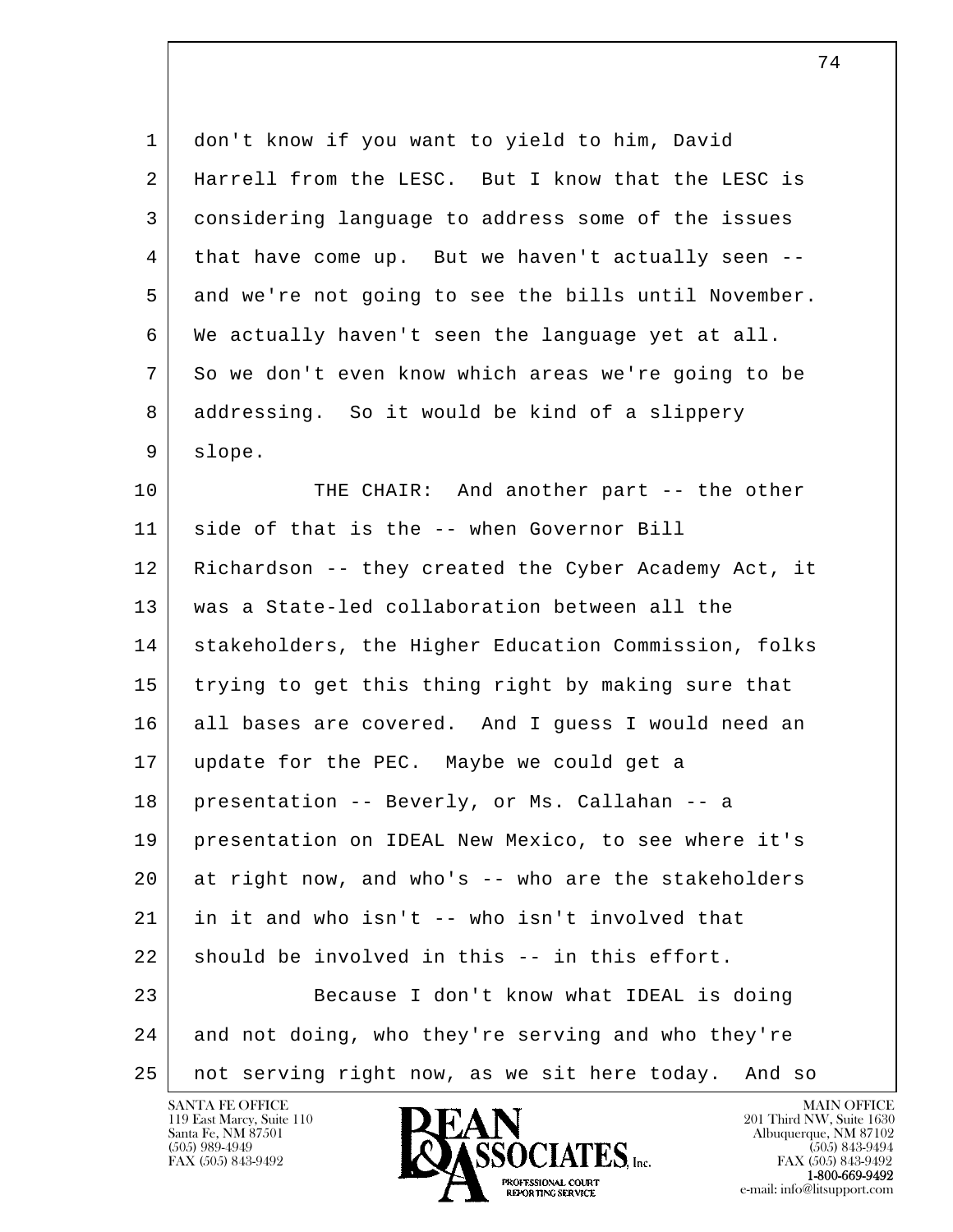| $\mathbf 1$ | that's a big piece of it when looking at the initial |
|-------------|------------------------------------------------------|
| 2           | intent of the Act and the plan that was made by --   |
| 3           | by the former Secretary of Education. And so when    |
| 4           | we look at partisan politics and executive control   |
| 5           | over education, I think more of that is going to     |
| 6           | come about, that you're at risk that if a Governor   |
| 7           | doesn't win reelection, then does the next group who |
| 8           | are going to grab the low-hanging fruit of children  |
| 9           | and low-hanging fruit of education going to be       |
| 10          | forced to -- we're going to make change because      |
| 11          | New Mexico is ranked 47th, and then here comes more  |
| 12          | change? Is "A-through-F" gone tomorrow? So those     |
| 13          | are some of the things that worry me.                |
| 14          | The other side of this is that I don't               |
| 15          | believe that the State law will address these things |
| 16          | until there's a school. Now we have a live example,  |
| 17          | and now there's things happening that we need to     |
| 18          | either stop; we need to improve; we need to augment; |
| 19          | we need to expand. I really think that because all   |
| 20          | the innovation is on the technological side, virtual |
| 21          | education is about innovation and invention, and who |
| 22          | knows how many patents going on right now through    |
| 23          | the USPTO.                                           |
| 24          | But you're looking at -- that's where                |
|             |                                                      |

25 things are pushing the envelope. State law, in any

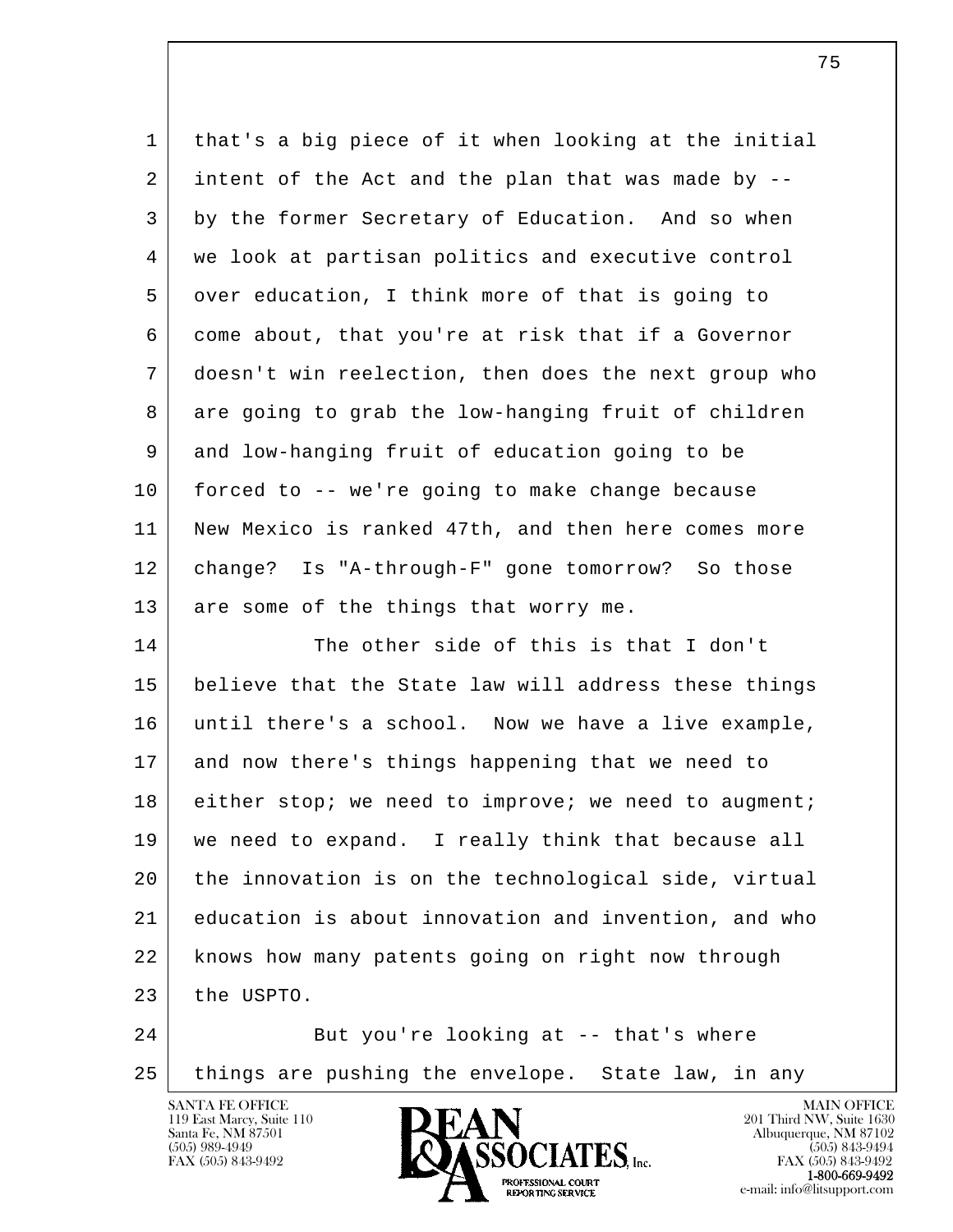l  $\overline{\phantom{a}}$  1 state, is always going to follow that. It will 2 always follow that. It will never lead it. 3 Innovation isn't in the bureaucracy. So it is a 4 lot, Senator. It's a heck of a lot. So -- 5 MR. BOITANO: Well, Mr. Chair, I would 6 remind the Commission that there actually is a 7 virtual school up and running in the state of New 8 Mexico now. I know you're aware of that. 9 THE CHAIR: The New Mexico Virtual Academy 10 in Farmington. 11 MR. BOITANO: I would say, too, what's 12 good for the goose is good for the gander. And I 13 was around when we changed the whole structure of 14 public education in New Mexico in the State level. 15 So I was around when we had a State Board. I was 16 around when the Board hired the Superintendent. I 17 was around when we had the discussion and so forth 18 about changing all of that, creating a PEC that was 19 advisory only, not policy-making, and giving the 20 authority to a Secretary of Education that was 21 accountable to the Governor, and who was elected by 22 the people of the State of New Mexico. 23 So these are hard decisions. And it's 24 kind of interesting, because I'm a minority party 25 member. And I supported those changes, knowing



FAX (505) 843-9492<br>1-800-669-9492 e-mail: info@litsupport.com<br>REPORTING SERVICE e-mail: info@litsupport.com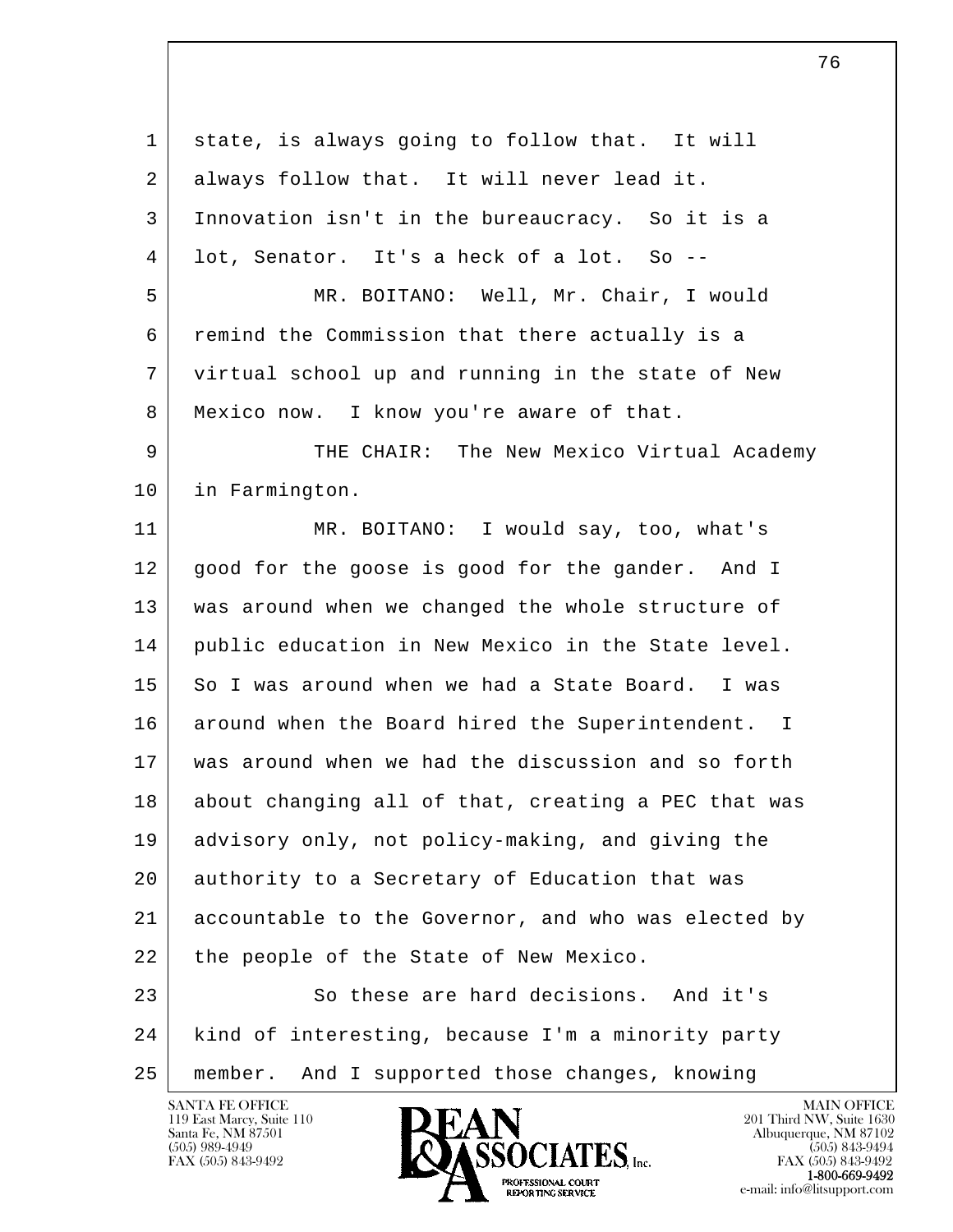1 that, you know, sometimes we're going to have a 2 Democrat in the governor's seat, and sometimes we're 3 going to have a Republican.

4 But I think policy needs to be 5 broad-based. And, like I said, if that was -- if 6 that was good policy when we have a Democrat in 7 charge, it's the same when we have a Republican in 8 charge.

l  $\overline{\phantom{a}}$ 9 So these are tough decisions for you. But 10 this was the authority that we gave to the 11 Secretary, the PED. And, you know, State law 12 allowed you to authorize a charter school. So I, 13 you know, am hoping that you guys -- and girls -- 14 will really take that in consideration and 15 understand that, you know, really, the purpose -- 16 that one of the main purposes of the Charter School 17 Act is -- you know, we talked about choice; but 18 innovation and quality and focus on those bedrock 19 principles of what we're hoping to see. And as you 20 mentioned very well, this is really a step in the 21 right direction when it comes to innovation. 22 | THE CHAIR: Thank you, sir. 23 COMMISSIONER POGNA: Commissioner? 24 THE CHAIR: Commissioner Pogna. 25 COMMISSIONER POGNA: Mr. Chairman, I

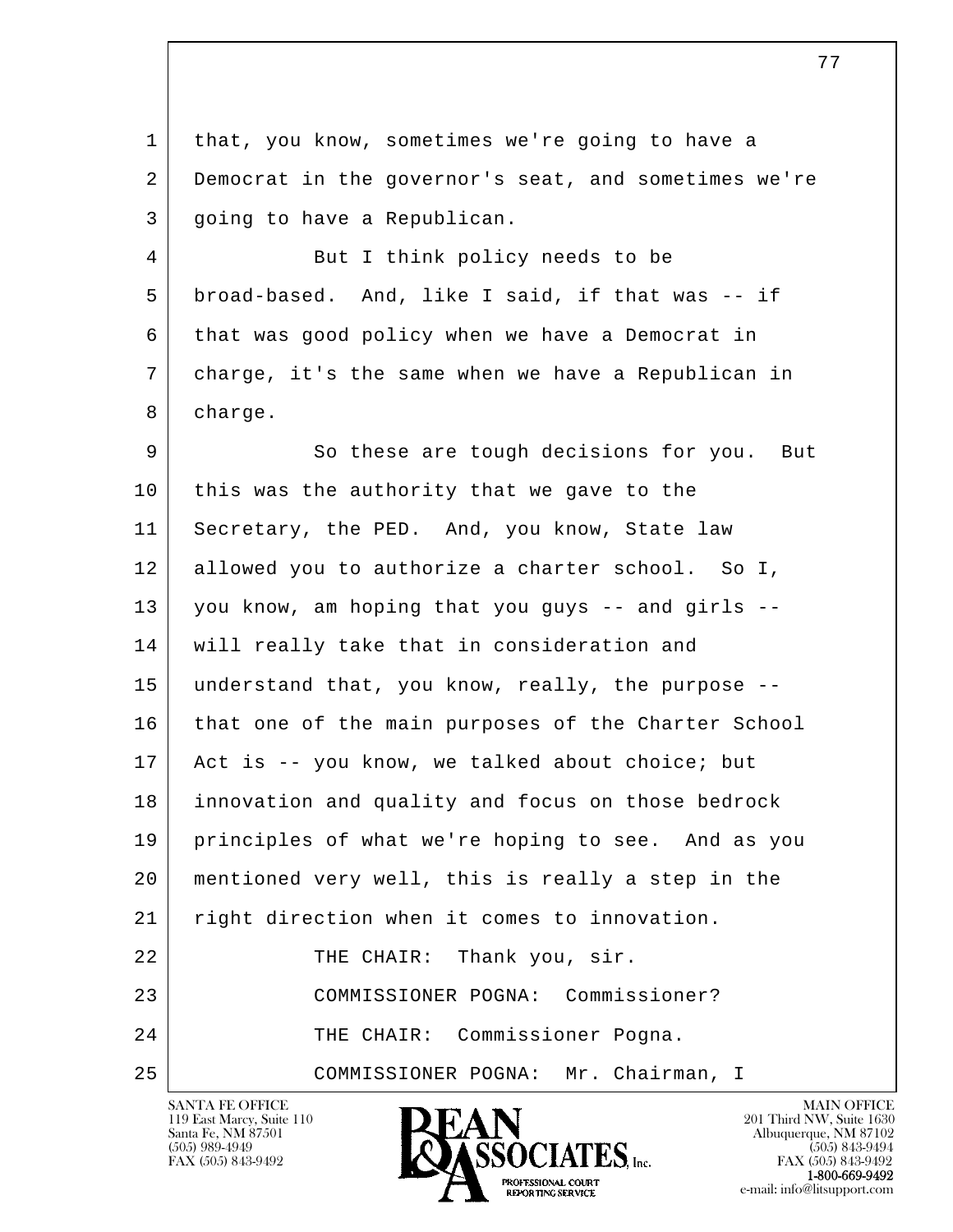1 simply want to make a person- --

| $\overline{a}$ | THE CHAIR: Press that down, please.                   |
|----------------|-------------------------------------------------------|
| 3              | COMMISSIONER POGNA: Personal comment,                 |
| 4              | since I'm the oldest one around here, and I know a    |
| 5              | little bit of history. Long ago, when the             |
| 6              | Legislature created the task force for charter        |
| 7              | schools, I was on the State Board of Education, and   |
| 8              | I was appointed. And Senator Boitano was a new        |
| 9              | senator at that time. And I think that was 19- --     |
| 10             | 1998, when we started on the task force of charter    |
| 11             | schools. And Senator Boitano has been a very strong   |
| 12             | advocate of charter schools since then. And we        |
| 13             | appreciate it. Thank you.                             |
| 14             | THE CHAIR: Thank you, Commissioner                    |
| 15             | Pogna. Any other questions from Commissioners?<br>I'm |
| 16             | going to call a -- this may seem untimely, but        |
| 17             | there's a rhyme and reason. I want to -- I want to    |
| 18             | consult with my legal counsel and also with           |
| 19             | Ms. Callahan. So I'm going to call a 15-minute        |
| 20             | break. We're in recess.                               |
| 21             | (Recess taken, 9:45 a.m. to 10:10 a.m.)               |
| 22             | THE CHAIR: The Public Education                       |
| 23             | Commission is back in session. We are asking          |
| 24             | questions, making comments on the -- the applicant    |
| 25             | before us. Any other questions or comments from       |

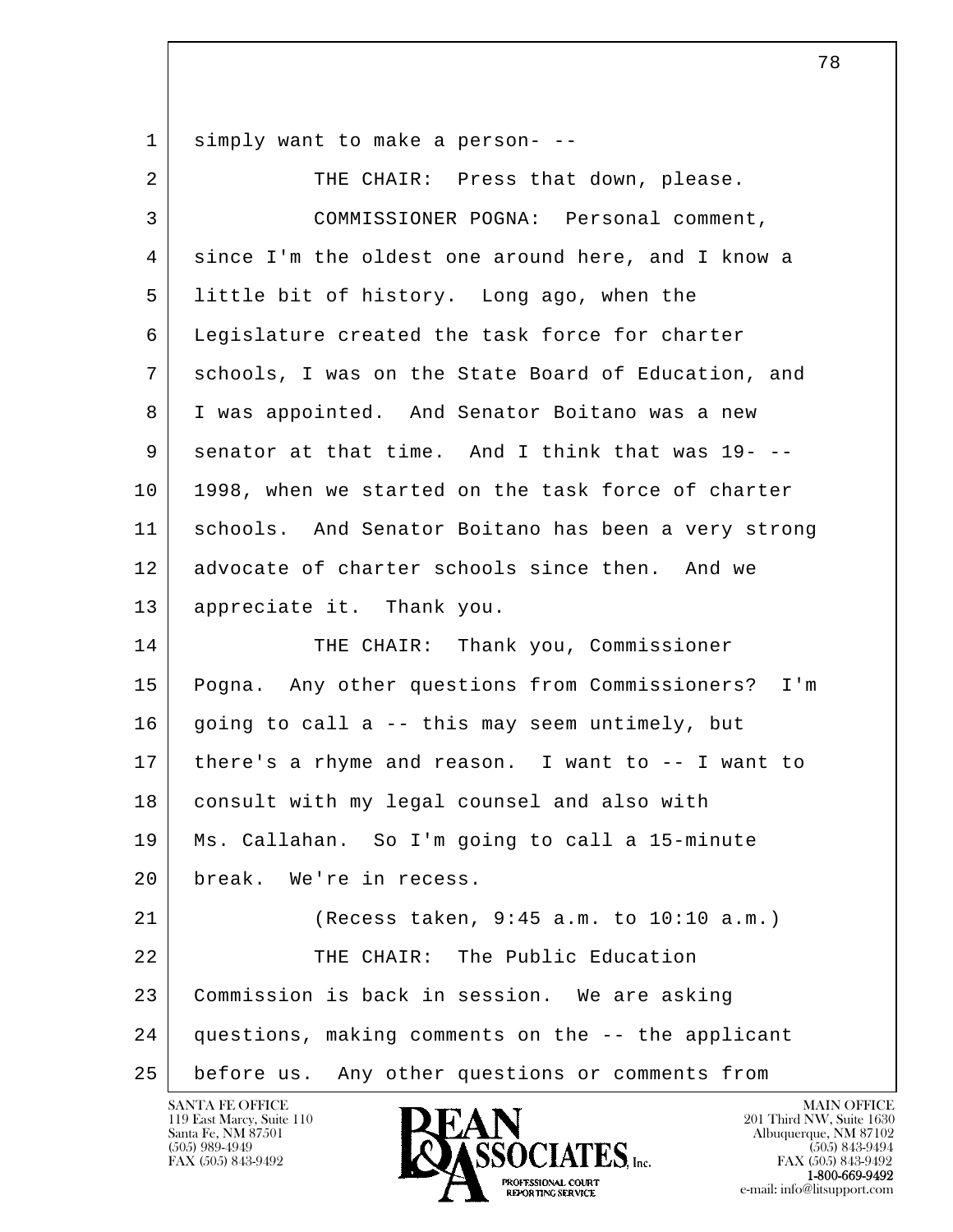l  $\overline{\phantom{a}}$  1 Commissioners? 2 Seeing none, I just want to make a 3 clarification with the applicant, that my statement 4 on partisan politics wasn't about the dynamics of 5 partisan politics. It was about the time element of 6 education potentially changing every four years 7 because of elections. So I just wanted to make that 8 clear and for the record. 9 The Chair will entertain a motion. 10 Commissioner Shearman. 11 COMMISSIONER SHEARMAN: Whereas, the 12 Public Education Commission, pursuant to the 13 | provisions of the Charter School Act, received and 14 | reviewed a charter school application from 15 | New Mexico Connections Virtual School; 16 Whereas, the New Mexico Education 17 Commission [verbatim], pursuant to the provisions of 18 the Charter School Act, held a public hearing 19 regarding said application; 20 | Rand, whereas, the Public Education 21 Commission, pursuant to the provisions of the 22 Charter School Act, held a meeting on September 19 23 and 20, 2012, to hear the recommendations of the 24 Charter School Division of the Public Education 25 Department and comments from the charter school

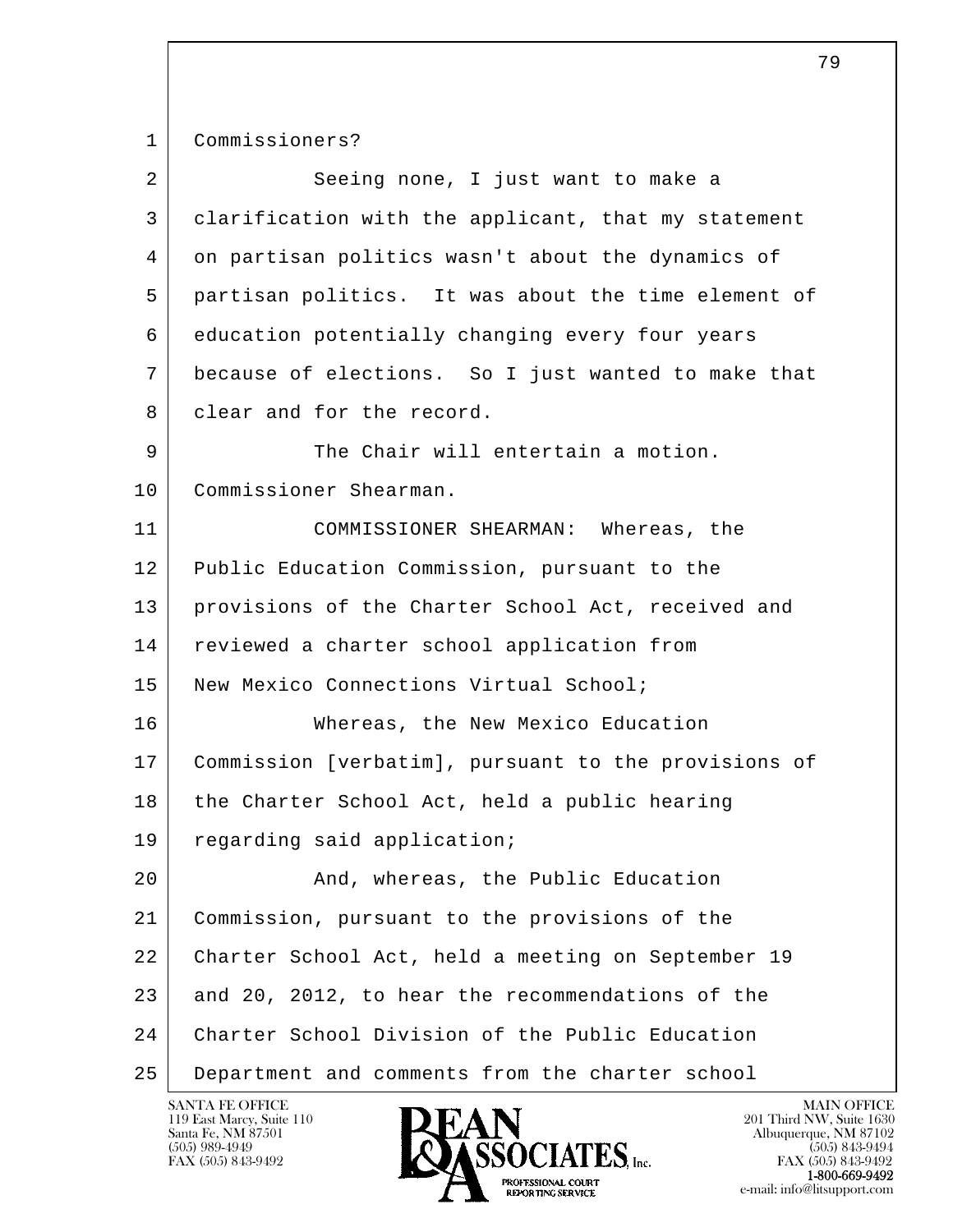l  $\overline{\phantom{a}}$ 1 applicants; 2 Now, therefore, be it resolved that the 3 application of New Mexico Connections be denied for 4 | the following reasons: 5 The application is otherwise contrary to 6 the best interests of the charter school's projected 7 students, the local community, or the school 8 district in whose geographic boundaries the charter 9 school applies to operate. 10 Furthermore, there is sufficient ambiguity 11 in State law regarding the Commission's authority to 12 legally approve a virtual charter school. 13 Be it further resolved that the Commission 14 acknowledges the PED's rule, 6.30.8.8A NMAC, which 15 provides as follows: 16 Distance learning courses provide an 17 opportunity for schools within the state to expand 18 their course offerings and expand access to learning 19 resources. While distance learning technologies may 20 | occasionally be used in full-time education 21 programming for students in unusual circumstances, 22 asynchronous distance learning shall not be used as 23 a substitute for all direct, face-to-face, 24 student-and-teacher interactions, unless approved by 25 | the local board of education.

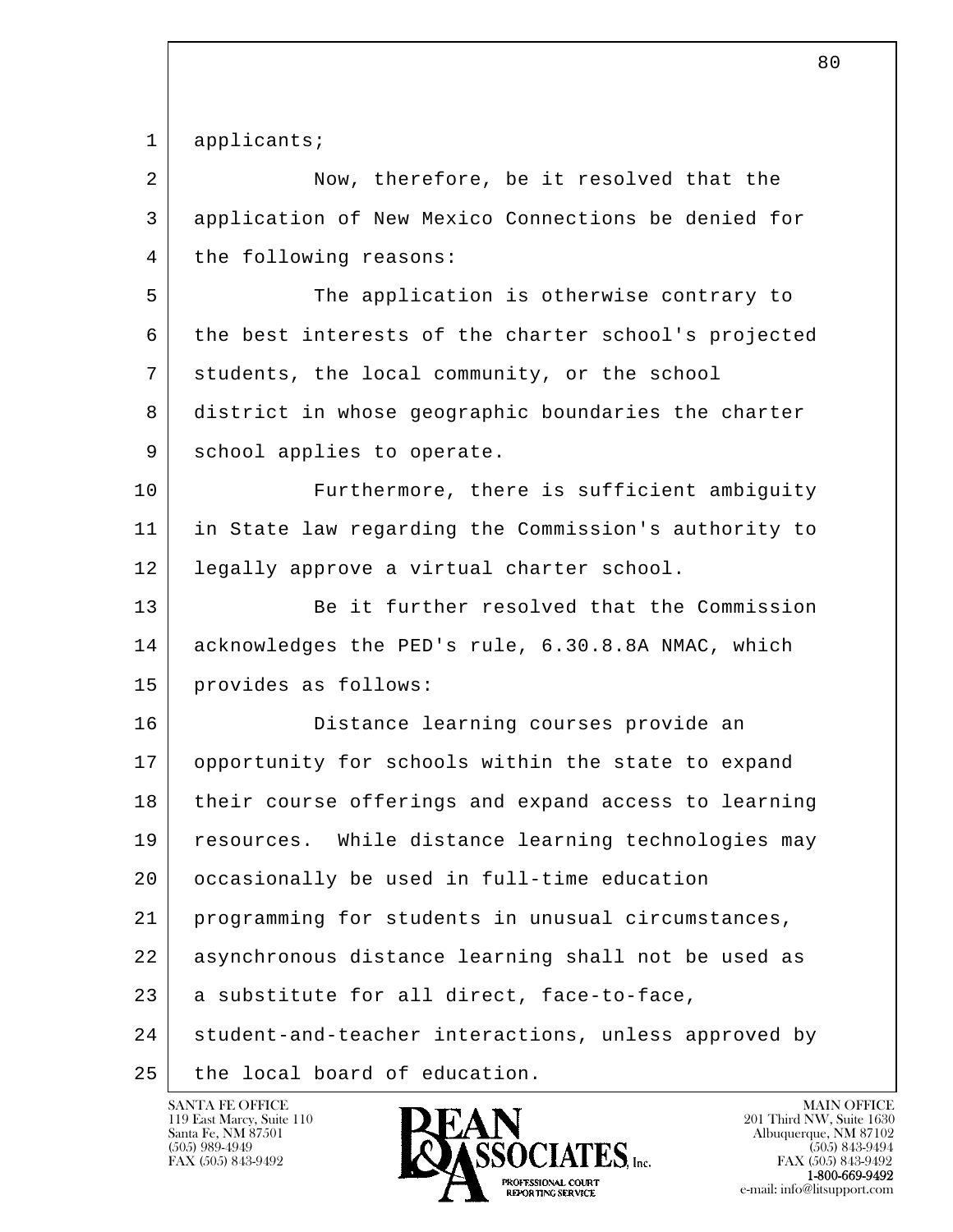l  $\overline{\phantom{a}}$ 1 | Thank you. 2 COMMISSIONER GANT: Second. 3 THE CHAIR: There is a motion and second 4 by Commissioner Gant. Commissioner Bergman? 5 COMMISSIONER BERGMAN: I don't know if 6 anybody else caught it, but Commissioner Shearman, 7 in your second paragraph there, you said "New Mexico 8 Education Commission" instead of "Public Education 9 Commission." 10 COMMISSIONER SHEARMAN: I stand corrected. 11 Thank you, Commissioner. 12 THE CHAIR: Thank you. The motion has 13 been seconded. Is there any discussion? Seeing 14 none, we will proceed with a roll-call vote from 15 Secretary Gant. 16 COMMISSIONER GANT: Commissioner Peralta. 17 COMMISSIONER PERALTA: Yes. 18 COMMISSIONER GANT: Commissioner Canfield. 19 COMMISSIONER CANFIELD: No. 20 COMMISSIONER GANT: Commissioner Bergman. 21 COMMISSIONER BERGMAN: Yes. 22 COMMISSIONER GANT: Commissioner Lopez. 23 COMMISSIONER LOPEZ: Yes. 24 COMMISSIONER GANT: Commissioner Carr. 25 COMMISSIONER CARR: Yes.

119 East Marcy, Suite 110<br>Santa Fe, NM 87501



FAX (505) 843-9492 FAX (505) 843-9492 1-800-669-9492 e-mail: info@litsupport.com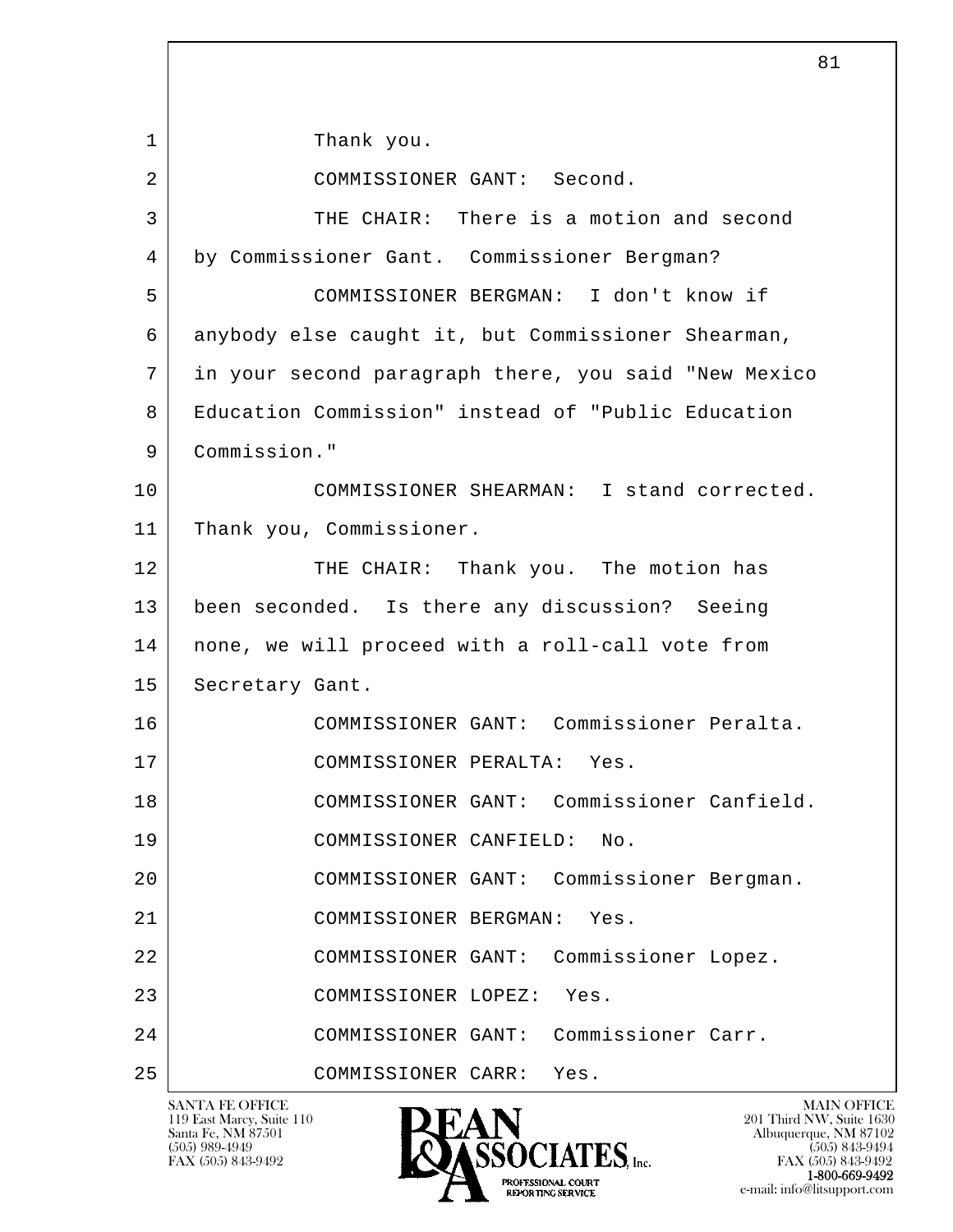l  $\overline{\phantom{a}}$ SANTA FE OFFICE MAIN OFFICE MAIN OFFICE MAIN OFFICE MAIN OFFICE 1 COMMISSIONER GANT: Commissioner Pogna. 2 COMMISSIONER POGNA: No. 3 COMMISSIONER GANT: Commissioner Shearman. 4 COMMISSIONER SHEARMAN: Yes. 5 COMMISSIONER GANT: Commissioner Garrison. 6 THE CHAIR: No. 7 COMMISSIONER GANT: Commissioner Gant 8 votes yes. It's six in favor, three opposed. 9 THE CHAIR: The vote is six to three. The 10 motion passes, and the application for the virtual 11 school is denied. Thank you, gentlemen, for your 12 | hard work on your application. 13 MR. BOITANO: Mr. Chair, members of the 14 Commission, thank you. 15 MS. ROBINSON: Thank you. 16 COMMISSIONER CARR: Correction on the 17 vote. That should have been seven to two. Oh. 18 There was three? Oh, seven to three? Six to three. 19 COMMISSIONER GANT: Six to three. 20 THE CHAIR: And I'm sorry. I lost my  $21$  place in my  $-$  I quess I can't even call it 22 organization. But it's the New Mexico Connections 23 application is denied. 24 The next item on the agenda is letter M, 25 is Taos Mountain Charter School. I'd like to ask

119 East Marcy, Suite 110<br>Santa Fe, NM 87501

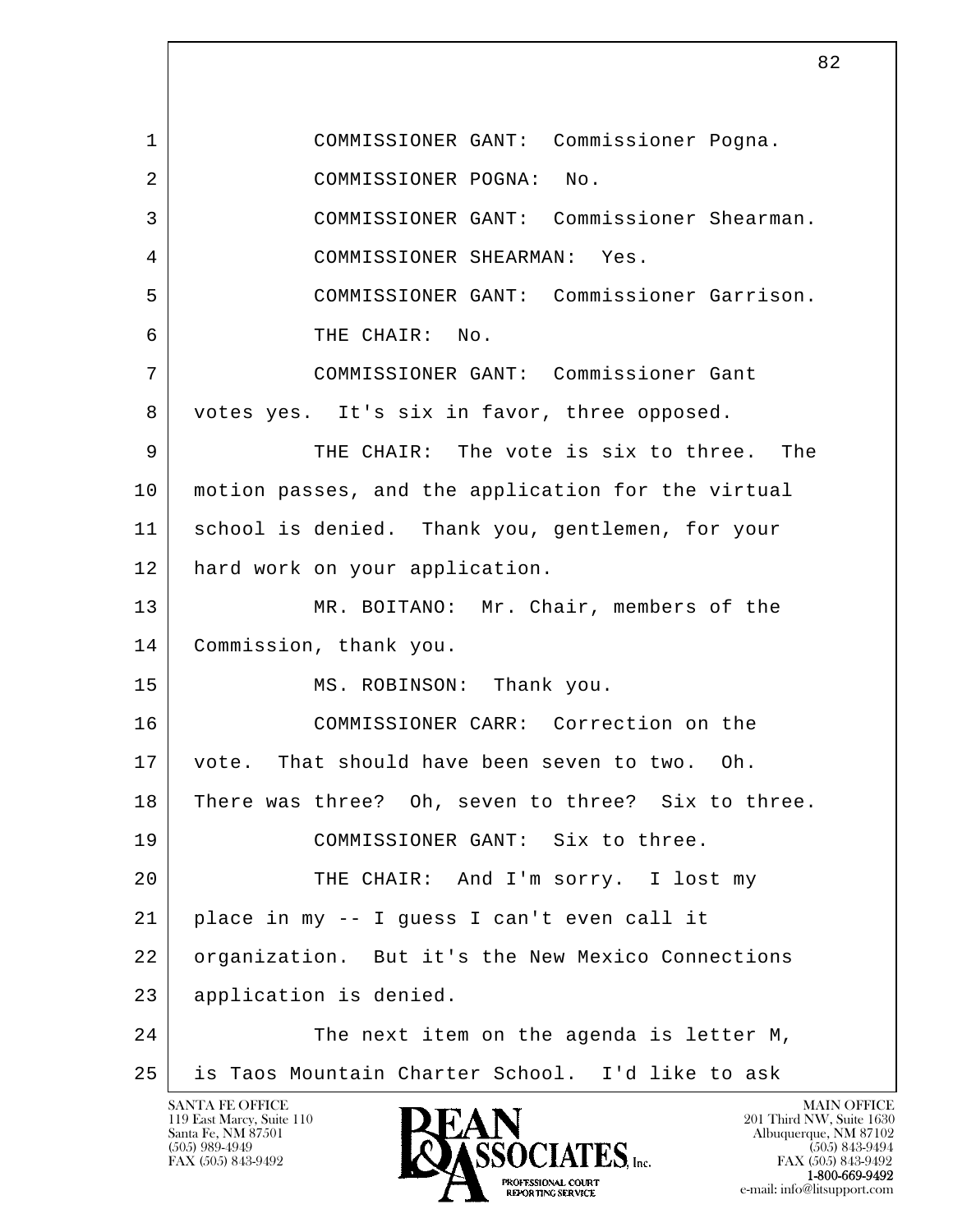l  $\overline{\phantom{a}}$  1 the applicant to come down to the front table. Yes,  $2 \mid$  ma'am. 3 MS. CALLAHAN: Mr. Chair, I just wanted to 4 let you know that Taos Mountain withdrew on Monday. 5 THE CHAIR: And I knew that. I'm going to 6 drink more coffee. Hold on. 7 COMMISSIONER GANT: I'm the old one up 8 here. What's your problem? 9 THE CHAIR: You have this? Look at that 10 technology. The Taos Mountain Charter School 11 application has been withdrawn. 12 Letter N is the Taos International School. 13 | And they are at the ready. Please come forward. 14 We will begin -- before you do your 15 introductions of name and title, we will begin with 16 the Charter School Division's recommendation. That 17 will be ten minutes, and then you will have 18 | 15 minutes to respond. Please proceed, 19 Ms. Callahan. 20 MS. CALLAHAN: Mr. Chair, Commissioners, 21 in the matter of Taos International School in Taos, 22 New Mexico, the Charter School Division recommends 23 that the application for Taos International School 24 in Taos be approved, with provisions that must be 25 completed pursuant to the Charter School Act and

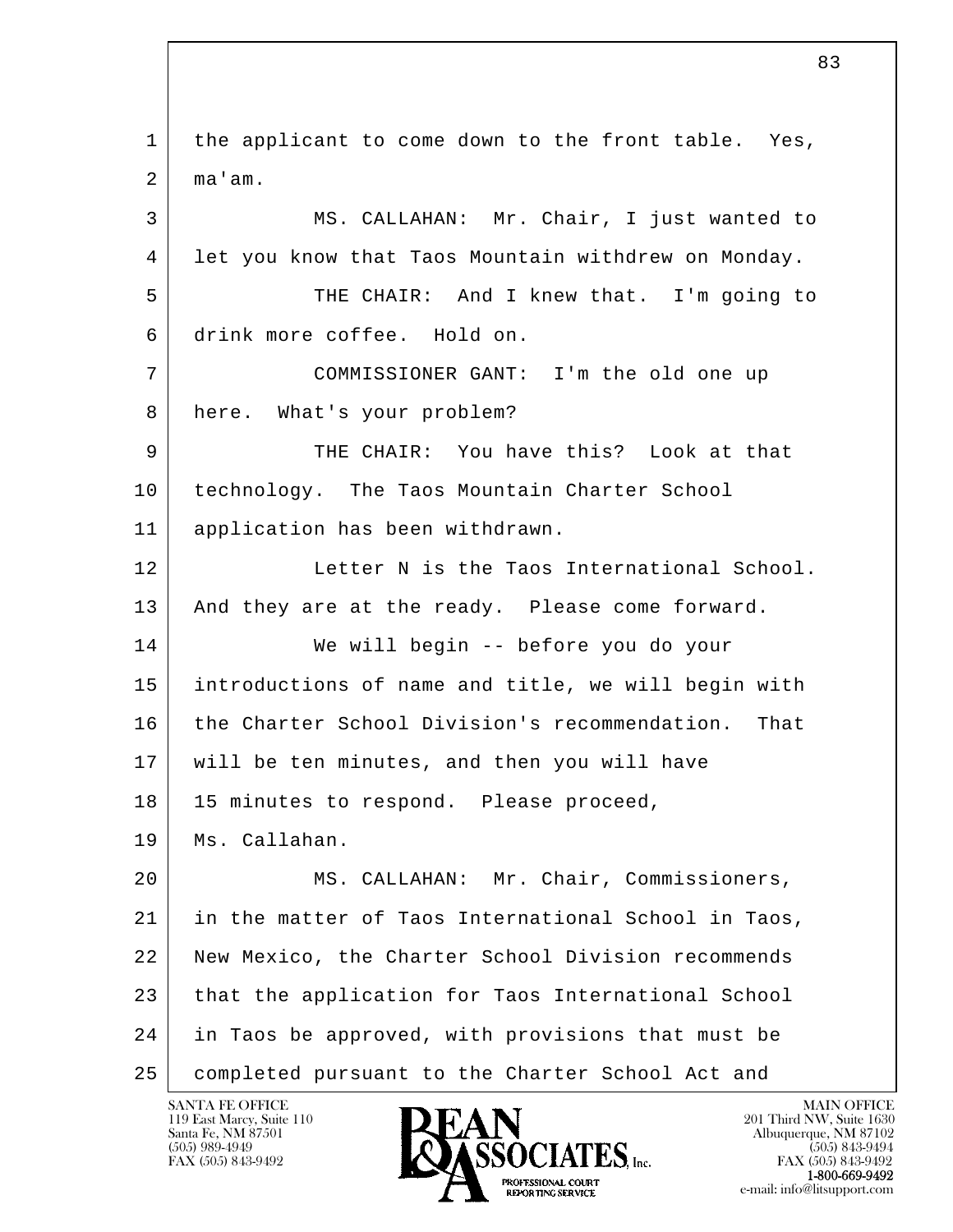l  $\overline{\phantom{a}}$  1 will become material terms in the charter school 2 performance contract. The PEC may identify other 3 potential material terms which will be part of the 4 performance contract negotiation process. 5 The basis for this recommendation is 6 stated in the Charter School Division's Application, 7 Final Recommendation and Evaluation for the school, 8 which is located in the PEC document notebook under 9 Tab 8N. The statutory provisions that must be 10 completed by Taos International School in Taos are: 11 1. Planning Year Checklist. The 12 applicant will complete the 2012-13 planning year 13 checklist, as developed by the CSD, according to the 14 time lines set forth therein, which shall include 15 regular progress reporting to CSD. 16 2. Board of Finance designation. The 17 governing body of the charter school must submit an 18 application to the Public Education Commission to be 19 designated as a Board of Finance, pursuant to 20 6.80.4.16 NMAC, on or before the end of its planning 21 year, June 30, 2013. 22 The applicant acknowledges that it shall 23 not receive any state or federal funding, if 24 available, until such time as it has been granted 25 Board of Finance status by the Public Education

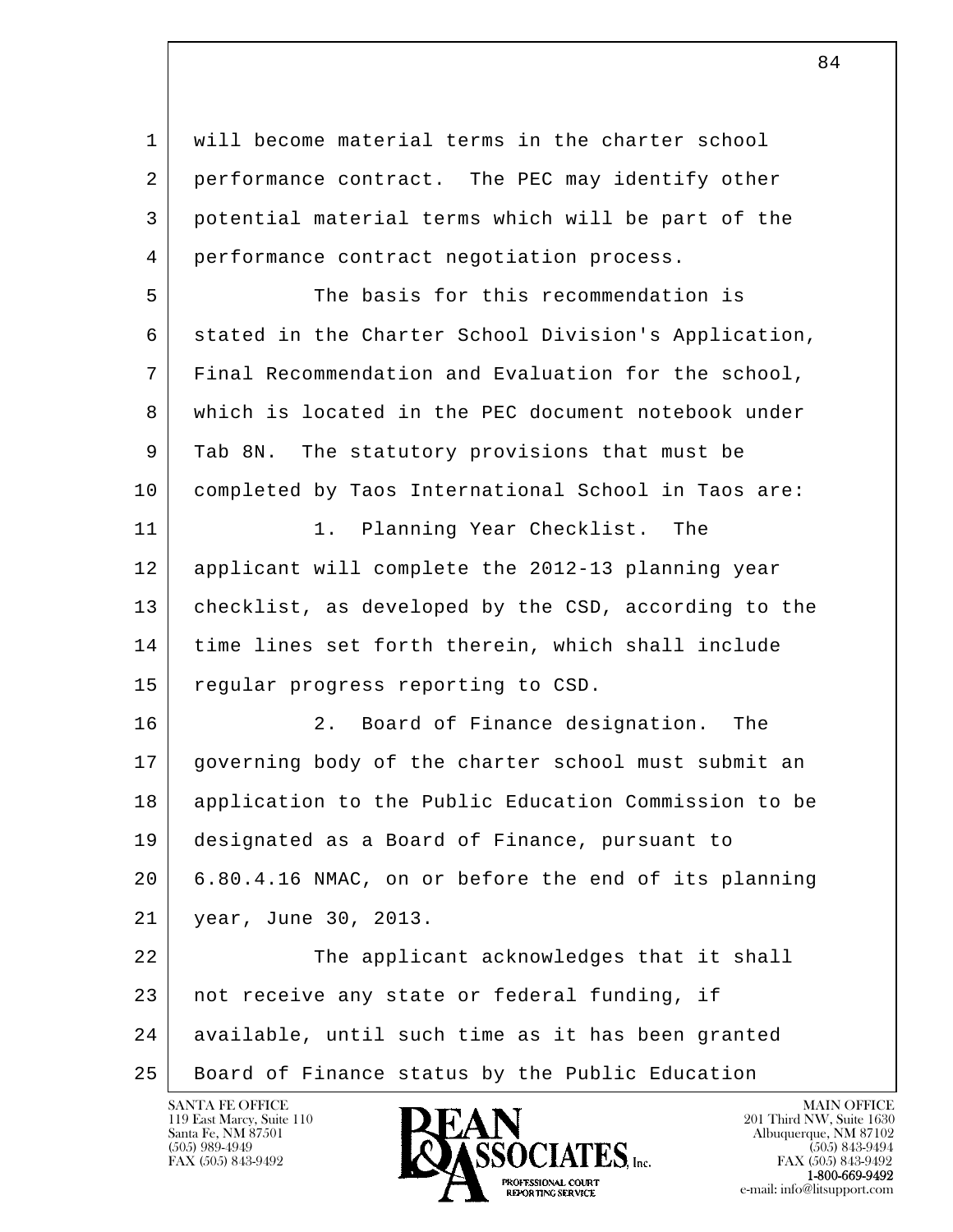1 Commission.

| $\overline{a}$ | Public Schools Facility Authority,<br>3.             |
|----------------|------------------------------------------------------|
| 3              | PSFA, certification of facilities. The charter       |
| 4              | school will demonstrate to the Charter School        |
| 5              | Division that, prior to commencing operations, that  |
| 6              | it has sought and obtained certification from the    |
| 7              | PSFA that the facility the charter school intends to |
| 8              | occupy will receive a weighted New Mexico Condition  |
| 9              | Index, wNMCI, rating equal to or better than the     |
| 10             | average condition for all New Mexico public schools  |
| 11             | for the year the charter intends to occupy the       |
| 12             | facility, or the charter school can demonstrate      |
| 13             | that, within 18 months of occupancy, that it has a   |
| 14             | plan for achieving the wNMCI.                        |
| 15             | And this is pursuant to $22-8B-4.2(C)$ 2011,         |
| 16             | New Mexico Statutes 1978.                            |
| 17             | Performance contract. The charter<br>4 :             |
| 18             | shall be effective upon the applicant and the Public |
| 19             | Education Commission negotiating and signing the     |
| 20             | performance contract, pursuant to 22-8B-9,           |
| 21             | New Mexico Statutes 1978.                            |
| 22             | 5.<br>Commencement of operations. Prior to           |
| 23             | the end of the planning year, June 30, 2013, the     |
| 24             | charter school shall demonstrate that it has         |
| 25             | completed the above provisions stated herein, or by  |

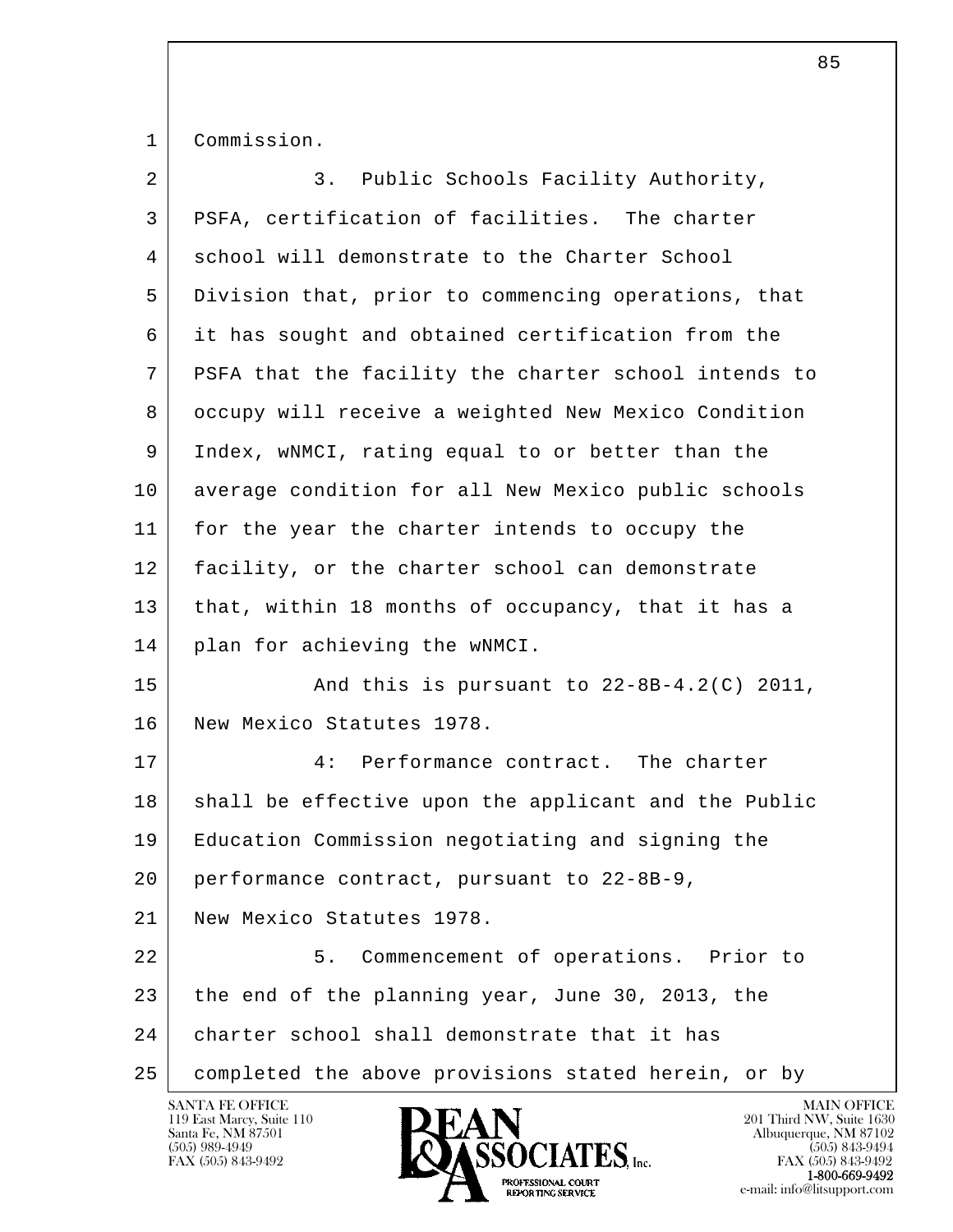l  $\overline{\phantom{a}}$  1 operation of law, before commencing full operation 2 for the remainder of the term, pursuant to  $3$  #22-8B-12, New Mexico Statutes 1978. 4 Mr. Chair, that is the Charter School 5 Division's recommendation. 6 THE CHAIR: Thank you, Ms. Callahan. 7 Applicants, please introduce yourselves and give us 8 your titles for the record. 9 | MS. VIGIL: I'm Nadine Vigil. I'm the 10 lead organizer for Taos International School. 11 Founder Dr. Carlos Pagan cannot be here due to a 12 family emergency. And Mr. Michael Vigil is here as 13 | our business manager. 14 THE CHAIR: Good morning. you have 15 15 minutes to respond and present. 16 MS. VIGIL: First of all, I'd like to 17 thank the Public Education Department Charter School 18 Division for the recommendation that was made with 19 conditions, approved with conditions. We will work 20 closely with the Department and assure that these 21 conditions will be taken care of. 22 Taos International School will be within 23 the boundaries of Taos Municipal School District in 24 Taos, and it is a great opportunity for our students 25 from Taos to have another choice. The -- it'll be a

119 East Marcy, Suite 110<br>Santa Fe, NM 87501

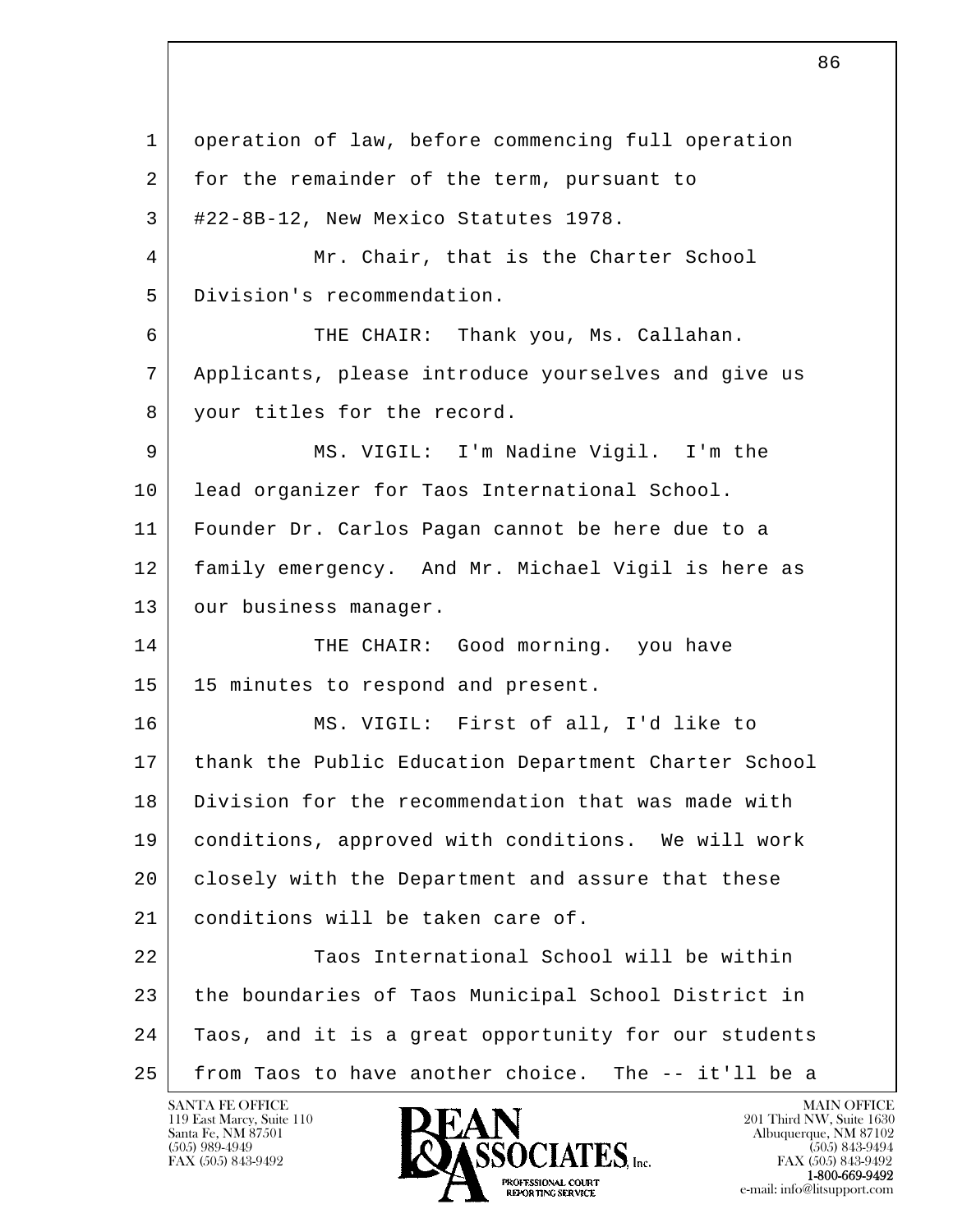l  $\overline{\phantom{a}}$  1 dual-language International Baccalaureate program, 2 with offering a third language, which will be 3 Mandarin Chinese. It will be a replica of the very 4 successful schools that are now in Albuquerque 5 New Mexico, New Mexico International School, and 6 Corrales International School. 7 THE CHAIR: Does that conclude your 8 presentation? 9 MS. VIGIL: Yes. 10 THE CHAIR: Excellent. Thank you very 11 much. Commissioners, questions or comments? The 12 floor is open. Commissioner Carr, we'll begin with 13 you. 14 COMMISSIONER CARR: I applaud your 15 application for the new school. However, I have 16 reservations in regards to the fact that Taos 17 already has -- does have five charter schools, which 18 gives our students a great deal of choice. They 19 already have a K-through-5, dual-language program in 20 existence, and plan to add Mandarin at Ranchos, I 21 | think, either next year, or at least the same year 22 that this school would start. 23 There are many fine charter schools in the 24 state. Albuquerque has a wide range and has a large 25 population. They can offer many specialized

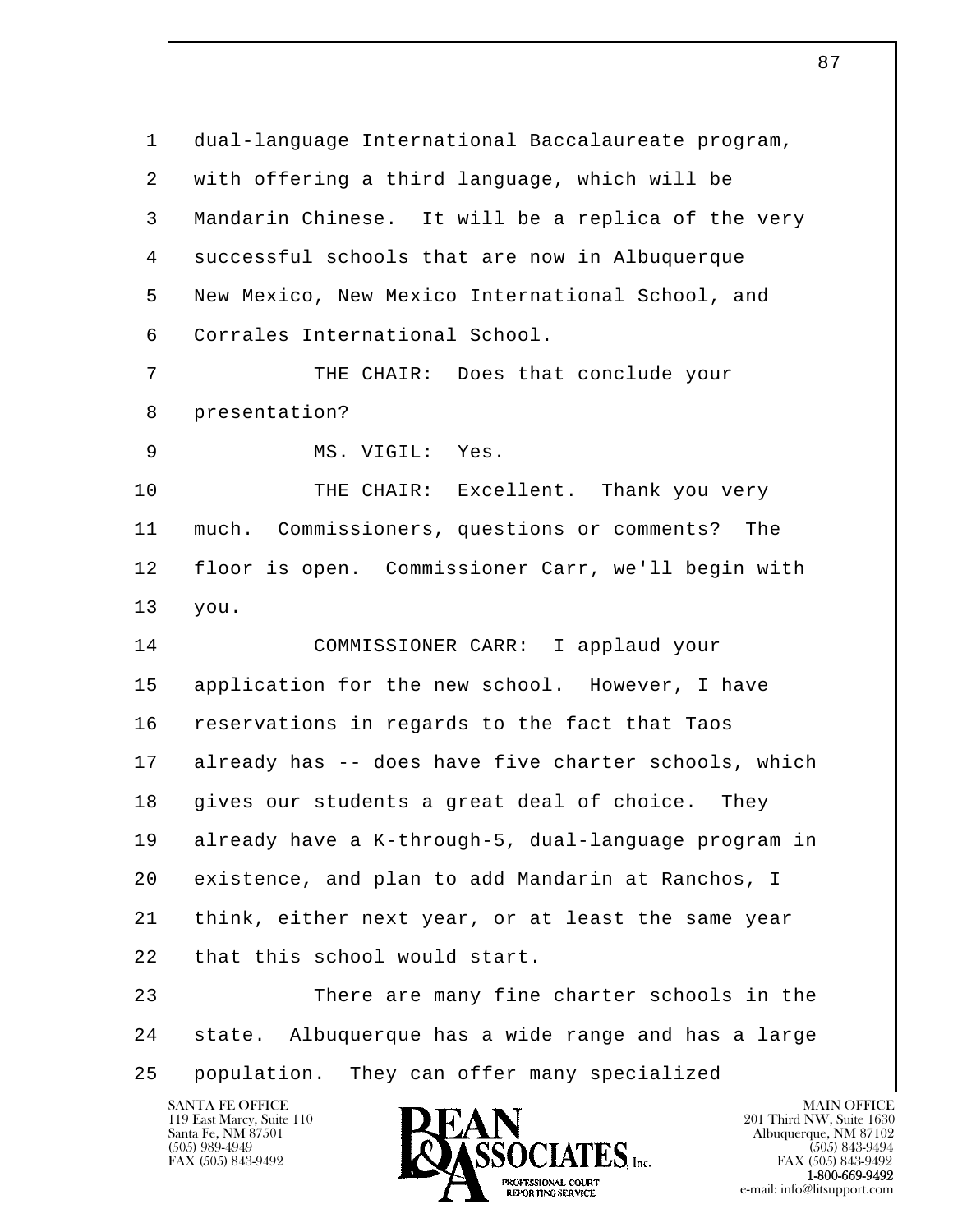l  $\overline{\phantom{a}}$  1 schools, and maybe -- may or may not have the -- you 2 know, the interest -- and the school district may 3 disagree -- but, you know, can absorb schools like 4 this much better. 5 Also, I mean, one of the schools that we 6 approved with conditions in the last two days was 7 offering an at-risk program in the South Valley of 8 Albuquerque, and there's a lot of programs like  $9$  that. 10 In Taos, what we've seen, in effect -- and 11 I'll mention a word maybe you all have not heard for 12 a while -- de facto segregation. And, whereas, we 13 may have many schools where students go to -- you 14 know, to get access to things that, you know, maybe, 15 as poor children, they do not have access to, 16 at-risk children and that sort of situation, in 17 Taos, we've seen not all, but, you know, a lot of 18 people going to the charter schools, where the 19 majority of the children are Anglo. And in our 20 community, which is -- prides itself on its 21 relationships between Anglos, Native Americans, 22 | Hispanics, and, of course, we have small 23 representations of everybody else of all cultural  $24$  groups, I -- that is not one of the issues that we 25 can deny on, but that is also a concern.



FAX (505) 843-9492<br>**1-800-669-9492**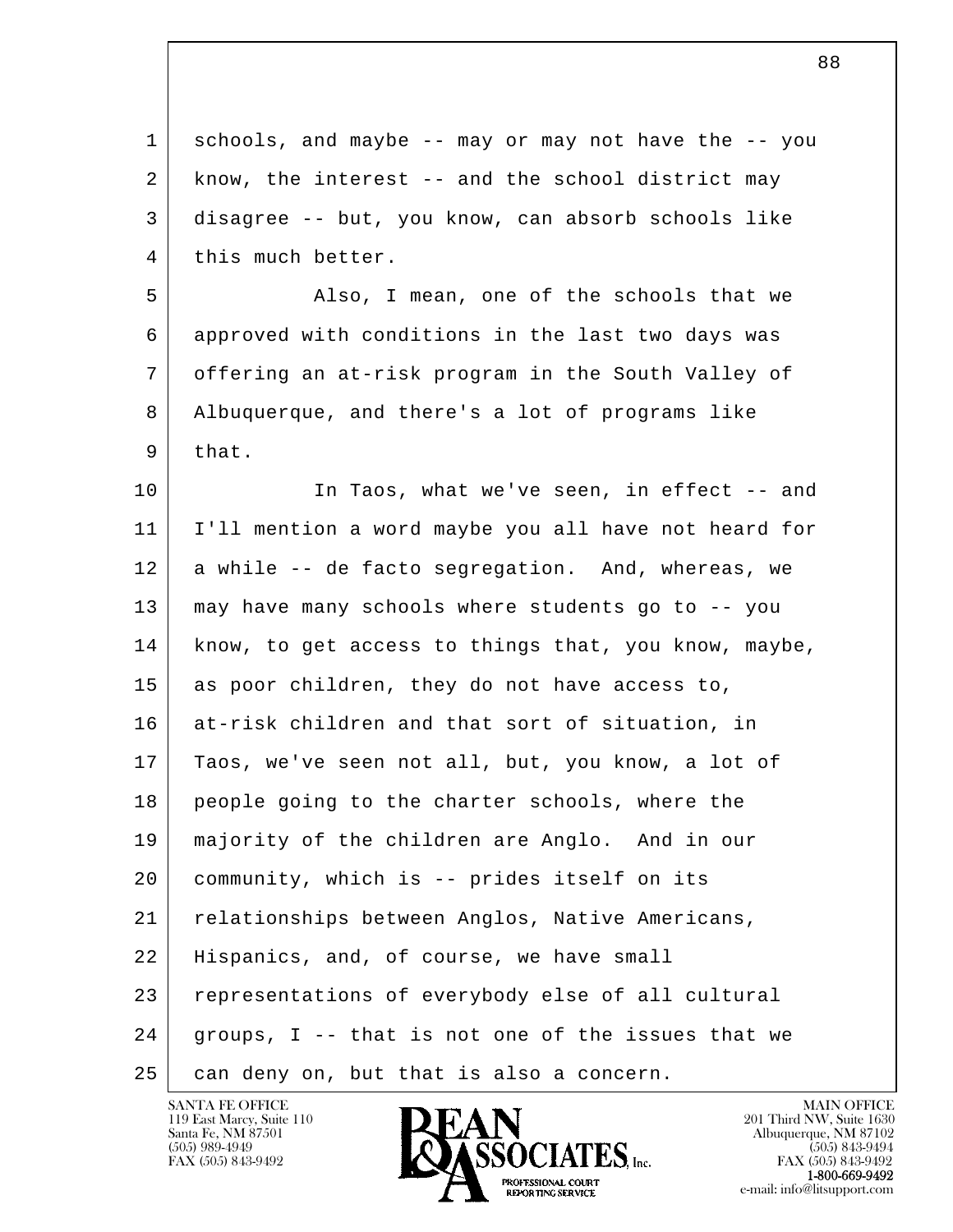l  $\overline{\phantom{a}}$ 1 By main objection is that it is not 2 something that's not already being offered by the 3 local school district. 4 | MS. VIGIL: In regards -- 5 THE CHAIR: Commissioner Carr, did you 6 have a question for the applicant, or it's just a 7 comment? 8 COMMISSIONER CARR: No, it's just a 9 comment. 10 MS. VIGIL: Can I address the comment, 11 or -- 12 THE CHAIR: No. Commissioner Shearman, 13 let's -- let's try to get the applicant involved 14 with maybe questions, if you have questions, because 15 I know I even did it. We make these comments, and 16 then they go nowhere, and you're dying, chomping at 17 the bit wanting to respond. This is question 18 period. Let's ask questions of the applicant. 19 Commissioner Shearman. 20 COMMISSIONER SHEARMAN: I have a comment. 21 THE CHAIR: Okay. 22 COMMISSIONER SHEARMAN: But I'll try to 23 have a question. To build on what Commissioner Carr 24 said, looking at the information that the Charter 25 School Division has provided us with -- with this

119 East Marcy, Suite 110<br>Santa Fe, NM 87501

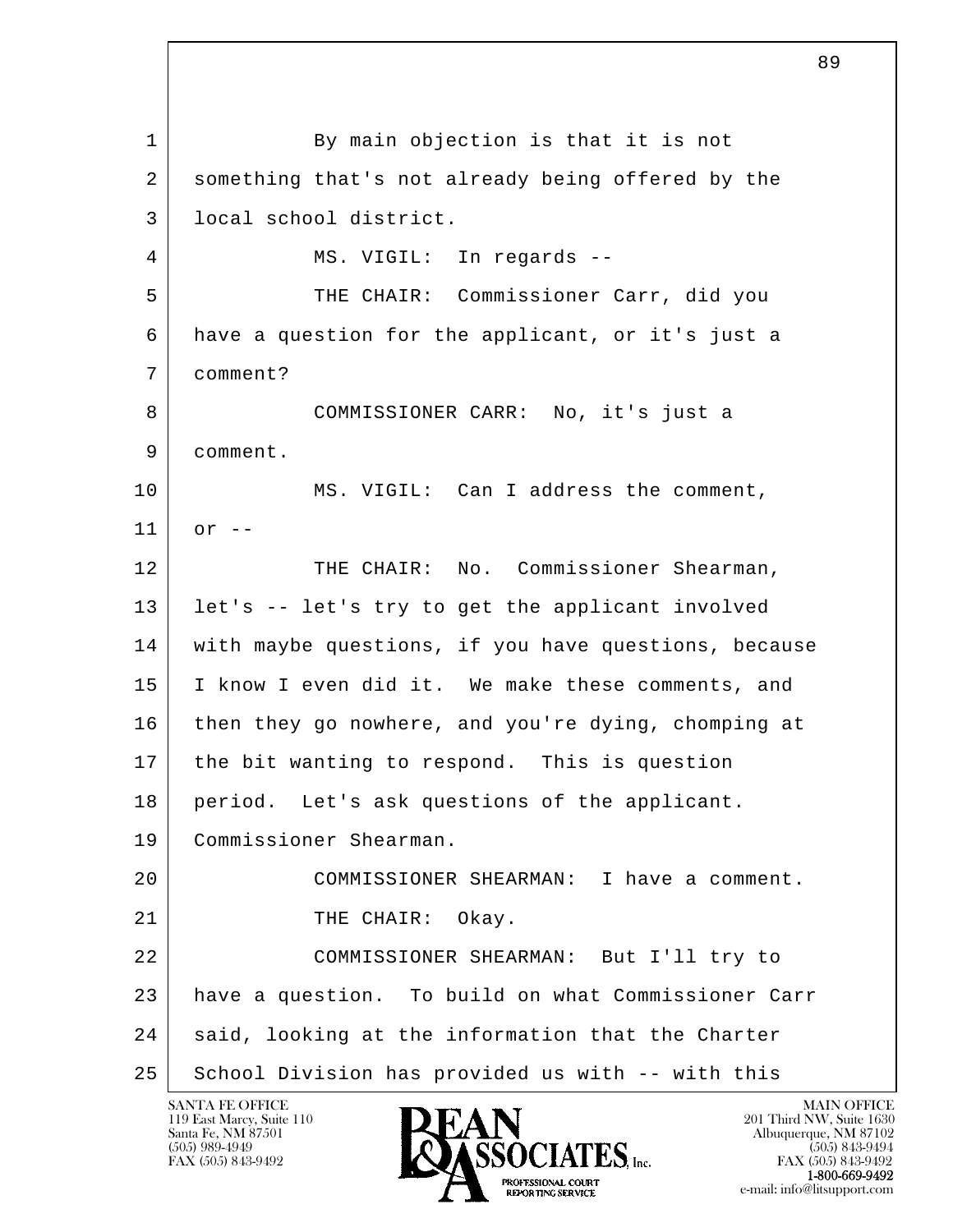1 year -- and we very much appreciate it -- there are 2 | 12 schools currently in Taos. Seven are traditional 3 public schools; five are charters; three of those 4 are State charters.

5 As I looked at enrollment in charter 6 schools in Taos, there's one school that does not 7 have an enrollment cap listed. I don't -- perhaps 8 it's an old one, whatever. But of the four 9 remaining charter schools, they have a combined 10 enrollment cap of four -- of 740 students. In those 11 | four schools, currently, there are 471 students 12 enrolled. That leaves 269 vacant slots in charter 13 | schools in Taos currently. Some of these schools 14 actually show very large wait lists. However, the 15 enrollment numbers provided by the Charter School 16 | Division show a very different story.

l  $\overline{\phantom{a}}$ 17 It appears to me, though, that with those 18 numbers and the numbers of -- of schools in Taos and 19 the number of students slightly over 3,000, that the 20 purpose of the Charter Schools Act is being met in 21 Taos, that there is flexibility; there is 22 innovation; there is programs being offered that 23 include individualized instruction, math, science, 24 and art, focused programs, parental involvement, 25 technology, online learning, project learning, just

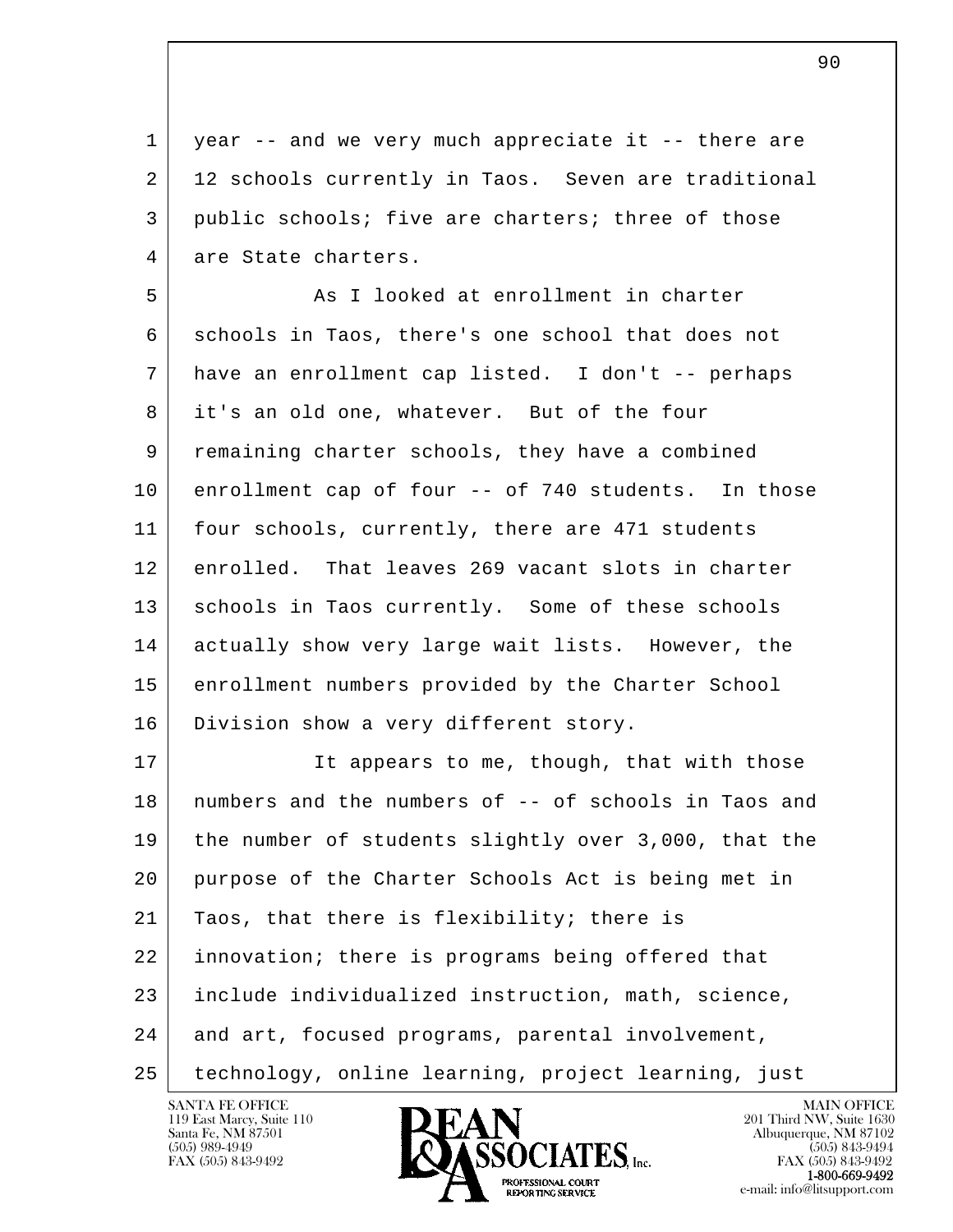1 to name a few.

| $\overline{2}$ | I do believe that Taos parents and                  |
|----------------|-----------------------------------------------------|
| 3              | students do have an educational alternative, that   |
| 4              | there are slots available for additional schools in |
| 5              | the current charter school -- pardon me -- slots    |
| 6              | available for additional students in the current    |
| 7              | charter schools, and that there is no need for an   |
| 8              | additional charter school in Taos.                  |
| 9              | THE CHAIR: So let me interject -- thank             |
| 10             | for you that comment. I'm not trying to diminish    |
| 11             | the Commissioners' opportunity to comment. But we   |
| 12             | do have a discussion period that I ask after a      |
| 13             | motion has been seconded. And so that discussion    |
| 14             | period is -- is timed for you all to make comments, |
| 15             | if you so wish. Does that make sense? That's        |
| 16             | probably what we should have been doing since the   |
| 17             | beginning.                                          |
| 18             | Any other questions? Seeing none, the               |
| 19             | Chair will entertain a motion. Commissioner Carr.   |
| 20             | COMMISSIONER CARR: I would make a motion            |
| 21             | at this time that we deny the application of Taos   |
| 22             | International School. And I'll read through -- all  |
| 23             | of these may not apply. But overall, the            |
| 24             | application is either incomplete or inadequate, or, |
| 25             | during the capacity interview, the applicants did   |

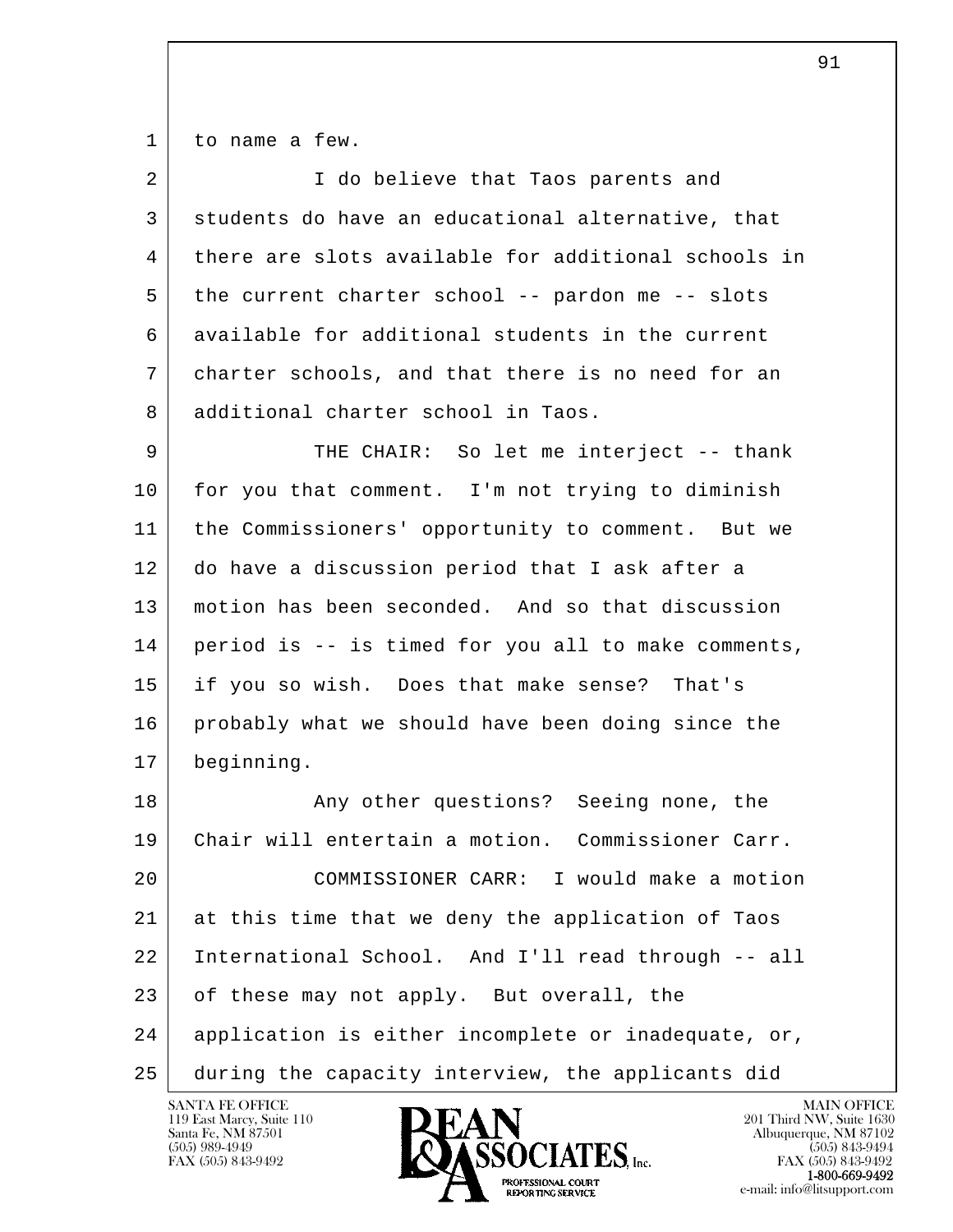l  $\overline{\phantom{a}}$ 1 | not sufficiently demonstrate the experience, 2 | knowledge, and competence to successfully open and 3 operate the charter school. 4 THE CHAIR: Do me a favor, Commissioner. 5 Move that microphone more towards you and read just 6 a little bit more slow. Thank you, sir. 7 COMMISSIONER CARR: And the Charter 8 Schools Act, in paragraph 16, Subsection L, Section 9 22-8B-6 NMSA 1978, states that, "A chartering 10 authority may approve or" -- "approve, or approve 11 with conditions, or deny an application. The 12 chartering authority may deny an application if" --13 and, again, I'll refer to No. 5: "The application 14 is otherwise contrary to the best interests of the 15 charter school's projected students, the local 16 | community, or the school district in whose 17 geographic boundaries the charter school applies to 18 | operate." 19 COMMISSIONER SHEARMAN: Second. 20 THE CHAIR: There's a motion; there's a 21 second by Vice Chair Shearman. Now, is there any 22 discussion? Commissioner Bergman. 23 COMMISSIONER BERGMAN: Actually, I might 24 add -- Commissioner Shearman, were you concluded  $25$  with your  $-$ 

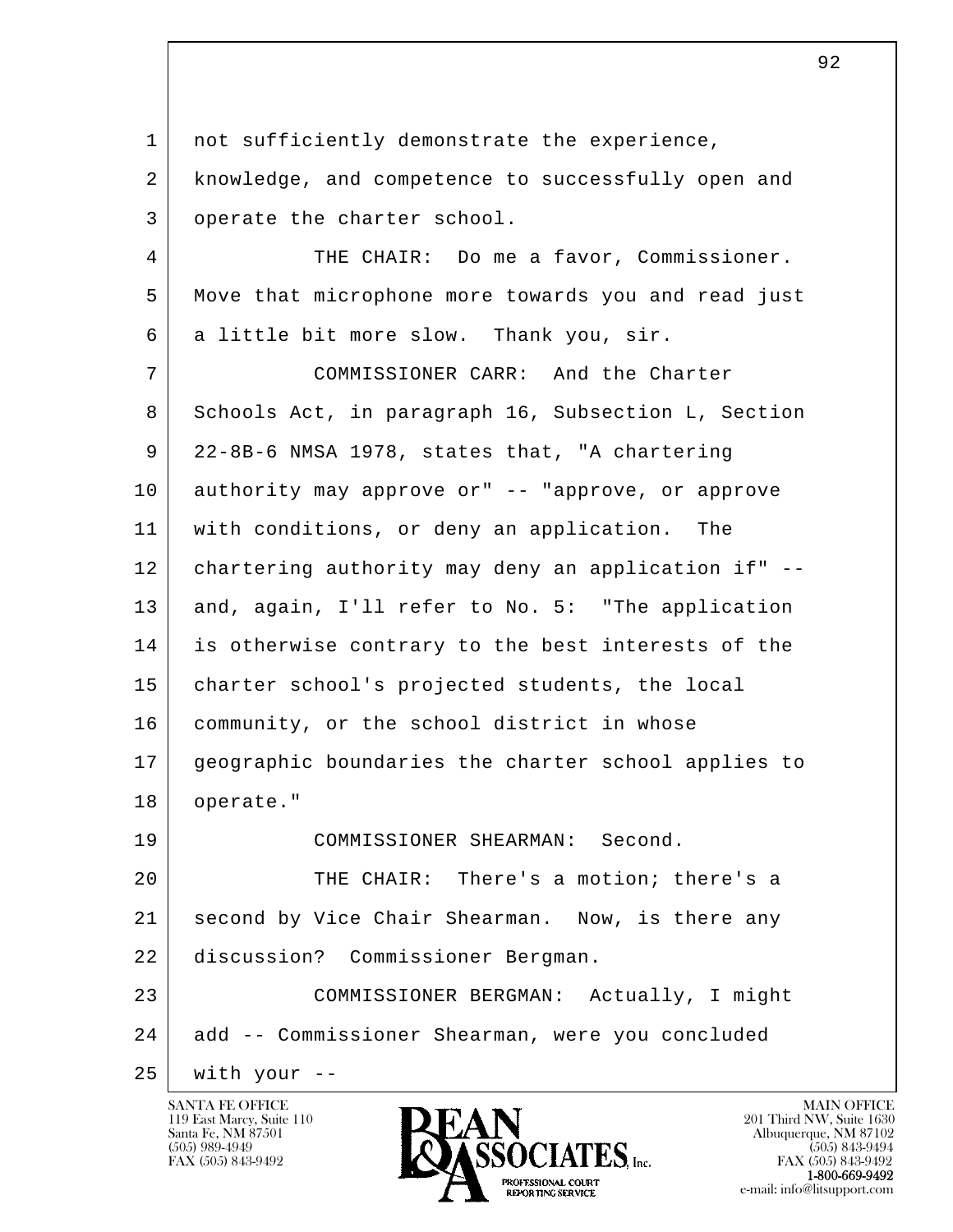| 1  | COMMISSIONER SHEARMAN: Yes, sir, I was.             |
|----|-----------------------------------------------------|
| 2  | COMMISSIONER BERGMAN: Right now, I'm                |
| 3  | thinking this is more of a comment. I do have some  |
| 4  | reservations about this. In the new rubric that the |
| 5  | CSD is using, where they're scoring these           |
| 6  | applications, your overall score was a good score.  |
| 7  | But the area of your application that received the  |
| 8  | lowest score and was the weakest was the education  |
| 9  | plan and academic framework, where you only scored  |
| 10 | 73-and-a-half points out of 96 possible points.     |
| 11 | And, to me, that's the area that's the core of any  |
| 12 | school is the education and the academic framework. |
| 13 | So that concerns me a little bit.                   |
| 14 | And, then, as I read through their                  |
| 15 | analysis and their explanations, they just -- in    |
| 16 | that area, they just -- CSD made just a few general |
| 17 | comments. They noticed that there was a -- the      |
| 18 | academic goals that were provided would provide an  |
| 19 | adjustment in target dates for achievement during a |
| 20 | contract negotiation process. And it indicated that |
| 21 | some goals, you did not provide. And they state     |
| 22 | that goals not provided would require development   |
| 23 | based on the information included in the narrative. |
| 24 | And they further went on to say that --             |
| 25 | that some of the time lines for the development of  |

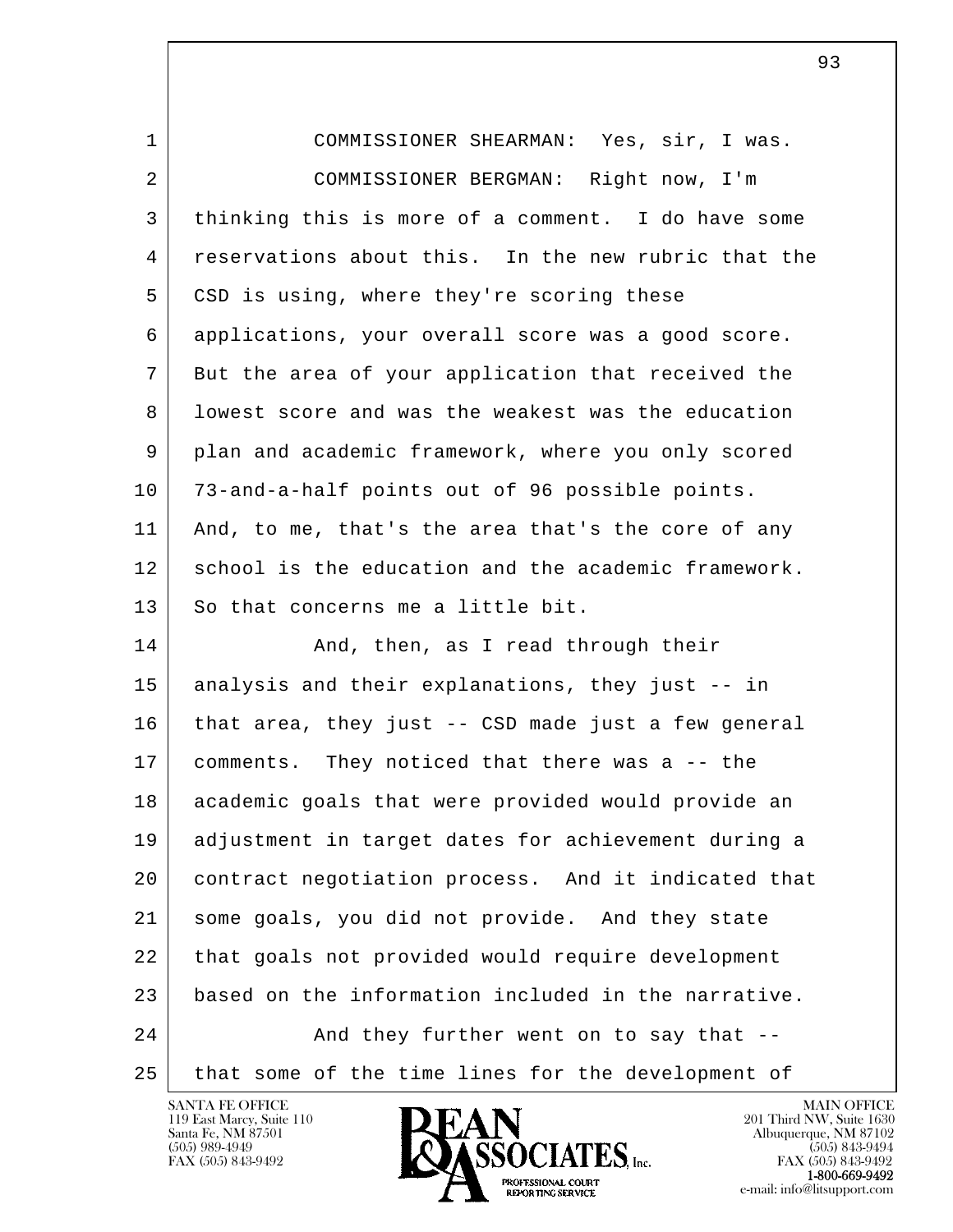l  $\overline{\phantom{a}}$  1 instructional program were vague and lacking in 2 detail. And down at the bottom, they said the 3 education plan, as written, is uneven. Those 4 concern me; that just concerns me. 5 And as I looked at the Recommendations 6 statement from the CSD, it does state there that, 7 "We may identify other potential conditions and 8 apply them." But I noticed CSD did not put forward 9 any conditions as a part of their recommendation 10 | addressing these kind of specific issues. 11 | And I guess right now, the question I 12 would have -- am I allowed to ask Director Callahan 13 a question, or is it strictly to the applicant? 14 THE CHAIR: We're in discussion. We had 15 questions earlier in the -- 16 COMMISSIONER BERGMAN: Okay. 17 | THE CHAIR: -- Public Education 18 Commissioner question period. 19 COMMISSIONER BERGMAN: Okay. We're past 20 questions. Okay, no questions. So I do have those 21 | concerns. And I know, under the new SB 446, that 22 contracts are now going to be negotiated. But I 23 think some of these conditions, it's imperative that 24 we don't wait until the contract negotiation process 25 to decide what the conditions are going to be

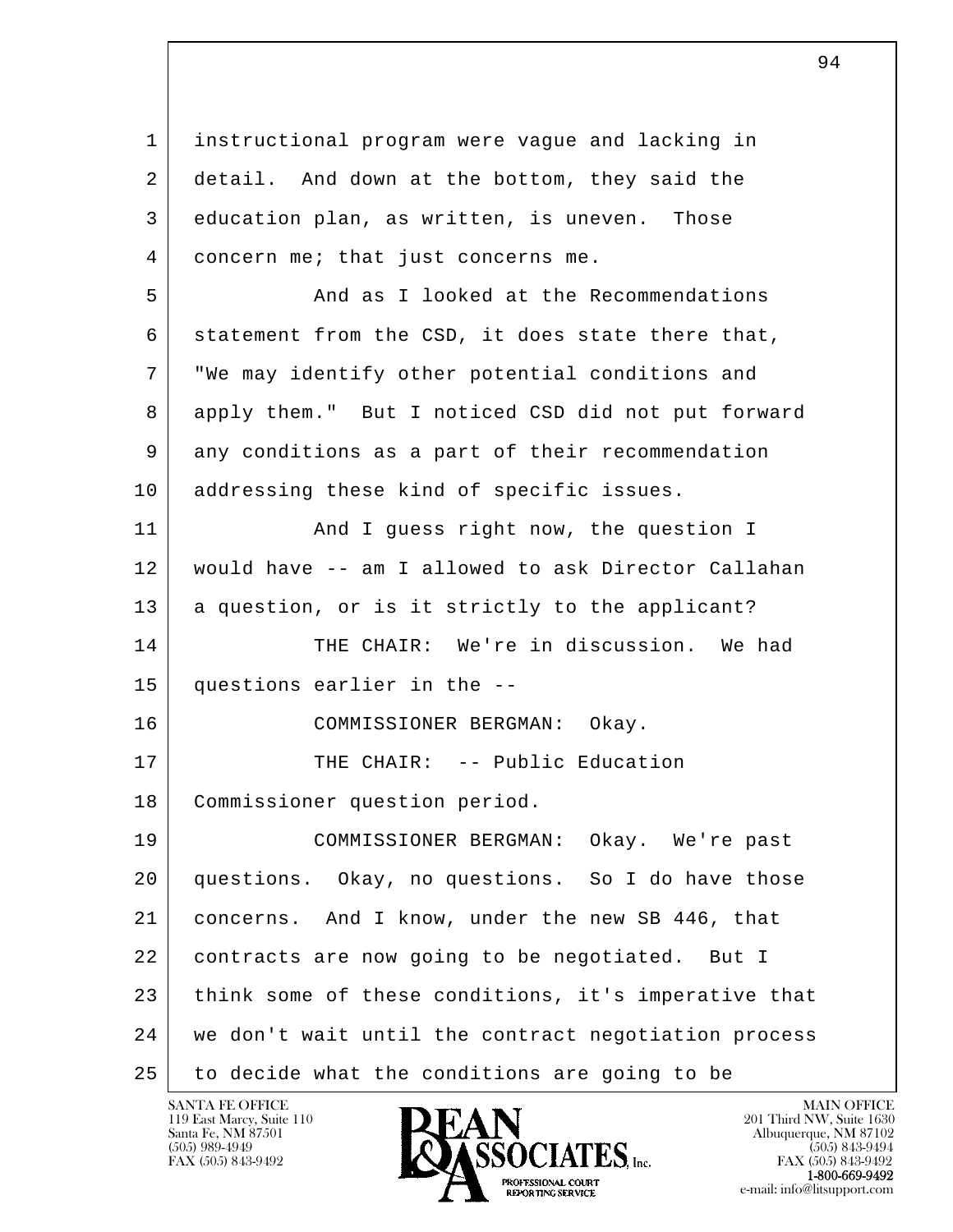l  $\overline{\phantom{a}}$  1 imposed to answer these kinds of questions. That 2 | needs to be done in this setting and with this 3 recommendation at this time. 4 So that's the comment that I want to make. 5 Thank you, Mr. Chairman. 6 THE CHAIR: I do want to clarify -- thank 7 you, Commissioner Gant -- that the motion is for 8 denial that's on the floor now that was seconded. 9 So we are discussing -- 10 COMMISSIONER BERGMAN: Okay. 11 THE CHAIR: We're going to make a decision 12 on that motion for denial. Commissioner Lopez. 13 COMMISSIONER LOPEZ: I have a comment. 14 Just to say that I am going to support this motion. 15 I was frankly surprised that this got a 16 | recommendation to be approved after the hearing. I 17 thought there was -- it appeared to me to be a whole 18 | lot of problems, including what Commissioner Bergman 19 is raising and some things about the budget. I was 20 really surprised. And I went to every hearing, and 21 | this one, I was surprised to see it. 22 So I'm not going to support this motion. 23 I mean, I am going to support the motion to deny. 24 Thank you. 25 | THE CHAIR: The one community piece that

<u>and the set of the set of the set of the set of the set of the set of the set of the set of the set of the set of the set of the set of the set of the set of the set of the set of the set of the set of the set of the set </u>

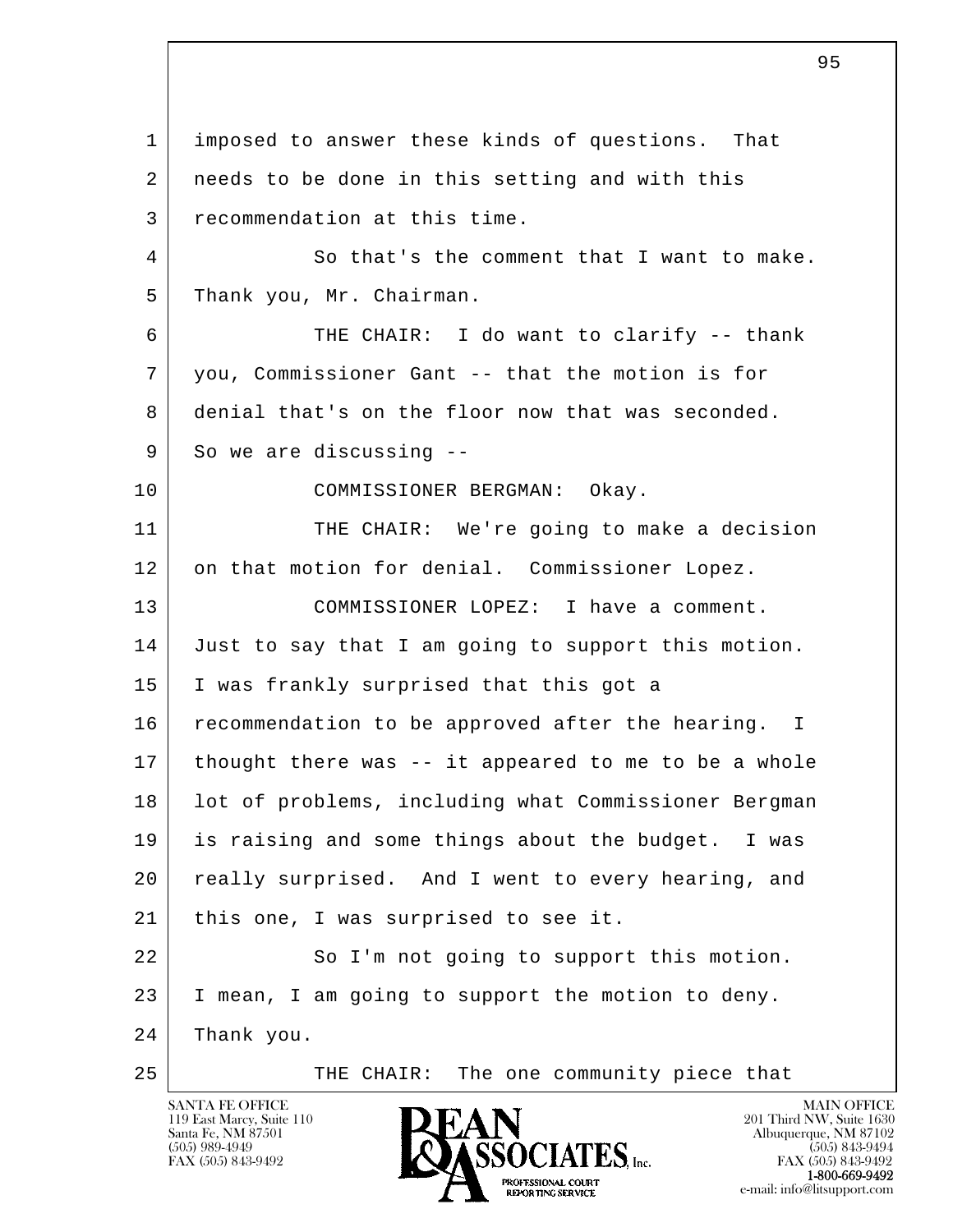1 was just glaring for me was that charter school 2 enrollment, as a percentage of district enrollment, 3 is 27 percent. Not that that's good or bad. This 4 is allowing choice. But it's currently 27 percent 5 of total enrollment of that district.

 6 So Taos is unique, in that you don't see 7 these numbers anywhere else in New Mexico. But it's 8 happening in Taos. And so it just makes me wonder 9 | what -- at what point is an LEA obsolete and 10 diminished to the point where you have empty 11 facilities. I mean, do the charter schools get to  $12$  pay  $-$  to pay rent or lease those  $-$  those 13 facilities that are empty because the district 14 doesn't have children?

l  $\overline{\phantom{a}}$  15 That had no bearing on the judgment of the 16 application. But I just wanted to make that 17 comment, that we really did look at all aspects of 18 the charter application's prospective impact on such 19 a small community. And I believe the Taos Schools 20 are a -- charter schools are a B, a B, and a C. And 21 as Commissioner Shearman stated, they are not fully 22 enrolled. They're not at capacity -- 23 COMMISSIONER SHEARMAN: That's right. 24 THE CHAIR: -- right now. So just 25 interesting things to consider. Any other

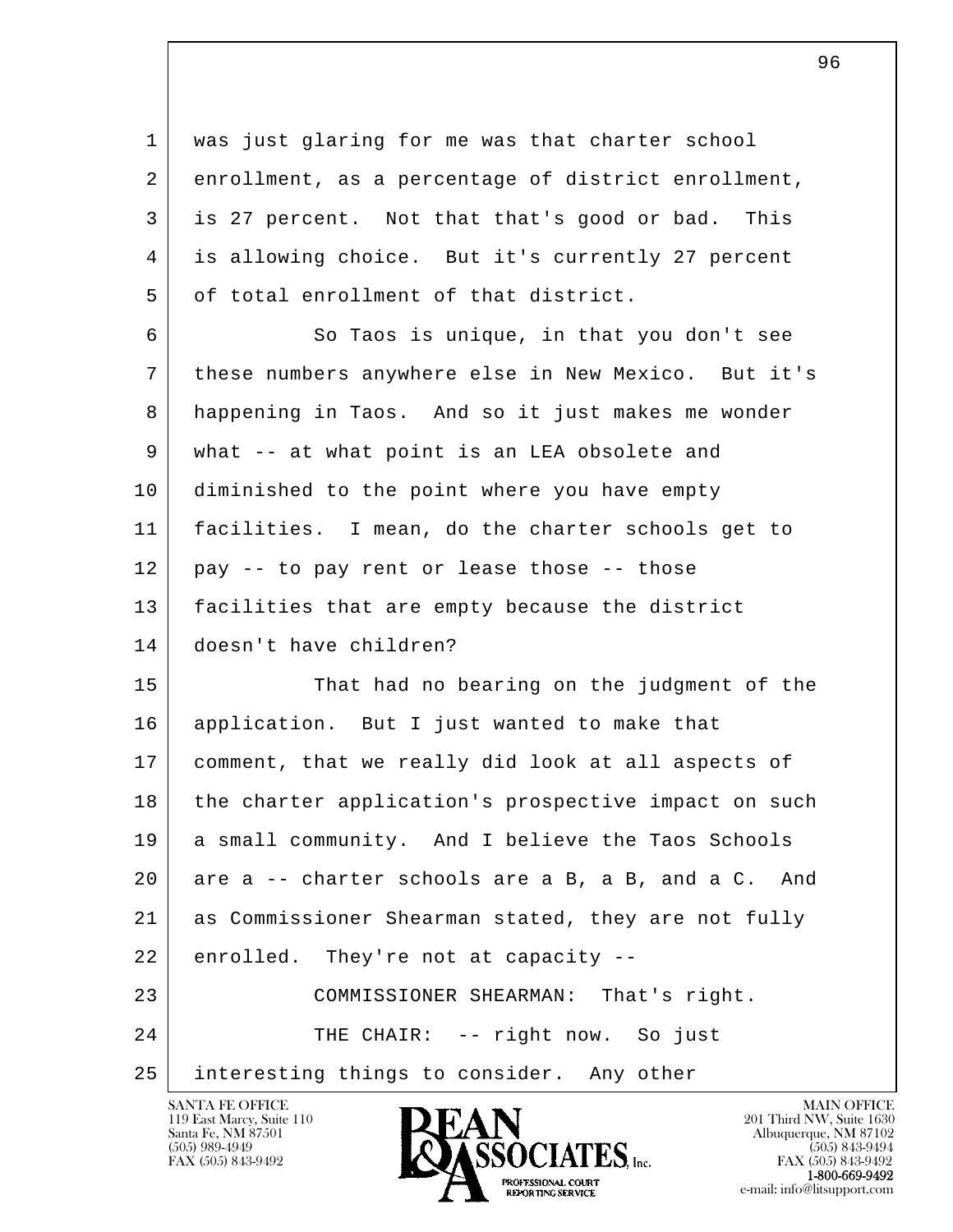l  $\overline{\phantom{a}}$  1 discussion? Seeing none, we will proceed with the 2 | roll-call vote through Secretary Gant. 3 COMMISSIONER GANT: Commissioner Peralta. 4 COMMISSIONER PERALTA: Yes. 5 COMMISSIONER GANT: Commissioner Canfield. 6 COMMISSIONER CANFIELD: Yes. 7 COMMISSIONER GANT: Commissioner Bergman. 8 | COMMISSIONER BERGMAN: Yes. 9 COMMISSIONER GANT: Commissioner Lopez. 10 COMMISSIONER LOPEZ: Yes. 11 COMMISSIONER GANT: Commissioner Carr. 12 COMMISSIONER CARR: Yes. 13 COMMISSIONER GANT: Commissioner Pogna. 14 COMMISSIONER POGNA: Yes. 15 COMMISSIONER GANT: Commissioner Shearman. 16 COMMISSIONER SHEARMAN: Yes. 17 COMMISSIONER GANT: Commissioner Garrison. 18 THE CHAIR: No. 19 COMMISSIONER GANT: Commissioner Gant 20 votes yes. It's eight-one in favor. 21 THE CHAIR: Eight-one. The motion passes, 22 and the application for the Taos International 23 School is denied. Thank you for all your hard work. 24 MS. VIGIL: Thank you. 25 | THE CHAIR: The Chair is going to call a

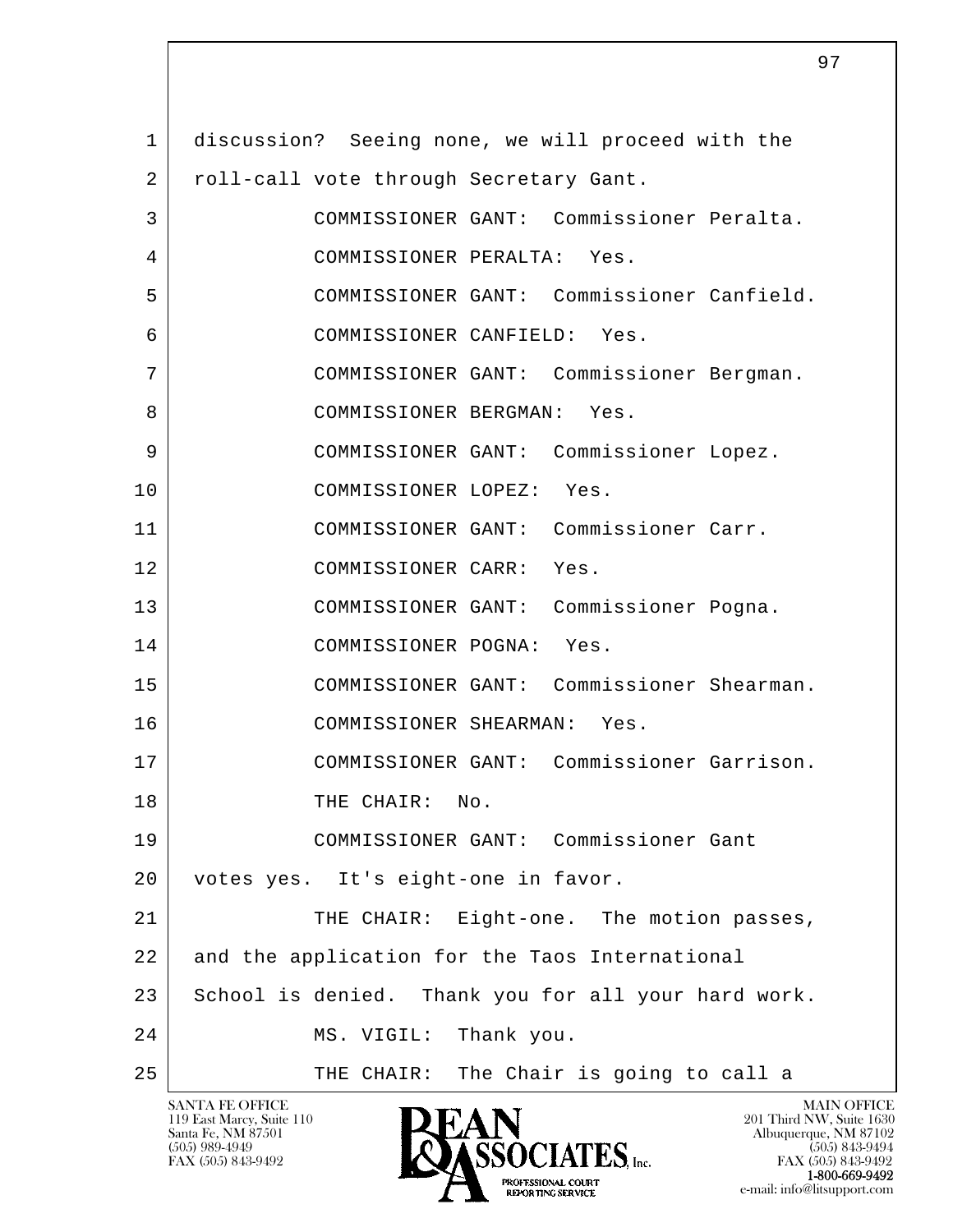l  $\overline{\phantom{a}}$  1 ten-minute break. Will that suffice, or do you need 2 more? Ten minutes? Okay. Just to -- just to 3 de-stress a little bit. We're in recess. 4 (Recess taken, 10:30 a.m. to 10:45 a.m.) 5 THE CHAIR: The meeting is back in 6 session. Item No. 9 is the Approval of a Draft 7 Document for the Performance Framework and 8 Performance Contracts. 9 | The way of background, SB 446 was 10 legislation passed in 2011, which amended the 11 Charter School Act to increase accountability for 12 charter schools and authorizers. This was the most 13 | significant change in charter school law since the 14 Charter School Act was passed in 1999. The current 15 law is ranked as the fourth strongest charter school 16 | law in the country by the National Alliance for 17 Public Charter Schools. 18 SB 446 has two main components: The 19 charter school's performance contract, and the 20 performance framework. 22-8B-9 and 22-8B-9.1 NMSA 21 1978. 22 | The January 2012, the CSD received an 23 in-kind grant from the National Association of 24 Charter School Authorizers, NACSA, to assist the 25 Charter School Division in creating the documents to

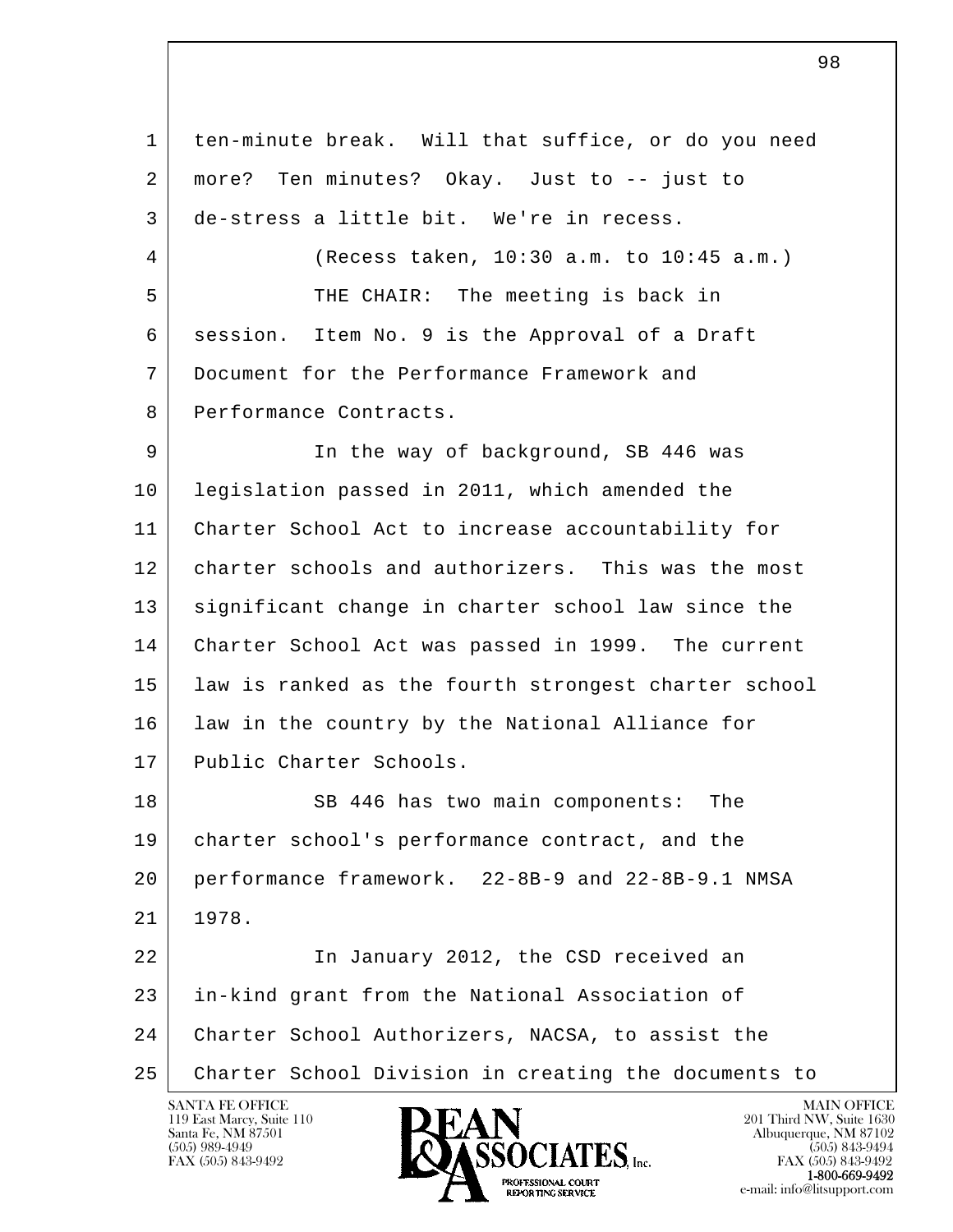l  $\overline{\phantom{a}}$  1 meet the terms of SB 446. New Mexico is one of 2 several states who were implementing similar 3 accountability performance contracts and frameworks. 4 The CSD and the NACSA consultants have 5 created the drafts before you after many early 6 drafts and input from various stakeholder groups. 7 Please note these documents are not in final 8 formatting. NACSA and CSD will design copy-ready 9 final documents -- excuse me -- for presentation 10 quality. 11 Introductory training to the SB 446 12 contract and frameworks has been held for 13 authorizers and charter schools. The purpose of the 14 training was to provide information regarding the 15 implementation of SB 446 and to get feedback about 16 the early draft documents. The PEC received the 17 SB 446 training on the contracts and frameworks on 18 August 8 of 2012. The charter 19 | schools/authorizers -- charter schools, slash, 20 authorizers -- impacted by SB 446 are new charter 21 applications and charter renewals approved after 22 July 1, 2012. 23 New charter applications approved at this 24 meeting need a preliminary contract for their 25 planning year. Since there are no students or

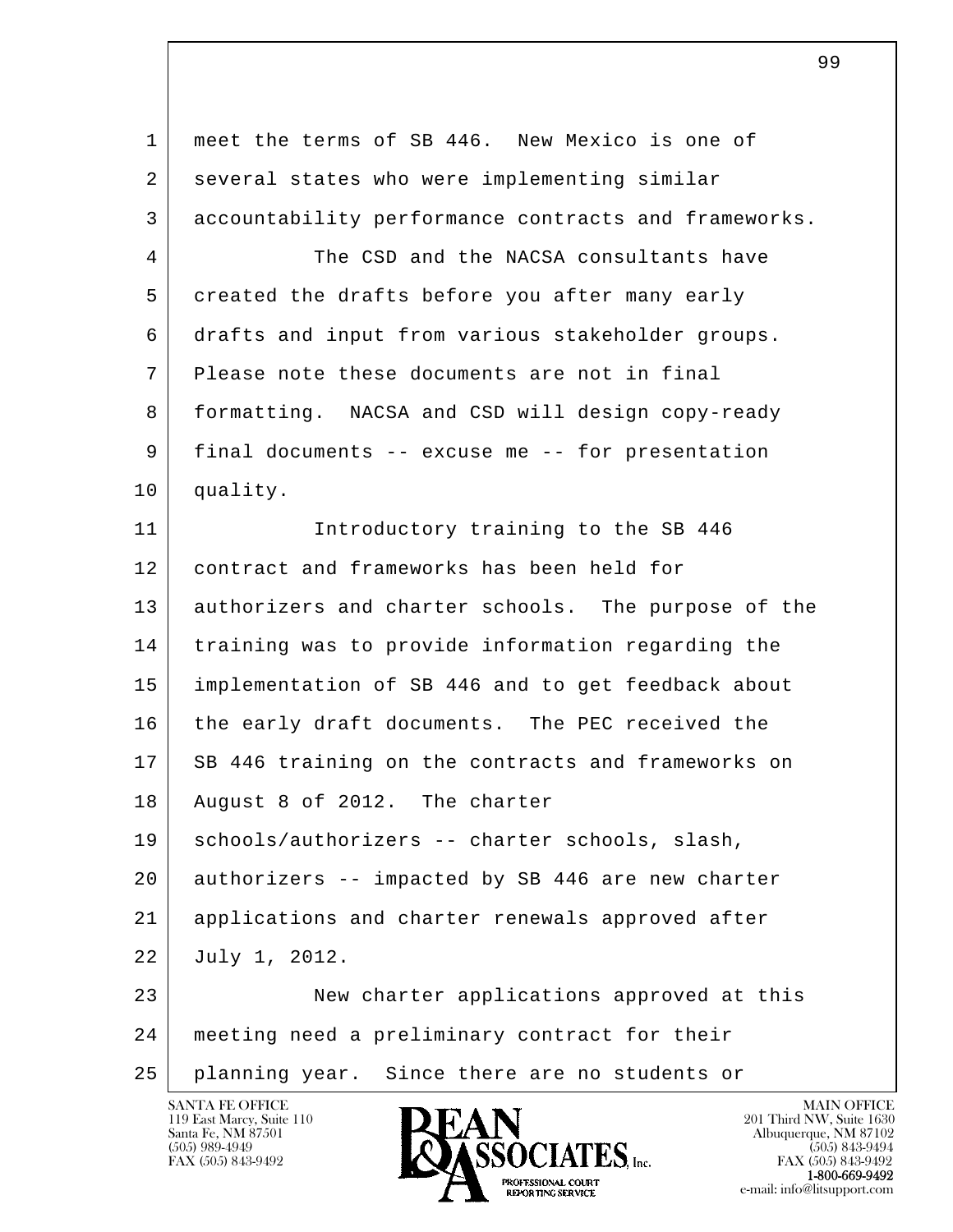| $\mathbf{1}$ | school information, negotiating the full performance |
|--------------|------------------------------------------------------|
| 2            | contract will not be effective. The full contract    |
| 3            | may be negotiated in the spring, as the new charter  |
| 4            | school approaches approval for commencement of       |
| 5            | operations or when the PEC determines. Charters      |
| 6            | submitting renewal applications October 1, 2012, who |
| 7            | are approved by the PEC will negotiate their         |
| 8            | 2013-2014 contracts after the PEC meeting in         |
| 9            | December, within 30 days after approval.<br>The      |
| 10           | renewal char- -- excuse me -- the renewal charter    |
| 11           | schools, existing charters end June 30th, 2012.      |
| 12           | Next steps:                                          |
| 13           | 1.<br>The PEC has copies of the most current         |
| 14           | drafts of the performance contract and performance   |
| 15           | frameworks in their notebooks.                       |
| 16           | 2.<br>We request that the PEC approve at             |
| 17           | today's meeting the above drafts for public          |
| 18           | consultation and comment between September and       |
| 19           | November. And there is a proposed motion at the top  |
| 20           | of this page.                                        |
| 21           | The CSD has tentatively scheduled<br>Α.              |
| 22           | dates pending PEC approval for public consultation   |
| 23           | and comment meeting, November 2nd and 3rd,           |
| 24           | New Mexico Coalition of Charter Schools State        |
| 25           | Conference, as part of the PED/CSD presentation,     |

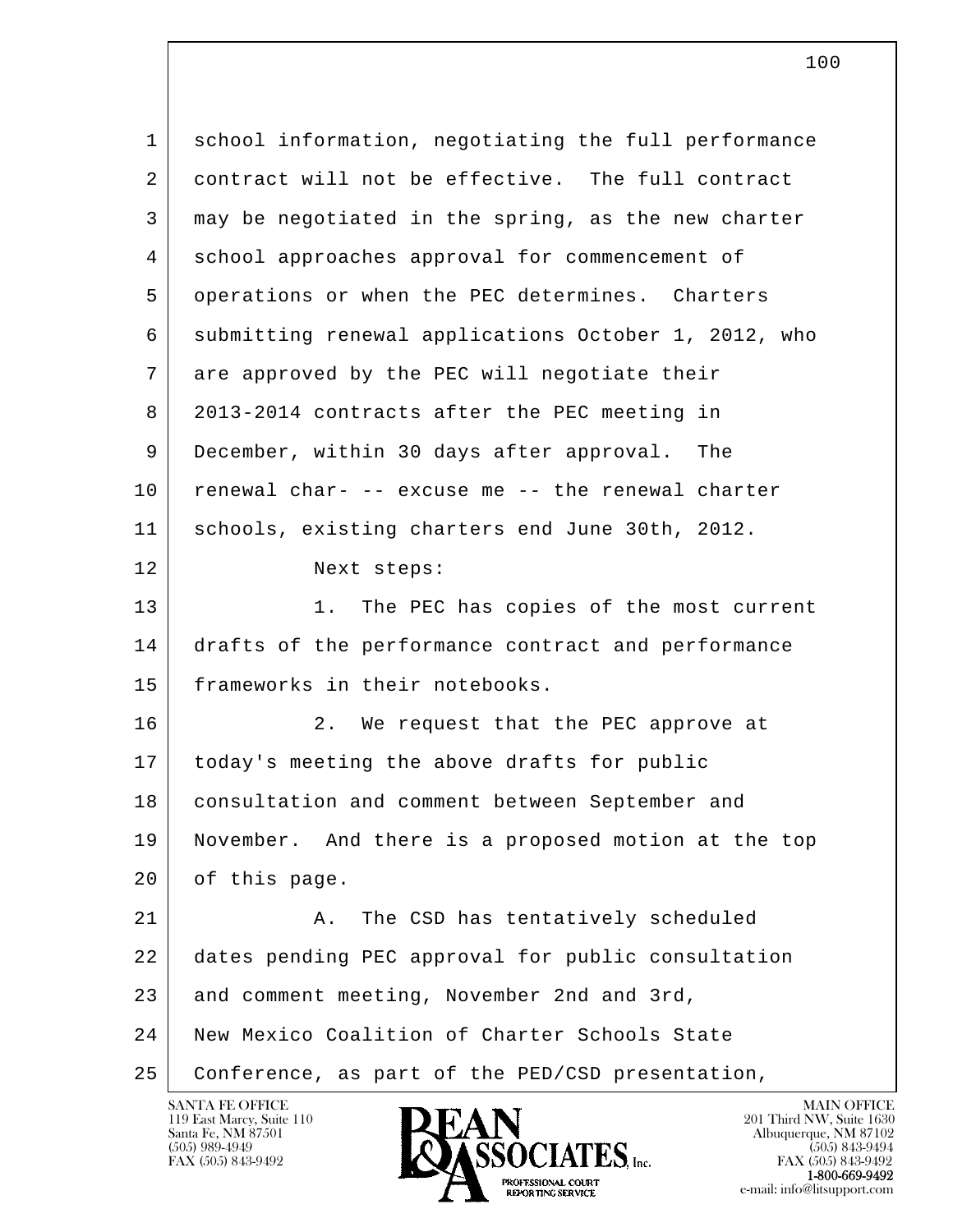l  $\overline{\phantom{a}}$  1 PSC -- PEC working group for consultation and 2 comment, period. 3 November 15, Las Cruces PEC working group 4 for consultation and comment. If PEC members can be 5 present at the working group sessions, that will be 6 beneficial. We can post the meetings if there is a 7 chance of a quorum being present. 8 The NACSA national conference in Memphis, 9 Tennessee, will have sessions with the participating 10 states that are developing performance contracts and 11 frameworks. This will be an opportunity to network 12 and collaborate on common development and 13 implementation issues in terms of charter school 14 accountability. 15 The CSD and NACSA team will take input and 16 comments and incorporate it into a final draft that 17 will be submitted to the PEC at the December 13 18 through 15th meeting, 2012, for final approval. The 19 monitoring tools and process will be developed by 20 | the CSD for implementation in July 2013. 21 The CSD will submit a report, as required 22 by 22-8 B-17.1 NMSA 1978, to the Governor, 23 Legislative Finance Committee, and the Legislation 24 Education Study Committee after review and approval 25 by the PEC and Secretary Designate of Education.

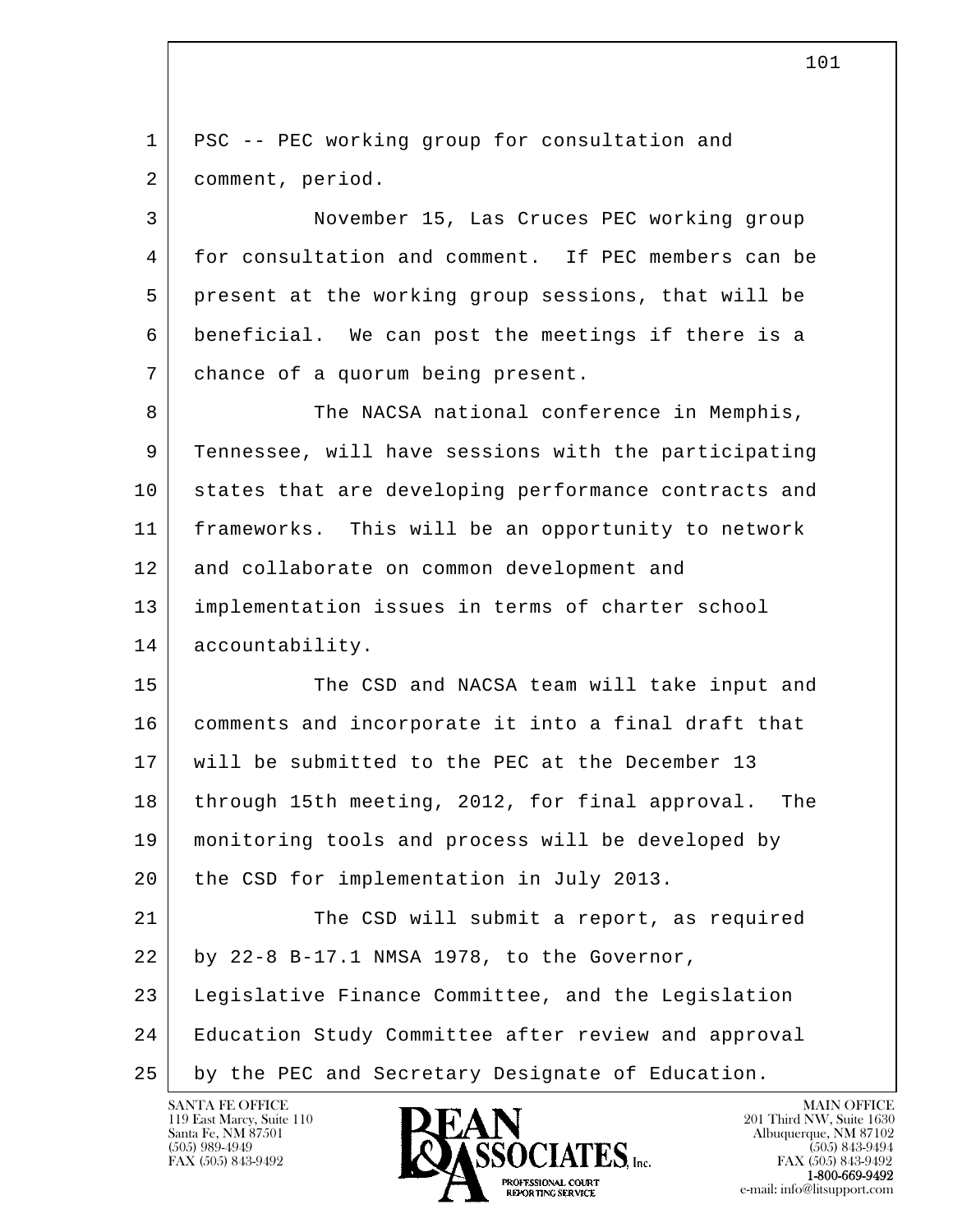1 The report will include:

| 2  | Comparison of the performance of<br>Α.               |
|----|------------------------------------------------------|
| 3  | charter school students with the performance of      |
| 4  | academically, ethnically, and economically           |
| 5  | comparable groups of students in noncharter public   |
| 6  | schools.                                             |
| 7  | And, B. Assessment of successes,                     |
| 8  | challenges, and areas of improvement in meeting the  |
| 9  | purpose of the Charter School Act, sufficiency of    |
| 10 | funding for charter schools, efficacy of the State   |
| 11 | Funding Formula for chartering authority funding,    |
| 12 | and suggested changes to State law or policy         |
| 13 | necessary to strengthen the State's charter schools. |
| 14 | Annual site visits by the CSD to all PEC             |
| 15 | authorized schools will take place in fall 2012,     |
| 16 | spring 2013, to provide technical assistance and     |
| 17 | progress monitoring.                                 |
| 18 | Then the floor is open for discussion or             |
| 19 | comments by Commissioners. Commissioner Bergman.     |
| 20 | COMMISSIONER BERGMAN: I note at the                  |
| 21 | bottom of the first page, where you read that the    |
| 22 | first tentatively scheduled dates for these public   |
| 23 | consultation meetings -- it says November 2nd and    |
| 24 | 3rd, the New Mexico Coalition of Charter Schools,    |
| 25 | but it doesn't say where that will be.<br>Has it not |

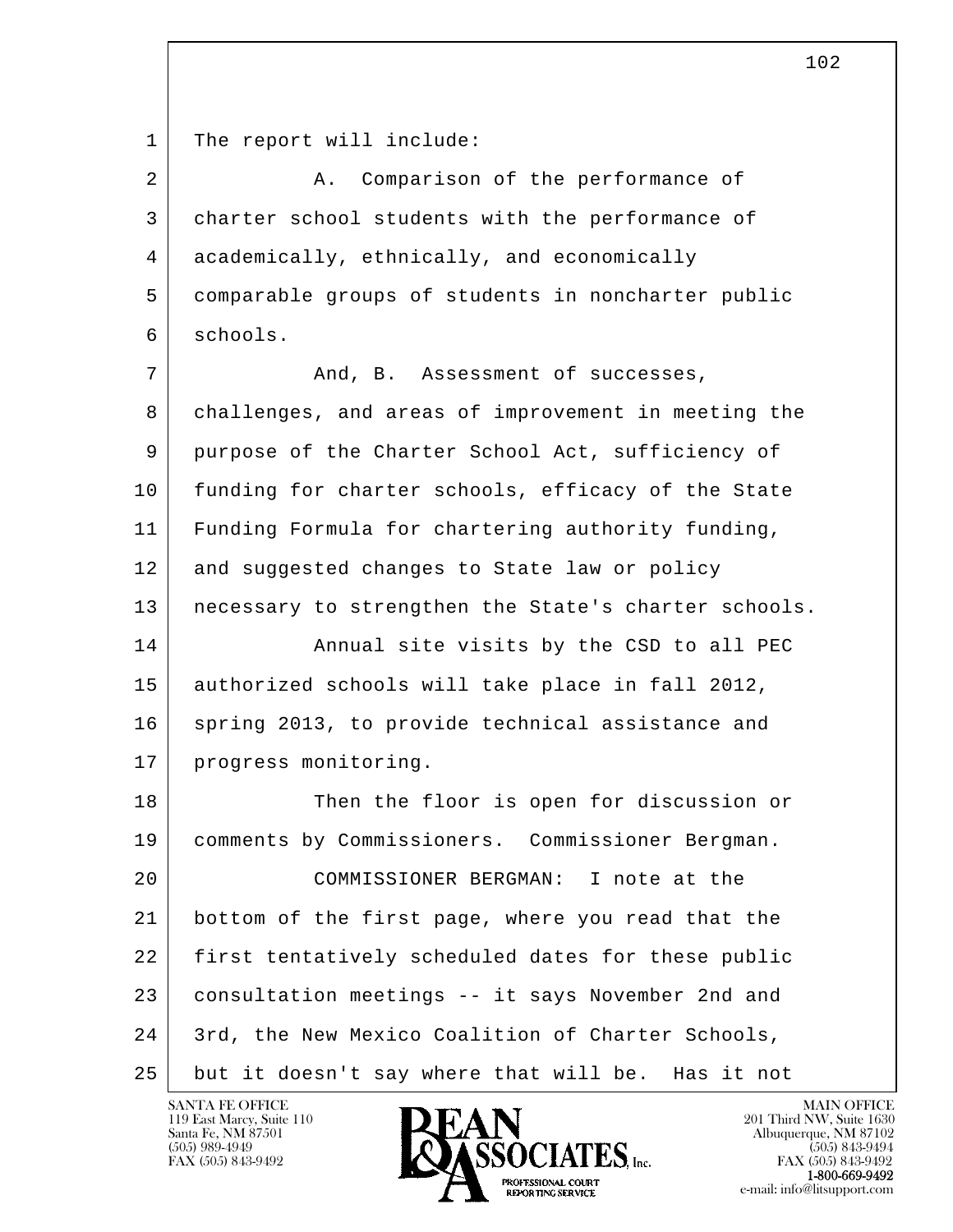l  $\overline{\phantom{a}}$  1 been determined yet? The other one, you say it's 2 going to be in Las Cruces on the 15th. 3 MS. CALLAHAN: Mr. Chair, Commissioner 4 Bergman, the conference takes place in Albuquerque, 5 and it has every year. So I apologize for that 6 oversight. 7 COMMISSIONER BERGMAN: No. I'm probably 8 supposed to know stuff like that. In this case, I 9 didn't. Now, we're already scheduled to meet on 10 November 1st and 2nd is our next meeting. 11 THE CHAIR: I believe we usually have that 12 in Albuquerque for that reason. 13 COMMISSIONER BERGMAN: Oh. Have we been 14 doing that in the past? 15 MS. CALLAHAN: I believe -- Mr. Chair, 16 | Commissioner Bergman, I believe the conference is a 17 | natural place to have this next meeting. And so we 18 wanted to tie it to that so that we could get, as 19 Commissioner Garrison -- as Chair Garrison read, we 20 want the PEC to be involved in these work groups and  $21$  to hear this input from the pub- -- the 22 stakeholders, the charter schools, the authorizers, 23 and other interested parties, communities, district, 24 et cetera. And so we want to try and make it as 25 convenient as possible for you all to participate,

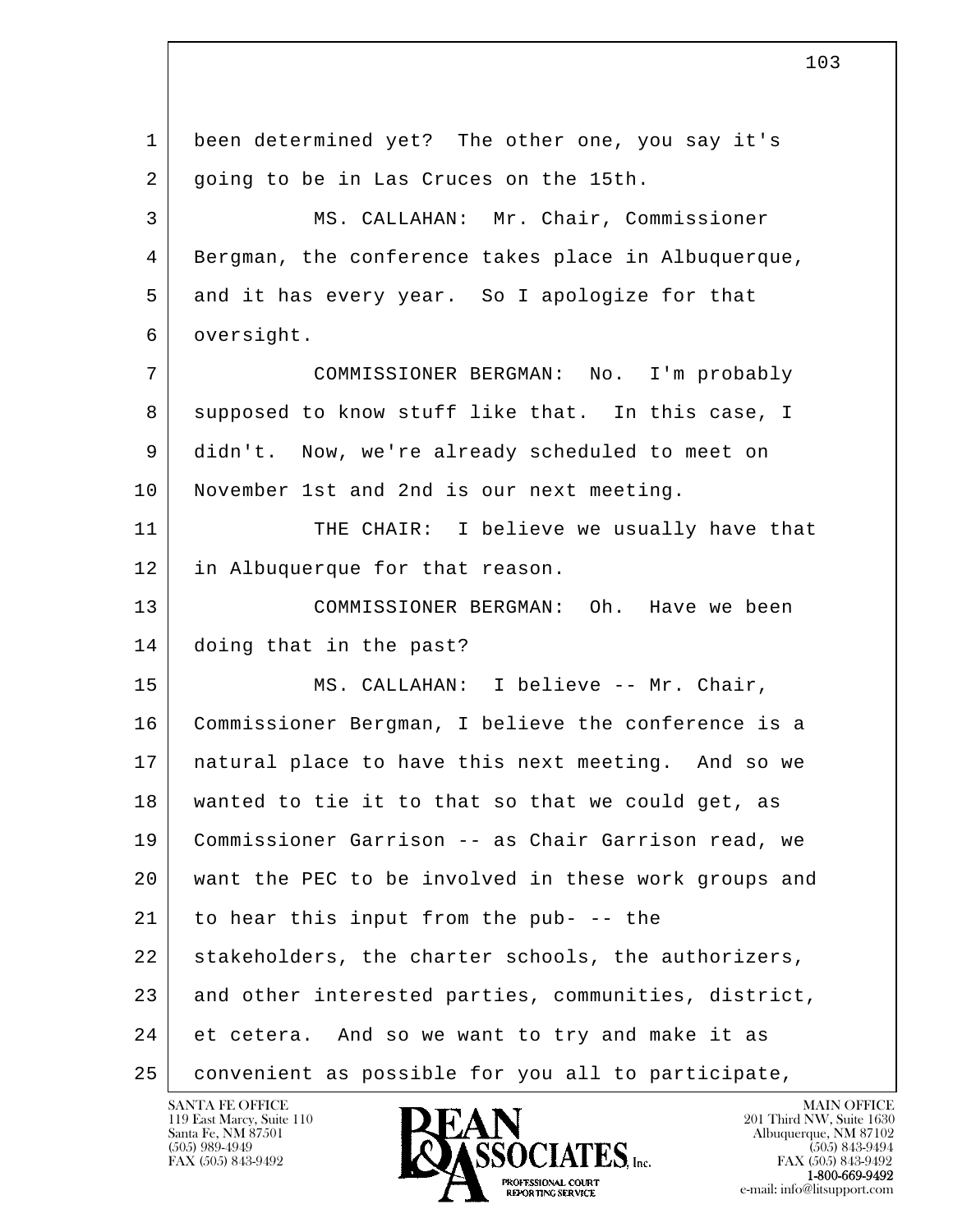l  $\overline{\phantom{a}}$  1 if you are intending to attend the charter school 2 conference. 3 COMMISSIONER BERGMAN: That's outstanding. 4 That means I will be able to attend, since I'll be 5 up for the meeting anyway. So that's what I was 6 really trying to determine. Thank you. 7 COMMISSIONER POGNA: Mr. Chairman. 8 THE CHAIR: Commissioner Pogna. 9 COMMISSIONER POGNA: Mr. Chairman, will we 10 receive information on this -- advance information 11 on this? Is this a conference? 12 MS. CALLAHAN: Mr. Chair, Commissioner 13 | Pogna, that's correct. It is the State charter 14 school conference. 15 COMMISSIONER POGNA: Yes. 16 MS. CALLAHAN: And I believe that the 17 registration -- and, actually, Mr. Vigil is here. 18 Is the registration open for the conference? 19 MR. M. VIGIL: Yes. But historically, 20 we've invited the Public Education Commission to 21 attend as a VIP to our conference. And it's the 2nd 22 and the 3rd at the Mariott Pyramid in Albuquerque. 23 THE CHAIR: Thank you, Mr. Vigil. 24 MS. CALLAHAN: So, Mr. Chair, Commissioner 25 Pogna, the PEC then is invited to attend this

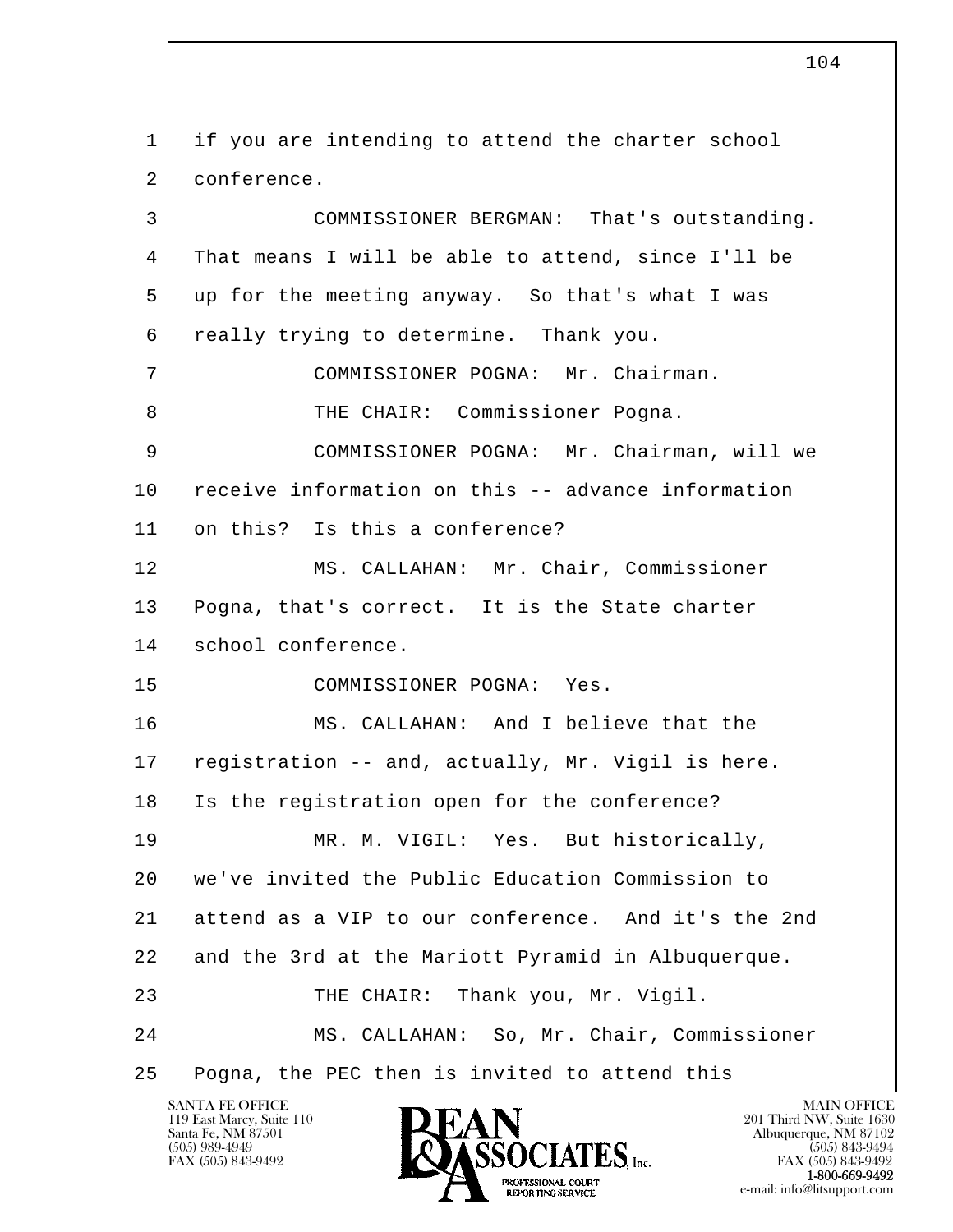l  $\overline{\phantom{a}}$  1 conference. And just to put some information in 2 context around what's happening, the CSD and the 3 consultants that we work with are going to be doing 4 sessions at the conference. And we've built into 5 those sessions time for work group input. 6 And so that -- so it's all tied together. 7 And it makes sense, so we can roll out the drafts of 8 the forms. We're going to get these out to the 9 schools and the districts as soon as possible, if 10 | these are approved today, so people can have a 11 chance to digest what's going on and bring good 12 feedback so we can get an adequate amount and -- you 13 know, information that we need to really tighten up 14 | these forms, make sure they're appropriate for 15 New Mexico and the laws. 16 COMMISSIONER POGNA: Mr. Chairman. 17 | THE CHAIR: Commissioner Pogna. 18 COMMISSIONER POGNA: Finish off. Will we 19 be sent an agenda? Will we be sent -- will the PEC 20 receive any information in advance, as far as 21 agenda, et cetera? 22 | MS. CALLAHAN: Mr. Chair, Commissioner 23 Pogna, yes. We will -- we'll make a point of 24 getting the information from the Coalition and 25 disseminate it to the Public Education Commission,



FAX (505) 843-9492<br>**1-800-669-9492**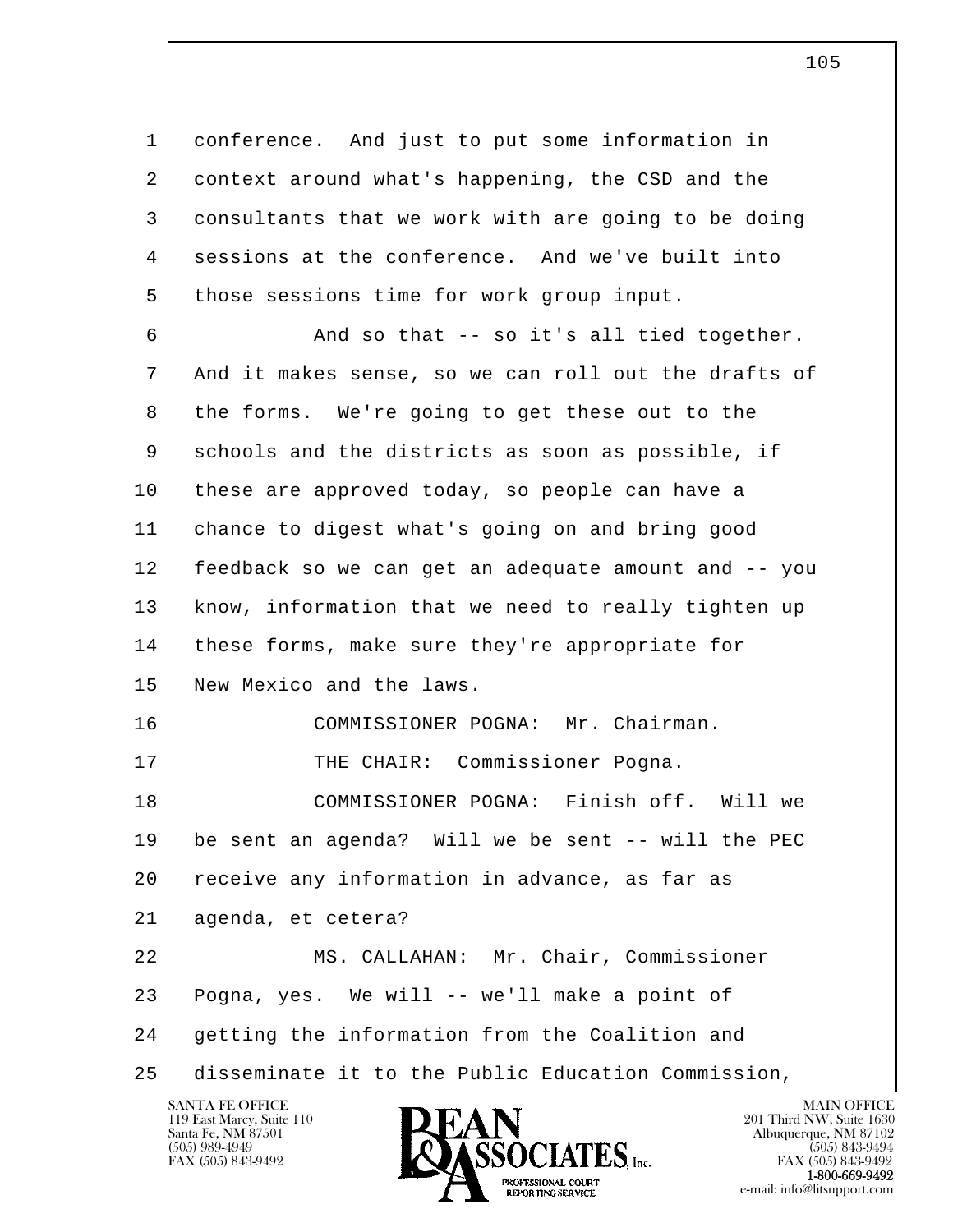l  $\overline{\phantom{a}}$  1 because they have -- it's a wonderful conference, in 2 that there's strands for leadership, governance, 3 instruction. And now we have a strand on 446. They 4 have information about facilities. So I think it 5 really is -- and it's very well attended, usually,  $6$  400 to 500 -- 400 people from the state and the 7 charter organizations. So, yes, we will make sure 8 that the information is forwarded to you all. 9 THE CHAIR: Thank you, Ms. Callahan. Any 10 | other comments, Commissioner Bergman? 11 COMMISSIONER BERGMAN: Yes. So they will 12 be coordinated so we're not sitting in our regular 13 | PEC meeting at that thing while the workers are 14 | meeting at the very same time somewhere else; right? 15 | MS. CALLAHAN: Mr. Chair, Commissioner 16 Bergman, that's not what's supposed to happen. No, 17 sir. The meeting actually is before the conference. 18 And the strands -- and there's actually two sessions 19 that are the same offered by CSD to -- so there's 20 one on Friday, one on Saturday. So there's 21 opportunity for people who are attending other maybe 22 leadership strands or government strands so they can 23 attend the working group. So they will have an 24 adequate opportunity for input for you all as well. 25 COMMISSIONER BERGMAN: Excellent. Thank

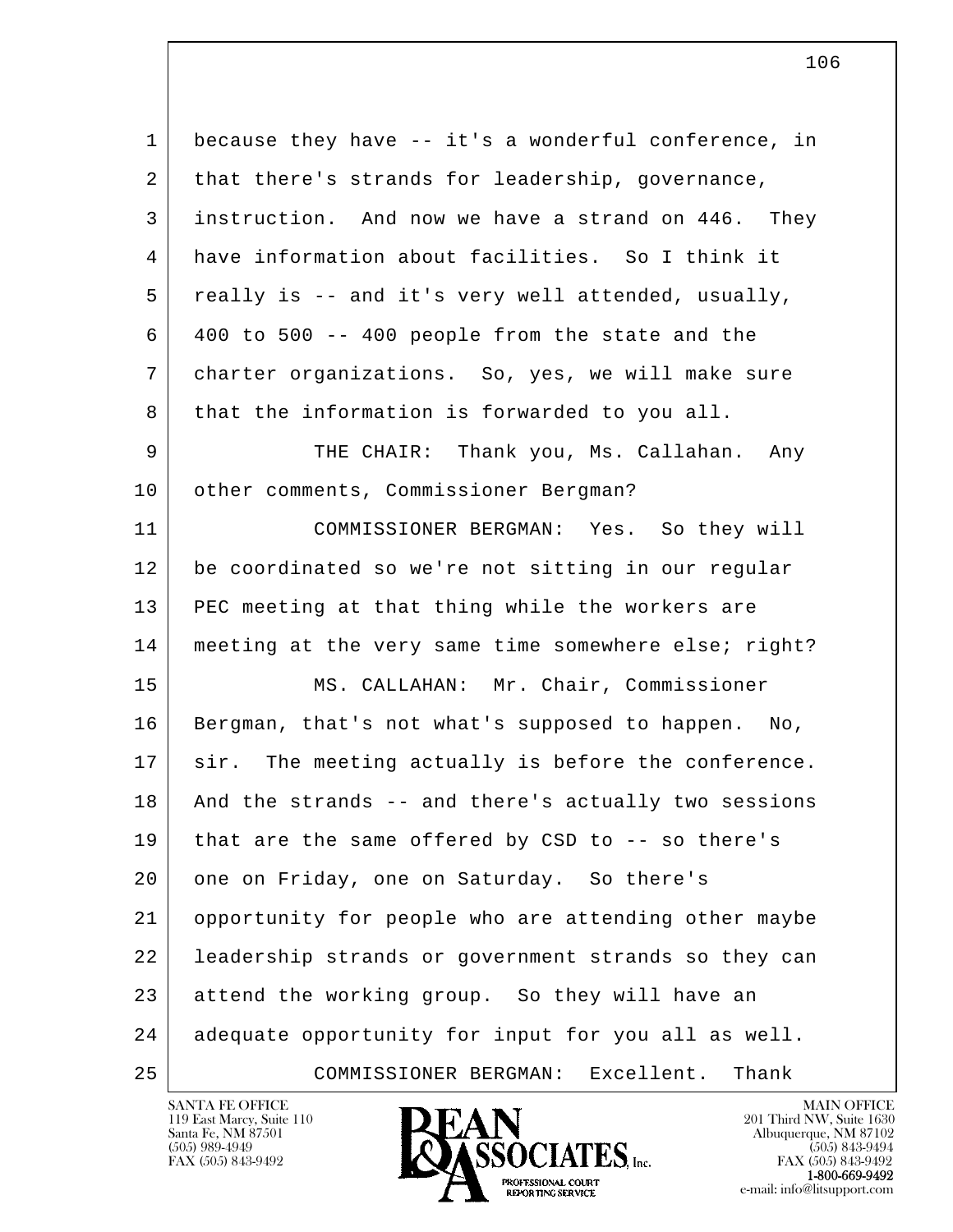l  $\overline{\phantom{a}}$  1 you. 2 THE CHAIR: Commissioner Shearman. 3 COMMISSIONER SHEARMAN: Could I -- I just 4 have one question about the performance framework 5 itself. It's over on Page 6 in the financial 6 performance framework. And as I read through 7 this -- and I know there's -- there's some 8 explanation here. But where you're using the ratios 9 in the -- in the section where you're rating 10 "meets," "does not meet," and those sorts of things, 11 "Current ratio is greater than or equal to 1.1." 12 I know that you have people who really 13 understand all the financial business did this, and 14 they're the ones who came up with this standard. 15 But is there going to be an explanation for 16 nontechnical folks, too? 17 | MS. CALLAHAN: Mr. Chair, Commissioner 18 Shearman, starting with the Interim Director of the 19 Charter School Division, who needs the guidance as 20 well, it's -- it has gone through accountants; it's 21 gone through the Public Education Department 22 financial and budget analysts. And what we are in 23 the process right now of developing is a guidance 24 document that will walk through all three 25 frameworks.

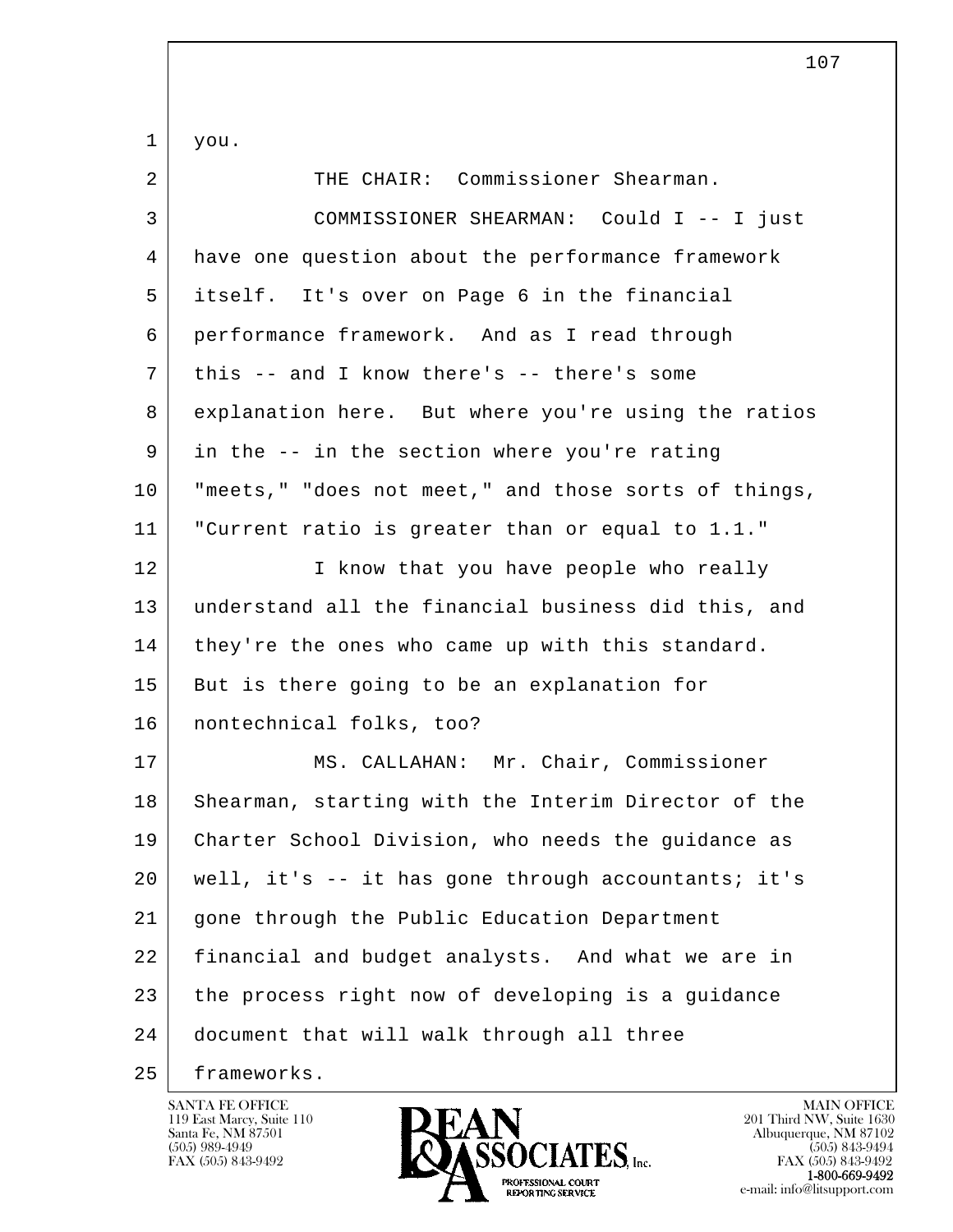| $\mathbf 1$ | And, yes, there will be a non-accountant's           |
|-------------|------------------------------------------------------|
| 2           | explanation of what these mean and what schools need |
| 3           | to do to achieve this performance level. The one     |
| 4           | thing I do want to just assure you is that the --    |
| 5           | the group from NACSA and the budget analysts here    |
| 6           | ran numbers, actual numbers, for the schools. We     |
| 7           | took ten sample schools. And the number -- it --     |
| 8           | it -- the design of the report that comes through is |
| 9           | very clear. You can see schools that are trending    |
| 10          | and in positive. It's very easy. And all of that     |
| 11          | will come out in the guidance document when we do    |
| 12          | the oversight tools and the development.             |
| 13          | So I think it'll be pretty clear to                  |
| 14          | anybody, once you see the report based on these      |
| 15          | frameworks, how well a school is performing or not   |
| 16          | performing. And it's very evident in the ten         |
| 17          | schools that we reviewed that were the pilot schools |
| 18          | or the sample schools.                               |
| 19          | COMMISSIONER SHEARMAN: Okay. Thank you.              |
| 20          | THE CHAIR: Any other comments or                     |
| 21          | questions? Mr. Canfield? No?                         |
| 22          | COMMISSIONER CANFIELD: Move to adopt.                |
| 23          | COMMISSIONER SHEARMAN: Second.                       |
| 24          | THE CHAIR: Do we need to hear the full               |
| 25          | motion? Legal counsel?                               |

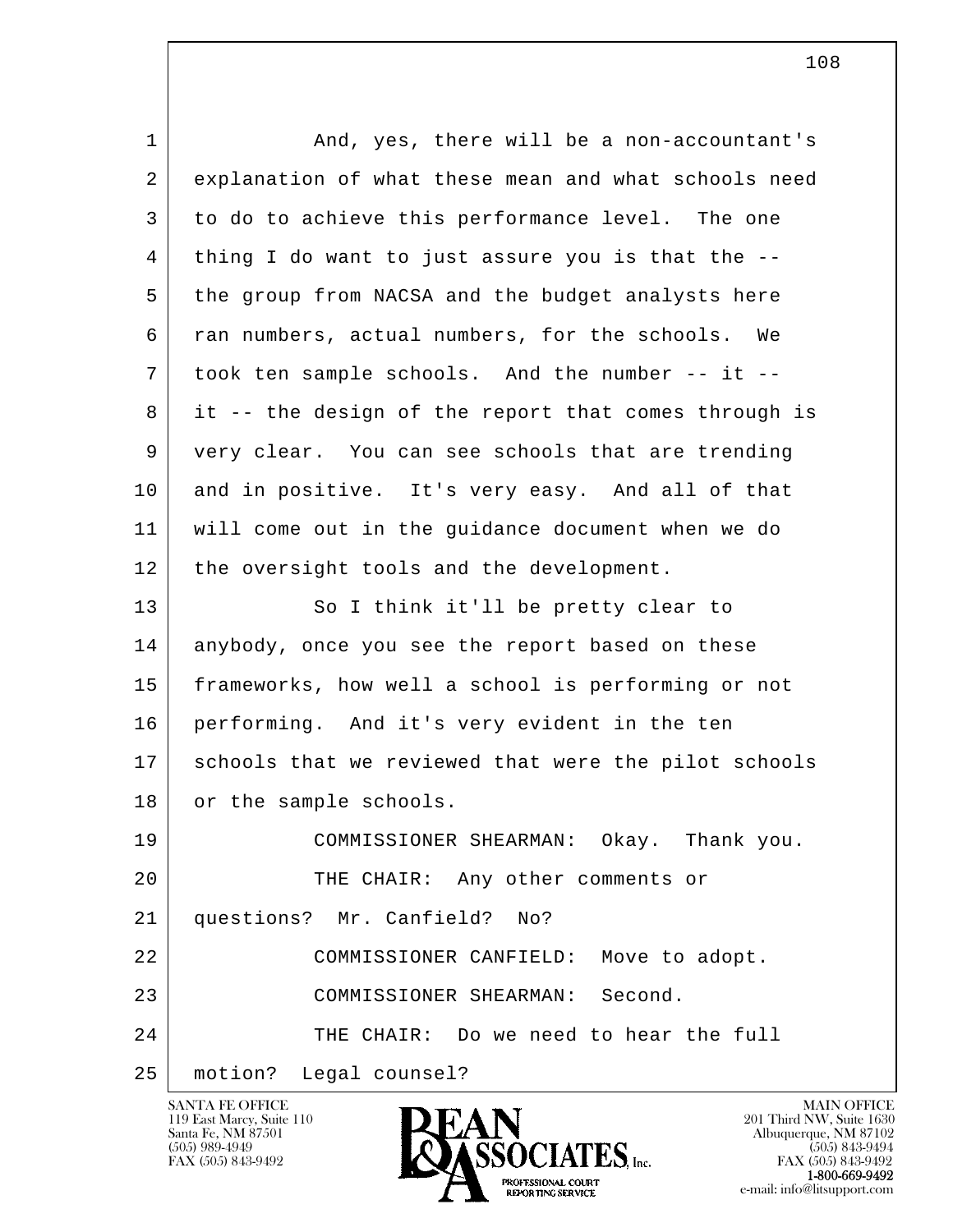l  $\overline{\phantom{a}}$ 1 MR. R. VIGIL: Is there --2 THE CHAIR: It's on the front of the 3 agenda item, Executive Summary, Roman numeral III. 4 COMMISSIONER CARR: Oh, yeah. 5 THE CHAIR: Commissioner Canfield, would 6 you just go ahead and read that. 7 MR. R. VIGIL: I think, for the record, I 8 believe it should. 9 COMMISSIONER CANFIELD: Mr. Chair, I'd be 10 happy to. 11 THE CHAIR: Thank you, sir. 12 COMMISSIONER CANFIELD: I move to approve 13 the drafts of the charter performance contract and 14 charter performance frameworks for public 15 stakeholder consultation and comment before the 16 final PEC approval at the December 13 and 14, 2012, 17 PEC meeting. 18 COMMISSIONER BERGMAN: Second. 19 THE CHAIR: And that was seconded by 20 Commissioner Bergman. Is there any discussion? 21 Ms. Callahan? 22 | MS. CALLAHAN: Mr. Chair, Commissioners, 23 if I may, the -- the drafts of the paperwork in 24 front of you was printed. And NACSA has requested 25 that I read this statement into the record. Because

119 East Marcy, Suite 110<br>Santa Fe, NM 87501

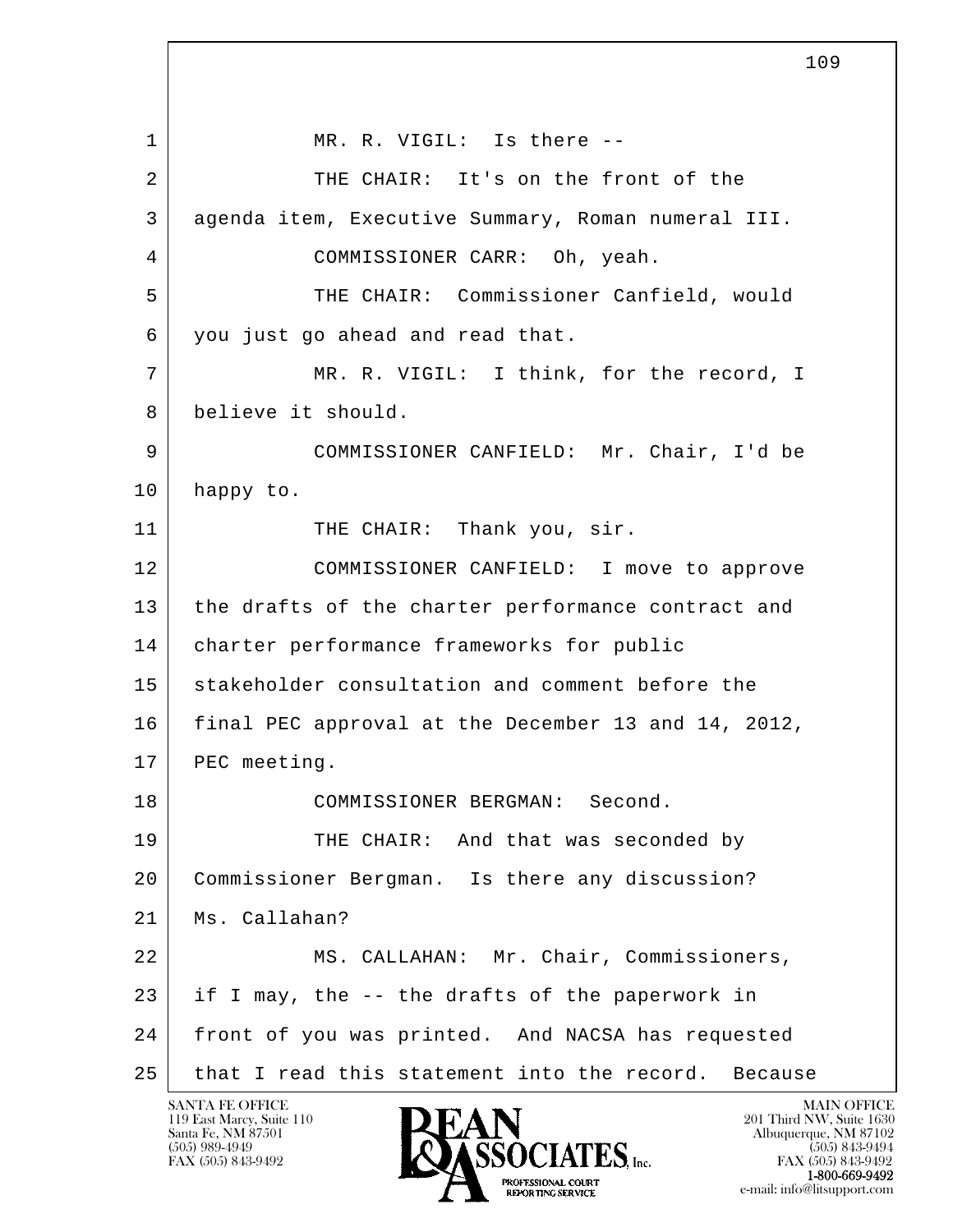l  $\overline{\phantom{a}}$  1 they are helping us and using proprietary templates, 2 if I can read this, and these will be included in 3 the drafts, then, that will be sent out? If I may? 4 THE CHAIR: Sure. 5 MS. CALLAHAN: This, again, is from the 6 National Association of Charter School Authorizers. 7 And it says that this document -- means the 8 framework document -- carries a Creative Comments 9 license, which permits noncommercial reuse of 10 content when proper attribution is provided. This 11 means you are free to copy, display, and distribute 12 this work, to include content from the application 13 | in derivative works under the following conditions: 14 Attribution. You must clearly attribute 15 the work to the National Association of Charter 16 School Authorizers and provide a link back to the 17 publication at the Web site, 18 www.qualitycharters.org. 19 Noncommercial. You may not use this work 20 for commercial purposes, including, but not limited 21 to, any type of work for hire without explicit prior 22 permission from NACSA. 23 Share-alike. If you alter, transform, or 24 build upon this work, you may distribute the 25 resulting work only under a license identical to

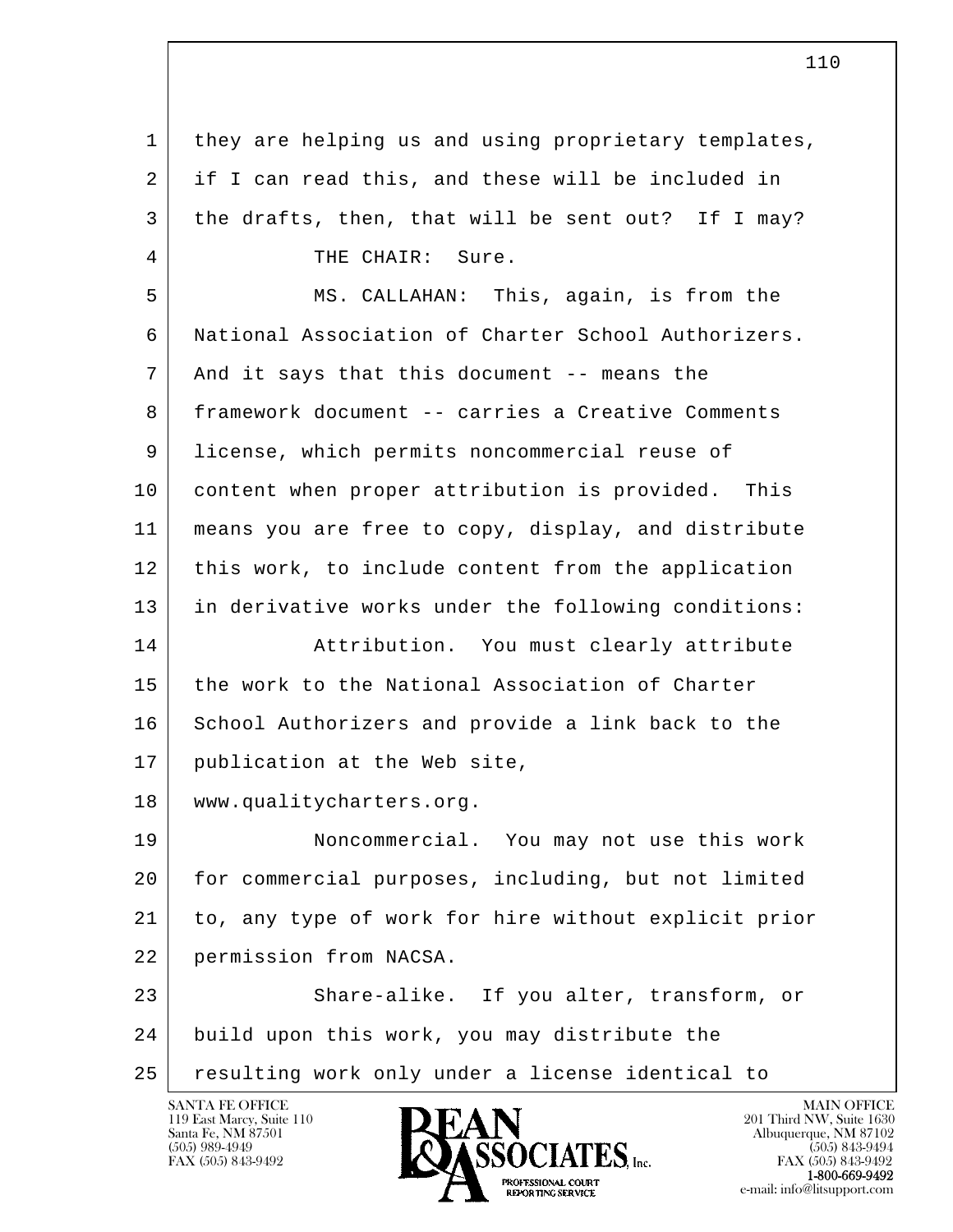| $\mathbf{1}$ | this one. For a full legal code of this Creative    |
|--------------|-----------------------------------------------------|
| 2            | Comments license, please visit                      |
| 3            | www.creativecomments.org. If you have any questions |
| 4            | about citing or using NACSA content, please contact |
| 5            | us.                                                 |
| 6            | And just to clarify, we are free to edit            |
| 7            | and do whatever it is that we need to do. If you -- |
| 8            | if you looked at previous iterations of this        |
| 9            | document, it was very different in April when we    |
| 10           | started, to what we have now, because of what is    |
| 11           | necessary for New Mexico law to meet the            |
| 12           | requirements. From input that we've received, the   |
| 13           | preliminary input from the various stakeholders,    |
| 14           | we've made changes.                                 |
| 15           | The group that has been working on it $-$ -         |
| 16           | and I'd like to recognize Rochelle Cherrin, who is  |
| 17           | an Educational Administrator from CSD, and Julia    |
| 18           | Barnes, who is a consultant, who is hired by the    |
| 19           | CSD, who have worked in conjunction with the NACSA  |
| 20           | consultants.                                        |
| 21           | And so we -- we are not bound to the                |
| 22           | absolute language of this. We are free to do it --  |
| 23           | what this does is protects that proprietary -- the  |
| 24           | look and the formatting and everything like that so |
| 25           | we can have credit. I did speak to the -- our       |

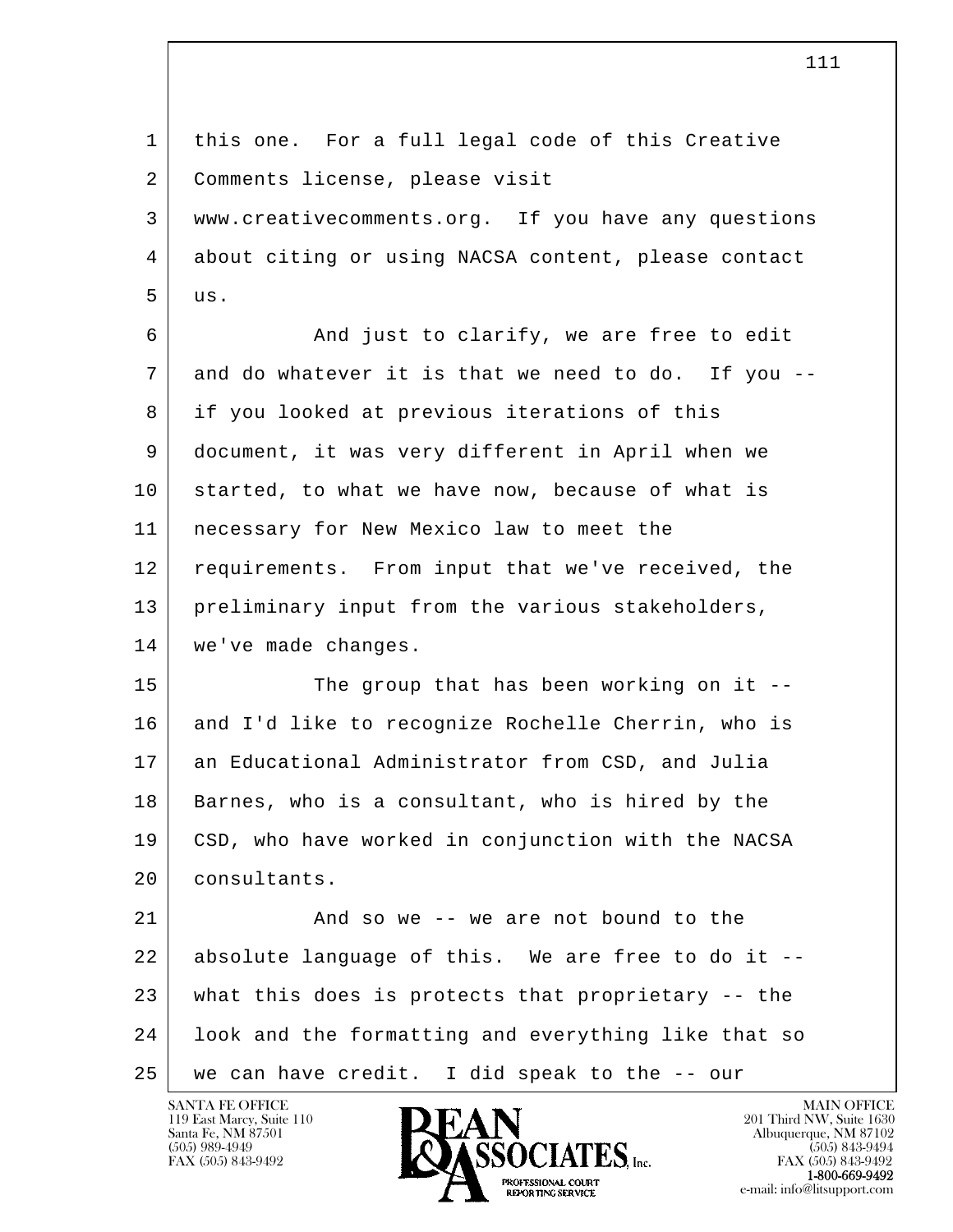l  $\overline{\phantom{a}}$  1 consultant that we're working with at NACSA. And we 2 can absolutely change, update, create, whatever it 3 is that we need to do to make this document usable 4 for New Mexico and for the Public Education 5 Commission. 6 THE CHAIR: Understood. Thank you. 7 Commissioner Bergman. 8 COMMISSIONER BERGMAN: In response to what 9 you just said, Director, I would like a copy of what 10 you just read for my file. I don't see it in the 11 materials. So I don't know if the other 12 Commissioners want it, but I would like to have a 13 copy of that for my file. I don't want to get it 14 out of the minutes. 15 MS. CALLAHAN: Mr. Chair and Commissioner 16 | Bergman, absolutely. I received this late -- or 17 early morning yesterday. And so I will e-mail and 18 forward this to you all so you can include it in the 19 documents. And anything that we print or send to 20 | the schools, we'll have this as well. 21 COMMISSIONER BERGMAN: Thank you. 22 THE CHAIR: Perfect. Other comments? We 23 will proceed with the roll-call vote with 24 Commissioner Gant. 25 COMMISSIONER GANT: Don't wake me up.

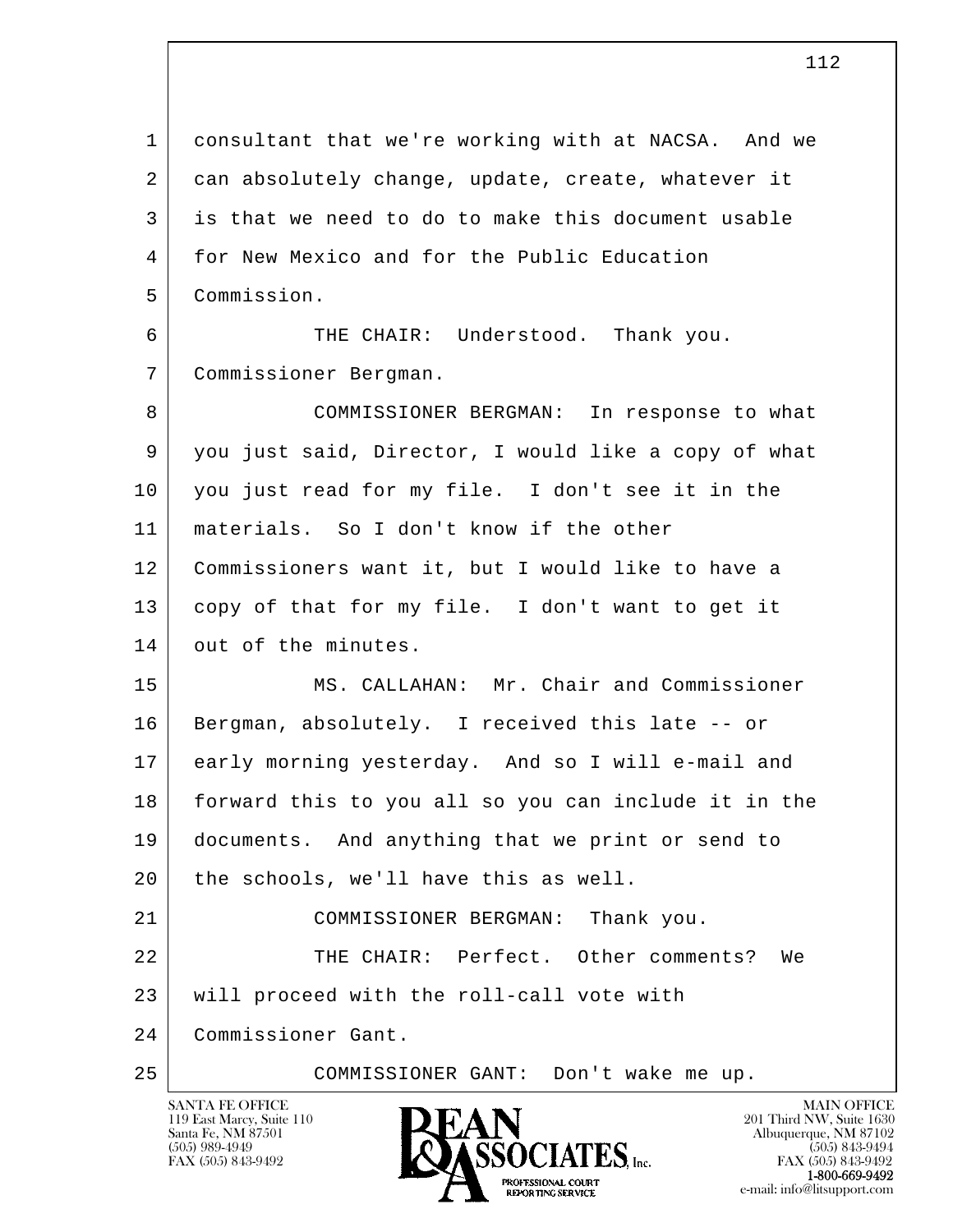1 Commissioner Peralta. 2 COMMISSIONER PERALTA: Yes. 3 COMMISSIONER GANT: Commissioner Canfield. 4 COMMISSIONER CANFIELD: Yes. 5 COMMISSIONER GANT: Commissioner Bergman. 6 COMMISSIONER BERGMAN: Yes. 7 COMMISSIONER GANT: Commissioner Lopez. 8 COMMISSIONER LOPEZ: Yes. 9 COMMISSIONER GANT: Commissioner Carr. 10 COMMISSIONER CARR: Yes. 11 COMMISSIONER GANT: Commissioner Pogna. 12 COMMISSIONER POGNA: Yes. 13 COMMISSIONER GANT: Commissioner Shearman. 14 COMMISSIONER SHEARMAN: Yes. 15 COMMISSIONER GANT: Commissioner Garrison. 16 THE CHAIR: Yes. 17 COMMISSIONER GANT: Commissioner Gant 18 votes yes. Nine-oh in favor. 19 THE CHAIR: Unanimously, the drafts of the 20 charter performance contract and charter performance 21 frameworks are approved. 22 Item 10 is the Charter School Division 23 Report on Southwest Learning Center. In way of

25 from Albuquerque Public Schools regarding a student

24 background, in May 2012, the PED received a letter

119 East Marcy, Suite 110<br>Santa Fe, NM 87501

l  $\overline{\phantom{a}}$ 

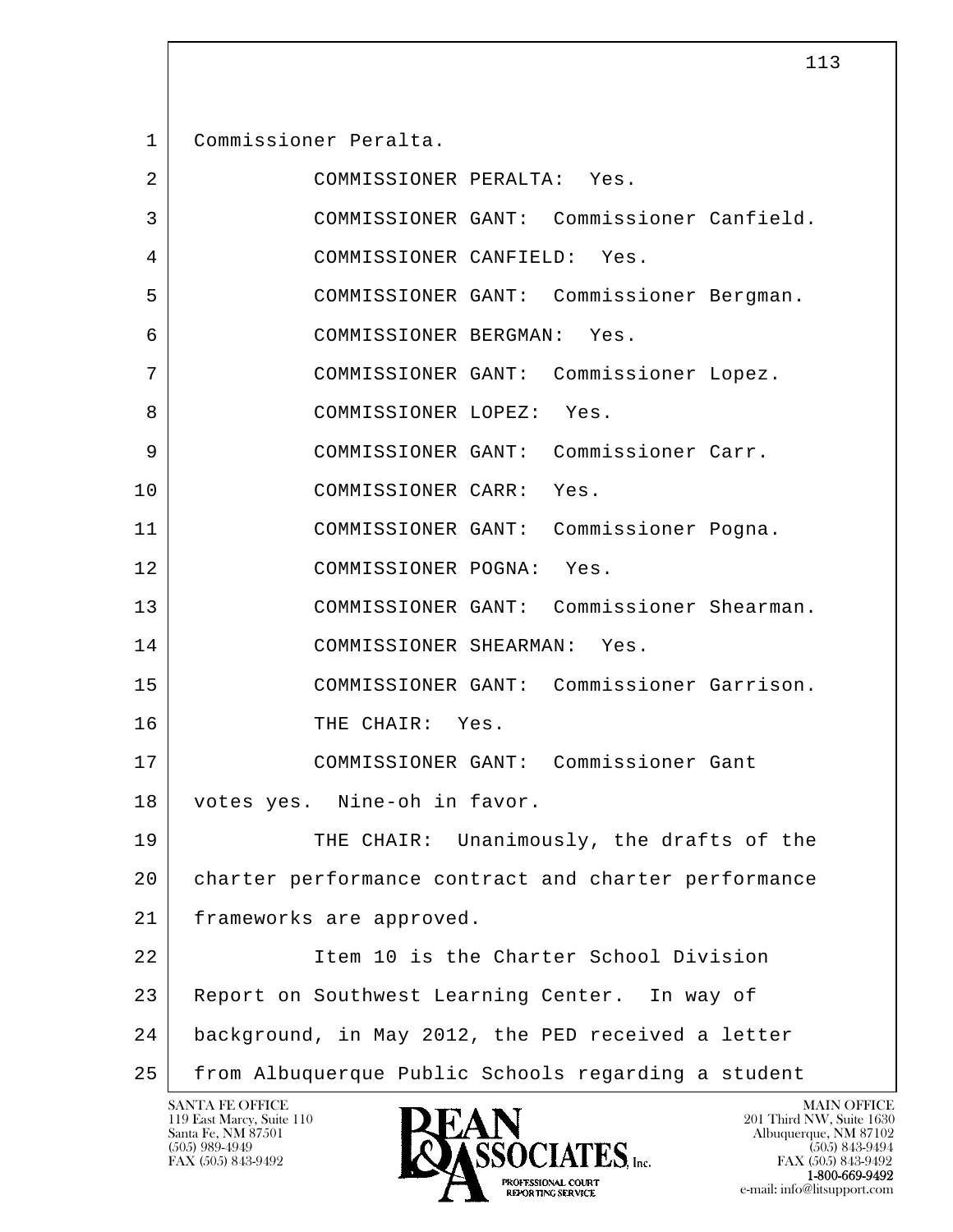l  $\overline{\phantom{a}}$ 1 who obtained credit from Southwest Secondary 2 | Learning Center, SSLC or SWLC, period. PED 3 responded to APS and SSLC that the PED would review 4 | the claims from Albuquerque Public Schools. 5 The Public Education Department Audit 6 Manager, Craig Johnson, did a program review of the 7 Southwest Secondary Learning Center. The Public 8 Education Commission was informed of the audit and 9 requested that the Charter School Division follow up 10 to the specific questions provided by the Public 11 Education Commission. 12 The Charter School Division General 13 Manager and Audit Manager reviewed the report and 14 went through all of the Commissioners' questions to 15 determine if the Public Education Department report 16 answered any of the Commissioners' questions. 17 Italicized comments in black in response to 18 Commissioner questions are from the July 19, 2012, 19 PED report and Charter School Division information 20 and/or follow-up. Comments in red are from the 21 Southwest Secondary Learning Center Head 22 Administrator, Scott Glasrud, and are responses to 23 the questions from Commissioners. The appendices to 24 this report are from the Southwest Secondary 25 Learning Center to document the responses to the

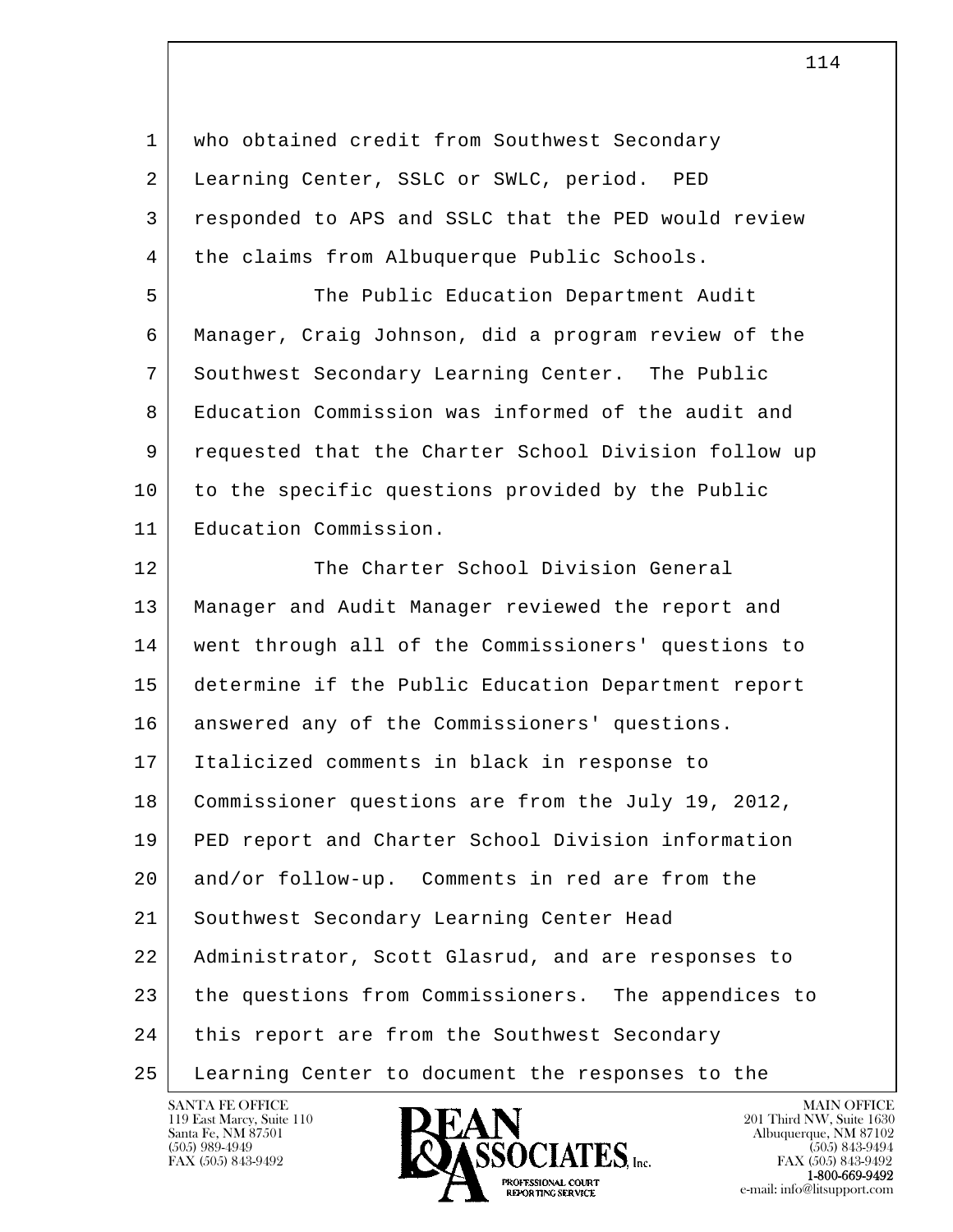l  $\overline{\phantom{a}}$ 1 question. 2 Questions 27 through 33 of Mr. Gant's 3 questions require inquiry to all charter schools. A 4 survey by Survey Monkey went to all charter schools 5 on August 16. We are -- the Charter School Division 6 is awaiting the final results. 7 Ms. Callahan, did you want to do the 8 | summary of findings? 9 MS. CALLAHAN: Mr. Chair, if that -- if 10 | that's your pleasure, I can. 11 THE CHAIR: Sure. My voice is cracking a 12 | little bit; so, yes. 13 MS. CALLAHAN: Mine is, too. And just to 14 clarify, Mr. Chair, and Commissioners, I apologize. 15 There was supposed to be a color copy included in 16 your notes. I will e-mail you the report that has 17 the full color outlinings. I hope that you were 18 able, at least, to discern the differentiation 19 between Mr. Glasrud's and the PED comments. And if 20 | not, I do apologize for that. 21 The summary of findings in regards to the 22 Charter School Division-Southwest Learning Center. 23 No. 1. There are no current written 24 agreements between Southwest Secondary Learning 25 Center and Albuquerque Public Schools. In the PED

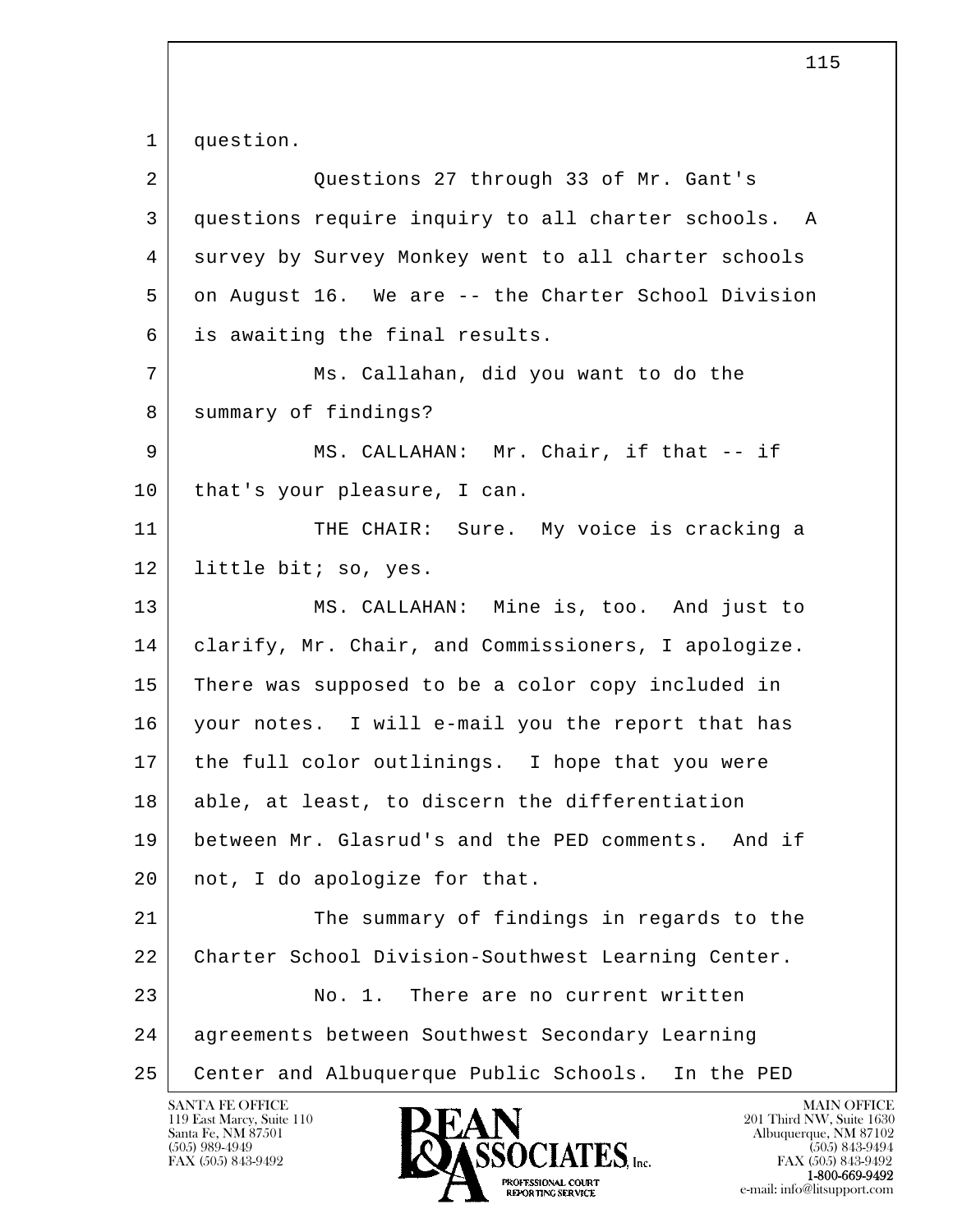l  $\overline{\phantom{a}}$ 1 audit inquiry, it was noted that many school 2 districts and schools do not have this component 3 required by 6.30.8 NMAC. Southwest Secondary 4 Learning Center provided documentation from Sue 5 Griffith and Maggie Lopez that serve as affidavits 6 to verify that APS and Southwest Secondary Learning 7 Center had a verbal agreement to allow APS students 8 to take part in the SSLC's extended learning 9 program. And that is in Appendix 5. 10 No. 2. Mr. Glasrud doesn't agree with the 11 assertion that students outside of SSLC are not 12 eligible to take distance learning courses from 13 SSLC. He cites the renewal as written and -- as 14 written and offers clarification and explanation 15 regarding his interpretation of the charter's 16 extended learning options for both Southwest 17 Secondary students as well as other students from 18 other schools and districts. That would be located 19 under Commissioner Shearman's Questions 5A and 5B. 20 No. 3. The curriculum utilized by SSLC's 21 extended learning program is e2020, a PED-approved 22 | online curricula, currently utilized by over 23 50 schools and districts throughout New Mexico. 24 No. 4. Students who couldn't afford 25 tuition were provided opportunity to attend the SSLC

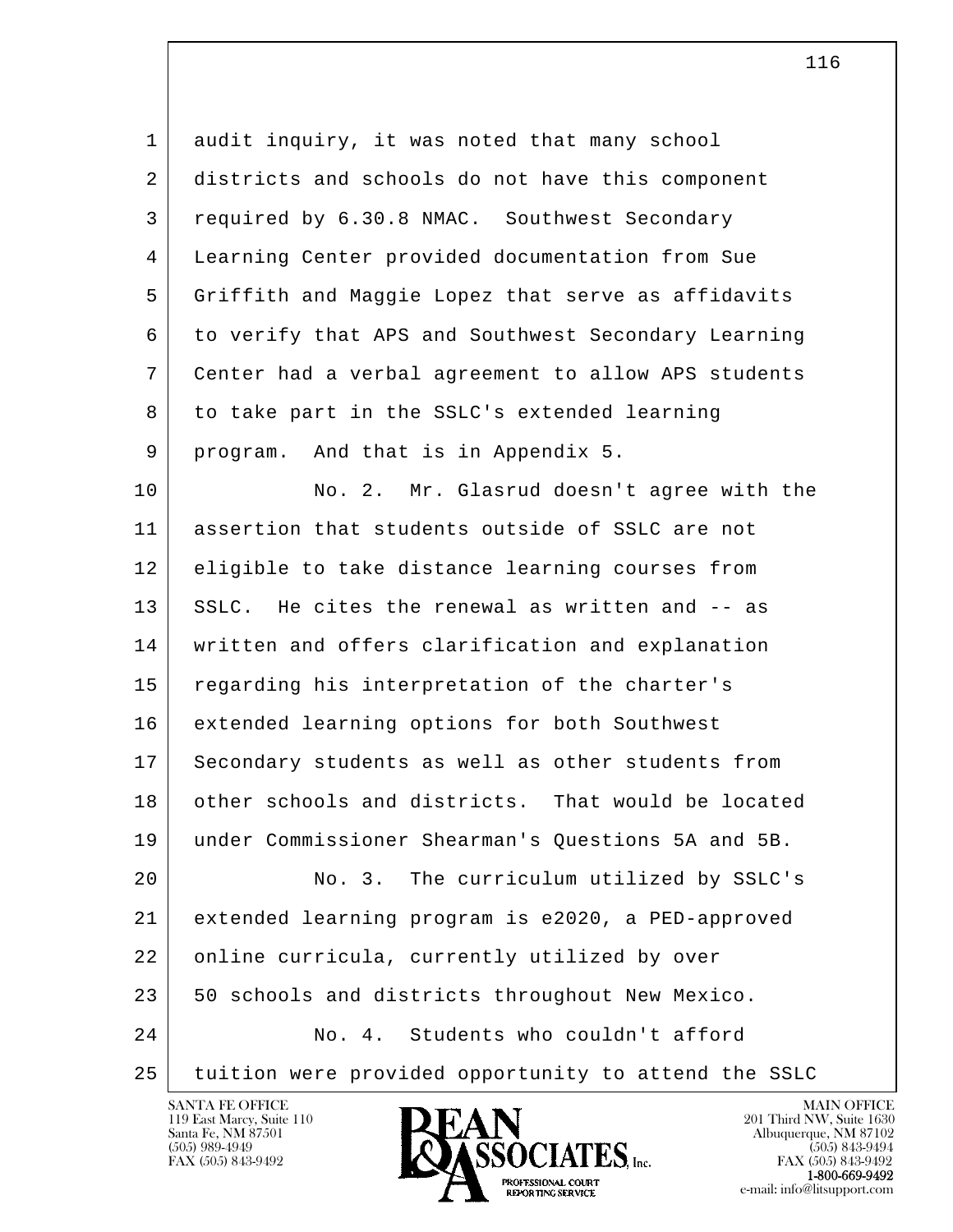l  $\overline{\phantom{a}}$  1 extended learning program by tuition reduction or 2 tuition paid by other organizations; for example, 3 APS Indian Education. 4 5. No SEG funding is allocated to SSLC 5 for their extended learning students. All tuition 6 is utilized to pay teachers for work outside of 7 their contract and for curriculum licensing. 8 Sub-letter A, Southwest Secondary collects  $9 \mid$  \$15,000 to \$20,000 annually for tuition; 10 And, B, Mr. Glasrud states that 11 99.9 percent of the students attend SSLC to take 12 courses for graduation, meaning the extended 13 learning courses. 14 No. 6. Students who didn't complete the 15 course or courses in the Southwest Secondary 16 extended learning program did not receive refunds 17 unless there were extenuating circumstances, such as 18 | moving out of state. Mr. Glasrud notes that when a 19 student registered, they had to receive a seat or 20 license to participate in the e2020 curricula. 21 E2020 provides a pacing guide, but students may 22 access the curricula 24 hours a day, seven days a 23 week. 24 Each course is considered a semester 25 course. Students who are enrolled have three

119 East Marcy, Suite 110<br>Santa Fe, NM 87501



FAX (505) 843-9492<br>**1-800-669-9492** e-mail: info@litsupport.com<br>REPORTING SERVICE e-mail: info@litsupport.com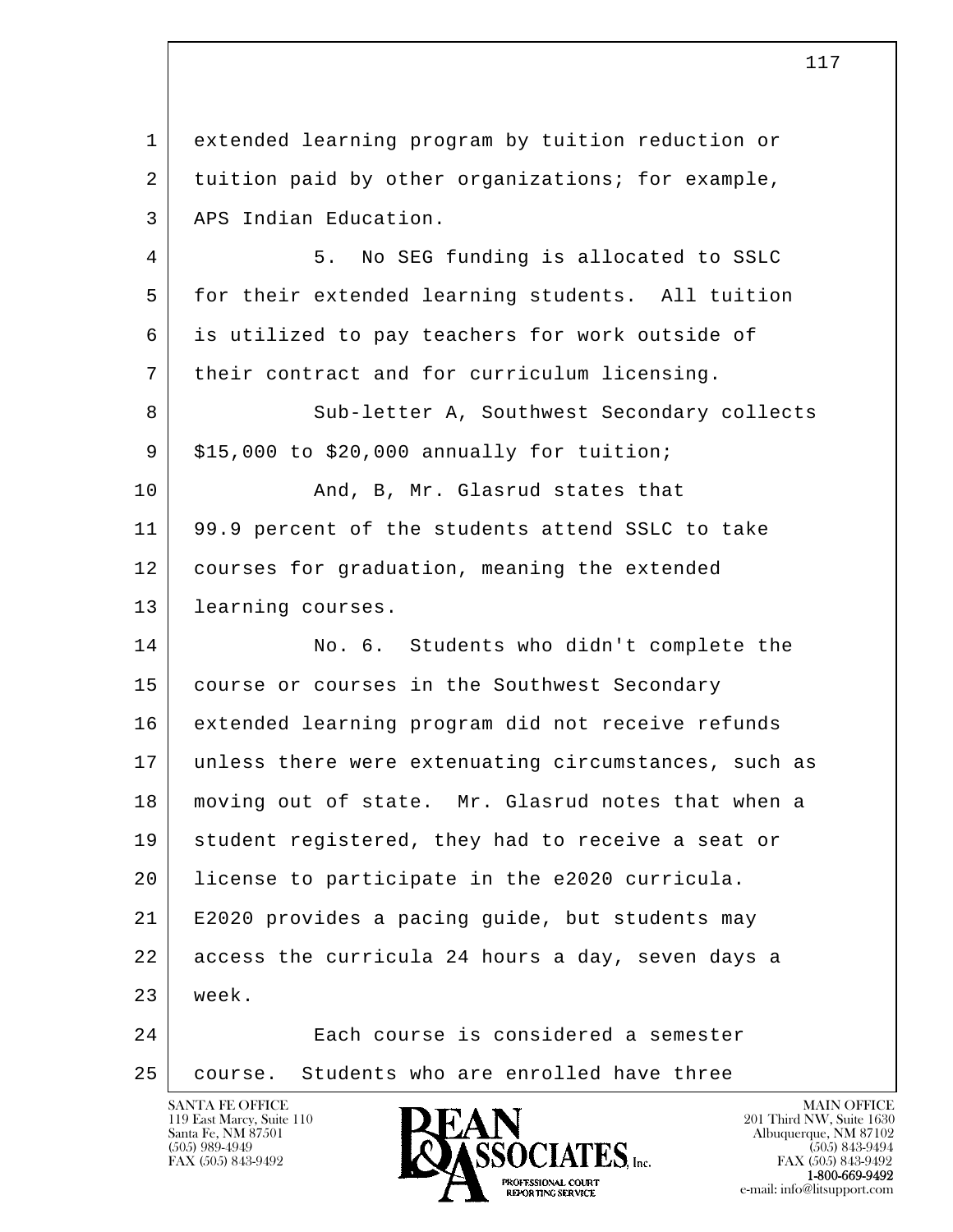l  $\overline{\phantom{a}}$  1 months, plus an extension of two weeks, to complete 2 the course, which is outlined in Appendix 7B. 3 However Mr. Glasrud notes that students may have 4 access outside the time limits to complete a course, 5 which is Question 11 for Mr. Gant's questions. 6 I just did a summary. I didn't go through 7 every question, just some pertinent points that had 8 come up from previous questions at other hearings. 9 And the observations by the Charter School Division: 10 No. 1. There needs to be a clear 11 direction by PED and authorizers as to meeting the 12 regulation on distance learning for all charter 13 schools and districts, as referenced in 6.30.8 NMAC. 14 A. The Distance Learning regulation and 15 Cyber Academy Act need to be reviewed for updates 16 | that contemplate current technological pedagogical 17 trends. 18 B. School districts and charter schools 19 must have specific guidelines and agreements when 20 setting up programs for students to earn credit 21 | outside of their regular school program. 22 C. This was a recommendation of the PED 23 July 19 report. 24 And, 2, the need to define "material term 25 of the charter" is needed in order for the Public

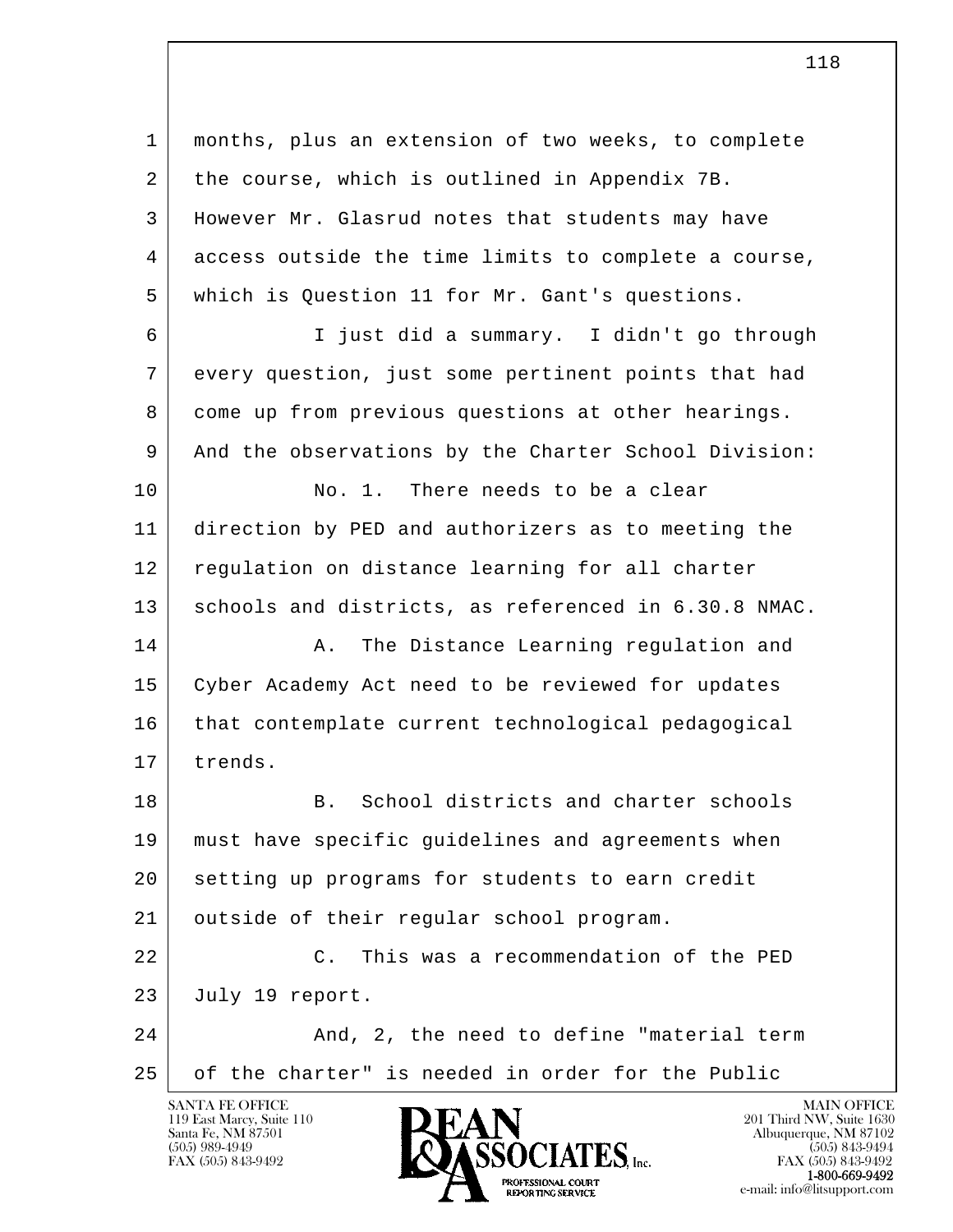l  $\overline{\phantom{a}}$  1 Education Commission and other authorizers to 2 provide directed oversight and accountability for 3 charter schools. 4 It's noted, in sub-Letter A, that SB 446, 5 with the performance contract, will provide 6 authorizers and charter schools a means to define 7 | "material terms" and the corrective action process 8 for charter schools to employ, if necessary. 9 And that concludes the comments from the 10 CSD. 11 THE CHAIR: Thank you, Ms. Callahan. 12 MS. CALLAHAN: I'm open to questions. 13 THE CHAIR: The floor is open for 14 questions or comments. Commissioner Bergman. 15 COMMISSIONER BERGMAN: More of a comment, 16 I guess. I am not certain that the performance 17 contracts, as they evolve and we're going to be 18 done, is totally going to be adequate to address 19 everything that is a material term. I'm not -- for 20 instance, from what I've looked at, it doesn't look 21 | like it might cover everything. 22 So we need to be careful that we don't 23 just tie ourselves to the performance contract for 24 what is a material term. We need to be absolutely 25 certain that we don't leave something out and find

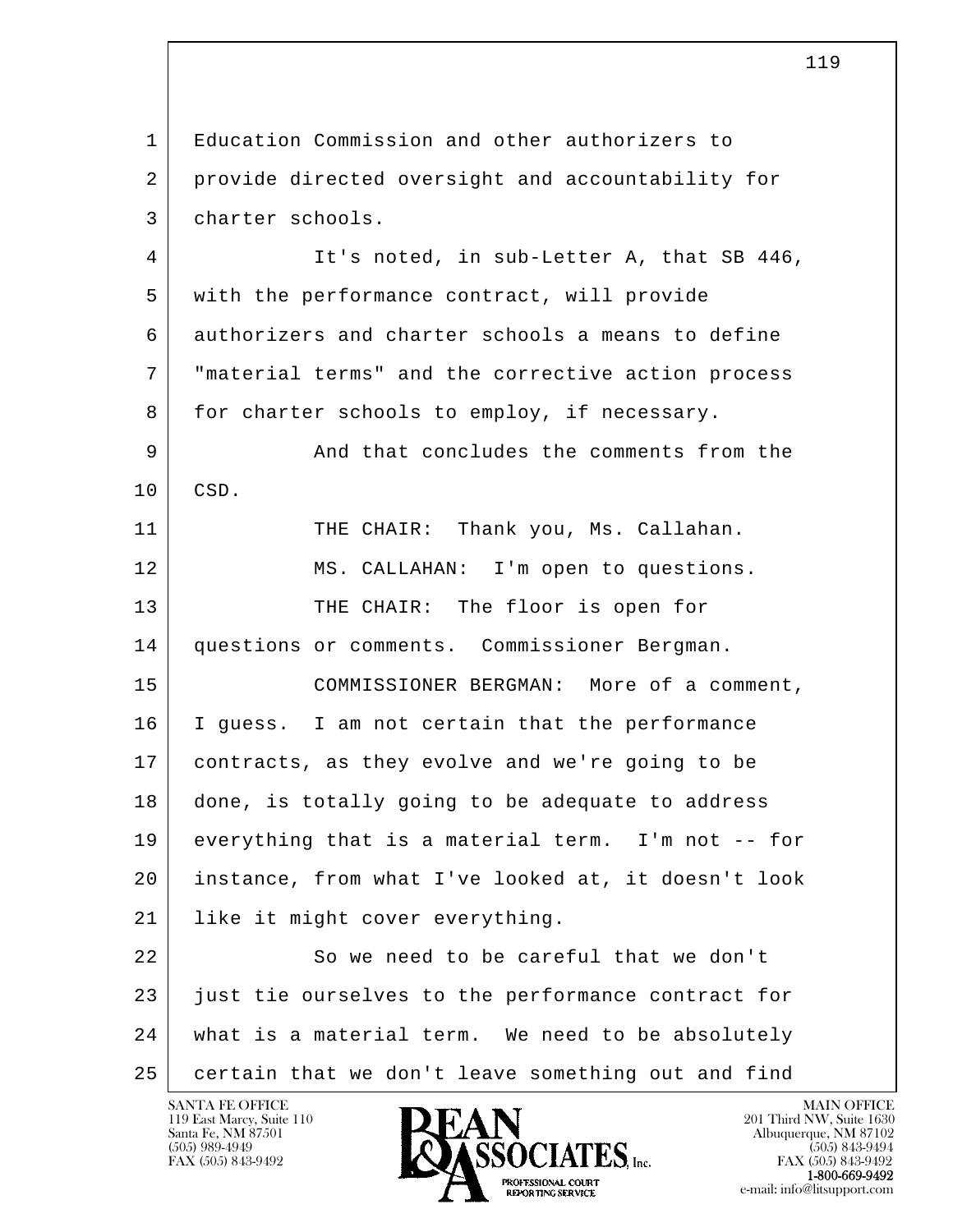l  $\overline{\phantom{a}}$  1 out down the road, where somebody says, "Well, it's 2 | not in the performance contract, so we're going to 3 move from point A to point B, because it isn't in 4 the performance contract." That is something we 5 need, as a Commission, to be very, very careful in. 6 THE CHAIR: Thank you Commissioner 7 Bergman. Vice Chair Shearman. 8 COMMISSIONER SHEARMAN: Thank you, 9 Ms. Callahan, for that report. There -- I think 10 we've all asked our questions. I know I still have 11 many questions and concerns in my mind. But I'm 12 certainly not going to bring those up today. I 13 think the time for what I'm concerned about will be 14 better addressed during renewal time. 15 But I just want to ask -- in your report, 16 you stated that SSLC said they take in between  $17$  \$15,000 and \$20,000 a year on these extended 18 learning classes, credit recovery. 19 I'm looking at the letter from Albuquerque 20 Public Schools that Winston Brooks sent on May the 21 | 16th. And in that, he states, "Since learning of 22 this issue, we've researched our transcripts and 23 found that more than 289 APS students have earned 24 387 credits so far this school year from Southwest 25 | Secondary Learning Center."

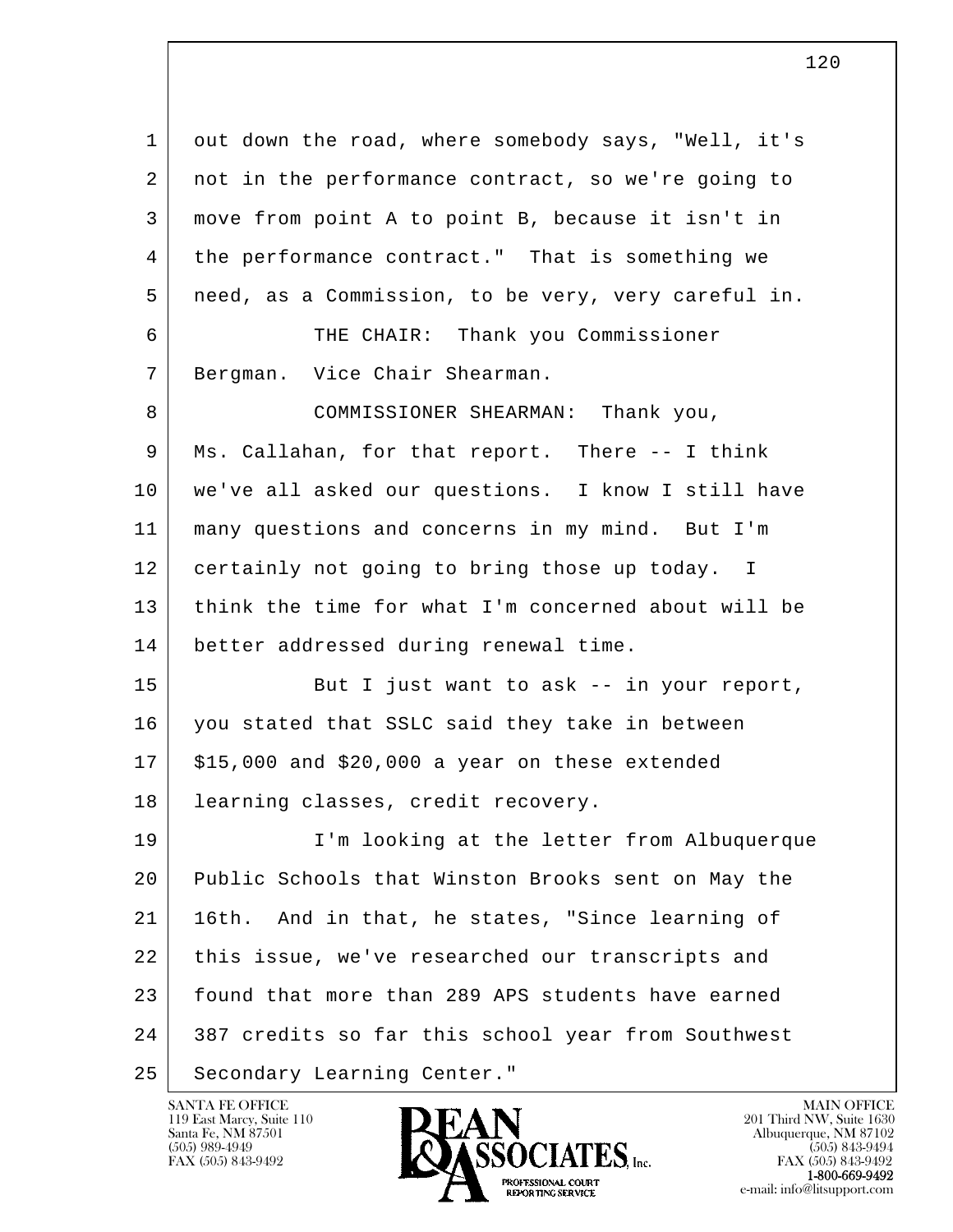l  $\overline{\phantom{a}}$ 1 Three hundred eighty-seven credits at the  $2$  minimum of \$200 a credit is \$77,400. That's a 3 significant difference between \$15,000 to \$20,000. 4 So perhaps I'm not looking at it correctly. But it 5 does seem there's a big discrepancy there. 6 There is one more thing that wasn't 7 necessarily brought up in this -- this investigation 8 that I would like to ask you about. And maybe you 9 can throw -- shed some light on it. In the 10 information you gave us, the census report and all 11 that information, the report shows that Southwest 12 Secondary has an enrollment of 280 students. They 13 have an enrollment cap of 500. 14 And I remember when they requested that 15 enrollment cap increase. Actually, they had 16 originally requested an enrollment cap of 800, and 17 we negotiated it down to 500. And I seem to very 18 | clearly recall that Commissioner Gant asked, at that 19 time, "Do you have the capacity for 500 students?" 20 And I believe, if I recall again correctly, the 21 answer was, "Yes." 22 | Right now, they have 280 students 23 enrolled, an enrollment cap of 500. That says, to 24 me, they have 220 empty seats. How can they have a 25 wait list of 3,322? Do you know how they figure

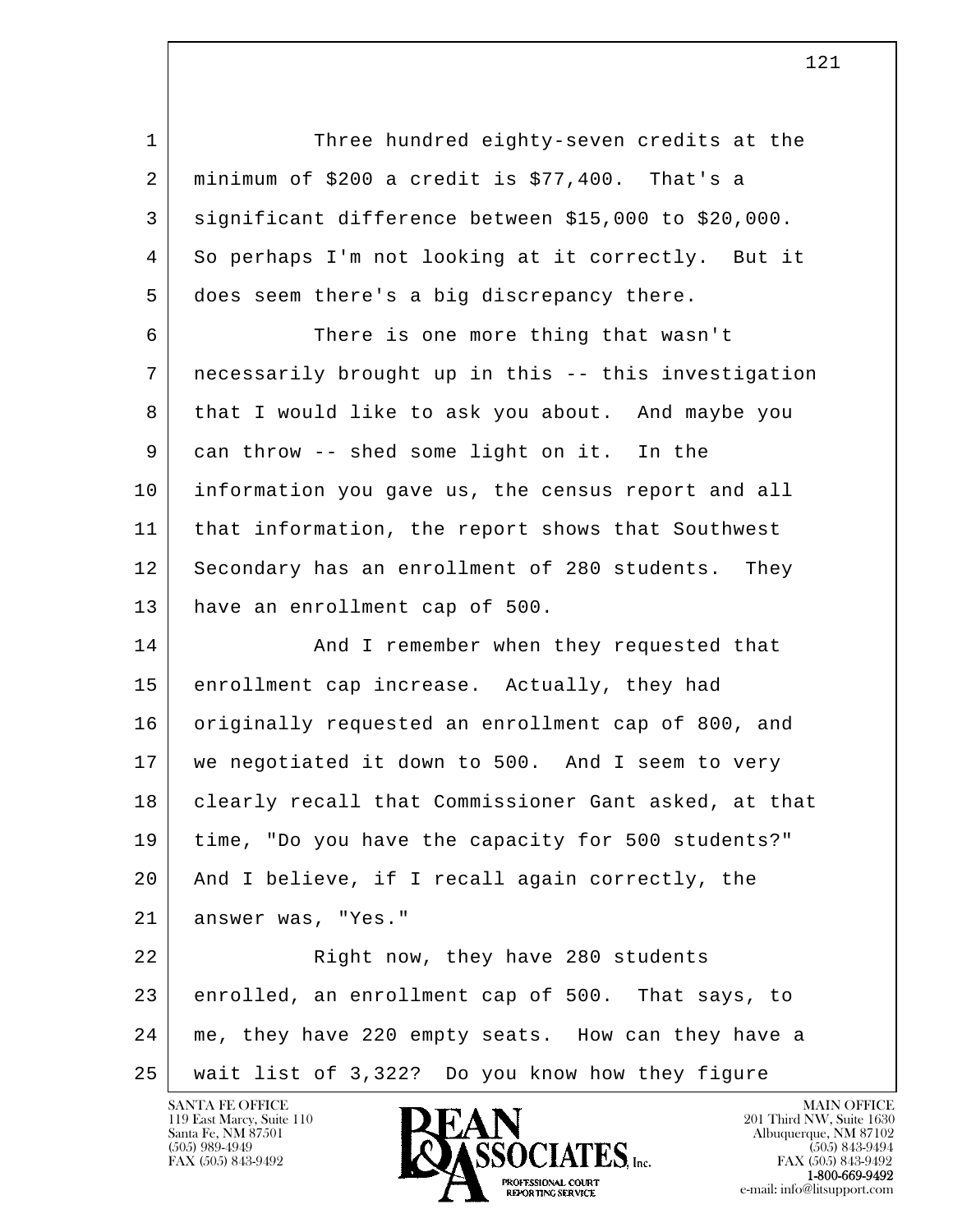l  $\overline{\phantom{a}}$  1 that? 2 MS. CALLAHAN: Mr. Chair, Commissioner 3 Shearman, I'm going to have to get back to you. I'm 4 not sure how they -- I wasn't here when they did the 5 cap changes and everything. And so I'll have to -- 6 I didn't look that deeply into it. So I will look 7 into it. I've written the question down. So I will 8 get back to you on that. 9 COMMISSIONER SHEARMAN: I appreciate that. 10 Thank you. That's all. 11 THE CHAIR: Thank you, Vice Chair 12 Shearman. Any other comments before we move to the 13 next item? Commissioner Gant. 14 COMMISSIONER GANT: Mr. Chair, members, 15 yes, I have some comment. It's just -- I read 16 | through the comments. And some of it, I believe is  $17$  a Texas two-step, beating around the bush, saying, 18 "We don't have regulations, we don't have 19 agreements." And that's a "so what." 20 So I think the "so what" better be that we 21 get off our duffs and lock this thing down, because, 22 you know, it seems out of place for me. Because we 23 got students that, all of a sudden, the teacher 24 taught the kid for how many times, couldn't pass an 25 English course, but could go over there and do it in

119 East Marcy, Suite 110<br>Santa Fe, NM 87501

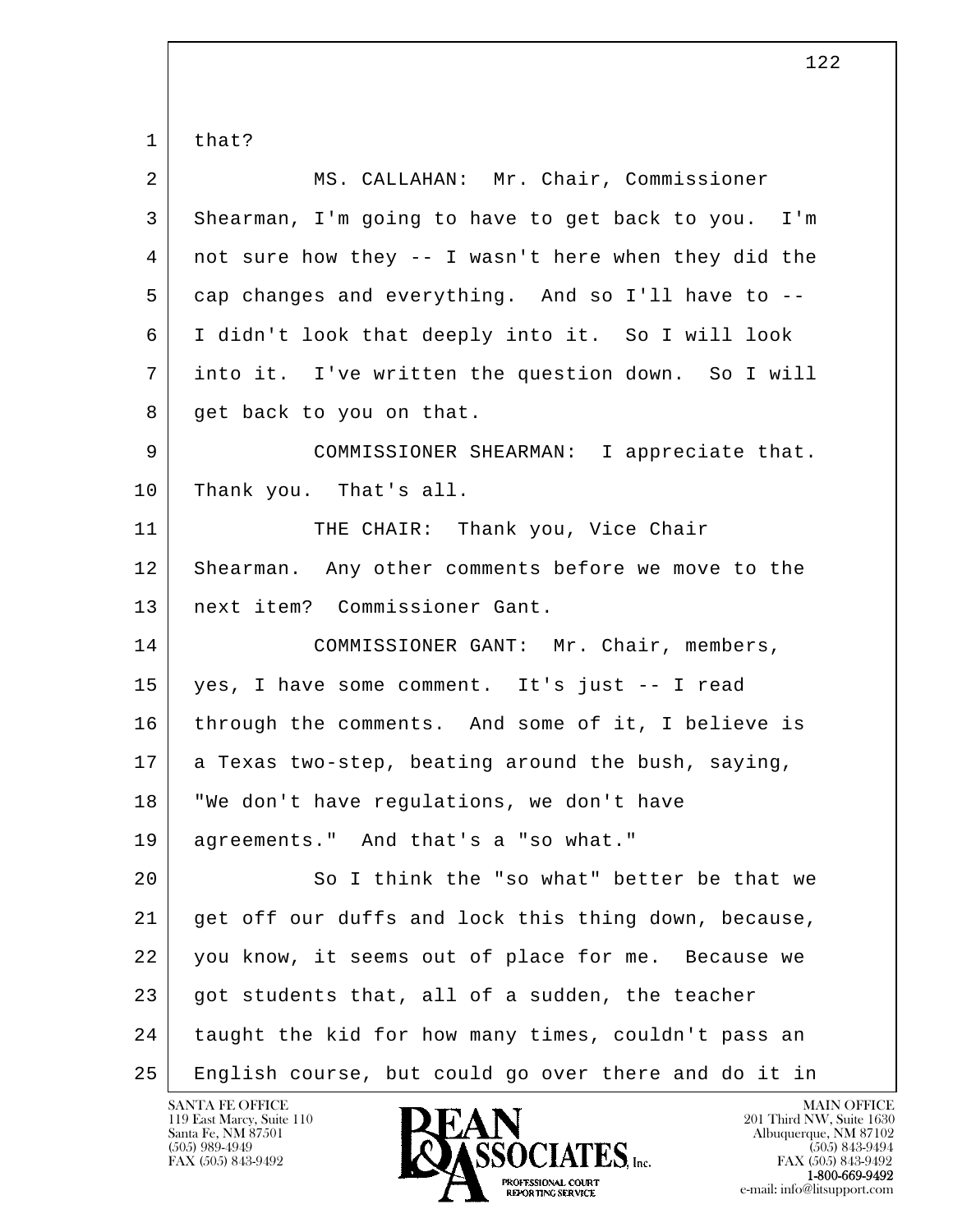l  $\overline{\phantom{a}}$ SANTA FE OFFICE MAIN OFFICE MAIN OFFICE MAIN OFFICE MAIN OFFICE 1 56 hours? Come on. Let's get real. Let's get 2 real. 3 Or they run over there to student 4 athletes -- I call them "student athletes"; I was a 5 | jock, college and high school -- run over there for 6 a few hours and get enough grades in the summertime 7 so they can play in the following year. 8 So what's more important? Playing on a 9 football team or getting an education? And I think 10 this is an easy way for them to play football or 11 whatever it is, and we've got to somehow get a 12 handle on that. I just -- we're here to educate 13 them to go out there in the world to get a job or go 14 to higher education, not to play football and all -- 15 like I played it. 16 | The status of the college. I support it. But 17 | "student" comes first; "athlete," maybe. So some of 18 these answers -- and one of them that really got my 19 goat was, "This is what the Commissioner really 20 meant to ask." Don't tell me what I meant to ask. 21 Thank you. 22 | THE CHAIR: Don't apologize, Vice Chair 23 Shearman. 24 COMMISSIONER SHEARMAN: Director Callahan, 25 in your report, under the Summary of Findings, in

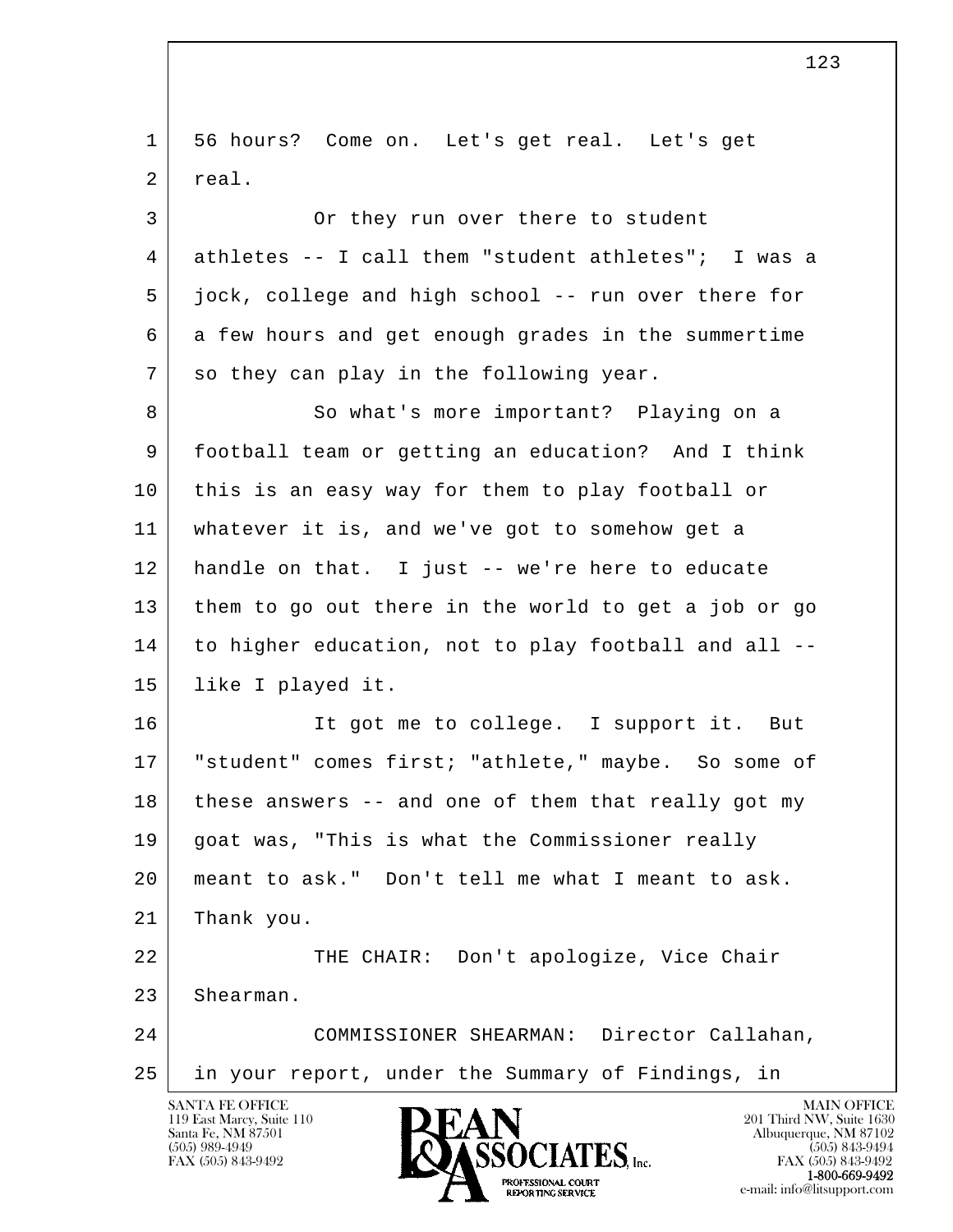l  $\overline{\phantom{a}}$  1 No. 4, and then again in No. 5, the word "tuition" 2 is used. Is that correct? 3 MS. CALLAHAN: Mr. Chair, Commissioner 4 Shearman, that's the term that was utilized by the 5 | Southwest Learning Center. 6 COMMISSIONER SHEARMAN: Isn't it illegal 7 for charter schools to charge tuition? 8 | MS. CALLAHAN: Mr. Chair, Commissioner 9 Shearman, this is outside of the -- of the charter's 10 SEG funding. And so they are not receiving funding 11 for the students. And the way that I understand 12 that, the law is that you cannot charge tuition to 13 students to attend the school full time. This is 14 the extended learning, outside of the thing. But 15 probably that -- a legal interpretation may -- 16 MR. R. VIGIL: Mr. Chairman, Commissioner 17 Bergman -- Commissioner Shearman -- the law allows 18 public schools to, for example, have a summer school 19 offering and charge tuition for that, because it's 20 | outside of the regular program of that school. 21 They do that for secondary schools. 22 | Elementary schools, however, that offer summer 23 school programs, must do that at no tuition. So 24 there are some instances in which schools can offer 25 a program and charge for that particular program.

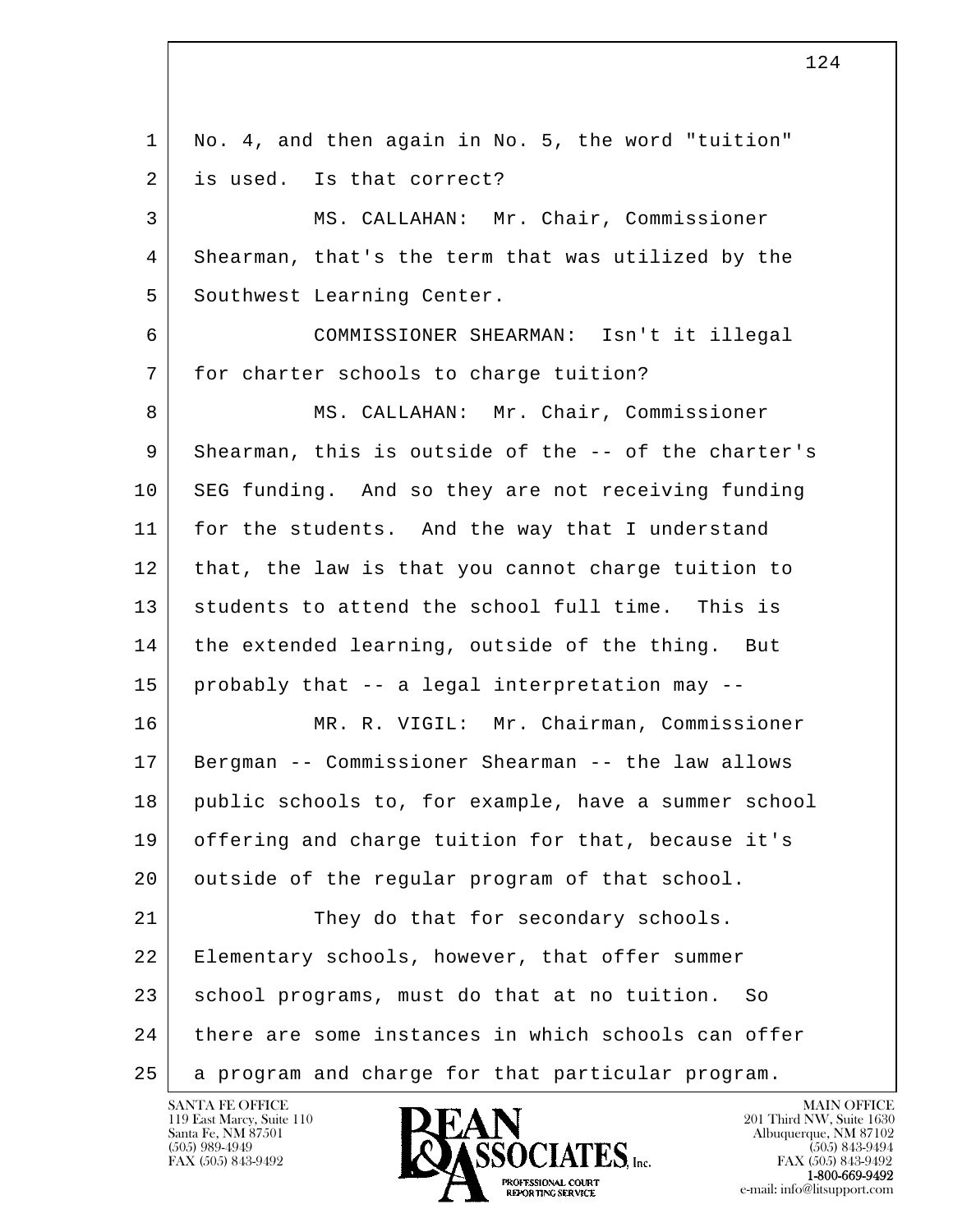| 1  | COMMISSIONER SHEARMAN: Okay. Maybe I'm               |
|----|------------------------------------------------------|
| 2  | splitting hairs here. But this was during the        |
| 3  | school year. The money was used, as I understand     |
| 4  | it, to pay a teacher or teachers extra stipend       |
| 5  | during the school year. Some of the money was used   |
| 6  | to pay for the program that was used, the e2020, I   |
| 7  | assume computers, servers, all those kind of things  |
| 8  | that are part of the regular school program, the     |
| 9  | teacher teaches during the regular school program.   |
| 10 | If students are able to log on 24 hours a            |
| 11 | day, seven days a week, and they log on during the   |
| 12 | school day, and the teacher logs on and responds to  |
| 13 | their question, is this outside the school parameter |
| 14 | for tuition?                                         |
| 15 | MR. R. VIGIL: Commissioner Shearman, I'm             |
| 16 | not sure. I don't know all the details of that       |
| 17 | particular program. I don't have the law             |
| 18 | immediately in front of me to parse it out. It's     |
| 19 | something that perhaps can be looked at to see how   |
| 20 | they're handling that, and to see if, in fact, it is |
| 21 | something that is outside of the regular program.    |
| 22 | COMMISSIONER SHEARMAN:<br>Thank you.<br>Thank        |
| 23 | you.                                                 |
| 24 | COMMISSIONER CARR: Mr. Chair -- and I                |
| 25 | might have some clarification for Commissioner       |
|    | SANTA FE OFFICE<br><b>MAIN OFFICE</b>                |

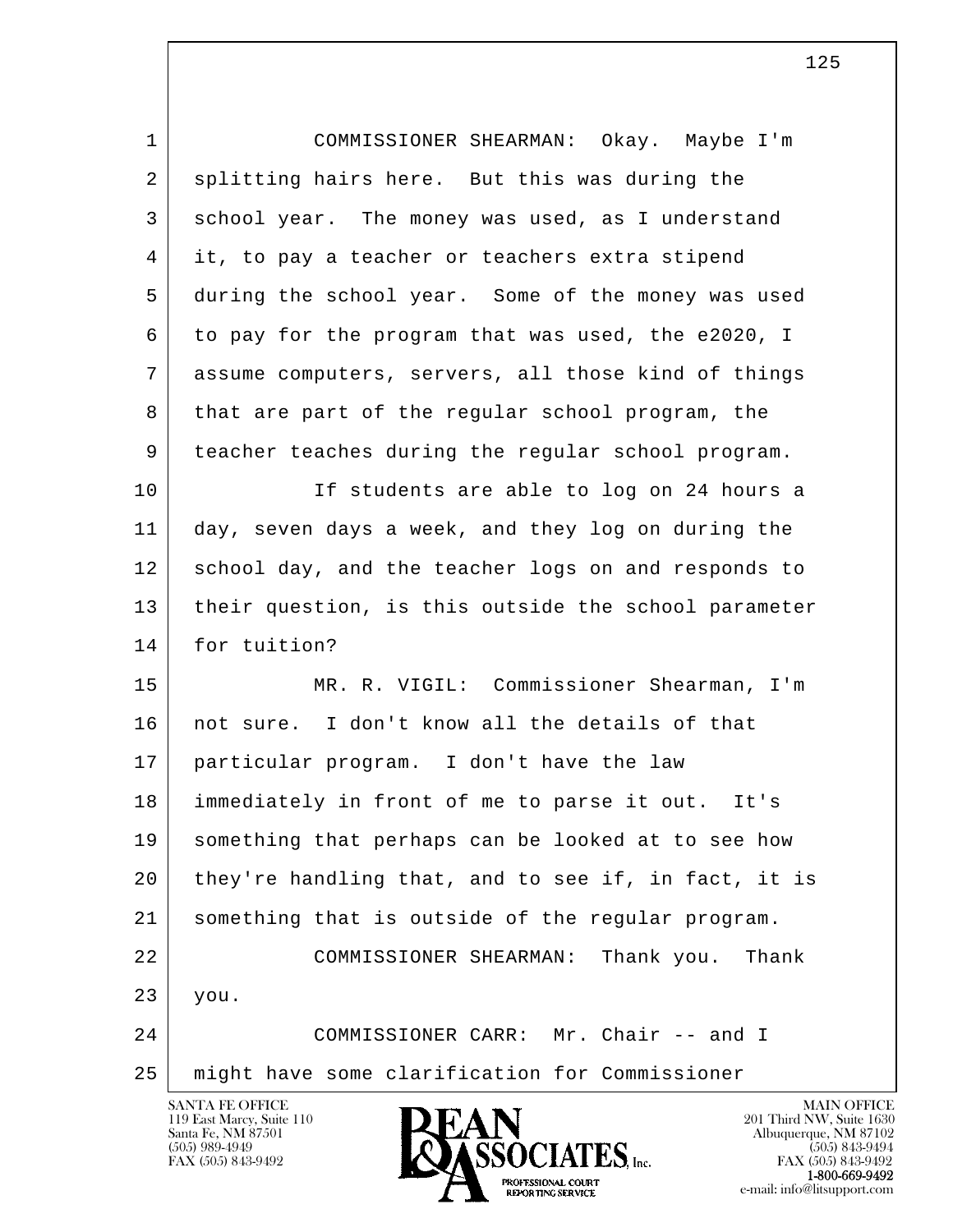1 Shearman on that.

| $\overline{2}$ | COMMISSIONER GANT: Get the mic closer.                 |
|----------------|--------------------------------------------------------|
| 3              | COMMISSIONER CARR: Oh, sorry. What -- if               |
| 4              | we have teachers who review -- teachers are -- you     |
| 5              | know, are moving from Levels I, II, and III -- or      |
| 6              | from I and II up to III, they get paid for that        |
| 7              | based on the money that's paid when the teachers       |
| 8              | apply to move up, you know. And they are not           |
| 9              | allowed to do that work and log onto that computer     |
| 10             | and do that reviewing during their school day,         |
| 11             | because you're getting paid during that school day.    |
| 12             | That doesn't address the tuition issue.                |
| 13             | But it does bring up another issue. If a teacher is    |
| 14             | doing that during the school day that they're          |
| 15             | already getting paid for, and they're getting extra    |
| 16             | pay for that, then that's a whole other thing.<br>That |
| 17             | is a violation.                                        |
| 18             | COMMISSIONER SHEARMAN: Thank you.                      |
| 19             | THE CHAIR: Thank you Commissioner Carr.                |
| 20             | Other comments? Questions? Seeing none, we will        |
| 21             | move to Item No. 11, PEC Comments. Letter "a" is       |
| 22             | the PEC calendar. A copy of the PEC calendars for      |
| 23             | 2012 -- well, I should say a copy of calendars for     |
| 24             | 2012 and 2013 are provided to the Commissioners in     |
| 25             | your notebooks. At the November meeting, there will    |

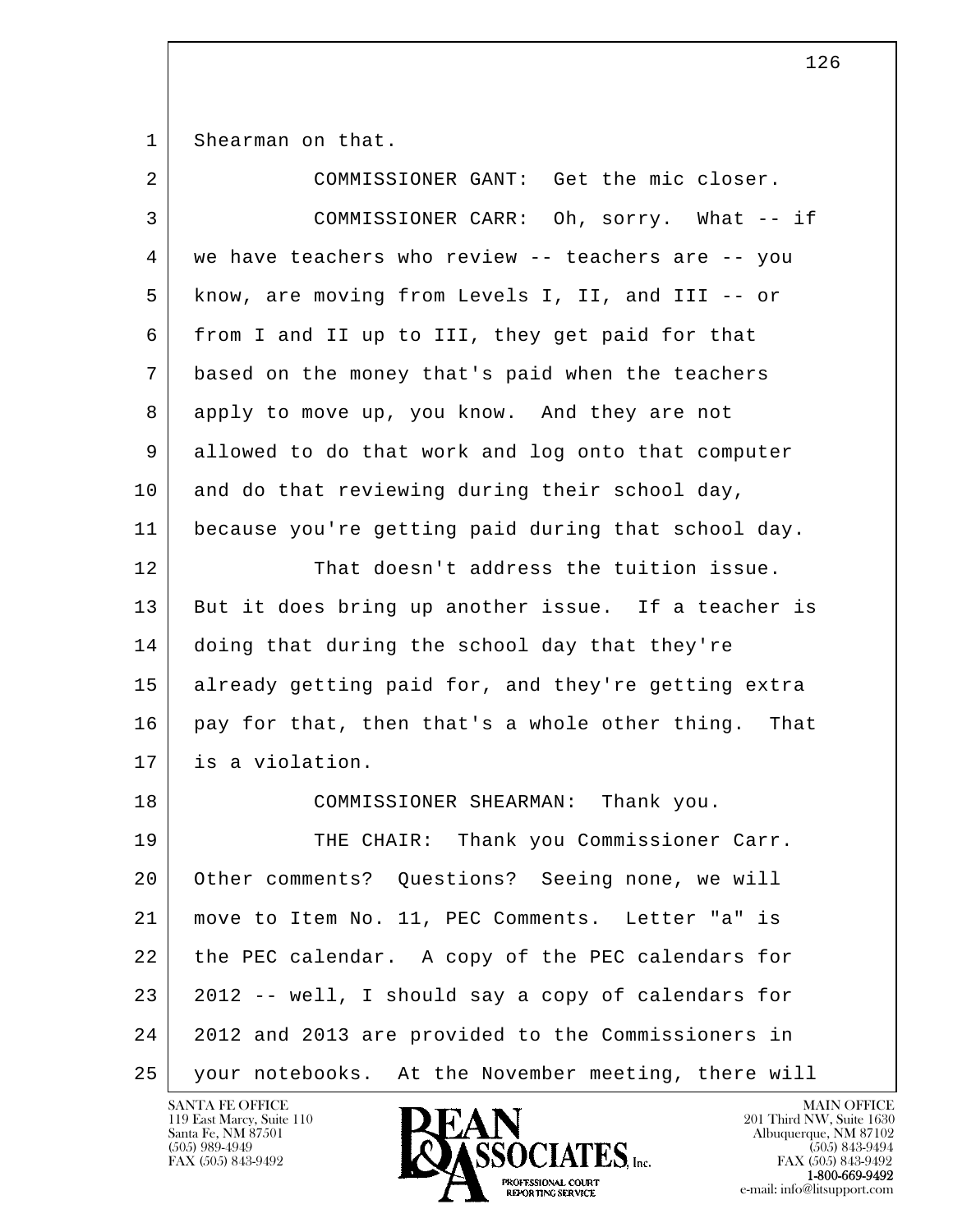| $\mathbf{1}$ | be a discussion of PEC meetings for 2013.           |
|--------------|-----------------------------------------------------|
| 2            | Out-of-state travel by Commissioners. The           |
| 3            | following Commissioners will be traveling to        |
| 4            | national conferences in October:                    |
| 5            | To the National Association of State                |
| 6            | Boards of Education, Andrew Garrison and Gilbert    |
| 7            | Peralta. And to the National Association of Charter |
| 8            | School Authorizers, Commissioners Eugene Gant and   |
| 9            | Carolyn Shearman. And I believe that's in           |
| 10           | parentheses, Commissioner Shearman is going to be   |
| 11           | paid for by the Charter School Division.            |
| 12           | COMMISSIONER SHEARMAN:<br>Thank you.                |
| 13           | COMMISSIONER POGNA: Mr. Chairman.                   |
| 14           | THE CHAIR: And this is -- there's no                |
| 15           | action item on this, because I believe we're voting |
| 16           | in November. But, Commissioner Pogna, do you have a |
| 17           | question?                                           |
| 18           | COMMISSIONER POGNA: No. I had a request.            |
| 19           | If there is any money left over, I would like to go |
| 20           | to a conference. So what is the procedure? These    |
| 21           | have already been approved.                         |
| 22           | THE CHAIR: The procedure, the requests go           |
| 23           | through -- they go through me to Beverly. And I     |
| 24           | believe there wasn't money left over, because       |
| 25           | Carolyn Shearman was actually picked up by the      |

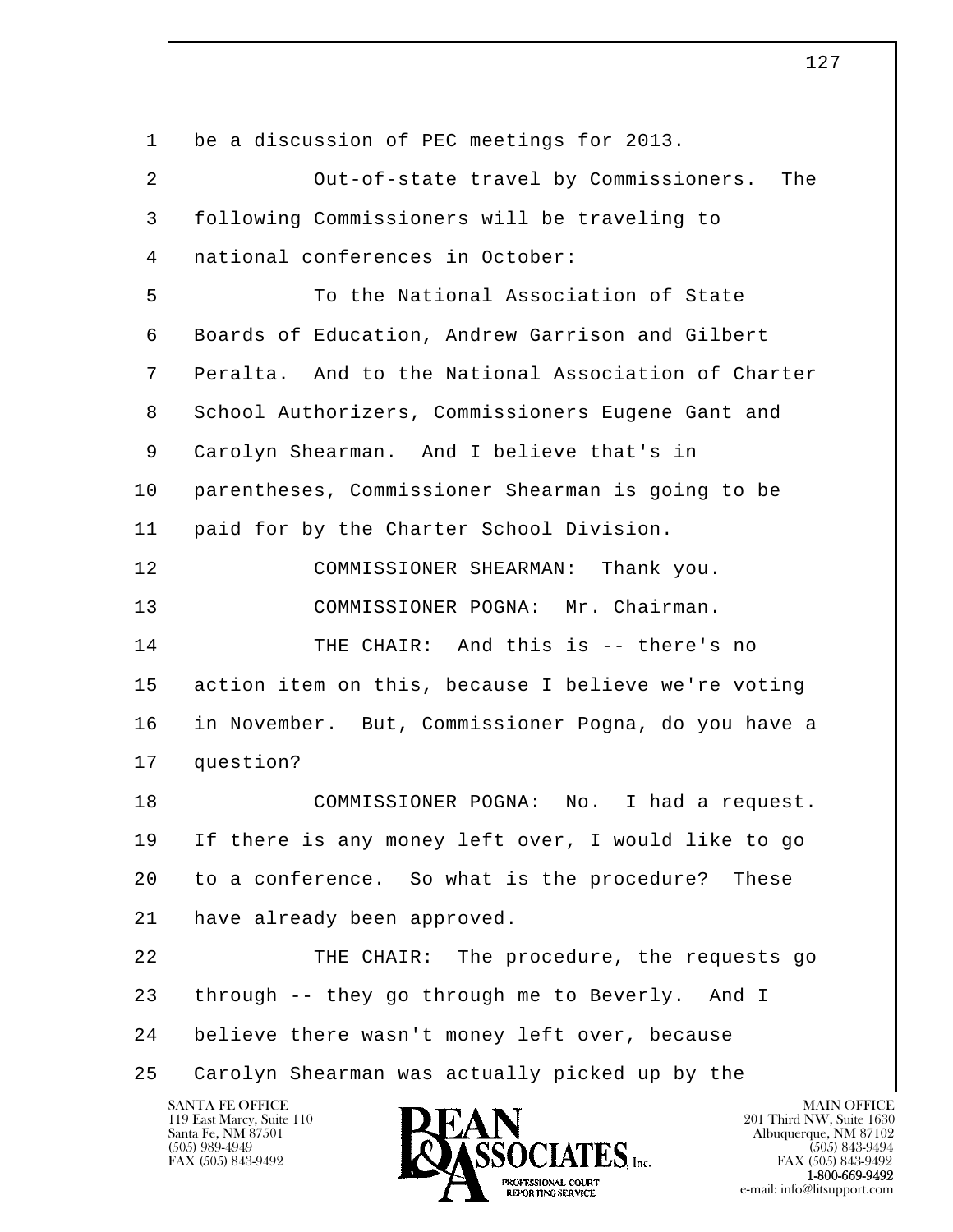l  $\overline{\phantom{a}}$  1 Charter School Division. And thank for you that. 2 And so there's no money left for this 3 year. However, next year, there will be a new 4 Chairperson, and we follow what's in our rules -- 5 what's in our Public Education Commission Rules of 6 Procedure. So there's a rotation in the Rules of 7 Procedure. 8 COMMISSIONER POGNA: All right. But 9 the -- but the conference that I want to attend is 10 in January. That's not -- that's preceding the new 11 school calendar? 12 | COMMISSIONER GANT: What conference is  $13$  that? 14 THE CHAIR: What conference is that, 15 Commissioner Pogna? 16 COMMISSIONER POGNA: Well, for years, I 17 have attended the Education Policy Conference, 18 except the past three years. And I would like to 19 attend again, since I'm feeling better. And, 20 anyway, I love the conference. It's a great 21 conference. It's on education policy throughout the 22 nation. We have state board members, local board 23 members, a lot of teachers attending, Congressional 24 people who tell us about Congressional legislation 25 and education, great speakers. Last time I went, it

119 East Marcy, Suite 110<br>Santa Fe, NM 87501

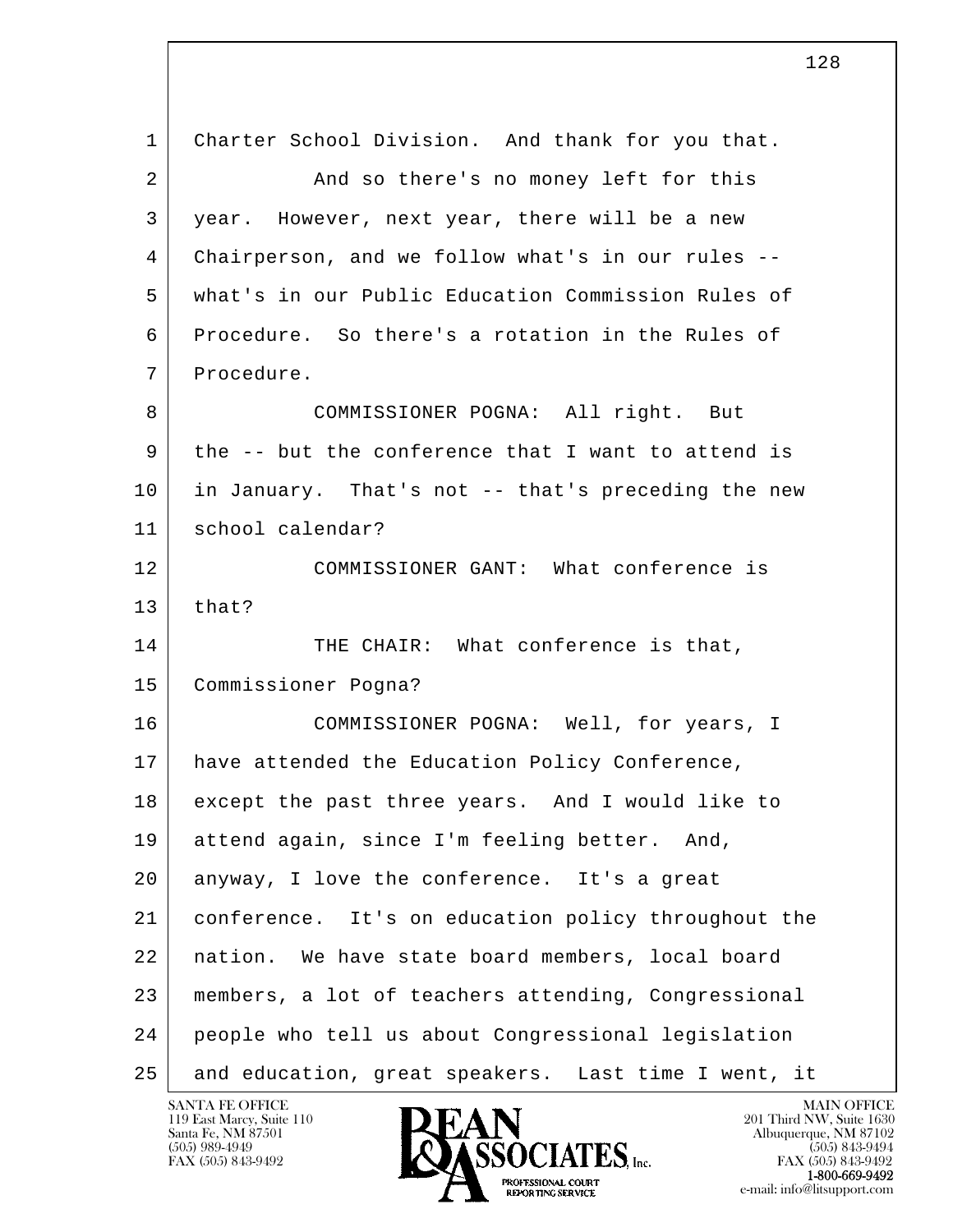l  $\overline{\phantom{a}}$  1 was Diane Ravitch was our speaker. 2 So, no, it's some -- it's a conference I 3 have been attending, and I would like to go. But 4 it's always in January, the end of January, if there 5 is a possibility. Otherwise, I'll wait until the 6 following year. It's an annual conference. 7 THE CHAIR: Okay. I consider this a tardy 8 request, because we already went through the 9 process. 10 COMMISSIONER POGNA: I was sick last time. 11 THE CHAIR: I understand. That's not the 12 reasoning. It's just to move forward and get people 13 to send them to conferences. But that sounds 14 fascinating. 15 COMMISSIONER POGNA: It's a great 16 conference. 17 | THE CHAIR: It does. So get -- get that 18 information together so we can -- so we can see what 19 the -- what the list says for next year. I'm not 20 going to put Secretary Gant on the spot. But there 21 is a rotation. If you look at Page 14 of your Rules 22 of Procedure, you see that. 23 COMMISSIONER SHEARMAN: But next year 24 would be next fiscal year. Is that what we're 25 talking about? Not calendar year?

119 East Marcy, Suite 110<br>Santa Fe, NM 87501

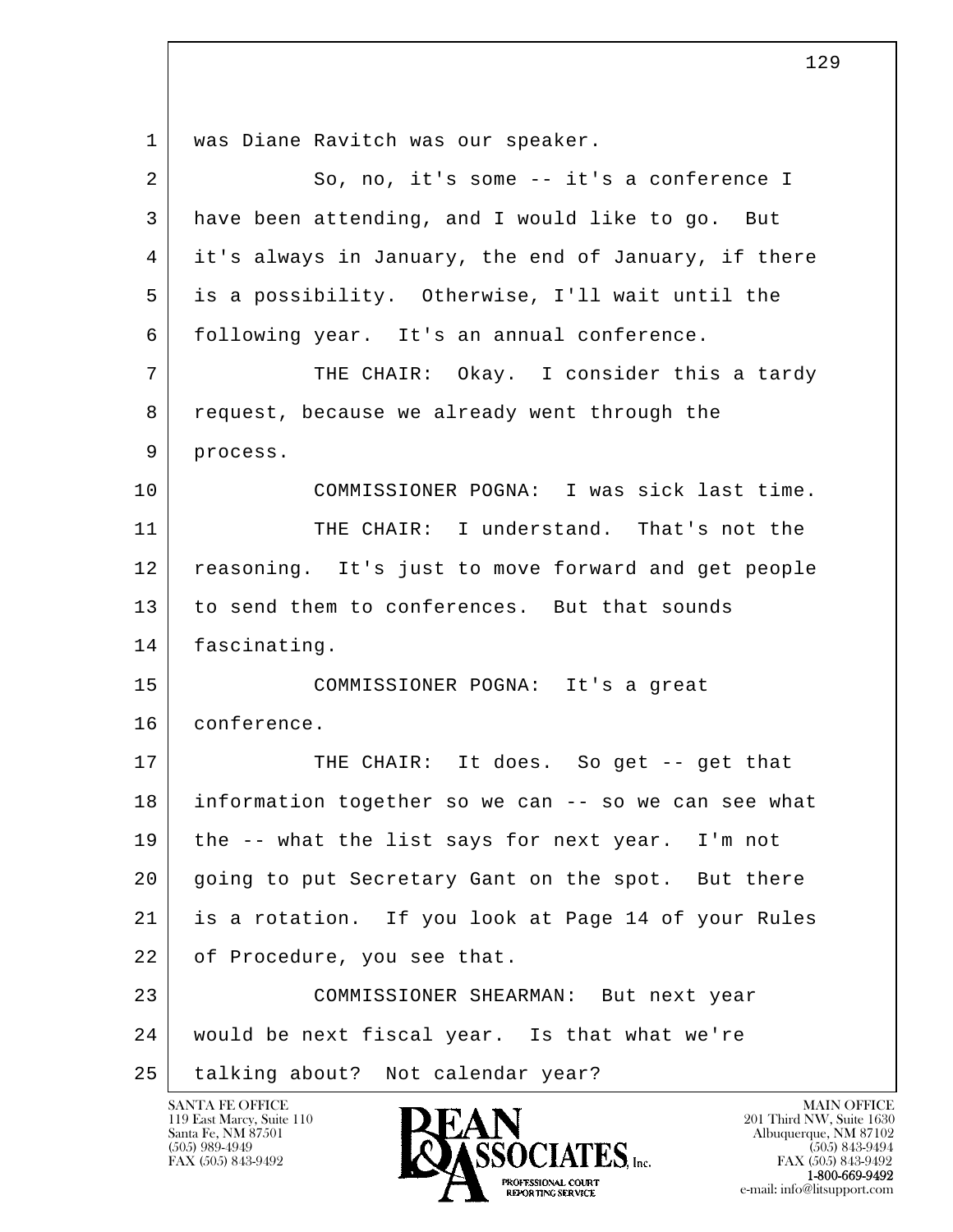l  $\overline{\phantom{a}}$ 1 THE CHAIR: Yes. So fiscal year is next 2 July 1st, correct. So we have allocated our travel 3 funds for Fiscal Year 2012-2013, for out-of-state 4 travel. 5 MS. CALLAHAN: Mr. Chair, could I just 6 give an update quickly about where we are in the 7 process of this? Would that be appropriate, just so  $8$  we can  $-$ 9 THE CHAIR: I think it would, yes, 10 | Ms. Callahan. Please proceed. 11 | MS. CALLAHAN: Mr. Chair, Commissioners, 12 we've been working -- the CSD has been working with 13 Beverly to insure that the travel arrangements are 14 done. So I'm just going to quickly go where we are. 15 For the -- the NASBE conference, Chicago, Chairman 16 Garrison and Commissioner Peralta. The flights have 17 been ticketed, and you all should have received 18 copies of your tickets. 19 Commissioner Shearman and Commissioner 20 Gant, Memphis tickets are probably being purchased 21 as we speak. The tickets were -- are going to be 22 purchased. The PO was approved, and so we will have 23 all the itineraries and everything out to you guys 24 as soon as all that is finalized. We will e-mail 25 the copies as well as have hard copies available

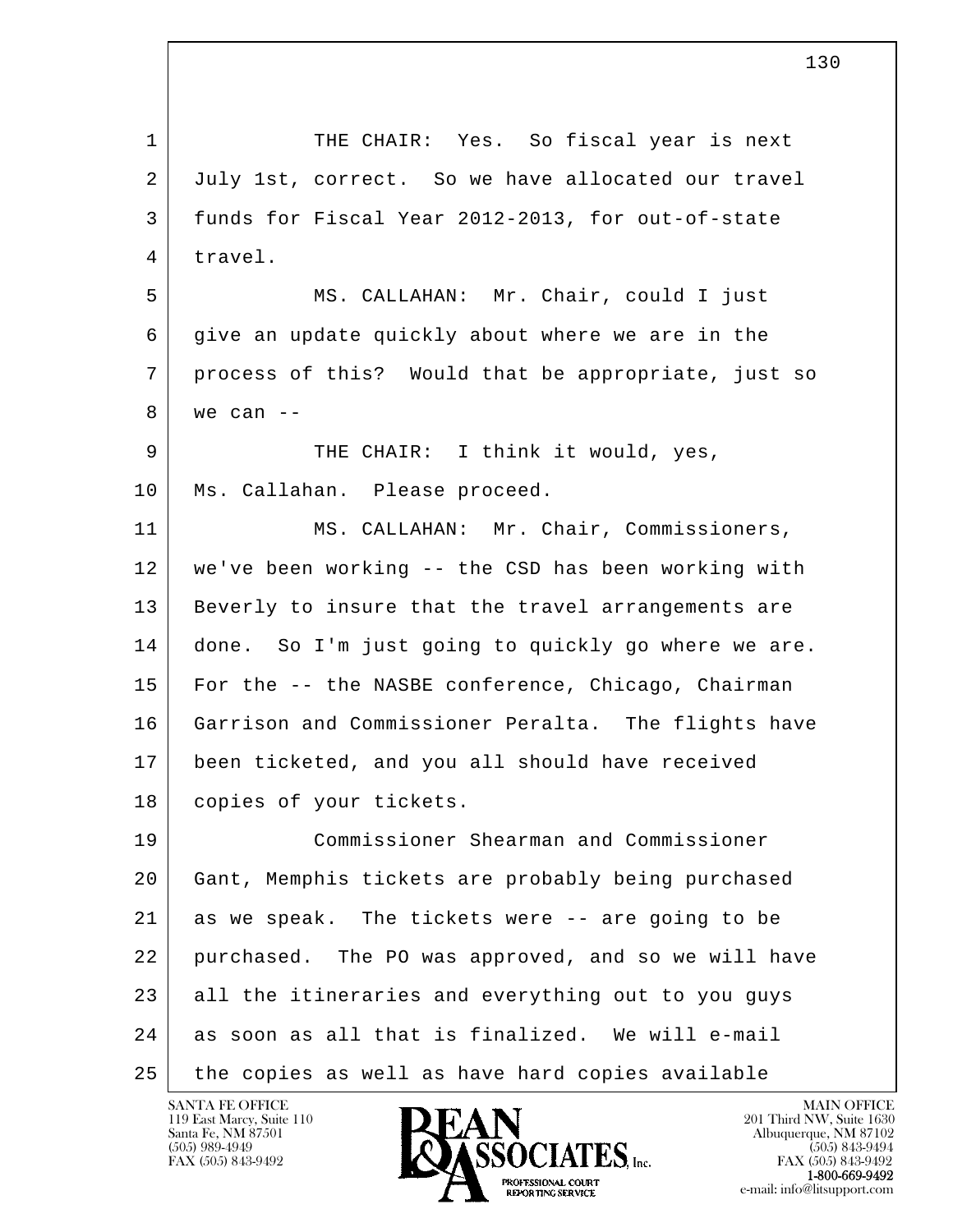1 | when we meet again.

| $\overline{2}$ | And the NACSA registration for                       |
|----------------|------------------------------------------------------|
| 3              | Commissioner Shearman has been confirmed, and Bev is |
| 4              | taking care of Commissioner Gant's registration for  |
| 5              | NACSA. And, I believe, all the other registrations   |
| 6              | are in place. So we should be up to date.            |
| 7              | If there's any other questions or                    |
| 8              | concerns, you can either contact me or Bev. And      |
| 9              | we've been kind of partnering, because my Business   |
| 10             | Operations Specialist is phenomenal, Cordy. For      |
| 11             | those of you that traveled to the thing, she really  |
| 12             | has a handle. I think she's a travel agent in her    |
| 13             | previous life.                                       |
| 14             | So -- but if there are concerns or                   |
| 15             | anything that comes up, please let us know so we can |
| 16             | handle it. There's a lot of -- this is meant with    |
| 17             | no disrespect. There's a lot of hoops to go through  |
| 18             | to get approvals and things if there's any changes.  |
| 19             | So if we can get as much forward warning, that would |
| 20             | be very beneficial. So, anyway, thank you.           |
| 21             | THE CHAIR: Well, we know Cordy is timely.            |
| 22             | And I notice that this go-round, that she just said, |
| 23             | "You know what, Chair Garrison? I don't time         |
| 24             | anymore. I'm beyond that, on to better places."      |
| 25             | She sits in the back, just relaxes. That's good.     |

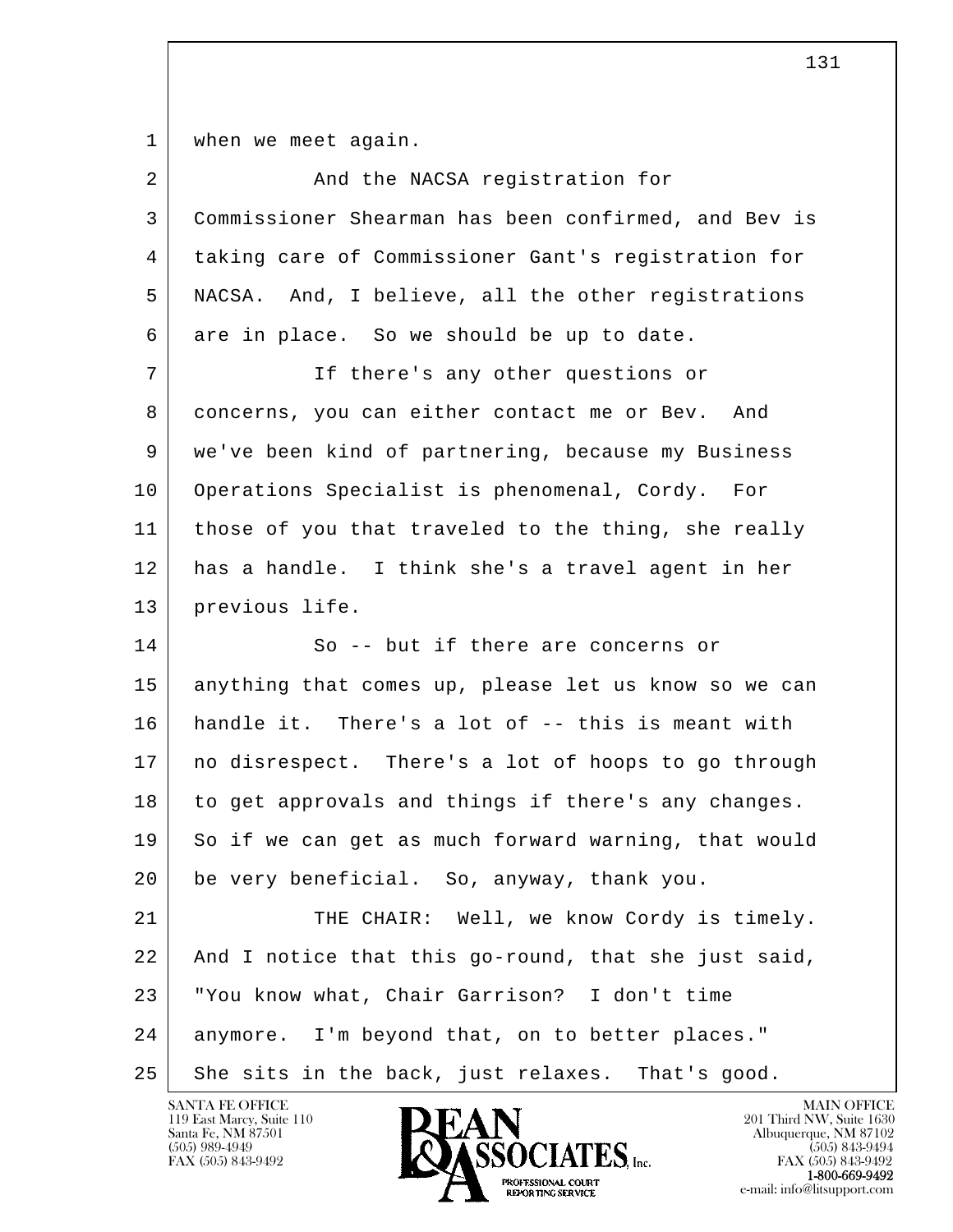1 Commissioner Gant.

| $\overline{a}$ | COMMISSIONER GANT: Mr. Chair, just for               |
|----------------|------------------------------------------------------|
| 3              | information, apparently, my NACSA reservations --    |
| 4              | registration -- is already there, because they've    |
| 5              | sent me a note saying, "Welcome." Am I right? And    |
| 6              | they've said which -- they told me what I'm supposed |
| 7              | to be doing and all that. So -- but I still have to  |
| 8              | do the reservations for rooms, huh?                  |
| 9              | MS. FRIEDMAN: Right. That --                         |
| 10             | THE CHAIR: I didn't see an E-ticket yet              |
| 11             | for a flight.                                        |
| 12             | MS. FRIEDMAN: Well, Commissioner Garrison            |
| 13             | and Gant and Peralta, you're all registered. Your    |
| 14             | registration went through last -- yesterday. And as  |
| 15             | far as the E-tickets, there's no real E-tickets.     |
| 16             | The information I gave you this morning, if you'll   |
| 17             | look on that, it has a confirmation number that is   |
| 18             | highlighted in yellow. It's in your travel form,     |
| 19             | Commissioner Garrison, on your desk.                 |
| 20             | THE CHAIR: Oh, okay. I was on my -- my               |
| 21             | virtual world.                                       |
| 22             | MS. FRIEDMAN: I don't have it on your                |
| 23             | electronic e-mail yet. I'll send it to you when I    |
| 24             | receive it.                                          |
| 25             | THE CHAIR: Thank you.                                |

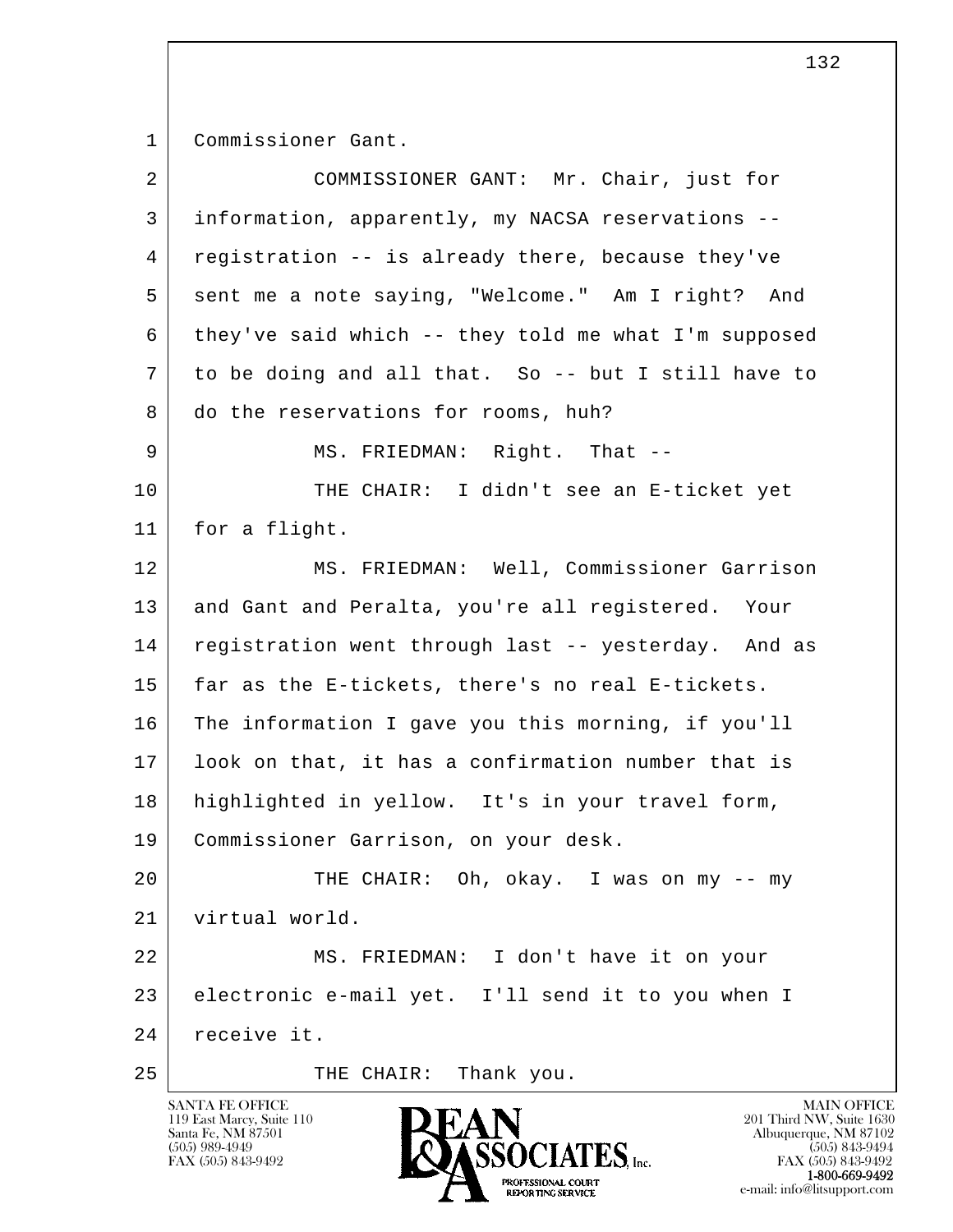l  $\overline{\phantom{a}}$ 1 MS. CALLAHAN: Mr. Chair -- and just -- I 2 would be remiss if I didn't recognize Cordelia 3 Chavez, my Business Operations Specialist; 4 absolutely phenomenal in taking care of all the 5 arrangements, for the road show that we did and for 6 the travel that I've been doing for the Charter 7 School Division and our team, but, also, in helping 8 Bev take care of that. And so, Cordy, thank you 9 very much in keeping us guys on track. (Applause.) 10 THE CHAIR: I might have to hire her 11 personally. 12 MS. CALLAHAN: No. 13 COMMISSIONER GANT: I got -- I got word 14 from her that Cordy needs a CDL. Apparently, she's 15 really good behind that steering wheel. 16 COMMISSIONER LOPEZ: She is. True. 17 COMMISSIONER GANT: We can't afford that, 18 though. That's very expensive. 19 THE CHAIR: Parking backwards into a spot 20 in the Starbucks parking lot; that was pretty slick. 21 I was like, "No way. No way. Oh." Commissioner 22 Shearman. 23 COMMISSIONER SHEARMAN: I, too, wanted to 24 thank the staff. They did a tremendous job. It was 25 long, hard hours, and I know they worked really

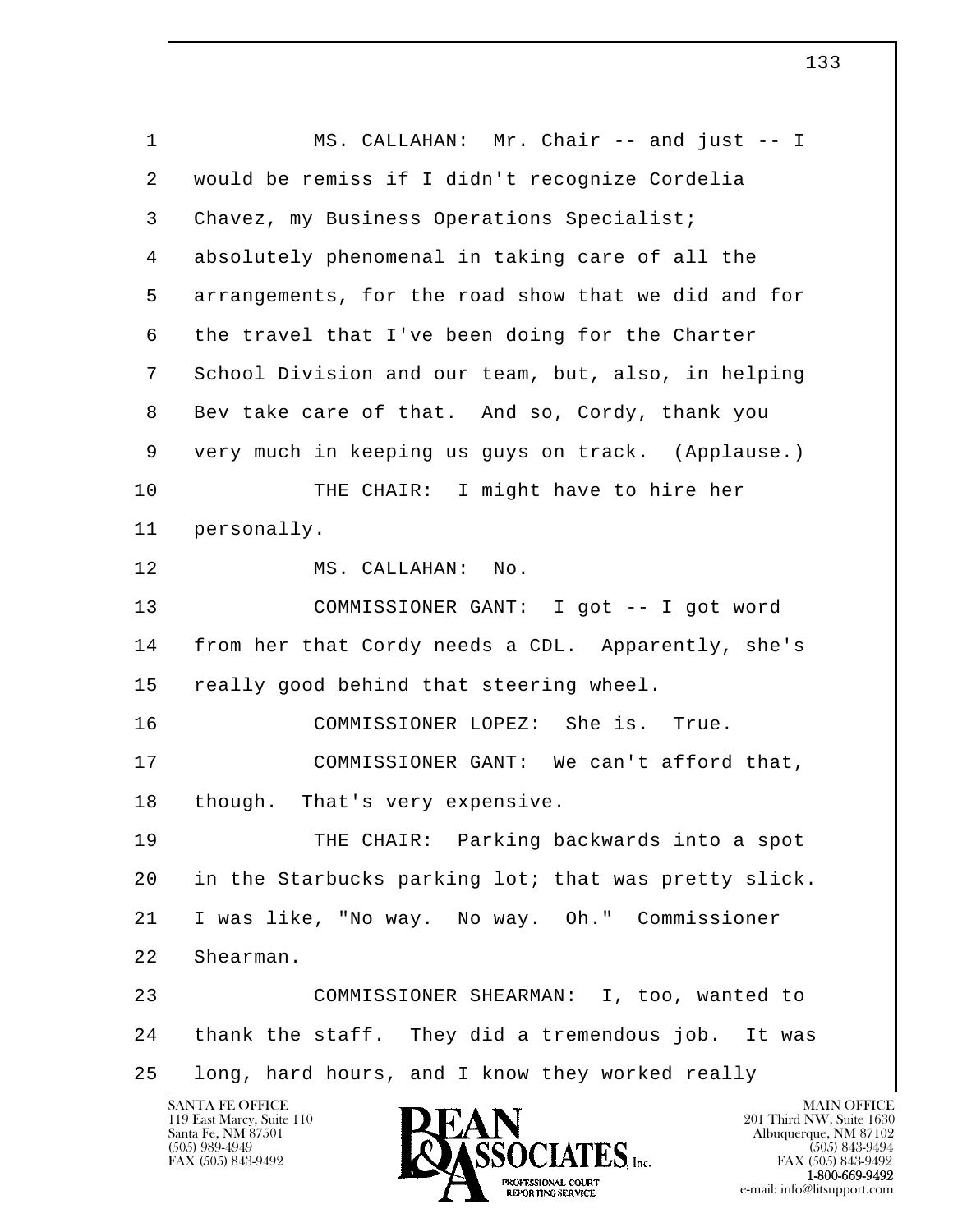1 hard.

| $\overline{2}$ | Carla Chavez [verbatim] and I were driving          |
|----------------|-----------------------------------------------------|
| 3              | together in Carlsbad. And Cordy and Brad really     |
| 4              | went above and beyond the call of duty. We took the |
| 5              | wrong turn and went to the wrong street. So Carla   |
| 6              | called Cordy on her cell phone, and we got          |
| 7              | directions. And they were standing out at the end   |
| 8              | of this long driveway going, (Indicates). And then  |
| 9              | they walked us over to the drive -- over to the     |
| 10             | parking lot. So we made it, not as late as we would |
| 11             | have been, otherwise. So thank you again.           |
| 12             | Thank you. And you lead a good team.                |
| 13             | MS. CALLAHAN: Mr. Chair, Commissioner               |
| 14             | Shearman, thank you very much. I agree. They are a  |
| 15             | great team.                                         |
| 16             | COMMISSIONER GANT: I have a comment to              |
| 17             | make.                                               |
| 18             | THE CHAIR: Commissioner Pogna and then              |
| 19             | Commissioner Gant.                                  |
| 20             | COMMISSIONER POGNA: Just a comment.                 |
| 21             | Mr. Chairman, I asked you about -- I talked to you  |
| 22             | yesterday about -- excuse me -- your report to the  |
| 23             | LESC. And could we have a copy -- if you have a     |
| 24             | copy of the report, I really would like to see --   |
| 25             | THE CHAIR: And did -- did we ever get the           |

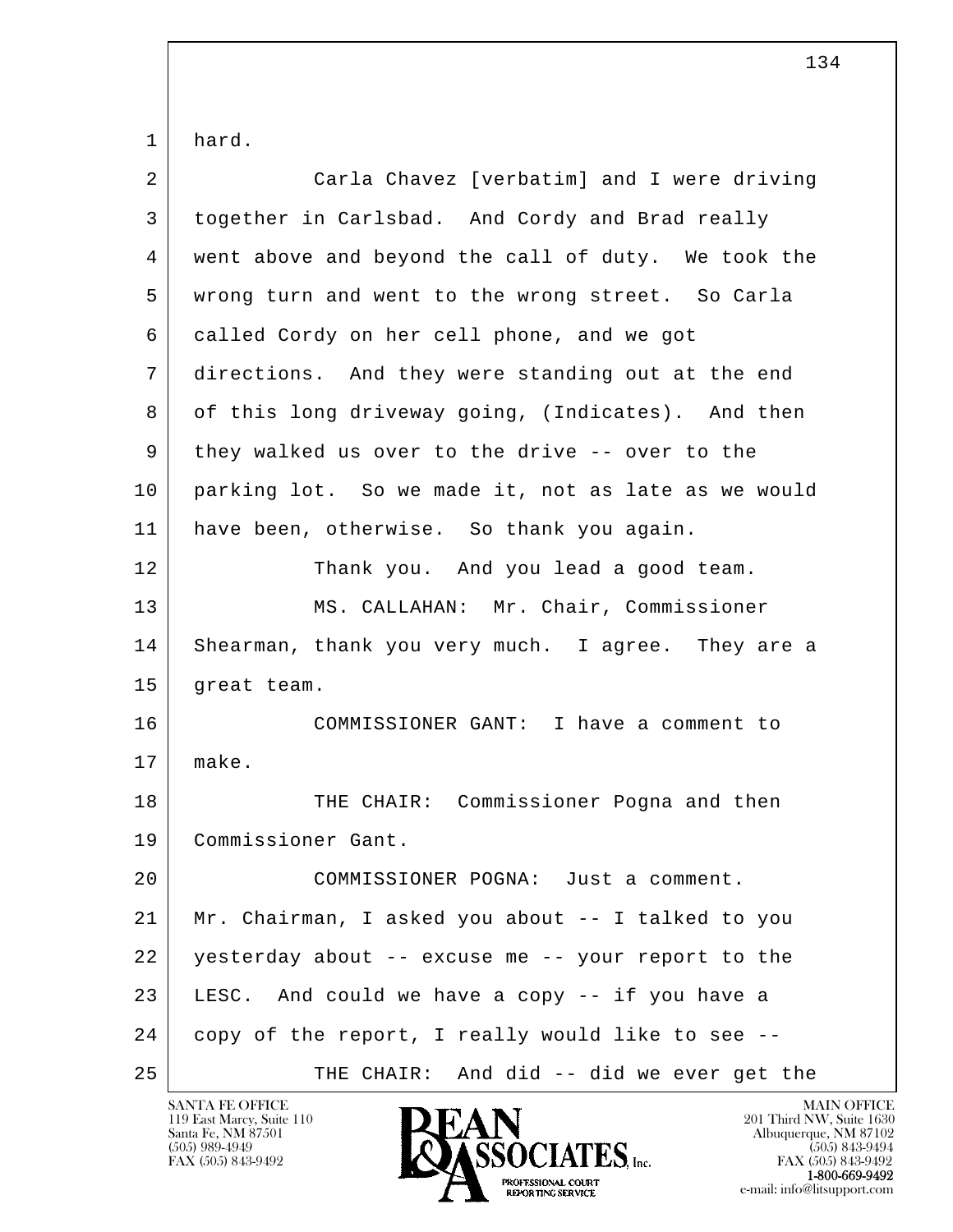l  $\overline{\phantom{a}}$  1 track changes removed off of that thing? Because I 2 think Dr. Harrell and I even had issues on the final 3 day of emergency printing, that my track changes 4 were still showing up. So -- 5 DR. HARRELL: Mr. Chairman, members of 6 the Commission, we do, in the LESC files, have a 7 clean version of the report. And if you'd like, I 8 can forward it to Kelly or Beverly to send to the 9 rest of you. 10 THE CHAIR: Perfect; that'll work. I'm 11 not going to trust my old laptop at the house. 12 COMMISSIONER SHEARMAN: We have that. 13 THE CHAIR: She doesn't have it. So we 14 could resend it. 15 COMMISSIONER SHEARMAN: It was in our 16 notebooks at that meeting because we looked at it 17 and approved it. We voted on it. We also approved 18 Andrew to make minor changes. So with minor 19 changes, we all have it. 20 THE CHAIR: So it is the minor changes of 21 the final document that some of you may or may not 22 have. So we will accept that offer, Dr. Harrell -- 23 COMMISSIONER POGNA: Yes. 24 THE CHAIR: -- to do that. Thank you so 25 much.

119 East Marcy, Suite 110<br>Santa Fe, NM 87501

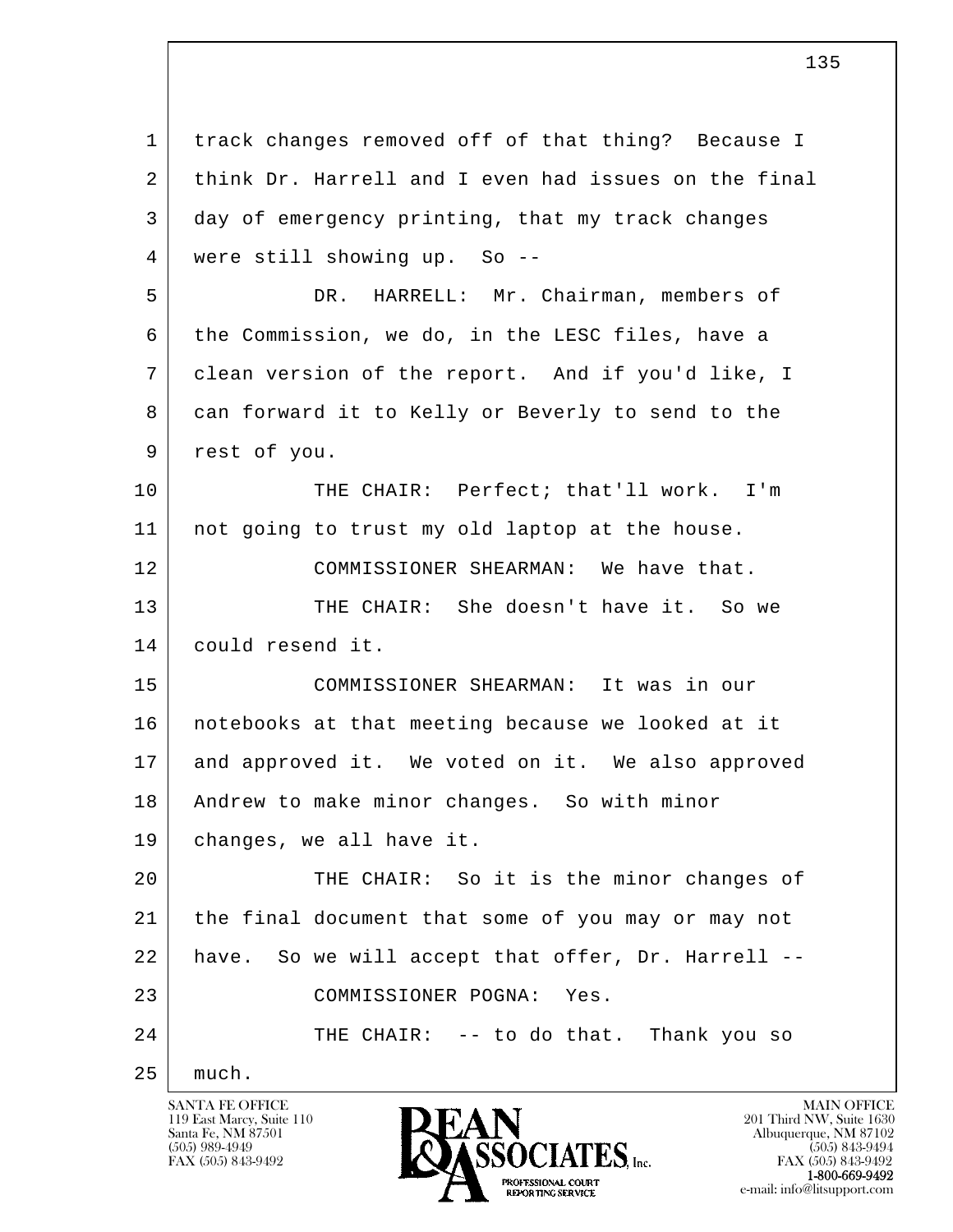1 DR. HARRELL: The changes were mostly 2 formatting, primarily.

l  $\overline{\phantom{a}}$  3 THE CHAIR: Yes, sir. Commissioner Gant. 4 COMMISSIONER GANT: Just a little side 5 comment on the trip to Carlsbad. I do believe 6 somehow, Ms. Callahan, if you and Deputy Aguilar 7 need to figure up the cost of going down there for 8 | no reason and send that individual a bill? And I'm 9 | serious as a heart attack. Okay? 10 THE CHAIR: Ms. Friedman? 11 MS. FRIEDMAN: Commissioner Garrison and 12 Commissioner Gant, actually, the day that we 13 received the withdrawal, Deputy Secretary Aguilar 14 asked for a billing for the three schools that 15 withdrew. And I must go to Cordy again, because she 16 helped do the major part of it. And then I went 17 through all of your receipts and hotel bills and 18 different things like that. And we gave Deputy 19 Secretary Aguilar a bill for almost \$6,000. 20 COMMISSIONER GANT: Thank you. And put 21 that back into the PEC coffers. 22 THE CHAIR: Comments? 23 COMMISSIONER CARR: I have a clarification 24 on the calendar. Our next meeting is November 2nd? 25 MS. FRIEDMAN: First and second.

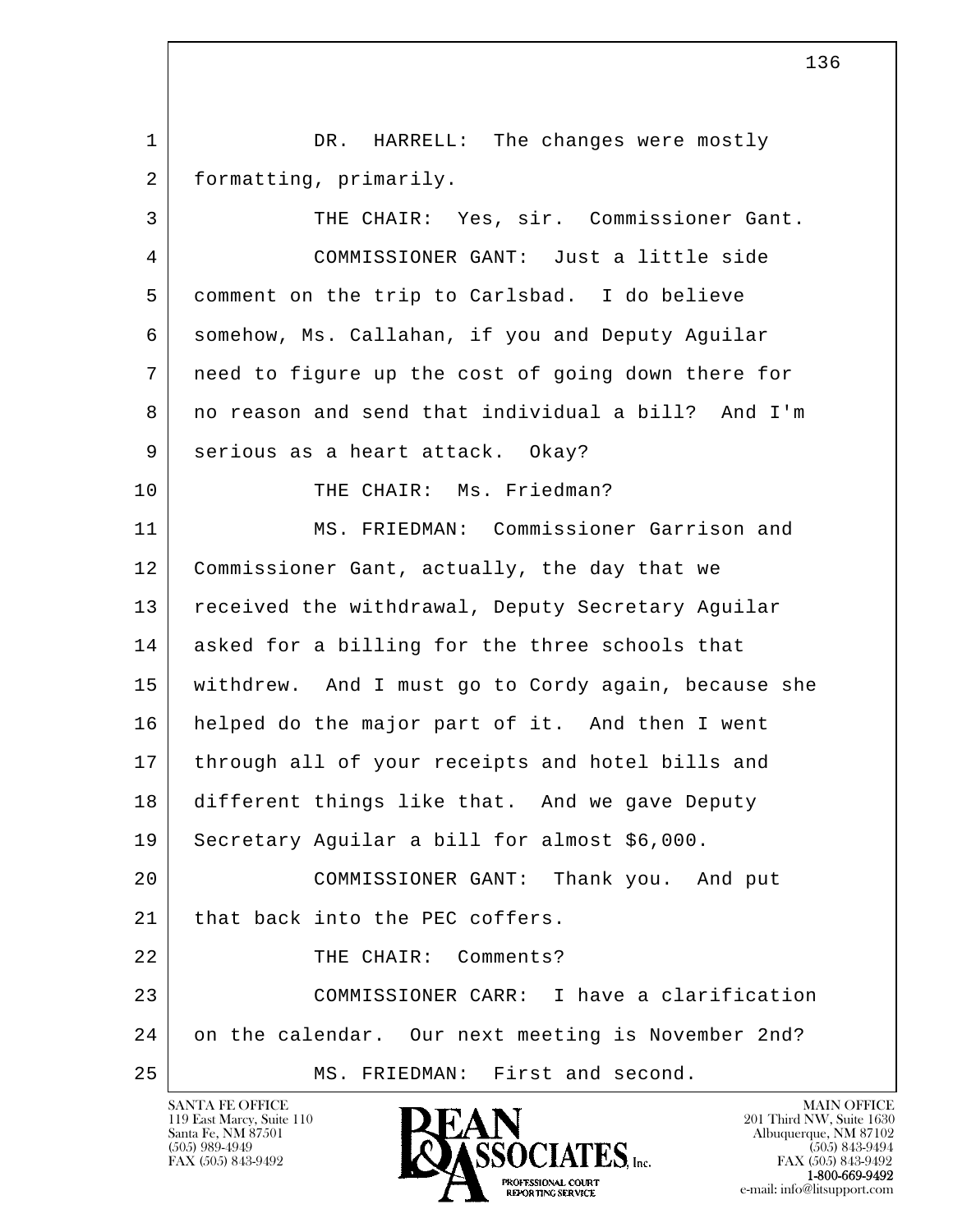l  $\overline{\phantom{a}}$  1 COMMISSIONER CARR: Oh, it's 1st and 2nd, 2 okay. So two days. And then the December meeting 3 is the 13th and 14th? 4 MS. FRIEDMAN: Yes. 5 COMMISSIONER CARR: All right. Wanted to 6 get clarification. And then also, for future 7 reference, I continue to request Fridays or the end 8 of the week, if at all possible, for my schedule, 9 for my students. It's very difficult -- middle of 10 the week -- middle of the week, things are just much 11 more difficult to do. 12 THE CHAIR: Are you talking about the 2013 13 calendar? 14 COMMISSIONER CARR: Yeah, because we -- 15 when we get there, yeah. We're not going to do that 16 today; right? 17 | THE CHAIR: Correct. Commissioner 18 | Bergman. 19 COMMISSIONER BERGMAN: It's in 20 Albuquerque? Remind me again. Albuquerque. 21 Because I have to contact my travel agent, who's my 22 wife, so she can make reservations. 23 THE CHAIR: I thought it was Cordy. 24 COMMISSIONER BERGMAN: Albuquerque. 25 MS. CALLAHAN: Mr. Chair, Commissioner

119 East Marcy, Suite 110<br>Santa Fe, NM 87501

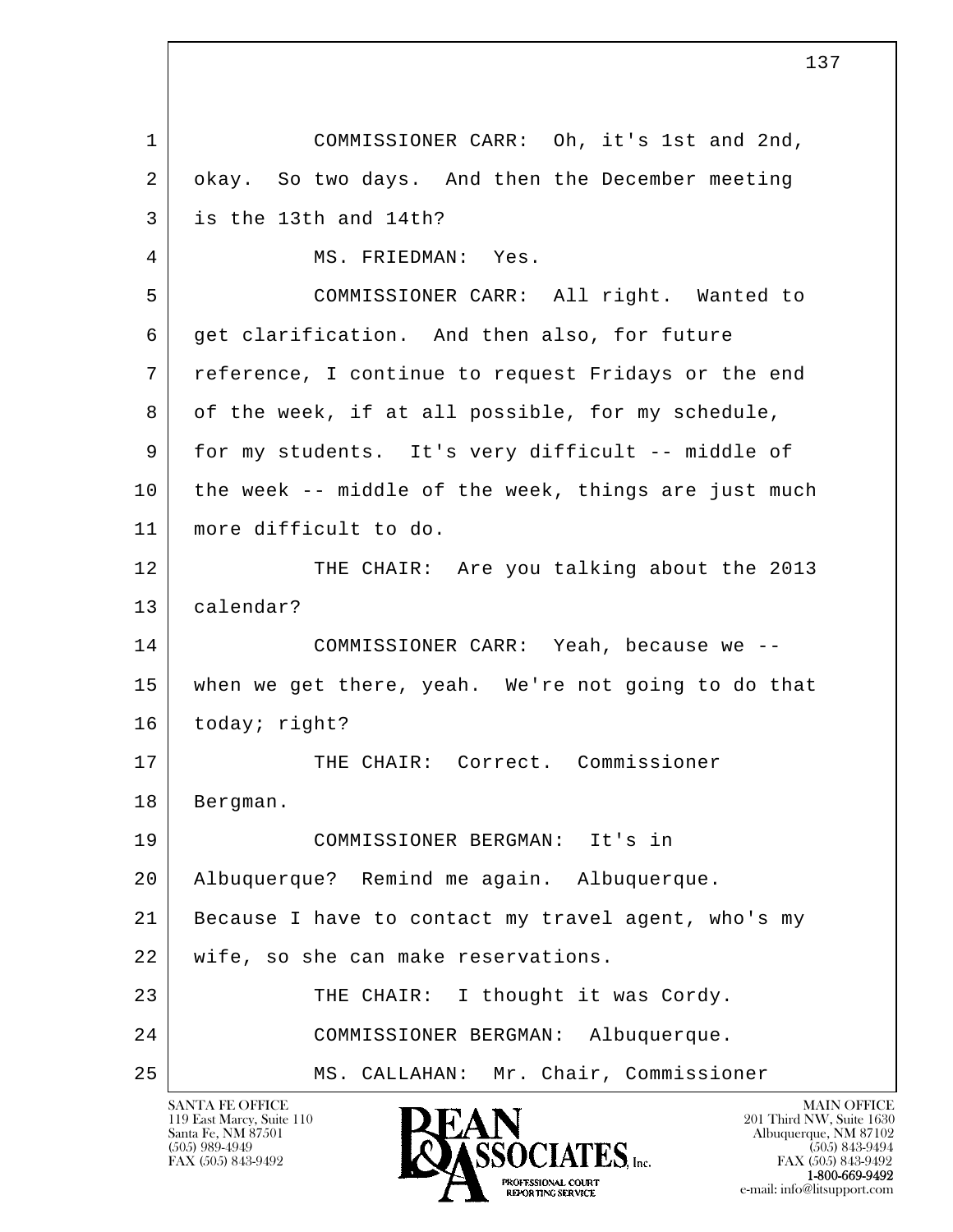1 Bergman, the conference is at the Albuquerque 2 Pyramid Hotel, Mariott Pyramid, on the 2nd and the 3 3rd. So that's a Friday and a Saturday. So the PEC 4 meeting is the 1st and the 2nd. And, again, we get 5 a lot in two days.

 6 What we are going to do, just FYI, is we 7 are going to do a similar kind of training for the 8 renewal application reviews that we're going to 9 receive October 1. So we'll be able to walk through 10 the evaluation instrument with you all so you can 11 see that. So that's going to be one of the things 12 that we'll hopefully be able to do at the meeting, 13 if that is approved on the agenda, and then the PED, 14 | slash, CSD presentations in the afternoon.

15 So if the meeting is over, you know, say, 16 at lunch -- so we're just -- we're tweaking as best 17 we can to make sure that we have an opportunity for 18 the PEC to be at these input meetings, public 19 comment on the frameworks and the contract, as well 20 as be able to participate in the conference. 21 THE CHAIR: Thank you, Ms. Callahan,

22 Commissioner Gant?

l  $\overline{\phantom{a}}$  23 COMMISSIONER GANT: Just for notice -- I'm 24 doing this off the top of my head. But there's a 25 PSCOC meeting on the 1st of November, and that

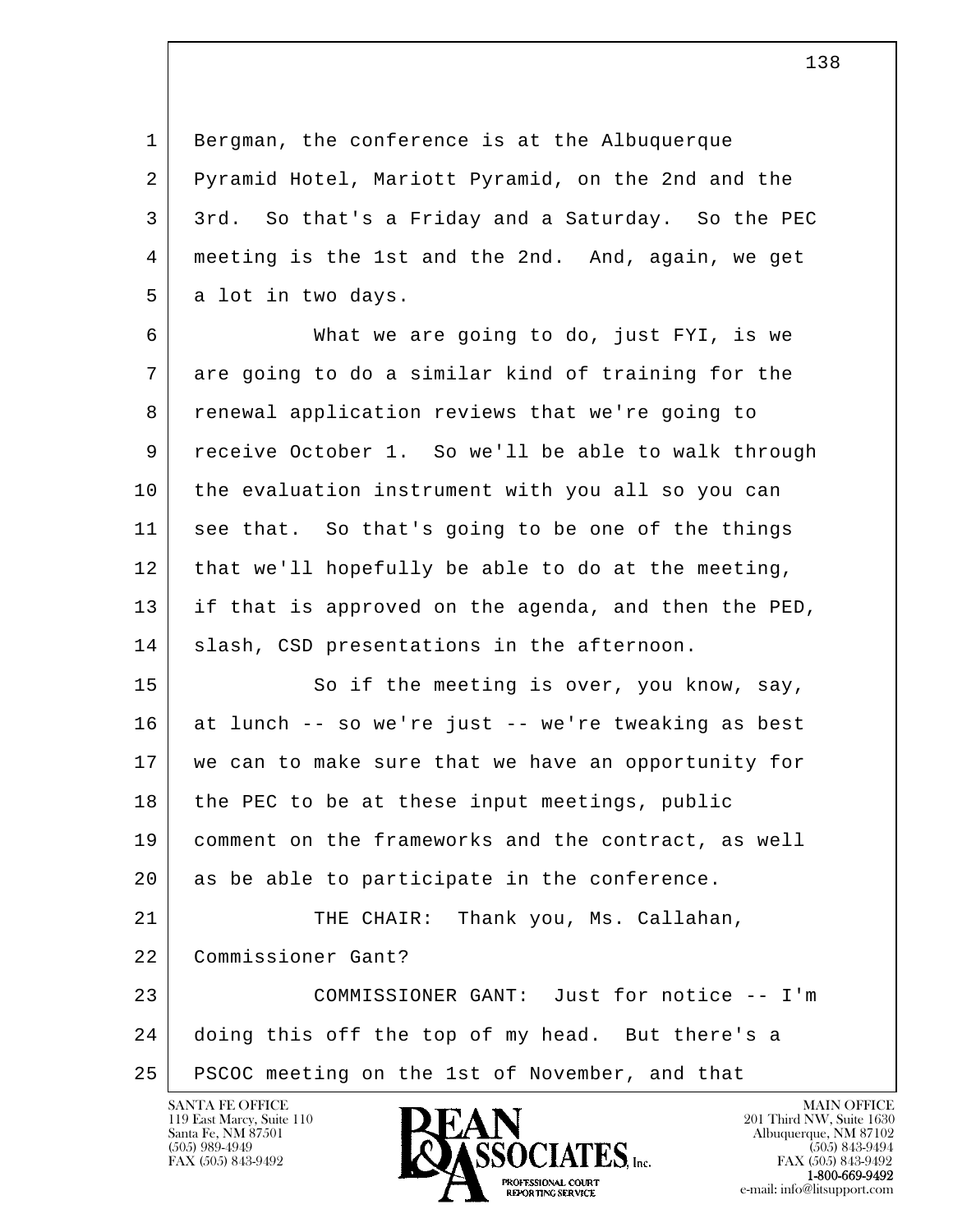l  $\overline{\phantom{a}}$  1 primary focus is on charter schools. And I think I 2 definitely should be there for that one. And then 3 my other assignments as a liaison, there's a 4 New Mexico Library Commission meeting, which I'm a 5 member of. So I'll work something out. I'll clone 6 myself, but I'll be there. 7 MS. CALLAHAN: All of them on the 1st? 8 COMMISSIONER GANT: November 1st and 2nd. 9 MS. CALLAHAN: Oh, my goodness. 10 COMMISSIONER GANT: Okay? We'll figure it 11 out. 12 COMMISSIONER SHEARMAN: I promise this is 13 the last. 14 THE CHAIR: Vice Chair Shearman? 15 COMMISSIONER SHEARMAN: At your place, 16 each one of you should have a copy of Dr. Harrell's 17 virtual school study -- virtual funding study that 18 he presented to the Funding Formula task force. And 19 I asked Beverly to copy those and hand them around. 20 | And thank you, Dr. Harrell, for that very 21 | informative report. And that's it. 22 THE CHAIR: Other comments? I had a 23 couple of things. I believe -- am I thanking 24 Commissioner Carr for this? 25 COMMISSIONER CARR: Oh, I went to get

119 East Marcy, Suite 110<br>Santa Fe, NM 87501



FAX (505) 843-9492<br>1-800-669-9492 e-mail: info@litsupport.com<br>REPORTING SERVICE REDUCED E-mail: info@litsupport.com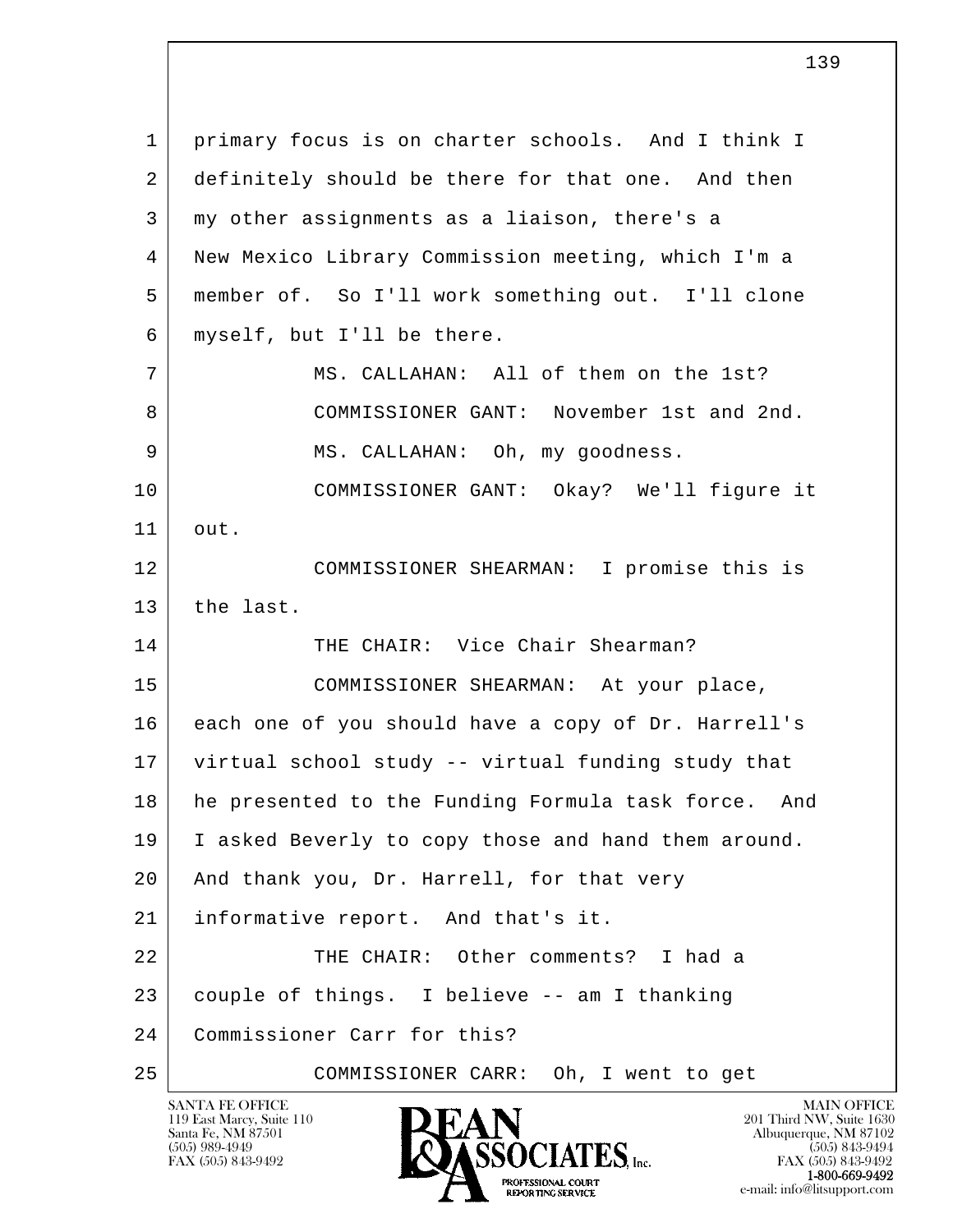l  $\overline{\phantom{a}}$ 1 | them, yes. 2 | THE CHAIR: Awesome. Thank you, sir. 3 COMMISSIONER CARR: You're welcome. 4 THE CHAIR: I started to try to see how 5 much my car was worth. But I said, "Oh, that Blue  $6$  Book." 7 COMMISSIONER CARR: Right, exactly. 8 THE CHAIR: That was a bad joke. Sorry. 9 Okay. Lunchtime. I received a card from the 10 Legislative Education Study Committee. I want to 11 read it. 12 Thairman Garrison and Public Education 13 | Commission members. On behalf of our Chair, 14 Representative Rick Miera, as you know, Dr. Harrell 15 has decided to retire despite our objection. As you 16 also know he has been an asset not only to the LESC, 17 but also to the Commission. While he cannot be  $18$  replaced, he has a lot of"  $-$  "... has"  $-$  in 19 parentheses, "...he has a lot of institutional 20 knowledge. Please know that LESC staff will be 21 available to assist you in your work. On behalf of 22 the LESC staff, we appreciate your collaboration and 23 partnership. Thanks to all of you for your 24 commitment to public education and to our students. 25 | Frances Ramirez-Maestas, LESC Director."

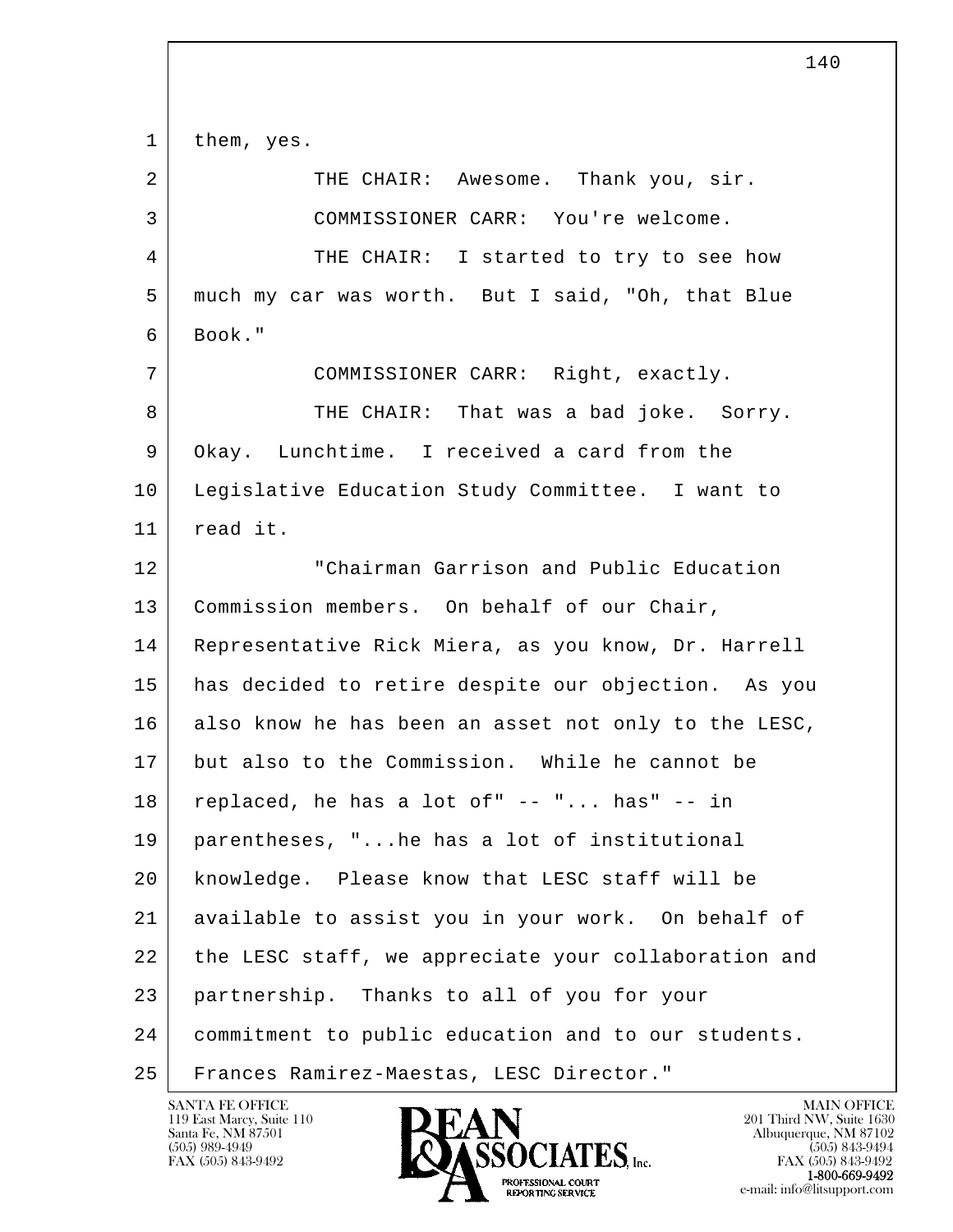l  $\overline{\phantom{a}}$ 1 So I want to thank the LESC for that nice 2 card. 3 COMMISSIONER SHEARMAN: Thank you. 4 THE CHAIR: And, Dr. Harrell, of course, 5 thank for you all your work. And your last day is 6 what? Next week? September 26th; right? 7 DR. HARRELL: Mr. Chairman, members of 8 the Commission, September 28th. It's the end of a 9 pay period in September and the final day of the 10 | LESC meeting. 11 COMMISSIONER GANT: That's dedication. 12 THE CHAIR: That's awesome. Work to the 13 | last day. 14 DR. HARRELL: And, Mr. Chairman, if I 15 may, again, I want to thank the Commissioners again 16 for the surprising and special recognition from 17 yesterday. I really was caught off guard. I 18 appreciate very much your kind remarks during the 19 meeting, and, now that I've read the card, am even 20 more grateful and humbled by the things you've said. 21 So thank you once again. 22 THE CHAIR: And since we're the Public 23 Education Commission, I hope you ignored all the 24 typos. 25 DR. HARRELL: I didn't see one.

119 East Marcy, Suite 110<br>Santa Fe, NM 87501

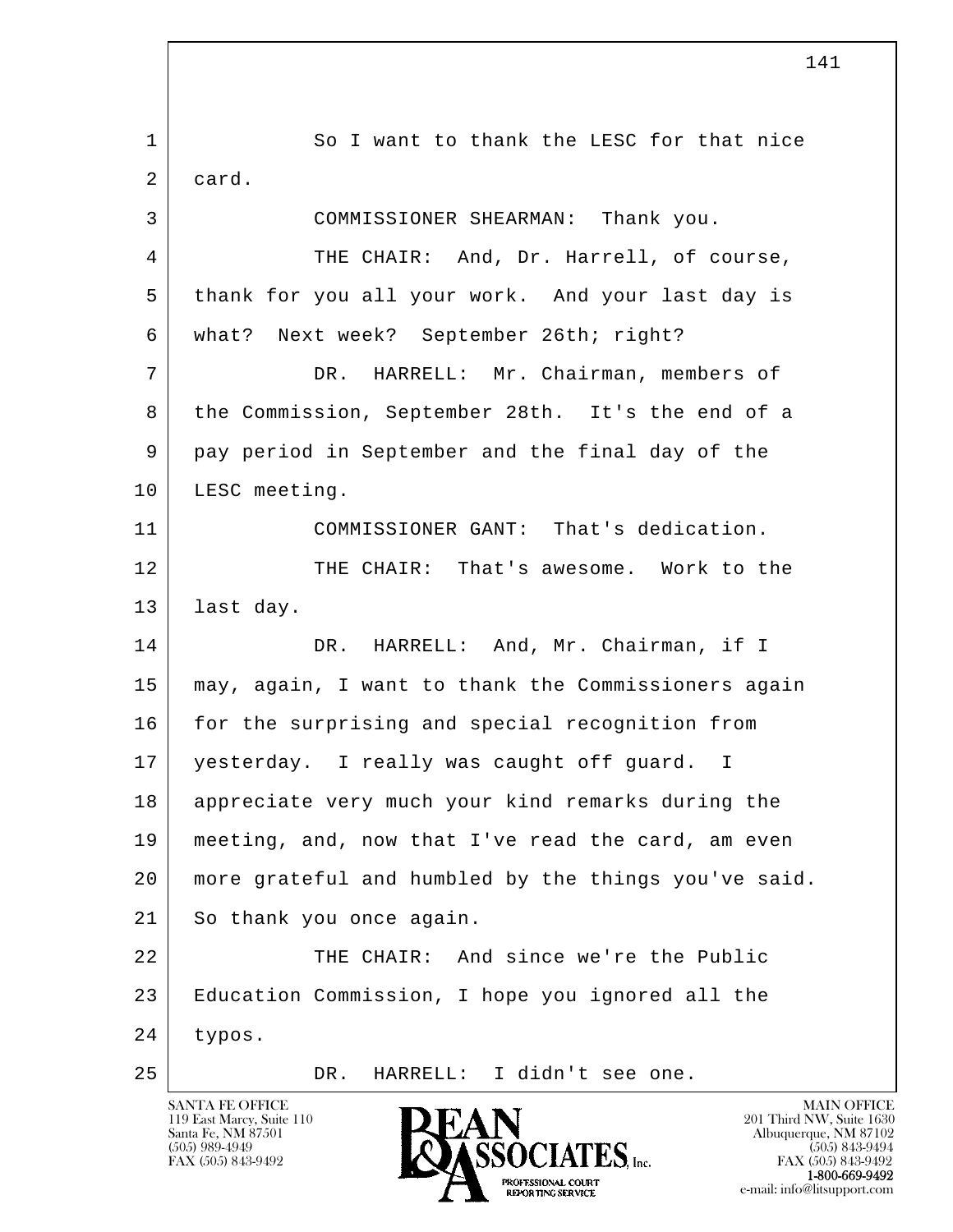1 THE CHAIR: Just teasing. Any other 2 questions? Comments? I want to thank Ms. Callahan 3 and her wonderful staff for this -- it was a pretty 4 smooth process, and, it seemed to me, just getting 5 tighter, and, in the words of Commissioner Gant, 6 "locked down." So it's -- it's getting good. And 7 we appreciate you all. 8 MS. CALLAHAN: Mr. Chair, Commissioners, 9 thank you very much. And, again, I can't emphasize 10 the importance of the team of the CSD. There is an 11 immense amount of experience and quality that I am 12 so fortunate to have as part of my team. So I just 13 again, want to give them the kudos. The legwork and 14 the bulk of the interpretations and reviews are 15 them. I just am very grateful. 16 THE CHAIR: I also wanted to mention the 17 census report that you put out on the -- on the -- 18 COMMISSIONER SHEARMAN: Ah. 19 THE CHAIR: It was a lot. It was a lot of 20 great information. And it was those questions that 21 have been burning for so long, to see the data and 22 to make sense of it. And for that not to be an 23 intricate part of your review of the application,

l  $\overline{\phantom{a}}$ 24 but allowing the Commissioners, "Here's a report,"

25 and you delve out each of your individual

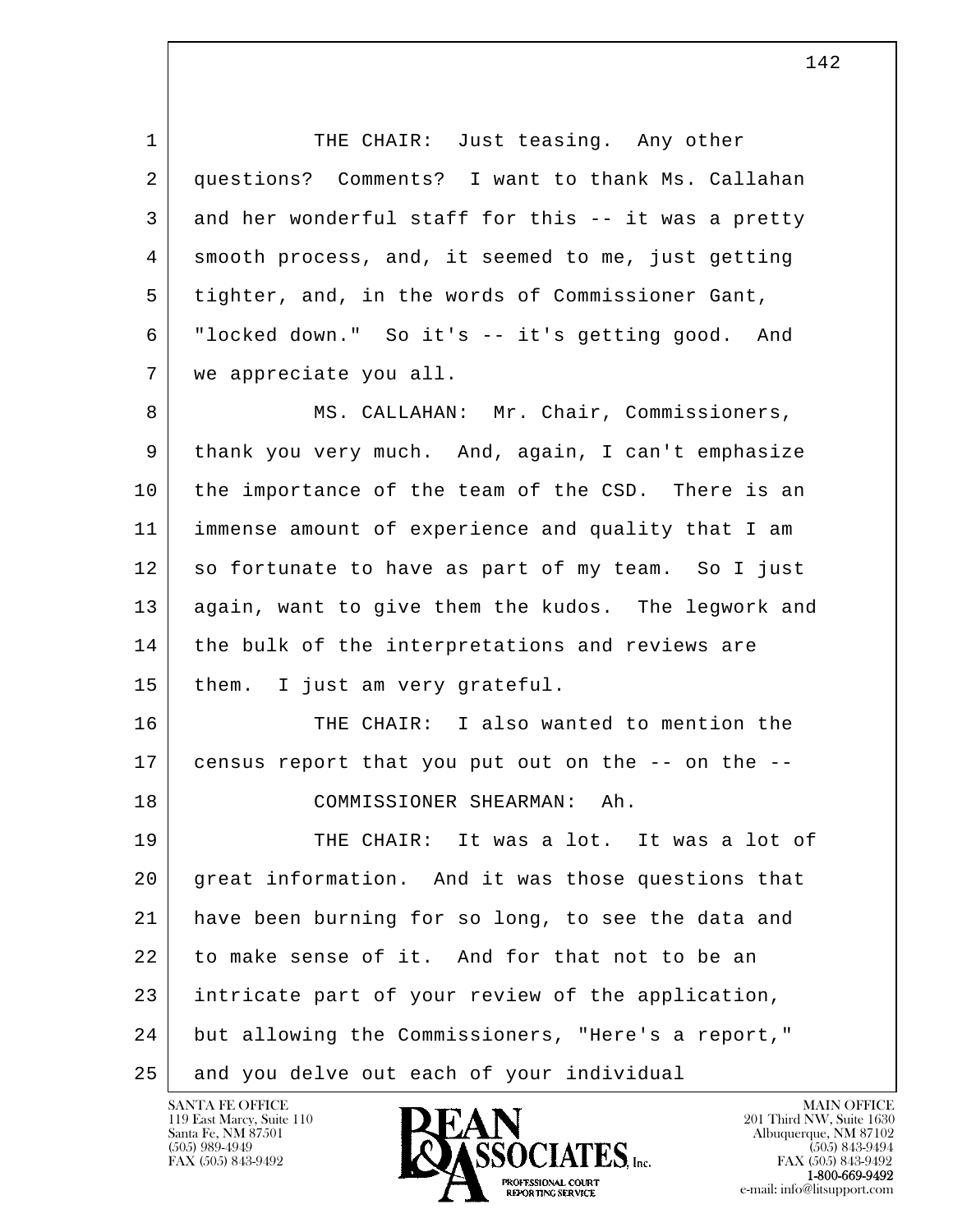l  $\overline{\phantom{a}}$  1 communities, I think that -- it's a classy way to do 2 things, and it's the right way to do things. So we 3 appreciate that also. Commissioner Gant? 4 COMMISSIONER GANT: While we're handing 5 out well-deserved kudos, we need to thank Lisa. 6 THE CHAIR: We call her "Cindy." 7 | COMMISSIONER GANT: Cindy. 8 THE CHAIR: I want to give her a round of 9 applause, because she is listening to every single 10 thing and trying to listen, and the mumblers in the 11 room, and -- thank you, Cindy. (Applause.) 12 COMMISSIONER SHEARMAN: I think we'd be 13 | remiss to forget Beverly. My goodness, how many 14 times a day do we e-mail her and say, "Help." Thank 15 you, Beverly. (Applause.) 16 THE CHAIR: I don't -- I don't even know 17 why I didn't even say that. I almost don't even 18 think of her as a staff member. I think of her as, 19 like, kind of my caretaker. She takes care of me. 20 She chooses my ties. It's probably gone too far, 21 but that's why I'm well put together now, because of 22 her. Thank you so much for everything. 23 MS. FRIEDMAN: You're welcome. 24 THE CHAIR: All right, folks. I will 25 entertain a motion to adjourn, if there are no other

119 East Marcy, Suite 110<br>Santa Fe, NM 87501

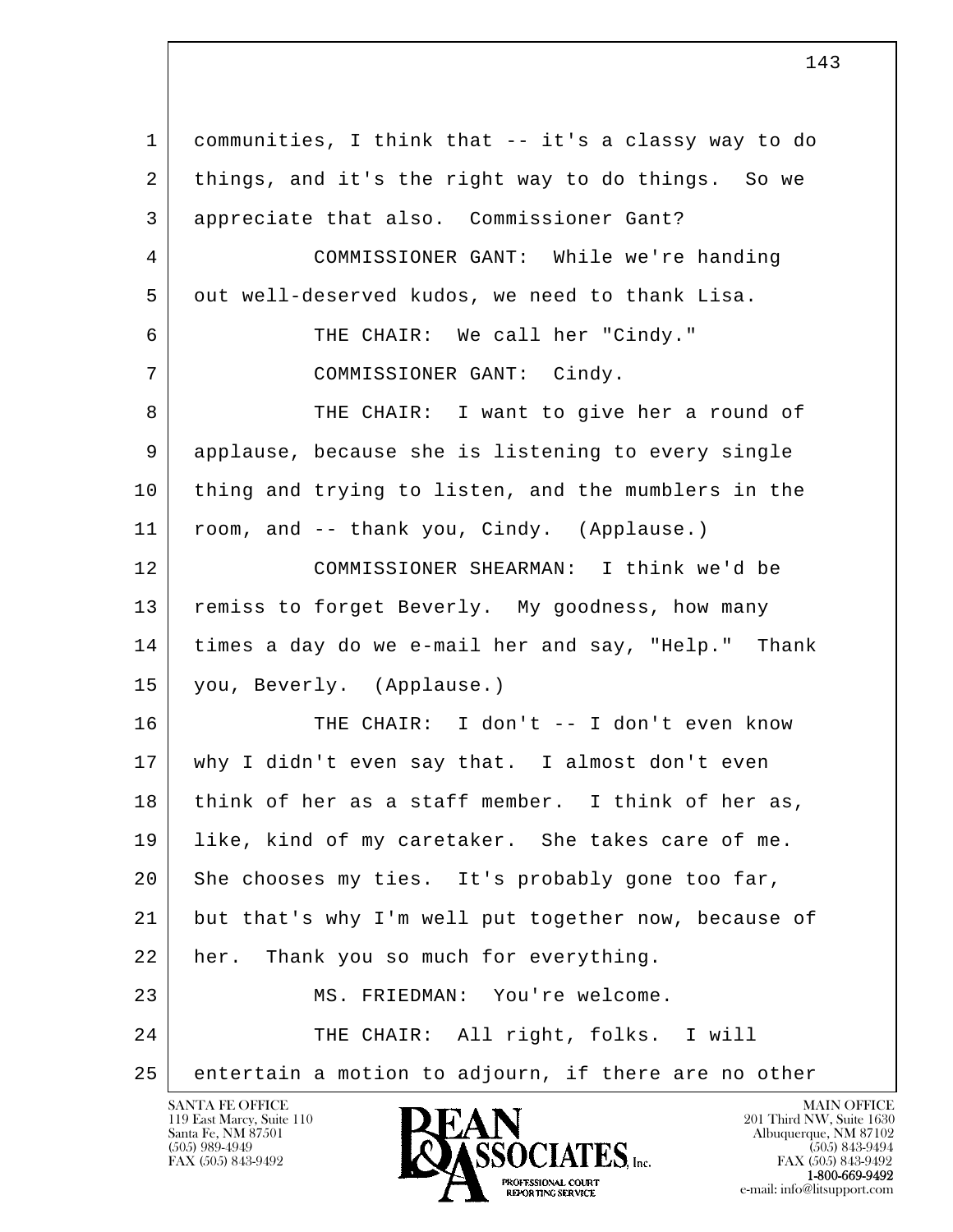l  $\overline{\phantom{a}}$ SANTA FE OFFICE MAIN OFFICE MAIN OFFICE MAIN OFFICE MAIN OFFICE 119 East Marcy, Suite 110 201 Third NW, Suite 1630<br>
Santa Fe, NM 87501 201 Third NW, Suite 1630 Santa Fe, NM 87501 Albuquerque, NM 87102  $\bullet$  (505) 989-4949 (505) 843-9494 FAX (505) 843-9492 **FAX (505) 843-9492** FAX (505) 843-9492 1 comments. 2 COMMISSIONER BERGMAN: I move we adjourn. 3 COMMISSIONER CARR: I'll move. 4 HEARING OFFICER: I believe Jeff Carr beat 5 Vince Bergman. That's a tie almost. And so 6 seconded by Commissioner Bergman. All those in 7 favor, say "Aye." 8 (Commissioners so indicate.) 9 THE CHAIR: Meeting adjourned. Good job, 10 people. 11 (Proceedings adjourned at 11:40 a.m.) 12 13 14 15 16 17 18 19 20 21 22 23 24 25